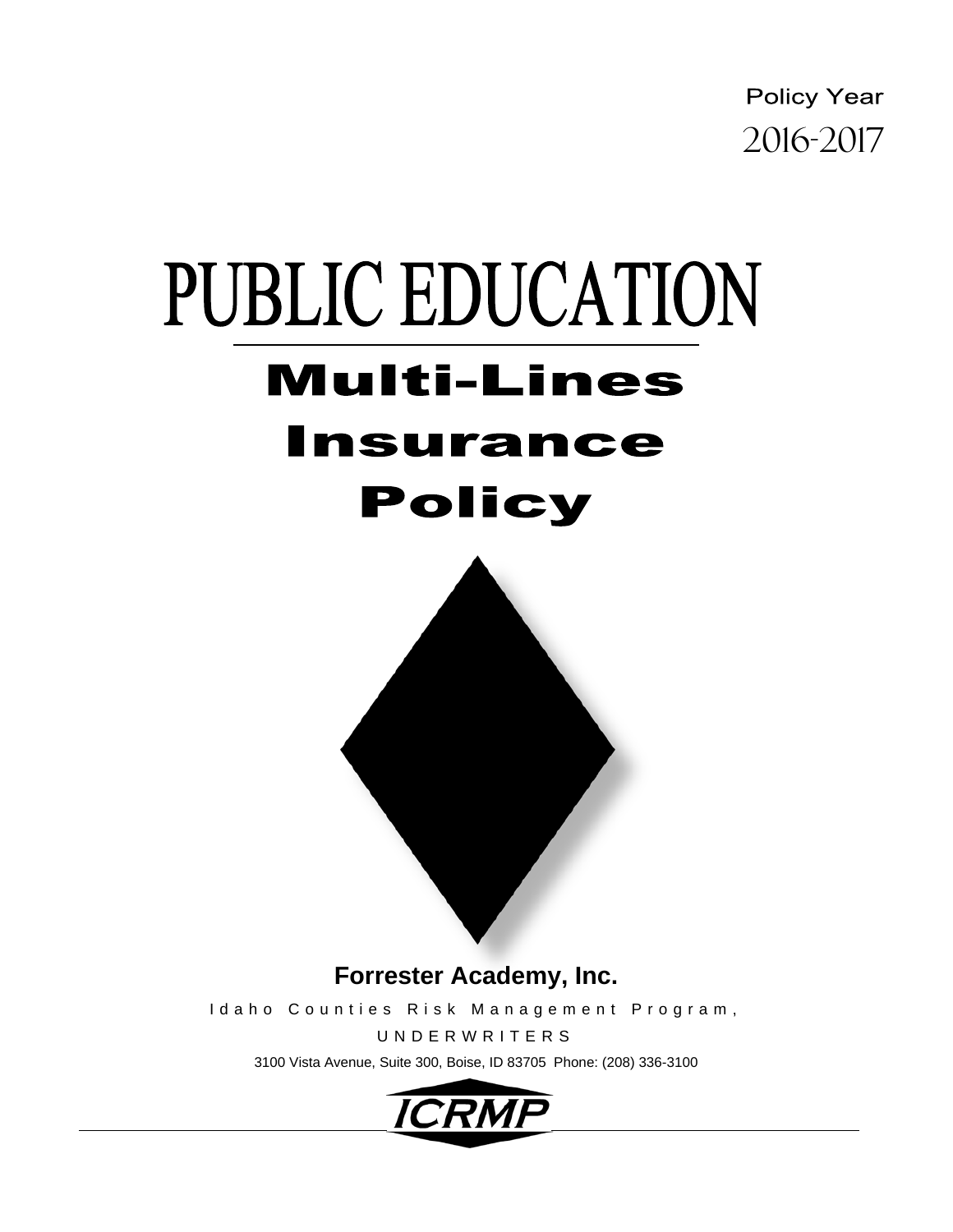# **PUBLIC EDUCATION MULTI-LINES INSURANCE POLICY DECLARATIONS**

# **ISSUED BY IDAHO COUNTIES RISK MANAGEMENT PROGRAM, UNDERWRITERS**

| Named Insured:<br>Address:                                                                                     | Forrester Academy, Inc.<br>3910 S. Yellowstone Highway<br>Idaho Falls, Idaho 83402 | Policy Number:<br>Policy Period: From: August 4, 2016 | 3PED04243080416<br>To:                  | July 1, 2017      |
|----------------------------------------------------------------------------------------------------------------|------------------------------------------------------------------------------------|-------------------------------------------------------|-----------------------------------------|-------------------|
| <b>Application Date:</b><br>Retroactive Date,<br>Section VI.<br>Insuring Agreement 2:<br>Insuring Agreement 3: | <b>August 1, 2016</b><br><b>August 4, 2016</b><br><b>August 4, 2016</b>            | Member Contribution:                                  | Both dates above at 12:01 AM<br>\$6,855 |                   |
| Retroactive Date Section VIII:<br>Retroactive Date Section XI:                                                 | <b>August 4, 2016</b><br><b>August 4, 2016</b>                                     |                                                       |                                         |                   |
|                                                                                                                |                                                                                    | <b>SECTION V - PROPERTY</b> -------------------       |                                         |                   |
| <b>Insuring Agreements</b>                                                                                     | Limit of Indemnification                                                           | Coverage Basis and/or Aggregate                       |                                         | <b>Deductibl</b>  |
|                                                                                                                | ldings, Structures & Property, Mobile Equipment and Automobile Physical Damage     |                                                       |                                         |                   |
| Professional Fees                                                                                              | \$1,000,000                                                                        | Per covered occurrence                                |                                         | The first \$2,500 |

| ----------------------- SECTION V - PROPERTY -------------------------            |                                 |                                                                                                                    |                                                                             |  |
|-----------------------------------------------------------------------------------|---------------------------------|--------------------------------------------------------------------------------------------------------------------|-----------------------------------------------------------------------------|--|
| <b>Insuring Agreements</b>                                                        | <b>Limit of Indemnification</b> | Coverage Basis and/or Aggregate                                                                                    | <b>Deductible</b>                                                           |  |
| Buildings, Structures & Property, Mobile Equipment and Automobile Physical Damage |                                 |                                                                                                                    |                                                                             |  |
| <b>Professional Fees</b>                                                          | \$1,000,000                     | Per covered occurrence.                                                                                            | The first \$2,500                                                           |  |
| Fine Arts                                                                         | \$1,000,000                     | Per covered occurrence or in the aggregate for multiple<br>occurrences in one policy year.                         | of any loss is<br>applicable to Section                                     |  |
| Landscape Items                                                                   | \$25,000                        | Per covered occurrence.                                                                                            | V, Insuring<br>Agreements 1 and 2,                                          |  |
| Ordinance Deficiency                                                              | \$5,000,000                     | Per covered occurrence.                                                                                            | excepting flood and                                                         |  |
| Preservation of Property                                                          | \$250,000                       | Per covered occurrence.                                                                                            | earth movement                                                              |  |
| Newly Acquired Property                                                           | \$10,000,000                    | Per covered occurrence.                                                                                            | losses.                                                                     |  |
| Property in Course of Construction                                                | \$1,000,000                     | Per covered occurrence.                                                                                            |                                                                             |  |
| Property In Transit                                                               | \$1,000,000                     | Per covered occurrence.                                                                                            |                                                                             |  |
| Service Animals                                                                   | \$25,000                        | Per covered occurrence.                                                                                            |                                                                             |  |
| Water/Sewer Backup                                                                | \$1,000,000                     | Per covered occurrence or in the aggregate for multiple<br>occurrences in one policy year.                         |                                                                             |  |
| <b>Earth Movement</b>                                                             | \$50,000,000                    | Per Covered occurrence and/or in the Annual Aggregate all<br>Public Education members combined in one policy year. | Earth Movement: The                                                         |  |
| Flood Type A*                                                                     | \$50,000,000                    | Per Covered occurrence and/or in the Annual Aggregate all<br>Public Education members combined in one policy year. | first \$25,000 of any<br>loss.                                              |  |
| Flood Type B**                                                                    | \$5,000,000                     | Per Covered occurrence and/or in the Annual Aggregate all<br>Public Education members combined in one policy year. | *Flood Type A: The<br>first \$25,000 of any<br>loss.<br>**Flood Type B: The |  |
| <b>Operational Disruption Expense</b>                                             | \$2,500,000                     | Per covered occurrence or in the aggregate for multiple<br>occurrences in one policy year.                         | first \$500,000 per<br>building and first<br>\$500,000 per                  |  |
| Data Restoration Related to Operational<br><b>Disruption Expense</b>              | \$250,000                       | Per covered occurrence or in the aggregate for multiple<br>occurrences in one policy year.                         | contents.                                                                   |  |
| Valuable Papers and Records                                                       | \$1,000,000                     | Per covered occurrence or in the aggregate for multiple<br>occurrences in one policy year.                         |                                                                             |  |
| Data Restoration Related to Valuable<br>Papers and Records                        | \$500,000                       | Per covered occurrence or in the aggregate for multiple<br>occurrences in one policy year.                         |                                                                             |  |

**TOTAL SECTION V LIMIT OF INDEMNIFICATION IS \$500,000,000 PER OCCURRENCE LIMIT FOR ALL PROPERTY COVERAGES AND ALL LIMITS OF INDEMNIFICATION COMBINED FOR ALL PUBLIC EDUCATION MEMBERS COLLECTIVELY.**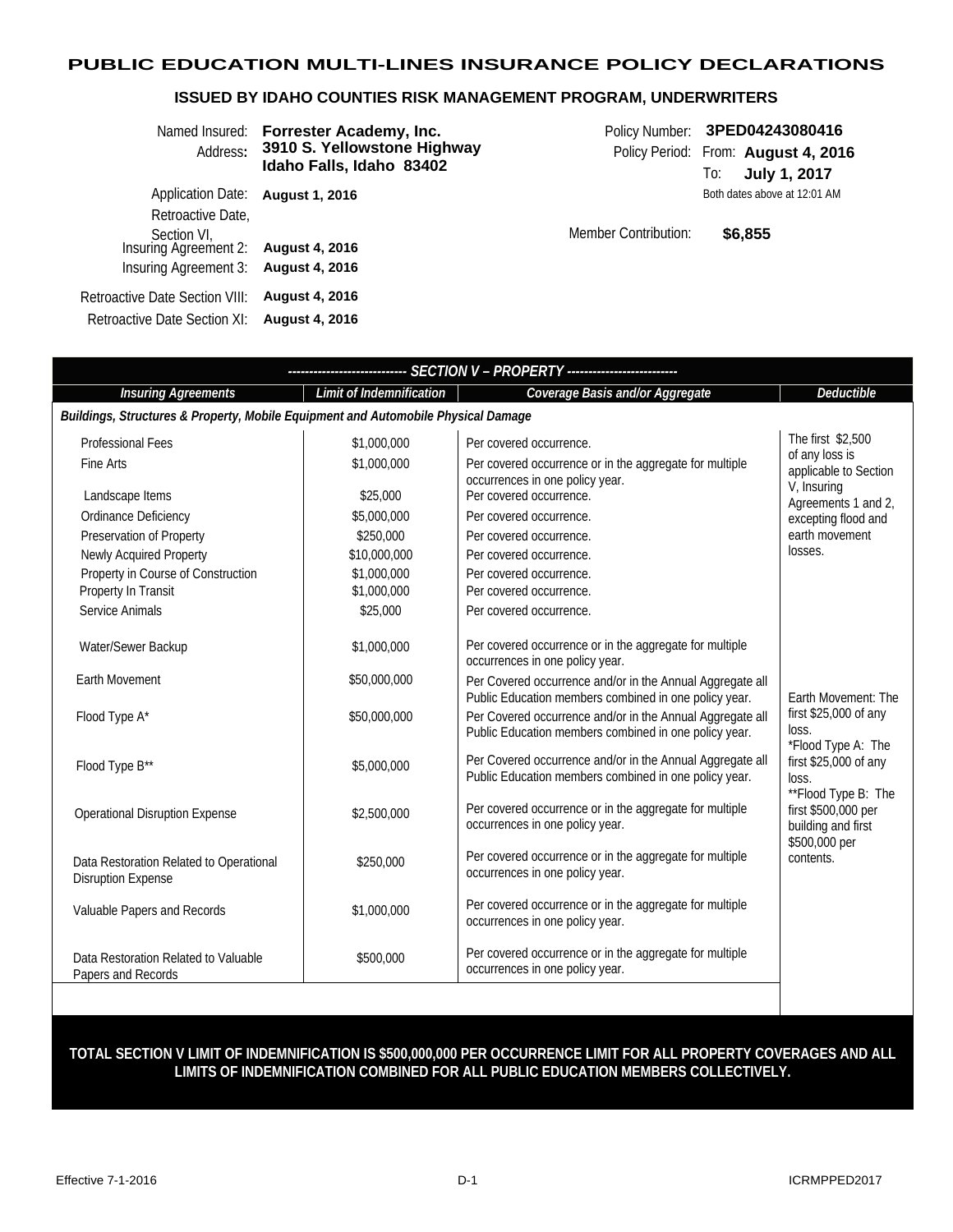| ------------------------ SECTION VI - GENERAL LIABILITY ------------------------                                                                             |             |             |                         |  |  |
|--------------------------------------------------------------------------------------------------------------------------------------------------------------|-------------|-------------|-------------------------|--|--|
| <b>Indemnification Limit For</b><br>Defense Cost Limit for<br><b>Insuring Agreements</b><br>Coverage Basis<br><b>Covered Claims</b><br><b>Covered Claims</b> |             |             |                         |  |  |
| <b>General Liability</b>                                                                                                                                     | \$2,000,000 | \$3,000,000 | Per covered occurrence. |  |  |
| 2.<br>Sexual Molestation Or Abuse Liability -<br>CLAIMS MADE COVERAGE-See Retroactive Date                                                                   | \$2,000,000 | \$3,000,000 | Per Covered Claim.      |  |  |
| 3.<br><b>Educator's Liability</b><br><b>CLAIMS MADE COVERAGE -See Retroactive Date</b>                                                                       | \$2,000,000 | \$3,000,000 | Per Covered Claim.      |  |  |

| ------------------------ SECTION VII - AUTO LIABILITY -------------------------- |                                                    |                                                        |                                |  |  |  |
|----------------------------------------------------------------------------------|----------------------------------------------------|--------------------------------------------------------|--------------------------------|--|--|--|
| <b>Insuring Agreements</b>                                                       | Indemnification Limit For<br><b>Covered Claims</b> | <b>Defense Cost Limit for</b><br><b>Covered Claims</b> | Coverage Basis                 |  |  |  |
| Automobile Liability                                                             | \$3,000,000                                        | \$3,000,000                                            | Per covered accident.          |  |  |  |
| <b>Automobile Medical Payments</b><br>2.                                         | \$5,000<br>\$100,000                               | \$0                                                    | Each person.<br>Each accident. |  |  |  |
| Uninsured / Underinsured Motorists<br>$\mathbf{3}$                               | \$100,000<br>\$300,000                             | \$3,000,000                                            | Each person.<br>Each accident. |  |  |  |

| SECTION VIII - ERRORS & OMISSIONS CLAIMS MADE ------------------------<br>------------------------- |                                                    |                                                 |                    |  |  |  |
|-----------------------------------------------------------------------------------------------------|----------------------------------------------------|-------------------------------------------------|--------------------|--|--|--|
| <b>Insuring Agreements</b>                                                                          | Indemnification Limit For<br><b>Covered Claims</b> | Defense Cost Limit for<br><b>Covered Claims</b> | Coverage Basis     |  |  |  |
| <b>Errors and Omissions</b><br><b>CLAIMS MADE COVERAGE-See Retroactive Date</b>                     | \$2,000,000                                        | \$3,000,000                                     | Per covered claim. |  |  |  |
| 2. Employee Benefit Liability<br><b>CLAIMS MADE COVERAGE-See Retroactive Date</b>                   | \$2,000,000                                        | \$3,000,000                                     | Per covered claim. |  |  |  |
| <b>Employment Practices Liability</b><br>3.<br>CLAIMS MADE COVERAGE-See Retroactive Date            | \$2,000,000                                        | \$3,000,000                                     | Per covered claim. |  |  |  |

**INDEMNIFICATION LIMIT IN THE AGGREGATE FOR POLICY PERIOD SPECIFIED FOR SECTIONS VI, VII, VIII, XI and XII COMBINED IS \$10,000,000. DEFENSE COST LIMIT IN THE AGGREGATE FOR POLICY PERIOD SPECIFIED FOR SECTIONS VI, VII, VIII, XI and XII COMBINED IS \$5,000,000.**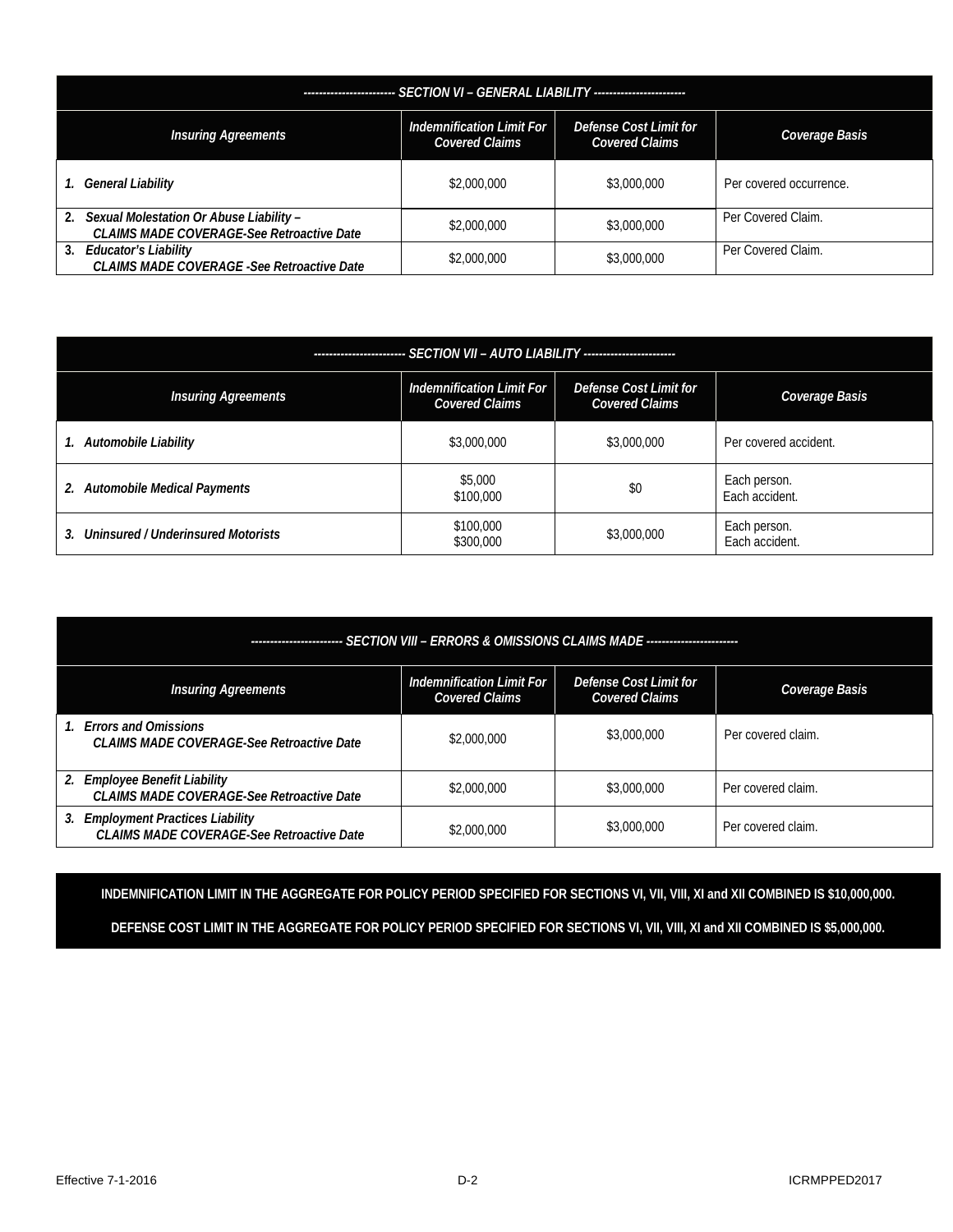| <b>SECTION IX - CRIME INSURANCE -------------------------</b><br>----------------------------- |                          |                         |                                                   |  |  |
|------------------------------------------------------------------------------------------------|--------------------------|-------------------------|---------------------------------------------------|--|--|
| <b>Insuring Agreements</b>                                                                     | Limit of Indemnification | Coverage Basis          | Deductible                                        |  |  |
| <b>Employee Dishonesty</b>                                                                     | \$500,000                | Per covered occurrence. | The first \$2,500<br>of any loss in this section. |  |  |
| <b>Loss Inside Premises</b>                                                                    | \$500,000                | Per covered occurrence. |                                                   |  |  |
| <b>Loss Outside Premises</b>                                                                   | \$500,000                | Per covered occurrence. |                                                   |  |  |

|    | ------------------ SECTION X - MACHINERY BREAKDOWN INSURANCE   ----------------------- |                                 |                                                       |                              |  |  |
|----|----------------------------------------------------------------------------------------|---------------------------------|-------------------------------------------------------|------------------------------|--|--|
|    | <b>Insuring Agreements</b>                                                             | <b>Limit of Indemnification</b> | Coverage Basis                                        | <b>Deductible</b>            |  |  |
|    | 1. Property Damage                                                                     |                                 |                                                       | The first \$2,500            |  |  |
|    | Off Premise Property Damage                                                            | \$100,000                       | Per covered occurrence.                               | of any loss in this section. |  |  |
|    | Data or Media (Property)                                                               | \$1,000,000                     |                                                       |                              |  |  |
|    | Data or Media (Bus. Income & Extra Expense)                                            | \$5,000,000                     |                                                       |                              |  |  |
|    | Ammonia Contamination                                                                  | \$1,000,000                     |                                                       |                              |  |  |
|    | Consequential Loss                                                                     | \$1,000,000                     |                                                       |                              |  |  |
|    | <b>Hazardous Substance</b>                                                             | \$500,000                       |                                                       |                              |  |  |
|    | Water Damage                                                                           | \$2,500,000                     |                                                       |                              |  |  |
|    | Fungus                                                                                 | \$15,000                        |                                                       |                              |  |  |
| 2. | <b>Expediting Expenses</b>                                                             | \$2,500,000                     | Per covered occurrence.                               |                              |  |  |
| 3. | <b>Business Income and Extra Expense</b>                                               | \$1,000,000                     | Per covered occurrence.                               |                              |  |  |
| 4. | Perishable Goods/Spoilage Damage                                                       | \$1,000,000                     | Per covered occurrence.                               |                              |  |  |
| 5. | Service Interruption                                                                   | \$2,500,000                     | Per covered occurrence and 24 hour waiting<br>period. |                              |  |  |
| 6. | <b>Newly Acquired Premises</b>                                                         | \$5,000,000                     | Per covered occurrence.                               |                              |  |  |
| 7. | Ordinance or Law                                                                       | \$5,000,000                     | Per covered occurrence.                               |                              |  |  |
| 8. | <b>Errors and Omissions</b>                                                            | \$10,000,000                    | Per covered claim.                                    |                              |  |  |

#### **TOTAL SECTION X LIMIT OF INDEMNIFICATION IS \$100,000,000 PER OCCURRENCE LIMIT FOR ALL MACHINERY BREAKDOWN COVERAGES AND ALL LIMITS OF INDEMNIFICATION COMBINED FOR ALL PUBLIC EDUCATION MEMBERS COLLECTIVELY.**

| <b>Insuring Agreements</b>                                                   | Indemnification Limit For<br>Covered Claims | Defense Cost Limit for Covered<br>Claims | Coverage Basis and                                                |  |  |
|------------------------------------------------------------------------------|---------------------------------------------|------------------------------------------|-------------------------------------------------------------------|--|--|
|                                                                              |                                             |                                          | Aggregate                                                         |  |  |
| <b>Chemical Spraying Activities Liability</b><br><b>CLAIMS MADE COVERAGE</b> | \$500,000                                   | \$500,000                                | Per covered claim and/or in the<br>aggregate for multiple claims. |  |  |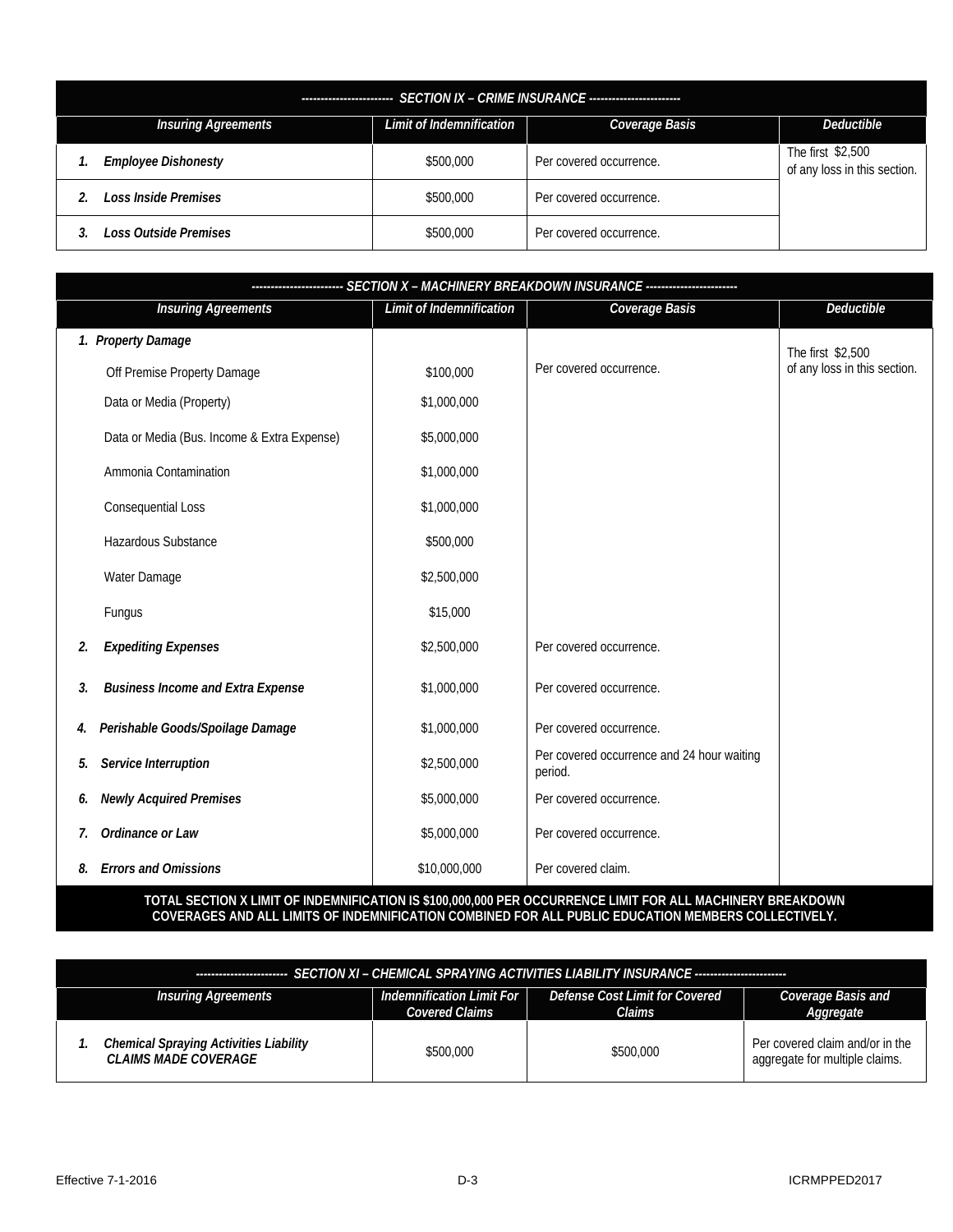#### **INDEMNIFICATION LIMIT IN THE AGGREGATE FOR POLICY PERIOD SPECIFIED FOR SECTIONS VI, VII, VIII, XI AND XII COMBINED IS \$10,000,000.**

**DEFENSE COST LIMIT IN THE AGGREGATE FOR SECTION VI, VII, VIII, XI AND XII COMBINED IS \$5,000,000.** 

| SECTION XII - ENDORSEMENTS -------                                                                 |                                                                  |                                                                 |                                                                               |                                                          |  |
|----------------------------------------------------------------------------------------------------|------------------------------------------------------------------|-----------------------------------------------------------------|-------------------------------------------------------------------------------|----------------------------------------------------------|--|
| <b>Insuring Agreements</b>                                                                         | Limit of<br>Indemnification                                      | Defense Cost<br><b>Limit for All</b><br><b>Liability Claims</b> | Coverage Basis and/or<br>Aggregate                                            | Deductible                                               |  |
| 1. Accidental Discharge of Pollutants<br>Endorsement #1                                            | \$100,000                                                        | Not applicable                                                  | Per covered occurrence and/or in<br>the aggregate for multiple claims.        | The first \$2,500<br>of any loss for<br>Endorsement #1.  |  |
| 2. Nuclear, Chemical or Biological<br>Endorsement #2                                               | \$500,000                                                        | \$500,000                                                       | Per covered occurrence.                                                       |                                                          |  |
| Injunctive Relief Endorsement #3<br>3.                                                             | \$0                                                              | \$50,000                                                        | Per covered occurrence and in<br>the aggregate for multiple claims.           |                                                          |  |
| 4. Terrorism Insurance Physical Damage/Loss<br>Endorsement #4                                      | \$50,000,000                                                     | Not applicable                                                  | In the aggregate annually for all<br>ICRMP Members Collectively.              | The first \$10,000 of any<br>loss for Endorsement #4.    |  |
| 5. Attorney Consultation Reimbursement<br>Amendatory Endorsement #5                                | \$1,500<br>\$50,000                                              | Not applicable                                                  | Per claim<br>In the annual aggregate for all<br>claims combined.              |                                                          |  |
| 6. Cyber Liability Endorsement #6<br><b>CLAIMS MADE COVERAGE</b><br>Retroactive Date: July 1, 2015 | \$1,000,000                                                      | Included in limit of<br>indemnification                         | Per Covered Claim and<br>\$4,000,000 in the aggregate for<br>multiple claims. | The first \$2,500<br>of any loss for<br>Endorsement #6.  |  |
| 7. Student Practicum Liability Endorsement #7<br>Retroactive Date: July 1, 2015                    | \$1,000,000                                                      | Included in limit of<br>indemnification                         | Per Covered Claim and<br>\$2,000,000 in the aggregate for<br>multiple claims. |                                                          |  |
| 8. Participating Provision ISBA Dividend<br>Endorsement #8                                         | \$0                                                              | Not applicable                                                  | Per policy period.                                                            |                                                          |  |
| 9. Terrorism Liability Endorsement #9                                                              | \$500,000                                                        | \$500,000                                                       | Per Covered Occurrence and in<br>the aggregate for multiple claims.           |                                                          |  |
| 10. Asbestos Remediation Endorsement #10                                                           | Included in Building<br>Value as Listed in<br>Schedule of Values | \$0                                                             | Per covered occurrence.                                                       | The first \$2,500<br>of any loss for<br>Endorsement #10. |  |
| 11. Active Shooter Endorsement #11                                                                 | \$250,000                                                        | Not applicable                                                  | Per Covered Claim and in the<br>aggregate for multiple claims.                |                                                          |  |

#### **NOTICE RE: INSURANCE GUARANTY ASSOCIATION**

**As required by Article VIII, Section 4 of the Idaho Constitution and Idaho Code Section 41-3603(10), the ICRMP Program is not a participant in the Idaho Insurance Guaranty Association. As such, ICRMP Subscribers are not responsible for the costs of private** *Insurer* **insolvencies, nor are they or claimants against them entitled to any of the protections which participation in the Guaranty Association would provide. This notice is provided in cooperation with the Idaho Insurance Guaranty Association. For additional information concerning this notice, contact the ICRMP Executive Director at 1-800-336-1985.**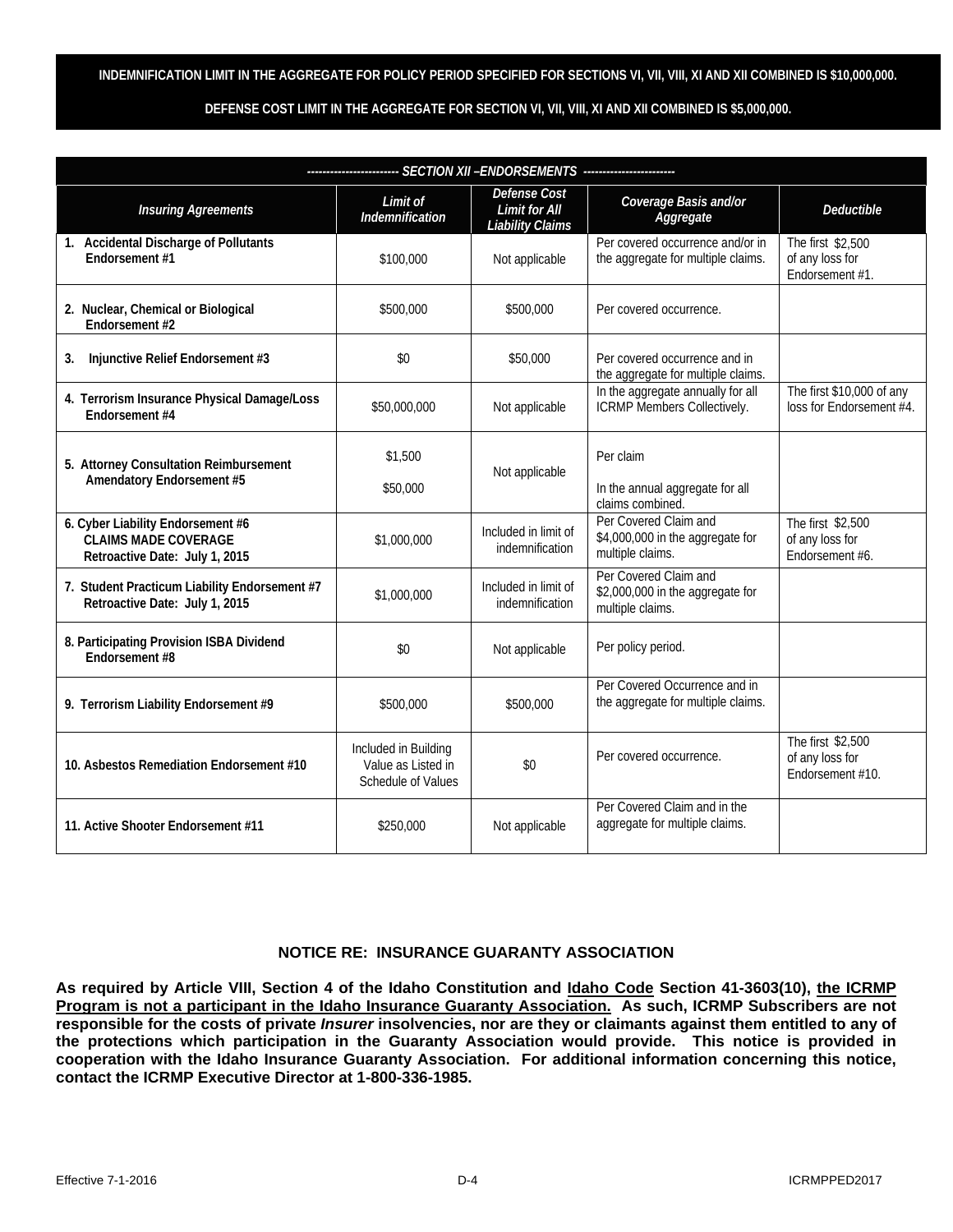# **TABLE OF CONTENTS**

| А.       |                                                                                                                                                                                       |  |
|----------|---------------------------------------------------------------------------------------------------------------------------------------------------------------------------------------|--|
| В.<br>C. |                                                                                                                                                                                       |  |
| D.       |                                                                                                                                                                                       |  |
|          |                                                                                                                                                                                       |  |
| А.       |                                                                                                                                                                                       |  |
| В.       |                                                                                                                                                                                       |  |
| C.       |                                                                                                                                                                                       |  |
| D.       |                                                                                                                                                                                       |  |
|          |                                                                                                                                                                                       |  |
| А.       |                                                                                                                                                                                       |  |
| В.       |                                                                                                                                                                                       |  |
| C.       |                                                                                                                                                                                       |  |
| D.       |                                                                                                                                                                                       |  |
|          |                                                                                                                                                                                       |  |
| А.       |                                                                                                                                                                                       |  |
| В.       |                                                                                                                                                                                       |  |
| С.<br>D. |                                                                                                                                                                                       |  |
|          |                                                                                                                                                                                       |  |
|          |                                                                                                                                                                                       |  |
| А.<br>В. |                                                                                                                                                                                       |  |
| C.       |                                                                                                                                                                                       |  |
| D.       |                                                                                                                                                                                       |  |
|          |                                                                                                                                                                                       |  |
| А.       |                                                                                                                                                                                       |  |
| В.       |                                                                                                                                                                                       |  |
| C.       |                                                                                                                                                                                       |  |
| D.       |                                                                                                                                                                                       |  |
|          |                                                                                                                                                                                       |  |
| А.       | Insuring Agreements Applicable to Chemical Spraying Activities Liability Insurance: 42                                                                                                |  |
| В.       | Definitions Applicable to Chemical Spraying Activities Liability Insurance Endorsement: 42                                                                                            |  |
| С.<br>D. | Specific Conditions to Chemical Spraying Activities Liability Insurance Endorsement:  42<br>Exclusions to Chemical Spraying Liability Activities Liability Insurance Endorsement:  43 |  |
|          |                                                                                                                                                                                       |  |
|          |                                                                                                                                                                                       |  |
|          |                                                                                                                                                                                       |  |
|          |                                                                                                                                                                                       |  |
|          |                                                                                                                                                                                       |  |
|          |                                                                                                                                                                                       |  |
|          |                                                                                                                                                                                       |  |
|          |                                                                                                                                                                                       |  |
|          |                                                                                                                                                                                       |  |
|          |                                                                                                                                                                                       |  |
|          |                                                                                                                                                                                       |  |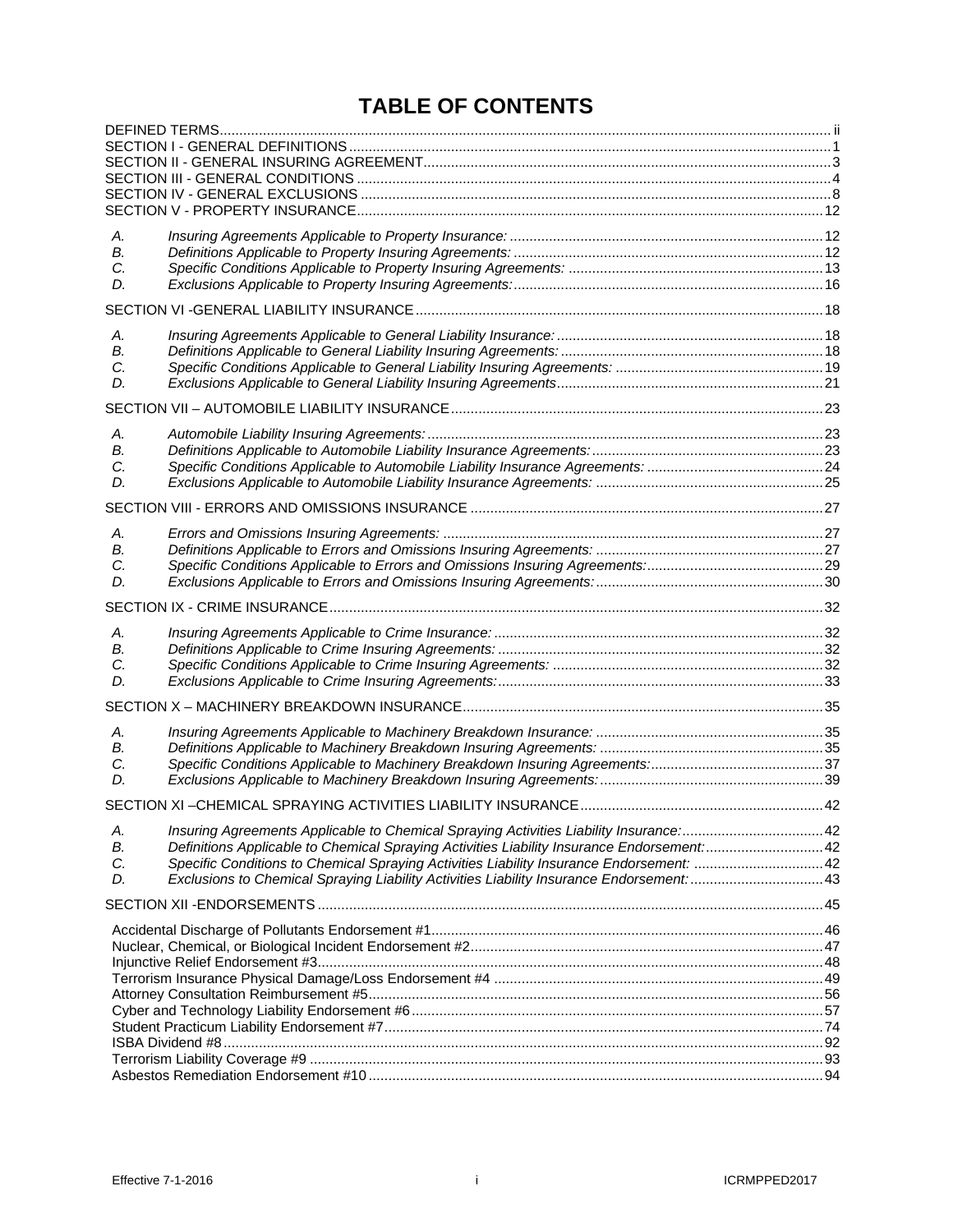# **DEFINED TERMS**

Section XII 61

Section XII 61, 86 **Computer Equipment** Section X 36 **Computer System** Section V 12

**Claim Expenses**

#### *A*

**Accident** Section I 1 **Actual Cash Value** Section V 12 **Administration** Section VIII 27 **Advertising Injury** Section XII 8 **Aircraft** Section I **Auto** Section XII 8 **Automobile** Section V Section VI **Section VII Automobile Hazard** Section XII 8

#### *B*

| <b>Section VIII</b>       | 27 | <b>Confidential Business</b> |    | Section IX                  | 32 | Section XII             |
|---------------------------|----|------------------------------|----|-----------------------------|----|-------------------------|
| <b>Advertising Injury</b> |    | <b>Information</b>           |    | <b>Employee Benefit</b>     |    | Loss                    |
| Section XII               | 85 | Section XII                  | 61 | Program                     |    | Section XII<br>64,      |
| <b>Aircraft</b>           |    | <b>Consumer Redress</b>      |    | Section VIII                | 28 | <b>Loss of Business</b> |
| Section I                 | 1  | <b>Amount</b>                |    | <b>Employment</b>           |    | <b>Income</b>           |
| Auto                      |    | Section XII                  | 61 | Harassment                  |    | Section XII             |
| Section XII               | 85 | <b>Covered Cause of</b>      |    | <b>Section VIII</b>         | 28 |                         |
| <b>Automobile</b>         |    | Loss                         |    | <b>Employment Sexual</b>    |    | M                       |
| Section V                 | 12 | Section X                    | 36 | Harassment                  |    | <b>Matter</b>           |
| Section VI                | 18 | <b>Covered Equipment</b>     |    | <b>Section VIII</b>         | 28 | Section XII             |
| Section VII               | 23 | Section X                    | 36 | <b>Extra Expense</b>        |    | <b>Media</b>            |
| <b>Automobile Hazard</b>  |    | <b>Covered Property</b>      |    | Section X                   | 37 | Section X               |
| Section XII               | 85 | Section V                    | 12 | Section XII                 | 64 | Media Wrongful A        |
|                           |    | Section X                    | 36 |                             |    | Section XII             |
| B                         |    | <b>Customer Auto</b>         |    | F                           |    | <b>Medical Expenses</b> |
| <b>Bodily Injury</b>      |    | Section XII                  | 90 | <b>Failure to Educate</b>   |    | Section I               |
| Section VI                | 18 | <b>Cyber Extortion</b>       |    | Section VI                  | 19 | <b>Medical Incident</b> |
| Section VII               | 23 | <b>Expenses</b>              |    | <b>First Aid</b>            |    | Section XII             |
| <b>Section VIII</b>       | 27 | Section XII                  | 62 | Section I                   | 1  | <b>Merchant Service</b> |
| Section XI                | 42 | <b>Cyber Extortion</b>       |    | <b>First Made</b>           |    | <b>Agreement</b>        |
| Section XII               | 86 | <b>Threat</b>                |    | Section I                   | 1  | Section XII             |
| <b>Breach Response</b>    |    | Section XII                  | 62 | <b>First Party Costs</b>    |    | <b>Messenger</b>        |
| <b>Providers</b>          |    | <b>Cyber Security</b>        |    | <b>Section XII</b>          | 64 | Section IX              |
| Section XII               | 61 | <b>Breach</b>                |    | <b>First Party Incident</b> |    | <b>Mobile Equipment</b> |
| <b>Breakdown</b>          |    | Section XII                  | 62 | Section XII                 | 64 | Section V               |
| Section X                 | 35 |                              |    | <b>Flood</b>                |    | Section VII             |
| <b>Business Income</b>    |    | D                            |    | Section V                   | 12 | Section XII             |
| Section X                 | 36 | <b>Damages</b>               |    | <b>Functional</b>           |    |                         |
| <b>Business Income</b>    |    | Section I                    | 1  | <b>Replacement Cost</b>     |    | $\boldsymbol{N}$        |
| <b>Actual Annual</b>      |    | Section XII                  | 62 | Section V                   | 12 | <b>Named Insured</b>    |
| Value                     |    | Data                         |    | Fungi                       |    | Section I               |
| Section X                 | 36 | Section X                    | 37 | Section I                   | 1  | <b>Network</b>          |
| <b>Business Income</b>    |    | Data Breach                  |    |                             |    | Section XII             |
| <b>Estimated Annual</b>   |    | Section XII                  | 63 | G                           |    | Non employment          |
| Value                     |    | Data Breach                  |    | <b>Garage Operations</b>    |    | <b>Harassment</b>       |
| Section X                 | 36 | <b>Response/Crisis</b>       |    | Section XII                 | 90 | Section XII             |
|                           |    | <b>Management</b>            |    |                             |    |                         |
| С                         |    | Costs                        |    | Н                           |    | Ο                       |
| <b>Chemical Spraying</b>  |    | Section XII                  | 63 | <b>Hostile Fire</b>         |    | Occupying               |
| <b>Activities</b>         |    | <b>Data Recovery</b>         |    | Section XII                 | 86 | Section VII             |
| Section XI                | 42 | <b>Expenses</b>              |    |                             |    | <b>Occurrence</b>       |
| Claim                     |    | Section XII                  | 64 | 1                           |    | Section VI              |
| Section VI                | 18 | <b>Defense Costs</b>         |    | <b>Impaired Property</b>    |    | Section XI              |
| Section VIII              | 27 | Section XII                  | 48 | Section XII                 | 86 | Section XII             |
| Section XI                | 42 | <b>Discrimination</b>        |    | Indemnify                   |    | <b>Offense</b>          |
| Section XII 48, 61,       |    | Section VIII                 | 27 | Section XII                 | 91 | Section XII             |
| 90                        |    | <b>Dishonest or</b>          |    | <b>Insured</b>              |    | <b>One Breakdown</b>    |
| <b>Claim Avoidance</b>    |    | <b>Fraudulent Acts</b>       |    | Section I                   | 1  | Section X               |
| Costs                     |    | Section IX                   | 32 | Section VI                  | 19 |                         |
|                           |    |                              |    |                             |    |                         |
| Effective 7-1-2016        |    |                              |    | ii.                         |    | ICRMPPED2017            |

#### *E*

| Ε                           |    |
|-----------------------------|----|
| <b>Earthquake</b>           |    |
| <b>Section V</b>            | 12 |
| <b>Electronic Data</b>      |    |
| <b>Section XII</b>          | 86 |
| <b>Employee</b>             |    |
| <b>Section IX</b>           | 32 |
| <b>Employee Benefit</b>     |    |
| Program                     |    |
| <b>Section VIII</b>         | 28 |
| <b>Employment</b>           |    |
| <b>Harassment</b>           |    |
| <b>Section VIII</b>         | 28 |
| <b>Employment Sexual</b>    |    |
| <b>Harassment</b>           |    |
| <b>Section VIII</b>         | 28 |
| <b>Extra Expense</b>        |    |
| Section X                   | 37 |
| <b>Section XII</b>          | 64 |
| F                           |    |
| <b>Failure to Educate</b>   |    |
| <b>Section VI</b>           | 19 |
| <b>First Aid</b>            |    |
| Section I                   | 1  |
| <b>First Made</b>           |    |
| Section I                   | 1  |
| <b>First Party Costs</b>    |    |
| <b>Section XII</b>          | 64 |
| <b>First Party Incident</b> |    |
| <b>Section XII</b>          | 64 |
| Flood                       |    |
| Section V                   | 12 |
| <b>Functional</b>           |    |
| <b>Replacement Cost</b>     |    |
| Section V                   | 12 |
| ıngi<br>Fu                  |    |
| Section I                   | 1  |
|                             |    |
| G                           |    |
| <b>Garage Operations</b>    |    |
| <b>Section XII</b>          | 90 |
| н                           |    |
|                             |    |
| <b>Hostile Fire</b>         |    |
| <b>Section XII</b>          | 86 |
| ı                           |    |
| <b>Impaired Property</b>    |    |
| <b>Section XII</b>          | 86 |
| Indemnify                   |    |
| Section XII                 | 91 |
| Insured                     |    |
| Section I                   | 1  |
| Section VI                  | 19 |

# Section VII 23 Section VIII 28 **Insured Automobile** Section VII 23 *L* **Loading/Unloading** Section XII 86 **Loss** Section XII 64, 90 **Loss of Business Income** Section XII 64 *M* **Matter**  Section XII 64 **Media**  Section X 37 **Media Wrongful Act** Section XII 64 **Medical Expenses** Section I 1 **Medical Incident** Section XII 90 **Merchant Service Agreement**  Section XII 65 **Messenger**  Section IX 32 **Mobile Equipment** Section V 12 Section VII 23 Section XII 87 *N*

**Named Insured** Section I 1 **Network**  Section XII 65 **Non employment Harassment** Section XII 87 *O* **Occupying** Section VII 23 **Occurrence** Section VI 19 Section XI 42 Section XII 88 **Offense**  Section XII 88 **One Breakdown** Section X 37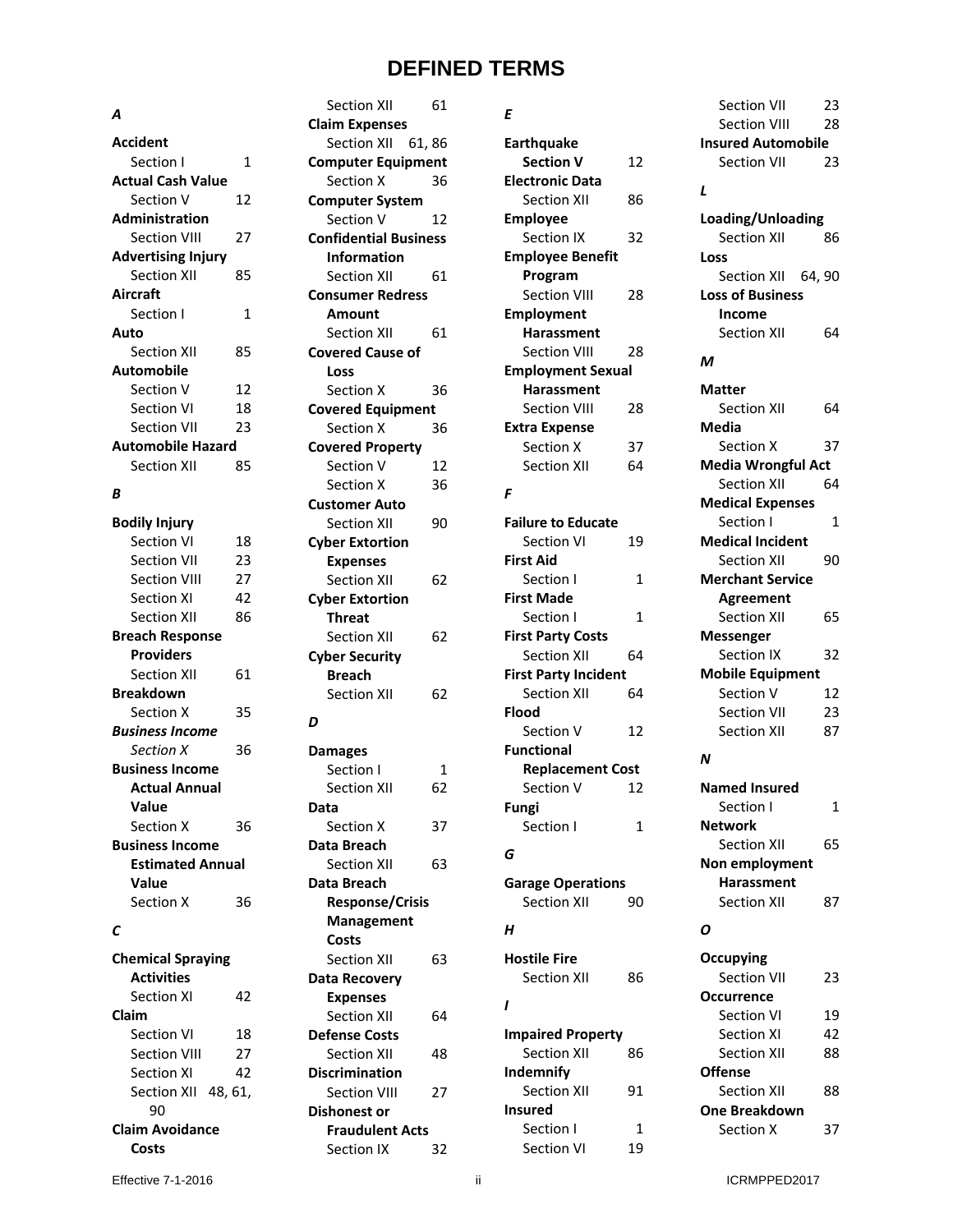**Operational Disruption Expense** Section V 12 **Our**  Section I 2 **Outsourced Provider** Section XII 65 *P*

**Parking lot/parking garage**

**Personal Injury**

**Personally Identifiable Information** Section XII 66

**Pollutant**

Section VI 19 Section VIII 28 Section XI 42 Section XII 88

Section I 1

Section XII 46

Section XII 88

Section XII 88

**Pollution Cost or Expense**

**Post Judgment Interest**

**Pre Judgment Interest**

Section XII 88 **PCI DSS Fines/Costs** Section XII 66 **PCI DSS Wrongful Act** Section XII 66 **Period of Restoration** Section V 12 Section X 37 Section XII 65

Section IX 32 Section VI 19 **Privacy Regulatory Action** Section XII 66 **Privacy Regulatory Fine** Section XII 66 **Privacy/Security Wrongful Act** Section XII 66 **Products Completed Operations Hazard** Section XII 88 **Professional Medical Services**  Section XII 91 **Professional Service**  Section XII 67 **Proof of Loss** Section VII 23 **Property Damage** Section I 1 Section XII 89 **Protected Health Information** Section XII 67 *R* **Regulatory Damages** Section XII 67 **Related Losses**

Section XII 67 **Related Matters**

Section XII 67

Section XII 91 **Replacement Cost** Section V 12

**Related Medical Incident**

**Premises** 

**Retaliation**  Section VIII 28 **Retroactive Date** Section XII 67 **Rogue Employee** Section XII 67 *S* **Sabotage** Section XII 49 **Schedule of Values** Section V 13 Section X 37 **Stock** Section X 37 **Student**  Section I 1, 2 **Sublimit**  Section XII 67 **Suit**  Section XII 89 *T* **Technology Products** Section XII 67 **Technology Services** Section XII 68 **Technology/Professi onal Services Wrongful Act** Section XII 67 **Terrorism** Section XII 49, 93 **Third Party Wrongful Act** Section XII 68 **Tort Liability**  Section XII 89 *U*

Section XII 89 **Underinsured Automobile** Section VII 23 **Uninsured Automobile** Section VII 23 **Us**  Section I 2 **Vandalism** Section XII 89 *W* **Waiting Period** Section XII 68 **We** Section I 2 **Wrongful Act** Section VIII 28 Section XI 42 **Wrongful Employment Practice** Section VIII 28 **Wrongful Taking** Section IX 32 **You** Section I 2 **Your** Section I 2 **Your Product** Section XII 89 **Your Work** Section XII 90

*V*

*Y*

**Ultimate Net Loss**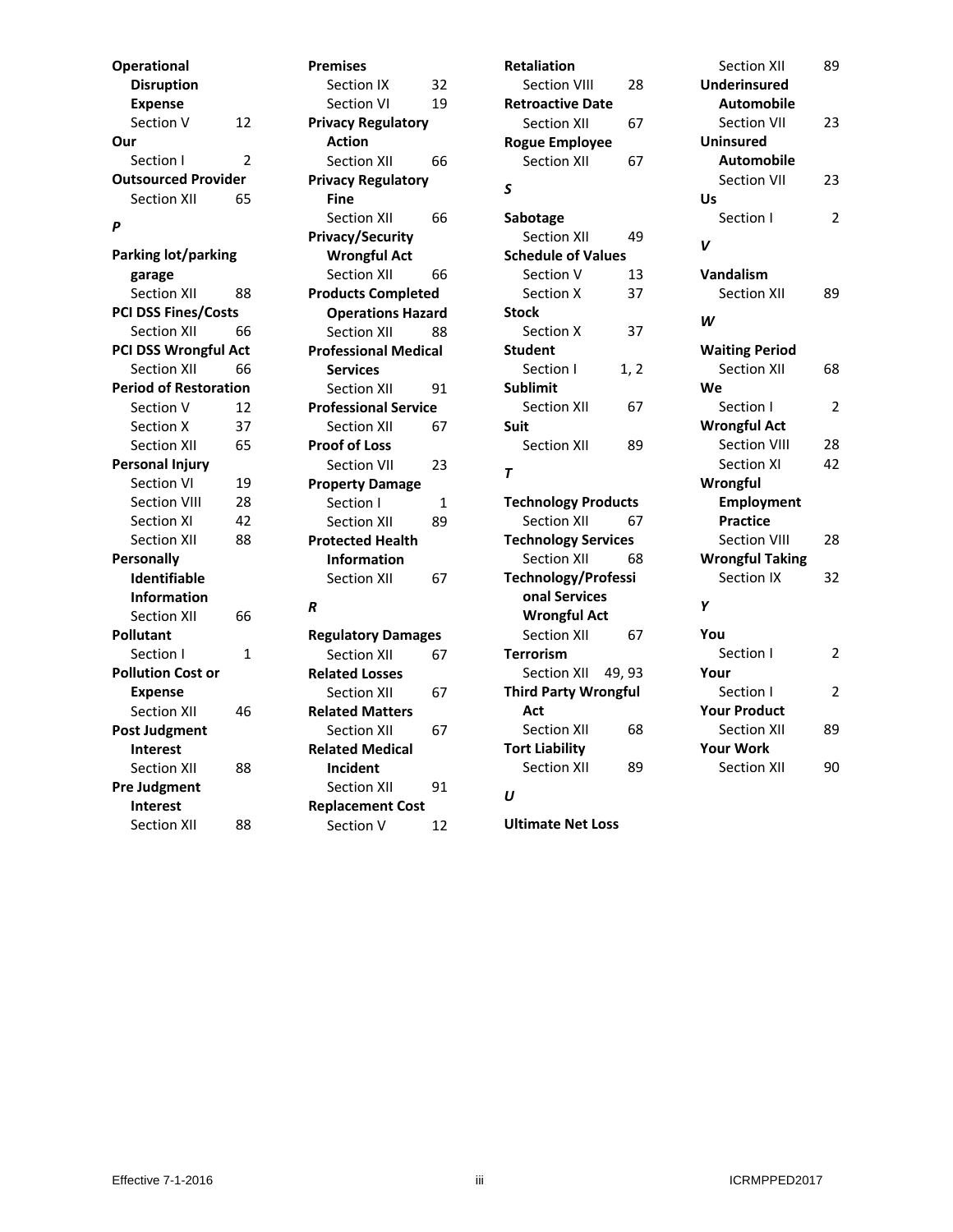- A. Unless otherwise stated in a specific section, the following definitions are applicable to all sections of this policy.
	- 1. **"Accident"** means an unexpected happening without intention or design.
	- 2. **"Aircraft"** means any machine capable of sustained atmospheric flight, including unmanned aerial vehicles**.**
	- 3. **"Damage(s)"** means monetary compensation to be awarded through judgment in a court proceeding or through settlement agreed to by *us* to compensate a claimant for harm suffered.
	- 4. **"First Aid"** means the rendering of emergency medical treatment at the time of an accident and only when other licensed medical professional care is not immediately available.
	- 4. **"First Made"** means when *you* first give written notice to *us* that a claim has been made against *you,* but not later than the end of this policy period or any extended reporting period *we* provide. Reports of incidents or circumstances made by *you* to *us* as part of risk management or loss control services shall not be considered notice of a claim.
	- 5. **"Fungi"** means any organism of the plant kingdom Fungi, which lacks chlorophyll and vascular tissue, including but not limited to, yeast, mold, mildew, rust, smut, mushrooms, spores, mycotoxins, or any other substances, odors, or byproducts arising out of the current or past presence of fungi.
	- 6. **"Medical Expenses**" means expenses for necessary medical, surgical, x-ray and dental services, ambulance, hospital, professional nursing and funeral services.
	- 7. **"Named Insured"** means the public entity identified in the declarations pages of this policy.
	- 8. **"Insured"** means:
		- a. The *Named Insured*,
		- b. Any elected or appointed official serving as a volunteer or employee of the *named insured*, as well as any volunteer or employee of the *named insured* while acting within the scope of their duties as such. This does not include any appointed or elected official or employee who is serving the *named insured* as an independent contractor.
	- 9. **"Property Damage**" means physical damage to or destruction of tangible property, including loss of use resulting from such physical damage or destruction.
	- 10. "**Pollutant(s)**" means:
		- a. Those materials that can cause or threaten damage to human health or human welfare or cause or threaten damage, deterioration, loss of value, marketability or loss of use to property;
		- b. Any solid, liquid, gaseous, or thermal irritant or contaminant, including smoke, vapor, soot, fumes, acids, alkalis, chemicals, metals and waste, including debris and trash and materials to be recycled, reconditioned or reclaimed;
		- c. Bacteria, *fungi*, mold, mildew, virus, or hazardous substances as listed in the Federal Water Pollution Control Act, Clean Air Act, Resource Conservation and Recovery Act of 1976, Toxic Substances Control Act or as designated by the U.S. Environmental Protection Agency or any other governing authority.
	- 11. **"Student"** means an individual who is formally enrolled in *your* school or college.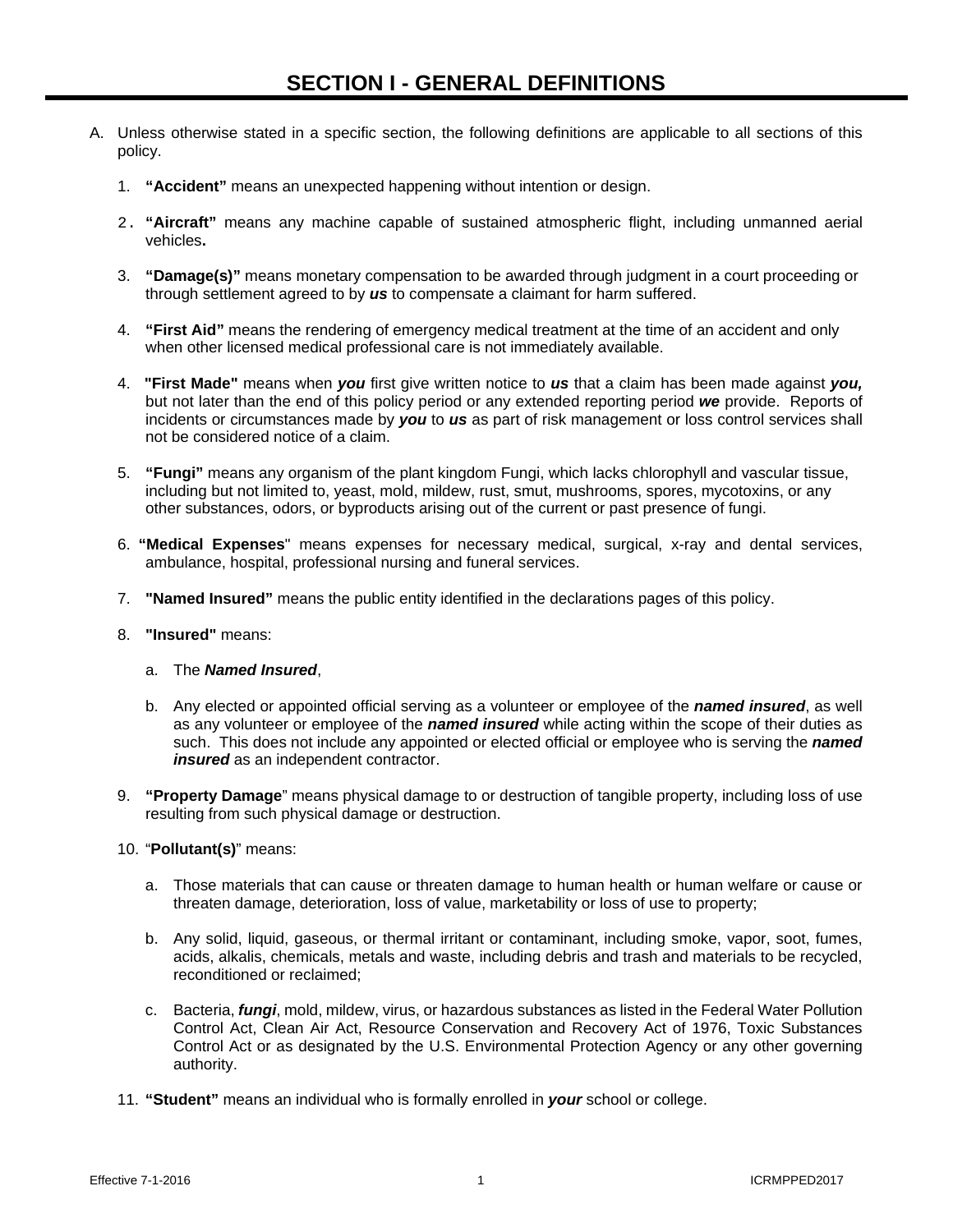#### 12. **"Terrorism"** means an act that:

- a. is dangerous to human life, property or infrastructure; and
- b. results in damage within our coverage territory; and
- c. is committed by an individual(s) as part of an effort to coerce the civilian population of the United States or to influence the policy or affect the conduct of the United States, state or local government by coercion.
- 13. "*We***", "***Us***"** and **"***Our***"** means Idaho Counties Risk Management Program, Underwriters (ICRMP).
- 14. **"***You***"** and **"***Your***"** means the *named insured* identified in the declarations pages of this policy.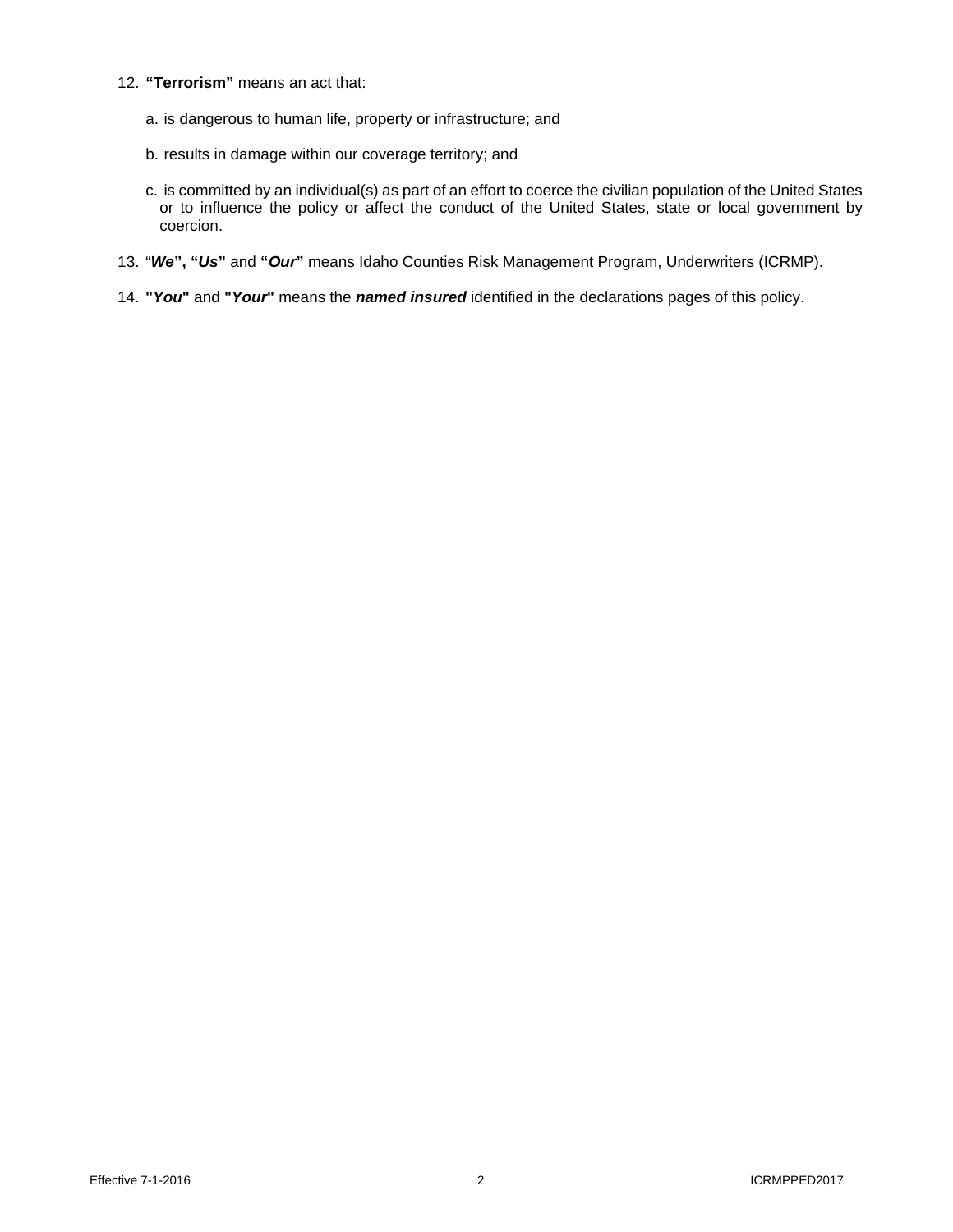- A. Unless otherwise stated in a specific section, the following Insuring Agreement applies to all Sections of this policy.
	- 1. Idaho Counties Risk Management Program, Underwriters (ICRMP) agrees with the *named insured* as listed in the declarations pages of this policy made a part hereof, in consideration of the payment of the member contribution and subject to the limits of indemnification, Insuring Agreements, conditions, exclusions and other terms of this policy, as follows:
		- a. *We* will provide the insurance described in this policy and declarations pages if *you* have paid the member contribution and have complied with all policy provisions and conditions. This policy is divided into twelve Sections, some with multiple Insuring Agreements. The insurance set forth in this policy is subject to the indicated limits of indemnification or any other endorsements issued during this term.
		- b. All limits of indemnification will be subject to this policy period's per covered claim, accident or occurrence limit of Indemnification as stated in the declarations pages and annual aggregate limit of Indemnification for all sections as stated in the declarations pages.
- B. Certain provisions in this policy restrict coverage. The entire policy should be read carefully to determine *your* rights and duties, and to determine what is and is not covered.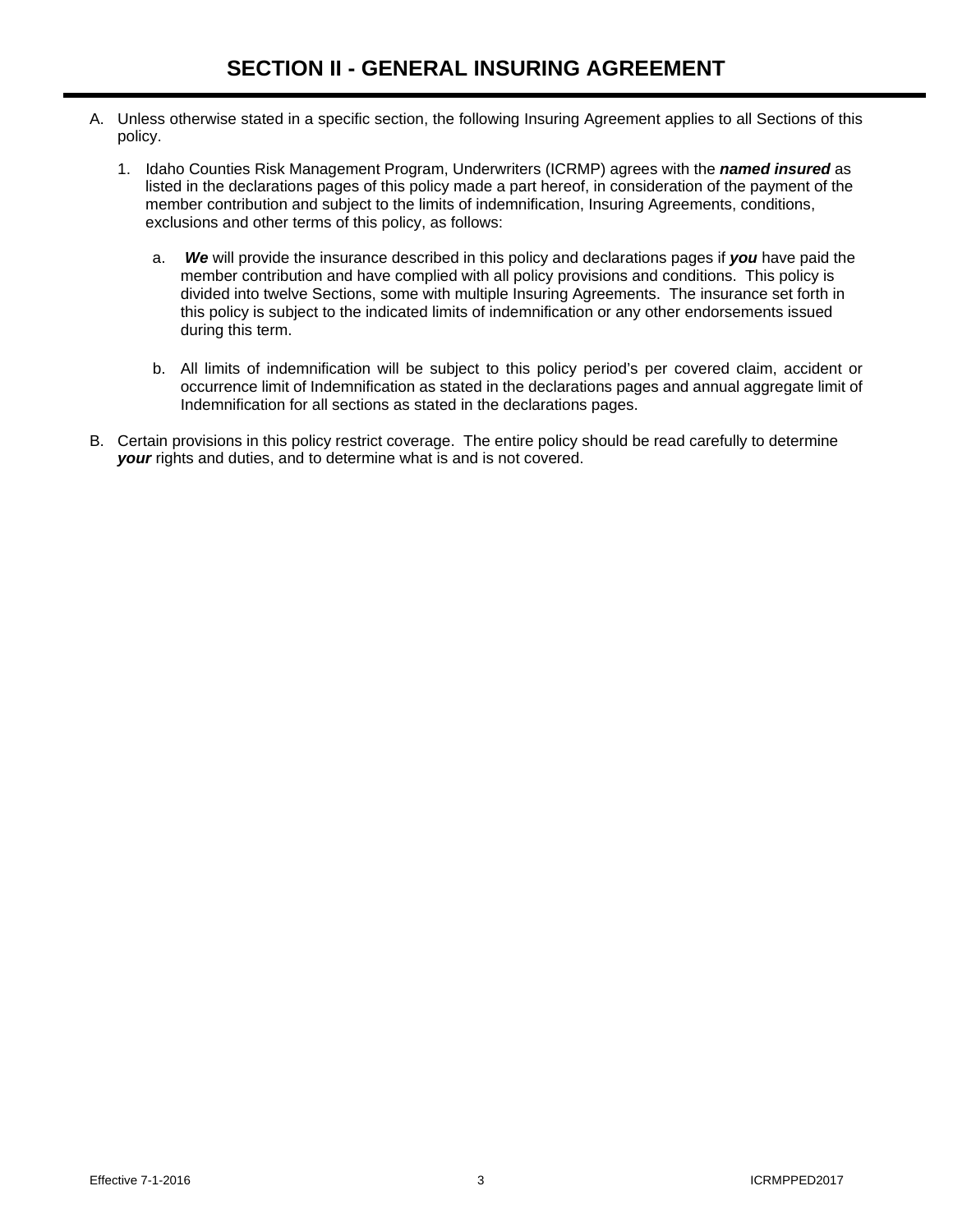- A. Unless otherwise stated in a specific Section, the following conditions are applicable to all Sections of this policy.
	- 1. **Apportionment.** In the event a suit alleges a claim which is covered by the terms of this policy and a claim which is not covered by the terms of this Policy, *our* obligation for the costs of defense and payment of any award or settlement for damages shall be limited to only those sums related to a covered claim.
	- 2. **Assignment.** *Your* interests in this insurance may not be assigned.
	- 3. **Bankruptcy and Insolvency.** In the event of bankruptcy or insolvency of *you* or any entity comprising *you, we* shall not be relieved of the payment of any claim by *you* or against *you* or the liquidator, receiver or statutory successor of *you* under this policy without diminution because of *your* insolvency.
	- 4. **Termination of Insurance Coverage by Member Withdrawal or Expulsion.** This insurance may be terminated by *you* by sending a written request of withdrawal to *us*. The effective termination date will be the date of termination *you* request, if *you* are a Member in good standing, or the date *we* received *your* notice of withdrawal, whichever is later. This insurance is available only through faithful participation as a member of ICRMP. *You* may be expelled from ICRMP pursuant to the terms and conditions set forth in the Joint Powers Subscriber Agreement effective as of the date of this policy. If *you* are expelled from ICRMP, all insurance pursuant to this policy is terminated immediately upon transmittal of notice of expulsion, or otherwise as soon as allowed by law.
	- 5. **Concealment or Fraud.** This policy or any part hereof, is void if it was obtained by misrepresentation, fraud or concealment of material facts by *you* before or after loss.
	- 6. **Currency.** The member contribution and losses under this insurance are payable in currency of the United States.
	- 7. **Declarations.** By acceptance of this policy *you* agree that the declarations pages accurately indicate the coverages *you* have purchased.
	- 8. **Defense of Claims or Suit**. *We* may investigate or settle any covered claim or suit against *you*. *We* will provide a defense with counsel of *our* choice, at *our* expense, if *you* are sued for a covered claim.
		- a. With respect to claims or suits involving Section VI General Liability Insurance, Section VII Automobile Liability Insurance, Section VIII – Errors and Omissions Insurance, Section XI – Chemical Spraying Activities Liability Insurance, including any amendatory endorsements in Section XII, *our* defense costs incurred will not exceed \$3,000,000 per covered claim, subject to a \$5,000,000 limit in the aggregate for Sections VI, VII, VIII, XI and XII combined for all covered claims that are subject to this policy's policy period. The "per covered claim", "per covered occurrence", or "per covered accident" defense costs amount is the most *we* will incur regardless whether one or more of Sections VI, VII, VIII, XI and XII are involved in a single claim, and is in addition to the limits of indemnification shown in the declarations pages. *Our* obligation to defend any claim or suit ends when either:
			- (1)The amount of loss or *damages we* pay equals the limit(s) of indemnification afforded under this policy, or
			- (2) The defense costs incurred by *us* equal \$3,000,000 per covered claim or the defense costs incurred by *us* equal \$5,000,000 aggregate for the policy period.
	- 9. **Dispute Resolution Procedure.** *You* and *we* agree that it is in *our* mutual interest to have a dispute resolution procedure in order to address potential disputes and disagreements as to whether or not a claim is covered by the terms and conditions of this policy. *You* and *we* agree that the dispute resolution procedure as set out in the Joint Powers Subscriber Agreement currently in force as of the date of this policy shall apply to address any potential disputes and disagreements as to coverage.
		- a. Inapplicable to Certain Disputes and Disagreements: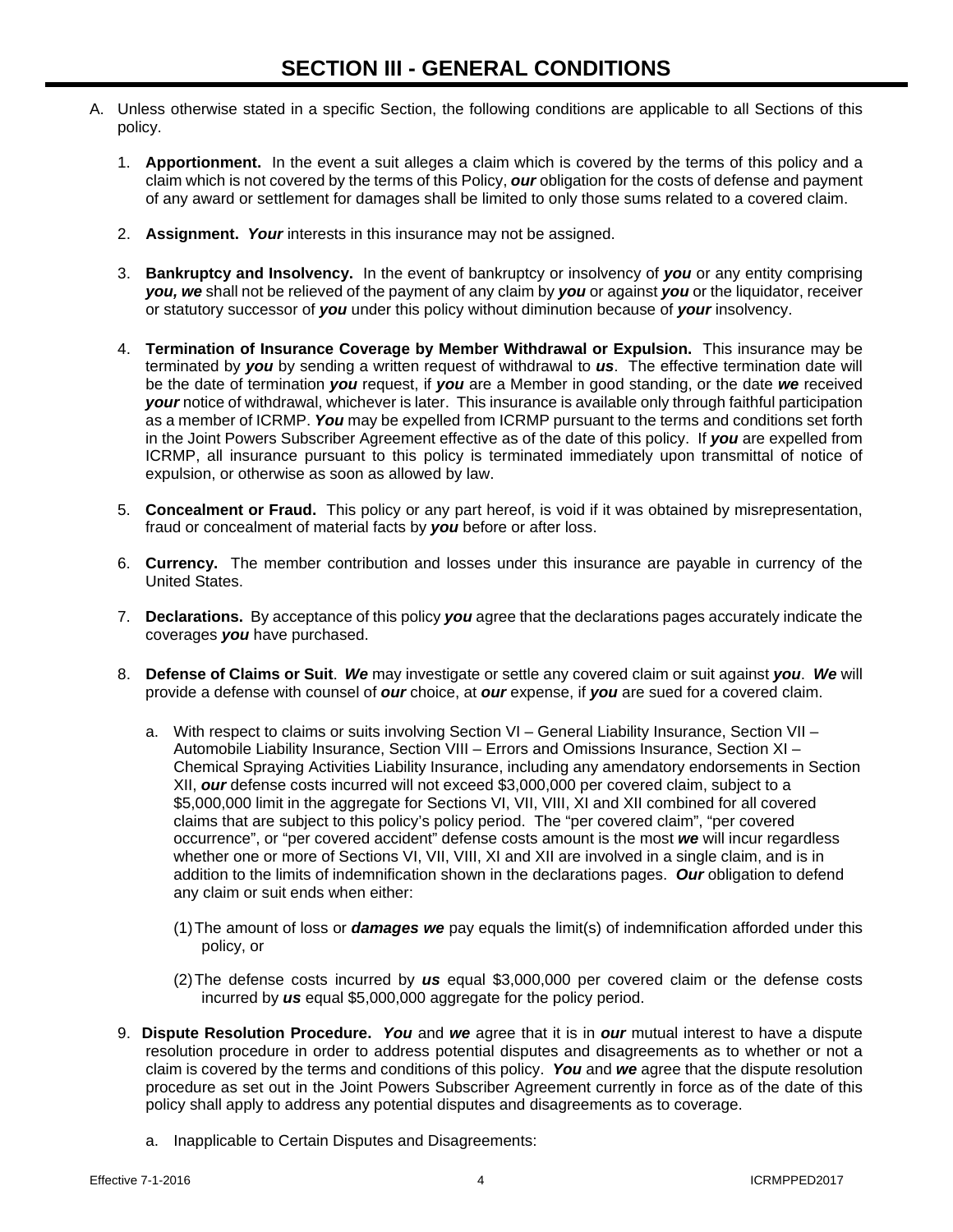- (1) These dispute resolution procedures do not apply to the appraisal condition set forth in the specific conditions applicable to the property Insuring Agreements in Section V of this policy, or to the arbitration condition set forth in the specific conditions applicable to the automobile liability Insuring Agreements set out in Section VI of this policy.
- (2) These dispute resolution procedures do not apply in any way to *our* decisions regarding terms of claim settlement, claim payment amount, or the claim investigation process.

#### 10. **Duties After Occurrence, Accident, Wrongful Act, Claim or Suit.**

- a. *You* must see to it that *we* are notified as soon as practicable of an occurrence which may reasonably result in a claim. To the extent possible, notice should include:
	- (1) How, when and where the occurrence, claim, accident, wrongful act, or suit took place;
	- (2) The names, addresses and telephone numbers of any injured persons and witnesses;
	- (3) The nature and location of any injury or damage arising out of the occurrence, accident, wrongful act, claim or suit.
- b. If a claim is made or suit is brought against any *insured*, *you* and any involved *insured* must:
	- (1) Immediately send *us* copies of any claims, demands, notices, summonses or legal papers received in connection with the claim, occurrence, accident, wrongful act, claim or suit;
	- (2) See that *we* receive written notice of the claim or suit as soon as practicable;
	- (3) Authorize *us* to obtain records and other information, and submit to a sworn statement, if requested;
	- (4) Cooperate with *us* in the investigation, or defense of the claim or suit, including but not limited to, attendance at hearings and trials, securing and giving evidence, and obtaining the attendance of witnesses;
	- (5) Assist *us*, upon *our* request, in the enforcement of any right against any person or organization which may be liable to *you* because of injury or damage to which this Insurance may also apply.
- c. *You* shall not, except at *your* own risk, voluntarily make a payment, assume any obligation, or incur any expense, other than for *first aid*, without *our* consent.
- d. *Your* failure to comply with the foregoing duties shall constitute a material breach deemed prejudicial to *us*, thereby entitling *us* to refuse any coverage for the occurrence, accident, wrongful act, claim or suit; or any duties arising therefrom.
- 11. **Entire Agreement.** This policy, when read in concert with the Joint Powers Subscriber Agreement, embodies the entirety of the agreement existing between *you* and *us* relating to this Insurance. *You* acknowledge that the independent insurance agent responsible for maintaining information about *your* insurance needs has no power to bind ICRMP to provide insurance beyond that expressed in this policy, its endorsements, and its attendant declarations pages.
- 12. **False or Fraudulent Claims.** If *you* make any claim knowing the same to be false or fraudulent, as regards amount or otherwise, this policy may become void and all claims hereunder may be forfeited.
- 13. **Inspections, Audit and Verification of Values.** *We* shall be permitted, but not obligated, to review or inspect *your* property, operations, records, and books, at any reasonable time. Neither *our* right to make inspections or conduct reviews, nor the making thereof, nor any report thereon, shall constitute an undertaking on behalf of or for the benefit of *you* or others, to determine or warrant that such property or operations are safe or that the values stated by *you* in *your* application are accurate. It is *your* responsibility to disclose accurate statements of value.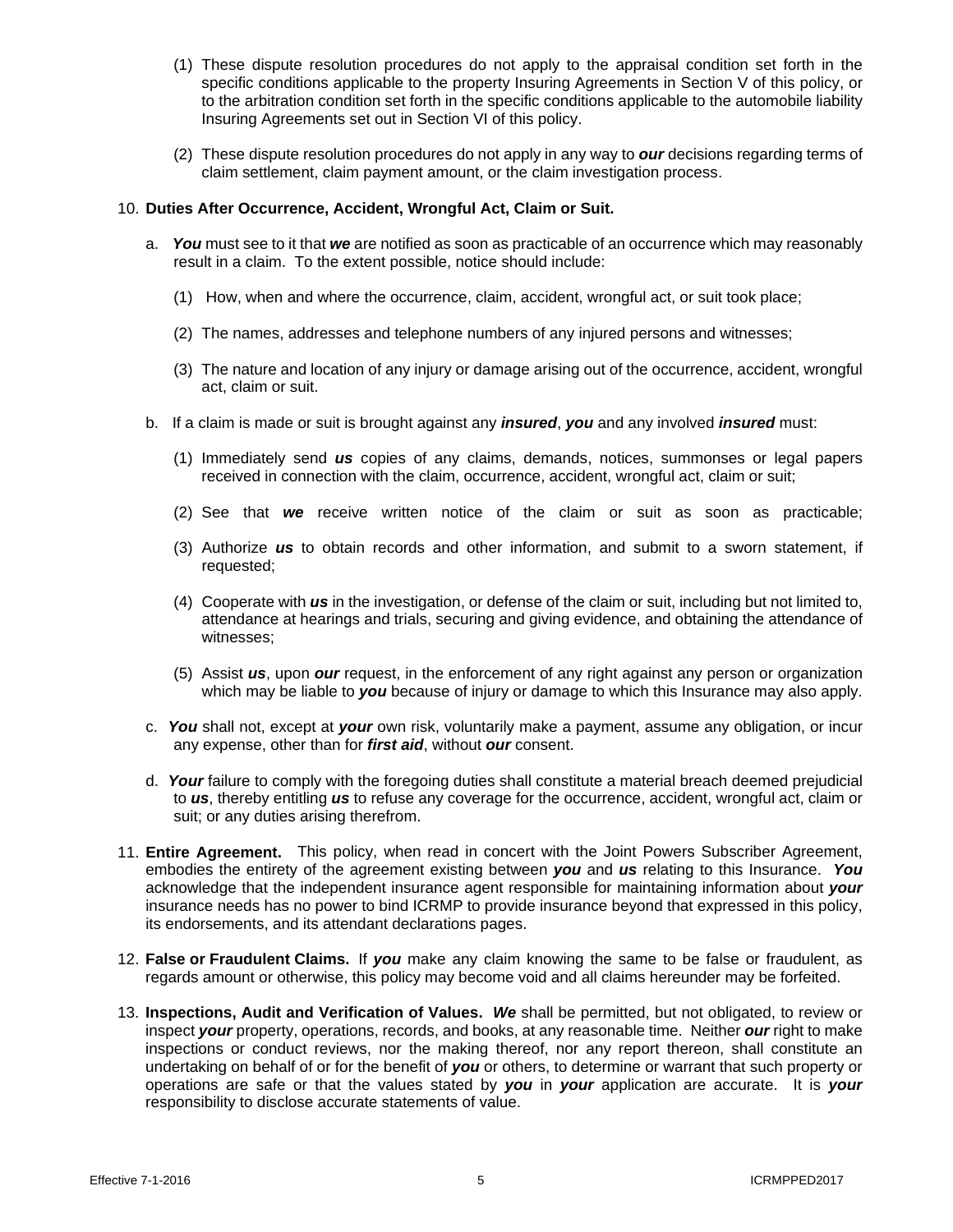- 14. **Loss Payments.** When it has been determined that *we* are liable under this policy, *we* shall pay losses in excess of the stated deductible up to the limits of indemnification stated in the declarations pages. *Our* obligation to make loss payments shall arise as amounts owed are determined.
- 15. **Mitigation.** In the event of a loss covered under this policy, *you* must take all reasonable steps to prevent further loss or damage.
- 16. **No Benefit to Bailee.** *We* will not recognize any assignment or grant any coverage for the benefit of any person, entity, or organization holding, storing or transporting *your* property, regardless of any other provision of this policy.
- 17. **Non-stacking of Insurance Benefits.** No individual or entity entitled to coverage under any section of this policy shall recover duplicate coverages for the same elements of loss under other sections of this policy, or other policies written by *us*. Any claim which transcends more than one policy period shall be subject to the policy limits set forth in the declarations pages of the policy which covers the date of the earliest actionable event, which gives rise to the claim.

#### 18. **Notice of Member Contribution or Coverage Changes.**

- a. *We* will mail or deliver to the *named insured*, at the last known mailing address, written notice of the following for a subsequent year at least thirty (30) days prior to the expiration date of this policy:
	- (1)A total member contribution increase greater than ten percent (10%) which is the result of a comparable increase in member contribution rates.
	- (2)Changes in deductibles.
	- (3)Reductions in limits of indemnification.
	- (4)Reductions in coverage.
- b. If *we* fail to provide at least thirty (30) day notice, the policy provided to *you* shall remain in effect until thirty (30) days after such notice is given or until the effective date of a replacement policy obtained by *you*, whichever occurs first.
- c. For purposes of this provision, notice is considered given following date of mailing or delivery of the notice to the *named insured*. Proof of mailing of conditions of renewal to the last known mailing address of the *named insured* shall be sufficient proof of notice.
- 19. **Other Insurance.** If *you* have other insurance (whether primary, excess or contingent), against loss covered by this Insurance, *we* shall be liable, under the terms of this Insurance, only as excess of other valid and collectible insurance. Notwithstanding the foregoing, *you* may purchase insurance specifically in excess of this Insurance. Such excess insurance shall not be considered "other insurance" for purposes of this condition.
- 20. **Reporting Property on** *Your* **Schedule of Values.** Coverage is conditioned upon information being entered into the online ICRMP e-Agent website by *your* agent. It is the responsibility of the independent insurance agent to enter information into the online ICRMP e-Agent website. It is the responsibility of *you* to report the required information to *your* agent.
- 21. **Salvage.** Payments received from the sale of *your* damaged property as salvage may be applied toward the amount *we* have paid to replace *your* damaged property.
- 22. **Subrogation/Recovery/Right of Reimbursement.** If *we* make payment under this policy to *you* or on *your* behalf, and *you* or the person or entity for whom payment was made has a right to recover damages, *we* will be subrogated to that right. *You* must do whatever is necessary to enable *us* to exercise *our* rights and must do nothing before or after the loss to prejudice *our* rights. *We* may prosecute an action or pursue other lawful proceedings in *your* name for the recovery of these payments, and *you* must cooperate and assist *us* at *our* request. Recoveries received for payments *we* have paid on *your* behalf including both indemnity payments and expenses *we* have incurred in handling *your* claim, will be reimbursed on a pro-rata basis between *you* and *us*.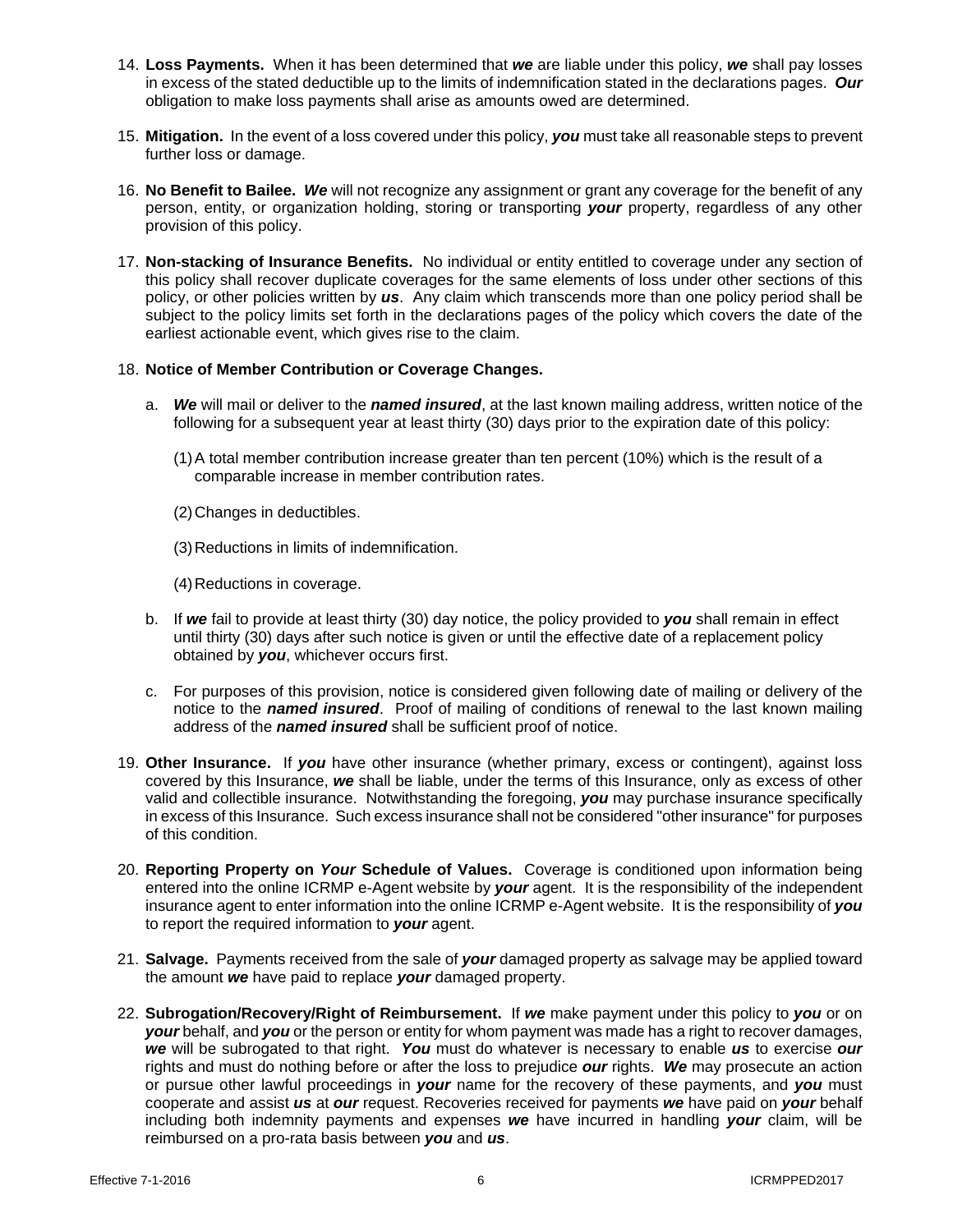- 23. **Suit Against** *Us***.** No action shall be brought against *us* by *you* unless there has been full compliance with all pertinent provisions of this policy and the ICRMP Joint Powers Subscriber Agreement. No one shall have any right to join *us* as a party to any action against an *insured*. No action may be brought against *us* by any party who does not qualify as *you* under this policy with respect to any liability insuring agreements.
- 24. **Terms of Policy to Conform to Statutes.** In the event any terms of this policy are determined to be in conflict with the statutes of the State of Idaho, they are hereby amended to conform to such statutes.
- 25. **Territory**. The insurance provided by this policy applies to any covered claim or suit filed and maintained within the fifty (50) states, including the District of Columbia, of the United States of America for all coverage sections.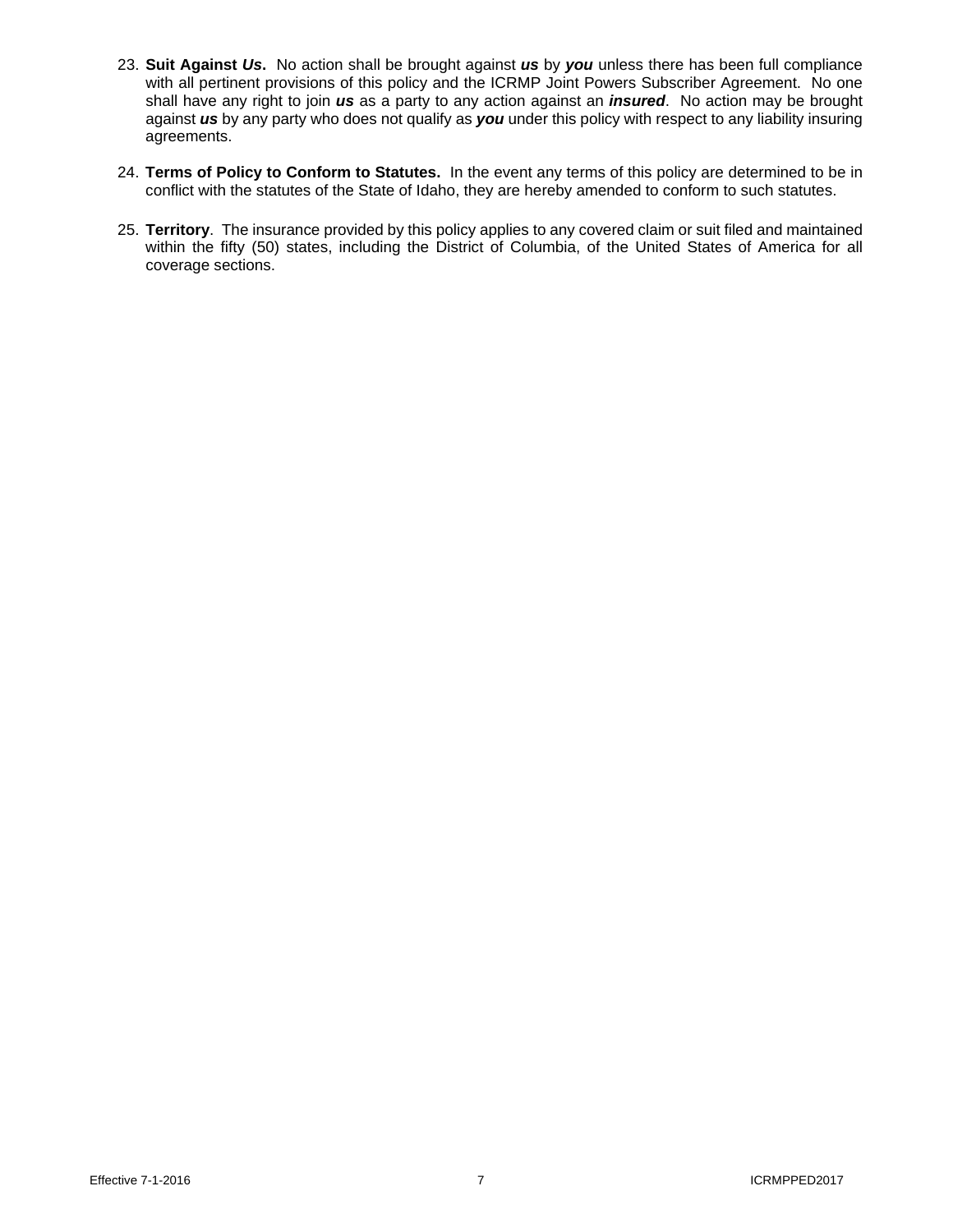- A. Unless otherwise stated, these exclusions are applicable to all Sections of this policy.
	- 1. **Asbestos.** This policy does not cover, whole or in part, any claim, loss, cost or expense including bodily injury, personal injury, or *property damage,* arising directly or indirectly out of, resulting from, caused by or contributed to by:
		- a. The use of, sale of, installation of, removal of, abatement of, distribution of, containment of, or exposure to asbestos, asbestos products, asbestos-containing material, asbestos fibers, or asbestos dust;
		- b. The actual or threatened abatement, mitigation, removal or disposal of asbestos, asbestos products, asbestos-containing material, asbestos fibers, or asbestos dust;
		- c. Any supervision, instructions, recommendations, warnings or advice given or which should have been given in connection with parts (a) and (b) above; or
		- d. Any obligation of the covered party to indemnify or contribute with any party in connection with subparagraphs (a), (b) or (c) above.
	- 2. **Civil and Criminal Penalties.** This policy does not cover any claim, loss or damage resulting from any civil penalties, criminal penalties, fines or obligations to pay for public services rendered where such obligation is imposed or provided for pursuant to any federal, state, or local law, statute, ordinance, or regulation, however characterized, except as expressly provided elsewhere, herein.
	- 3. **Claims by Members against Past or Present Public Officials.** This policy does not cover the interest of any past or present employee, elected official, or agent arising out of any claim for money *damages*, monetary reimbursement or specific performance brought against such employee, elected official or agent by the *named insured* by whom the public official, employee, elected official or agent was employed or retained. Also excluded are those claims brought by an elected official, or by one appointed to fill an elected position for a *named insured* against another official of the same *named insured*, or the *named insured* itself, arising out of a dispute or interpretation involving the relative governmental authority of the elected officials of the *named insured*.
	- 4. **Contractual Liability.** This policy does not cover any personal injury, *property damage*, or any other claimed loss, however characterized, arising directly or indirectly from:
		- a. The performance or nonperformance of terms of a contract, whether written, oral or implied.
		- b. The interests of the State of Idaho or the United States Government, or their officers, agents, employees, volunteers, officials or trustees, for their conduct and activities arising out of or in any way related to any written, oral or implied contract or agreement with *you*, or otherwise. Each governmental entity shall be responsible for its own conduct and activities under any contract.
	- 5. **Course and Scope.** This policy does not cover any personal injury or *property damage* resulting from an act or omission outside the course and scope of employment or any act performed with malice or criminal intent. This exclusion applies regardless of whether any *insured* is actually charged with, or convicted of, a crime.
	- 6. **Cyber Liability.** This policy does not cover any personal injury, bodily injury, *property damage* to others, wrongful acts, or notification costs, credit monitoring expenses, forensic expenses, loss of, loss of use of, damage to, corruption of, inability to access, or inability to manipulate electronic data, public relations expenses or any other loss, costs or expenses arising directly or indirectly out of, resulting from, caused by or contributed to by losses related to computer connected access to and/or computer disclosure of any person's or organization's confidential or personal information, including patents, trade secrets, processing methods, customer lists, financial information, credit card information, health information or any other type of non-public information, except for that data that is required to be disclosed under the Idaho Public Records Act.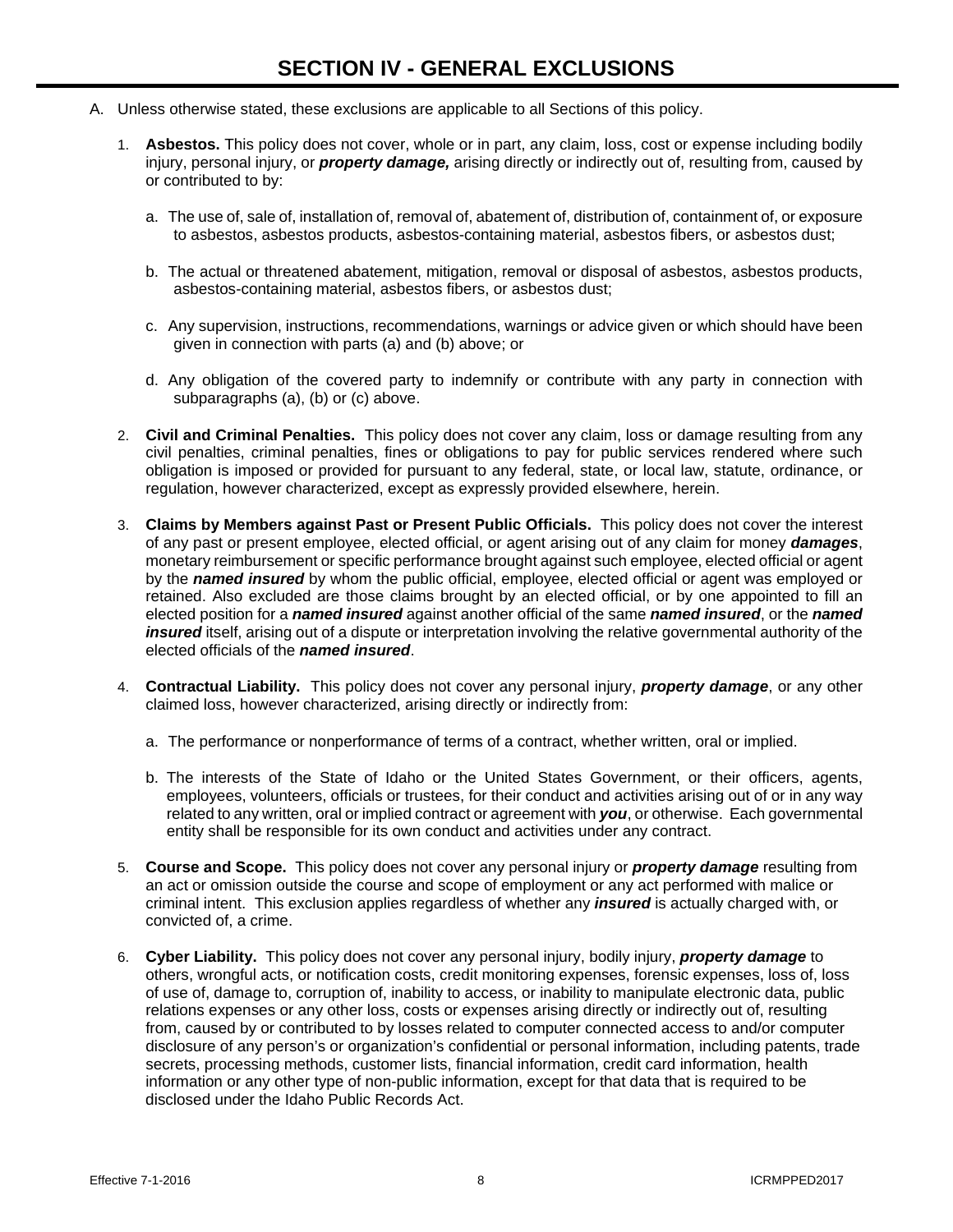- 7. **Fungi.** This policy does not cover, whole or in part, any claim, loss, cost or expense including bodily injury, personal injury, or *property damage,* arising directly or indirectly out of, resulting from, caused by or contributed to by:
	- a. Any fungus(i) or spore(s);
		- (1) Any solid, liquid, vapor, or gas produced by or arising out of any fungus(i) or spore(s);
		- (2) Any material, product, building component, or building structure that contains, harbors, nurtures or acts as a medium for any fungus(i) or spore(s);
		- (3) Any intrusion, leakage, or accumulation of water or any other liquid that contains, harbors, nurtures or acts as a medium for fungus(i) or spore(s);
		- (4) The actual or threatened abatement, mitigation, removal or disposal of fungus(i) or spore(s) or any material, product, building component, or building structure that contains, harbors, nurtures or acts as a medium for any fungus(i) or spore(s);
		- (5) Any supervision, instructions, recommendations, warnings or advice given or which should have been given in connection with subparagraphs (1) through (5) above; or
	- b. Any obligation to indemnify or contribute with any party in connection with subparagraphs (1) through (5) above. For the purpose of this exclusion fungus(i) includes, but is not limited to, any form or type of mold, mushroom or mildew and spore(s) include any reproductive body produced by or arising out of any fungus(i).
- 8. **Limits on Defense of Claims or Suit.** Notwithstanding any other provision of this Policy, *we* will have no duty to investigate or defend any claim, suit, dispute, disagreement or other proceeding seeking relief or redress in any form other than money damages, including but not limited to costs, fees, fines, penalties or expenses which any *insured* may become obligated to pay as a result of a consent decree, settlement, adverse judgment for declaratory relief or injunctive relief. Such denial of investigation or defense includes, but shall not be limited to any claim, suit, dispute, disagreement or other proceeding:
	- a. By or on behalf of any *named insured*, whether directly or derivatively, against:
		- (1.) Any other *named insured*; or
		- (2.) Any other federal, state or local governmental entity or politically subdivision.
	- b. By the spouse, child, parent, brother, or sister of any *insured* for consequential injury as a result of any injury to an *insured*; or
	- c. Involving any intergovernmental agreement(s) where any *named insured* is a party to the agreement(s).
- 9. **Intergovernmental Claims.** This policy does not cover any claim alleging loss or damage, arising or in any way related to a dispute or disagreement between an ICRMP member and another governmental entity, including another political subdivision, a state or the government of the United States involving any of the following:
	- a. Claims of loss or damage between an ICRMP member and another governmental entity wherein there has been no *accident* or allegation of actual bodily injury or property damage.
	- b. The respective authority of public agencies to use governmental powers, irrespective of the style or nature of such claim.
	- c. The respective duty of public agencies to use governmental powers, irrespective of the style or nature of such claim.
	- d. Intergovernmental disputes or disagreements concerning the exercise of powers or acceptance or assignment of duties by governmental entities to carry out public activities whether damages are claimed as a result of such dispute or disagreement, or not.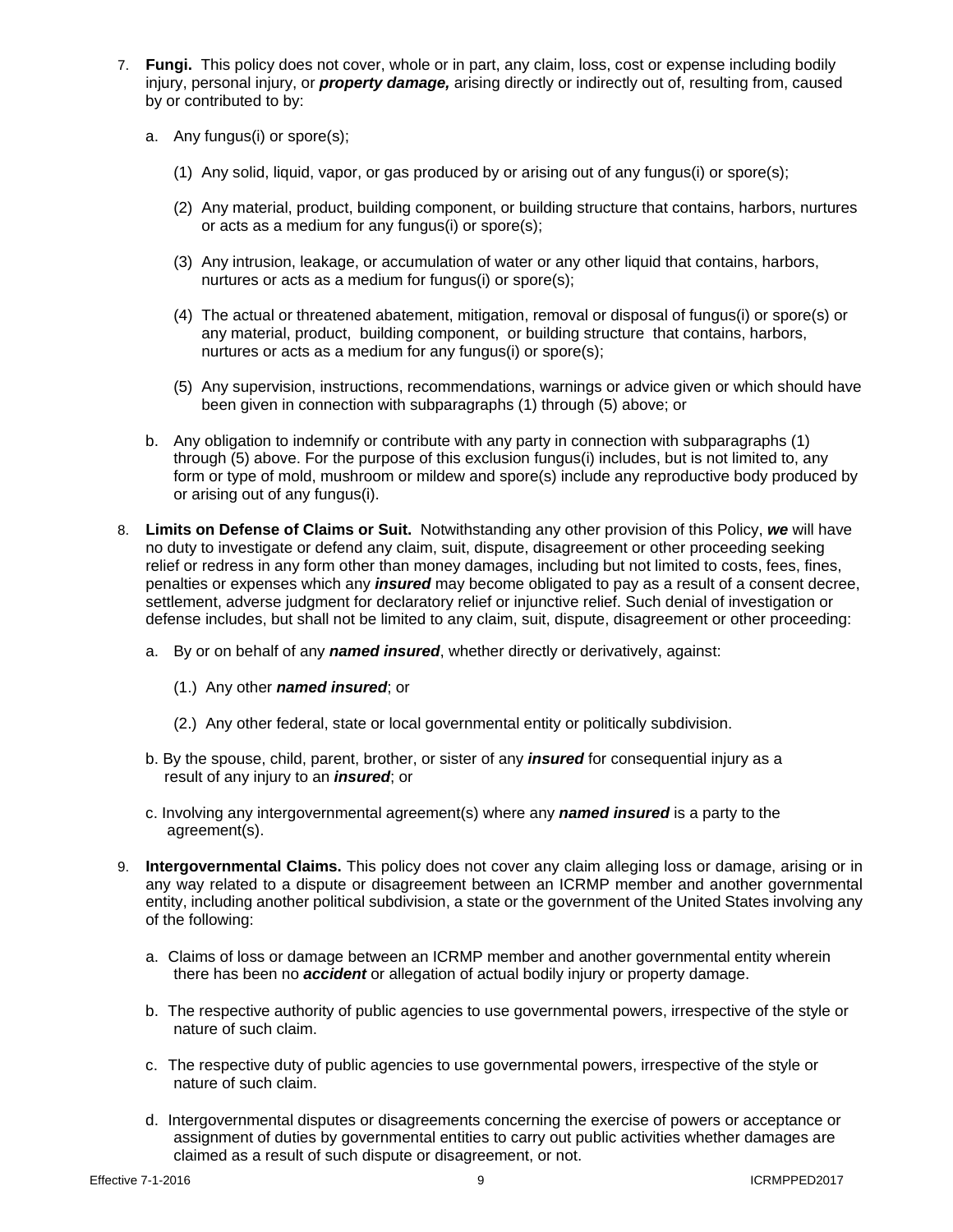- e. Claims in any way related to allocation of financial responsibilities between or among public agencies.
- 10. **Lead.** This policy does not cover, whole or in part, any claim, loss, cost or expense including bodily injury, personal injury or *property damage* arising directly or indirectly out of, resulting from, caused by or contributed to by lead as described in parts (a) through (d) below:
	- a. Bodily injury, *property damage* or personal injury arising out of, resulting from, caused by or contributed to by the toxic or pathological properties of lead, lead compounds or lead contained in any materials;
	- b. Any cost or expense to abate, mitigate, remove or dispose of lead, lead compounds or materials containing lead;
	- c. Any supervision, instructions, recommendations, warnings or advice given or which should have been given in connection with parts (a) or (b) above; or
	- d. Any obligation to share damages with or repay someone else who must pay damages in connection with parts (a), (b) or (c) above.
- 11. **Nuclear, Chemical and Biological Incident**. This policy does not cover any personal injury, bodily injury or *property damage*, or other type of damages or claims arising directly or indirectly from:
	- a. Nuclear detonation, reaction, radiation, radioactive contamination or hazardous properties of nuclear material of any type, however caused or characterized, including any loss or damage by fire resulting therefrom;
	- b. The dispersal, application or release of, or exposure to, chemical or biological materials or agents that are harmful to property or human health, whether controlled or uncontrolled, or due to any act or condition incidental to any of the foregoing, whether such loss be proximate or remote, or be in whole or in part caused by, contributed to, or aggravated by, any physical loss or damage insured against by this policy, however such dispersal, application, release or exposure may have been caused.
- 12. **Pollution.** This is an absolute pollution exclusion. It is the intention of *you* and *we* that there is absolutely no coverage arising out of or relating to *pollutants*, however characterized or defined. This policy does not cover any injury, loss, damage, costs, fines, penalties, or expenses of any kind directly or indirectly arising out of the actual, alleged or threatened existence, discharge, dispersal, release or escape of *pollutants* or negligence in any way related thereto:
	- a. At or from premises *you* now, or in the past, have owned, rented, or occupied, including but not limited to premises that *you* have operated or managed as an involuntary possessor;
	- b. At or from any site or location used by or for *you* or others for the handling, storage, disposal, processing or treatment of waste at any time;
	- c. That at any time involves the transportation, handling, storage, treatment, disposal, or processing by or for *you* or any person or organization for whom *you* may be legally responsible;
		- (1) At or from any site or location on which *you* or any contractors or subcontractors working directly or indirectly on *your* behalf are performing operations:
		- (2) If the *pollutants* are brought on or to the site or location in connection with such operations;
		- (3) If the operations are to test for, monitor, clean up, remove, contain, treat, detoxify or neutralize the *pollutants*;
	- d. Whether caused or alleged to have been caused by the *named insured* or any other person, entity, or third-party, however characterized;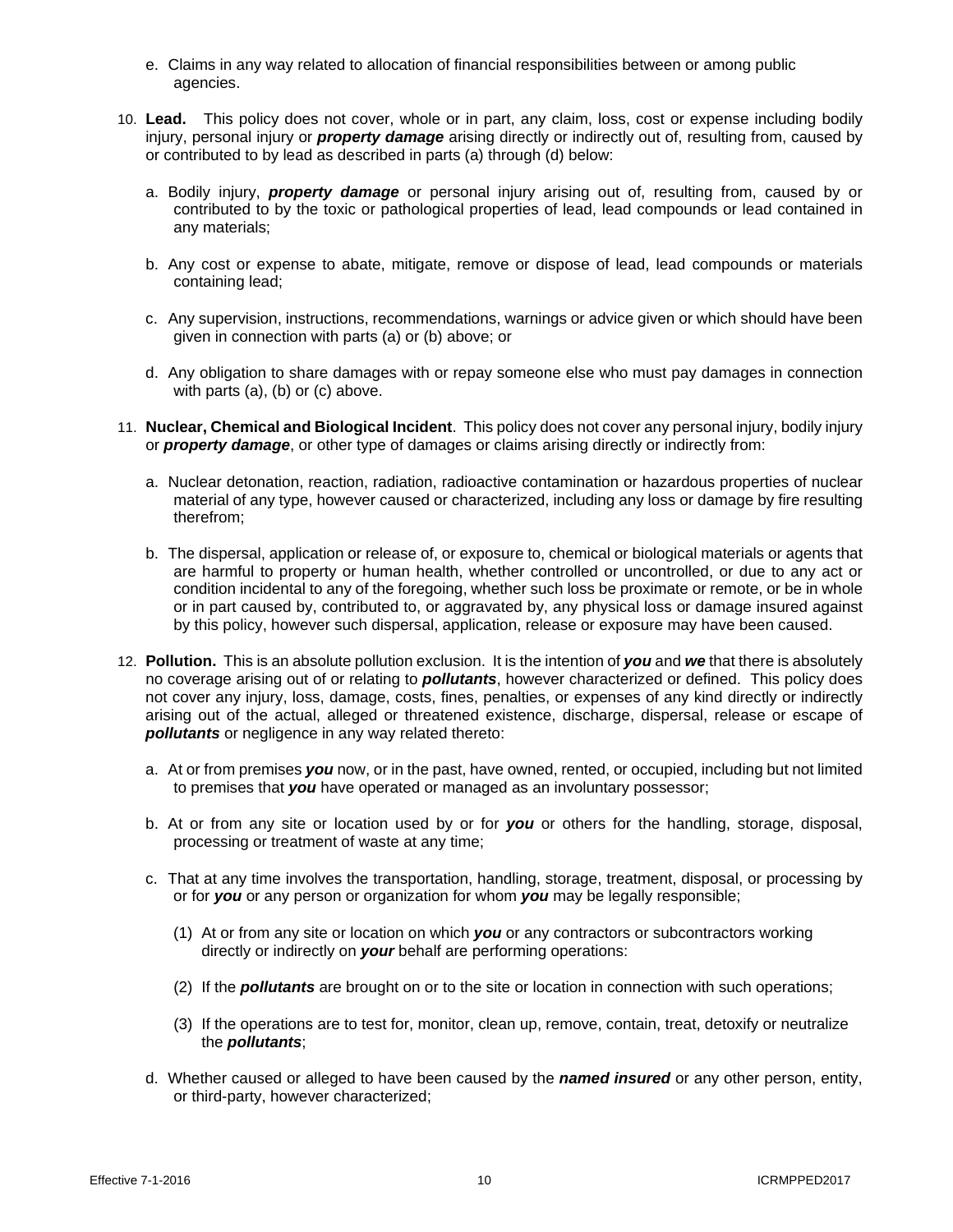- e. Arising out of any direction, request, or order of any governmental agency, court of law, or other authority, that *you* test for, monitor, clean up, remove, contain, treat, detoxify or neutralize *pollutants*, including any and all costs or attorney's fees associated therewith;
- f. Arising out of the failure of the *named insured* to prevent or regulate *pollutants* generated or caused by any other person, entity, or third-party, however characterized.
- g. This exclusion shall not apply to tear gas or mace as applied by law enforcement personnel within the scope of their duties.
- 13. **Punitive Damages.** This policy does not cover any claim, loss, accident or damage for exemplary or punitive *damages*, however characterized.
- 14. **Silica.** This policy does not cover whole or in part, any claim, loss, cost or expense including bodily injury, personal injury or *property damage* arising directly or indirectly out of, resulting from, caused by or contributed to silica as described in paragraphs (a) and (b) below:
	- a. Bodily injury*, property damage*, or personal injury arising out of, resulting from, caused by, or contributed to by silica, exposure to silica or the use of silica; except for road maintenance applications or operations.
	- b. Any damages or any loss, cost or expense arising out of any
		- (1) claim or suit by or on behalf of any governmental authority or any other alleged responsible party because of, or
		- (2) request, demand, order or statutory or regulatory requirement that any covered party or any other person or entity should be, or should be responsible for:
			- (i) Assessing the presence, absence or amount or effects of silica;
			- (ii) Identifying, sampling or testing for, detecting, monitoring, cleaning up, removing, containing, treating, detoxifying, neutralizing, abating, disposing of or mitigating silica; or
			- (iii)Responding to silica in any way other than as described in (i) and (ii) above;
		- (3) supervision, instructions, recommendations, warnings or advice given or which should have been given in connection with any of the paragraphs (1) or (2) above; or
		- (4) obligation to share damages with or repay someone else in connection with any of the paragraphs (1) or (2) above.
- 15. **Terrorism.** This policy does not cover any claim, loss, accident or damage arising directly or indirectly from, by, happening through, whether followed by fire or other perils as a consequence of acts of *terrorism*, whether certified as *terrorism* or not by the United States Federal Government.
- 16. **War or Civil Disturbance.** This policy does not cover any claim, loss, accident or damage arising directly or indirectly from, by, happening through or as a consequence of war, invasion, acts of foreign enemies, any weapon of war employing atomic fission or radioactive force, whether in time of peace or war, hostilities, whether war be declared or not, civil war, rebellion, revolution, insurrection, military or usurped power, confiscation or nationalization or requisition or destruction of or damage to property by or under the order of any government or public or local authority unless such acts of destruction by order of civil authority are at the time of and for the purpose of preventing spread of fire; or claims or liability arising directly or indirectly from nuclear fission, nuclear fusion or radioactive contamination.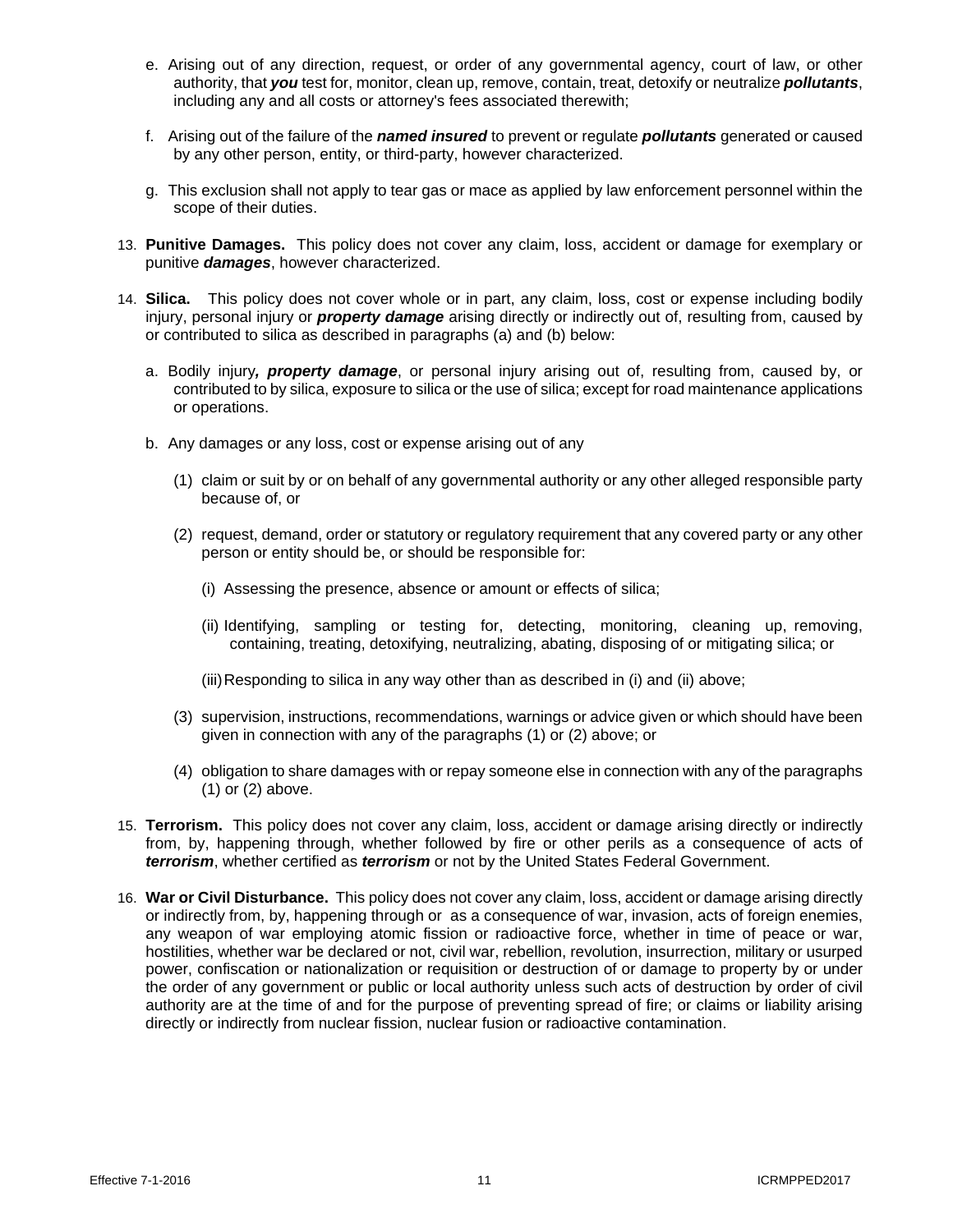# *A. Insuring Agreements Applicable to Property Insurance:*

- 1**. Buildings, Structures, and Property.** *We* agree, subject to the conditions and exclusions of this Insuring Agreement, to pay *you*, or on *your* behalf, for direct accidental physical loss of or direct accidental physical damage to *your covered property*, during the policy period specified in the declaration pages.
- 2. **Mobile Equipment and Automobile Physical Damage.** *We* agree, subject to the conditions and exclusions of this Insuring Agreement, to pay *you*, or on *your* behalf, for direct accidental physical loss of or direct accidental physical damage to any *automobile* or *mobile equipment* owned by *you*, or any *automobile* or *mobile equipment* for which *you* have an obligation to provide adequate insurance because of an ownership or possessory interest during the policy period specified in the declaration pages.

# *B. Definitions Applicable to Property Insuring Agreements:*

- 1. **"Actual Cash Value"** means the cost of replacing damaged or destroyed property with comparable new property, minus depreciation and obsolescence.
- 2. **"Automobile"** means a motorized land vehicle principally licensed and designed for travel on public roads. "*Automobile*" does not include "*mobile equipment*".
- 3. **"Computer System"** means a system of computer hardware, software, and associated electronic devices that *you* operate or own.
- 4. **"Covered Property"** means *your* buildings and structures, building contents, leasehold improvements, leased buildings and structures, buildings and structures in the course of construction as listed on the *schedule of values.* It also means owned *automobiles* and *mobile equipment* or personal property of others that are in *your* care, custody or control, but only for the portion in which *you* have an insurable interest at the time of the loss.
- 5. **"Earth Movement"** means any natural or man-made earth movement, earthquakes, seaquakes, shocks, tremors, seismic events, landslides, submarine landslides, avalanches, subsidence, sinkhole collapse, mud flow, rock fall, volcano, lava flow or any other similar earth movement, sinking, rising, or shifting.
- 6. **"Flood"** means a temporary condition of partial or complete inundation of normally dry land from*:* 
	- a. The overflow of inland or tidal waters outside the normal watercourse or natural boundaries;
	- b. The overflow, release, rising, back-up, runoff or surge of surface water; or
	- c. The unusual or rapid accumulation or runoff of surface water from any source.
- 7. **"Functional Replacement Cost"** means the cost of replacing damaged property with similar property that will perform the same function but may not be identical to the damaged property.
- 8. **"Mobile Equipment"** means equipment that is on wheels or tracks and is not licensed or principally designed for travel on public roads and is self-propelled or specifically designed to be attached to or pulled by a vehicle such as a trailer or semi-trailer*.* It also includes watercraft fifty (50) feet and under in length.
- 9. **"Operational Disruption Expense"** means costs incurred by the *named insured* in order to continue as nearly as practicable the normal operation of *your* public entity immediately following a covered loss. This includes the loss of any income, net of expenses, incurred during the *period of restoration* of the operation of the public entity.
- 10. **"Period of Restoration"** means that period of time that begins with the date of the direct physical loss of or direct physical damage to *covered property* and ends with the date when such part of the *covered property* as has been lost or damaged could, with the exercise of due diligence or dispatch, be rebuilt, or replaced.
- 11. **"Replacement Cost"** means the cost to repair, rebuild or replace with new materials of like kind, size and quality, without deduction for depreciation.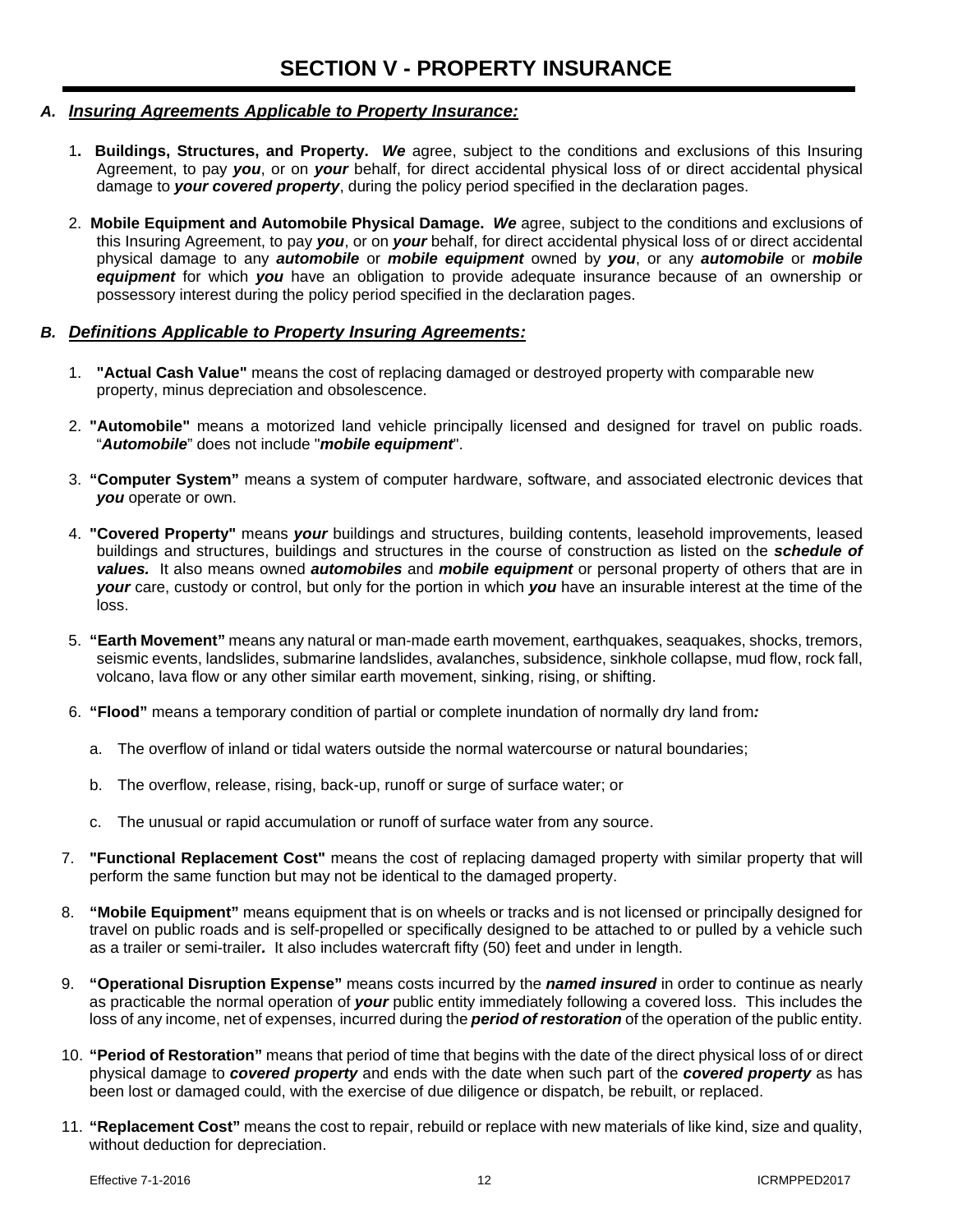12. "**Schedule of Values"** means those values identifying *covered property* as entered into the ICRMP e-Agent database by the member's agent and kept on file with *us*.

# *C. Specific Conditions Applicable to Property Insuring Agreements:*

- 1. **Appraisal**. If *you* and *we* fail to agree on the amount of loss, either one can demand that the amount of loss be set by appraisal. If either makes a written demand for appraisal, each shall select a competent, independent appraiser, and notify the other of the appraiser's identity within twenty-one (21) days of receipt of the written demand. The two appraisers shall then select a competent, impartial umpire. If the two appraisers are unable to agree upon an umpire within fourteen (14) days, *you* or *we* can ask a district judge in the State of Idaho to select an umpire. The appraisers shall then set the amount of the loss. If the appraisers submit a written report of an agreement to *us*, the amount agreed upon shall be the amount of the loss. If the appraisers fail to agree within fourteen (14) days, they shall submit their differences to the umpire. Written agreements signed by any two of these three shall set the amount of the loss within seven (7) days. Any such decision resulting from the appraisal process shall be final and binding upon *you* and *us*, and shall not be subject to judicial review or appeal, except upon a showing of fraud, misrepresentation or other undue means. Each appraiser shall be paid by the party selecting that appraiser. Other expenses of the appraisal and the compensation of the umpire shall be shared equally by *you* and *us*.
- 2. **Automobiles and Mobile Equipment that are Leased or Rented.** *Automobiles* or *mobile equipment* that are temporarily leased or rented to an *insured*, for less than ninety (90) days, and used for official business, are covered under Insuring Agreement 2 and need not be identified on the *schedule of values.*
- 3. **Automobiles Owned by Employees or Authorized Volunteers.** *Automobiles* owned by employees or authorized volunteers of the *named insured* are provided secondary physical damage insurance while the *automobiles* are being used by the employee or authorized volunteers on official business of the *named insured*. Insurance provided by this condition shall be deemed secondary to the insurance of the employee or authorized volunteers' personal insurance, which shall be primary insurance. The intent of this special condition shall not be interpreted to extend insurance to *automobiles* owned by other public or private entities, which are made available to *you, your* employees or volunteers. For these non-owned *automobiles*, the terms and conditions already contained in this Section shall apply.
- 4. **Civil Authority.** Property which is insured under this Section is also covered against damage or destruction by civil authority during a conflagration and for the purpose of retarding the same; provided that neither such conflagration nor such damage or destruction is caused or contributed to by war, invasion, revolution, rebellion, insurrection, *terrorism* or other hostilities or warlike operations.
- 5. **Debris Removal.** This Section covers up to 25% of the amount of damage to *covered property* otherwise payable for any one occurrence under Insuring Agreement 1 for the expenses of removing debris remaining after any loss thereby insured against, except that there shall be no liability for the expense of removal of any foundations, unless damaged by a covered accident.
- 6. **Earth Movement.** *Flood* as defined in this section, that would not have occurred but for an *earth movement* as described, shall be deemed to be proximately caused solely by *earth movement* regardless of any other cause or event that contributes concurrently or in any sequence to such *flood*, and consequently shall be considered *earth movement*.
- 7. **Flood.** When a loss is caused by *flood* under this Section, *we* will pay only that part of the loss that exceeds the applicable deductible amount. The deductible in regards to a loss caused by *flood* is as follows:
	- a. Flood Type A: The first \$25,000 of each loss for buildings listed in the *schedule of values* subject to the aggregate as expressed in the declaration pages of this policy. Flood Type A excludes structures located wholly or partially within Special Flood Hazard Areas (SFHA), or areas of 100-year flooding, as defined by the Federal Emergency Management Agency (FEMA).
	- b. Flood Type B: The first \$500,000 of each building and the first \$500,000 of the contents amount listed for each building in the *schedule of values* subject to the aggregate as expressed in the declaration pages of this policy. Flood Type B applies to structures located wholly or partially within Special Flood Hazard Areas (SFHA), or areas of 100-year flooding, as defined by the Federal Emergency Management Agency (FEMA).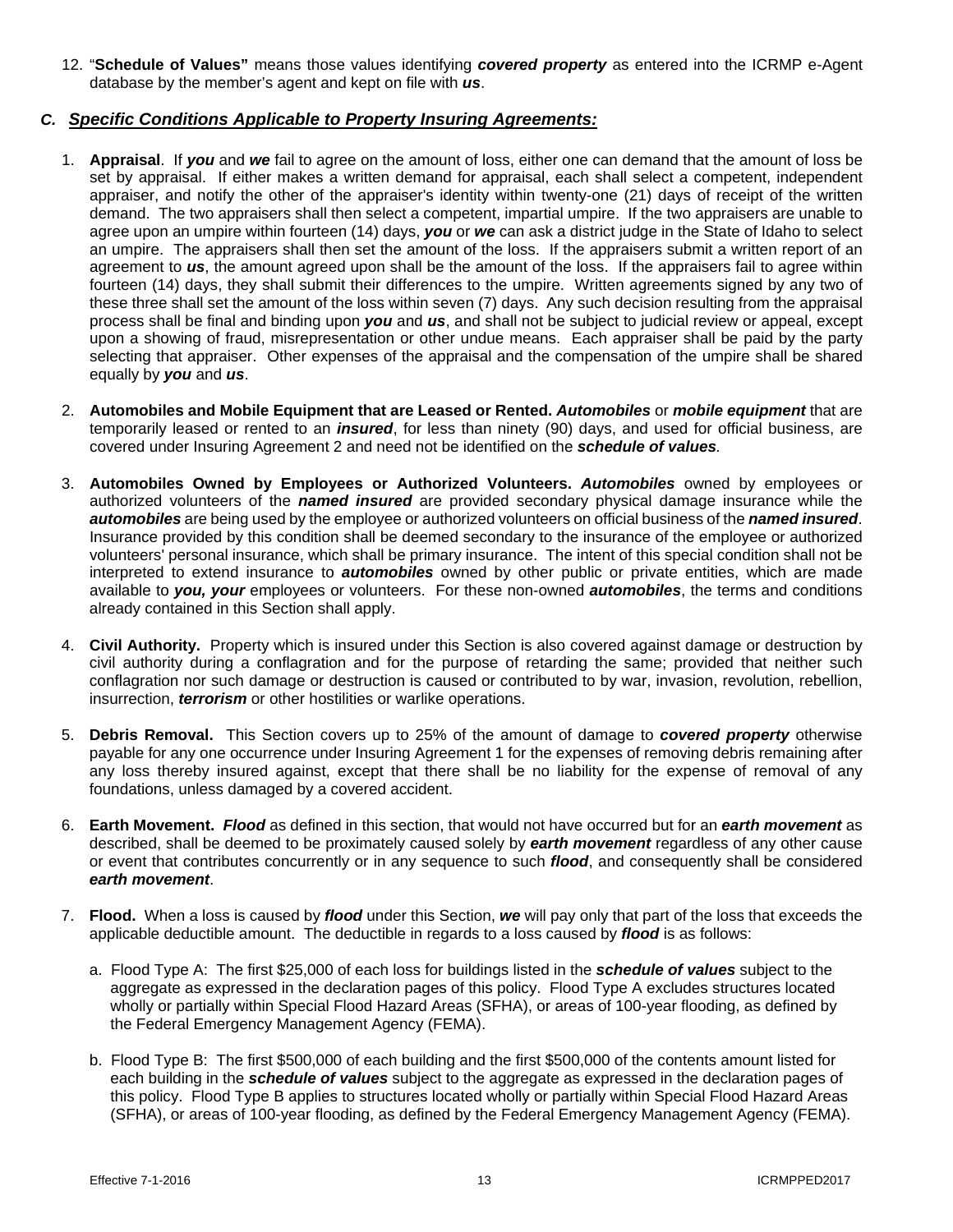- 8. **Inadvertently Omitted Property:** *We* will pay up to 50% of the repair or replacement for property inadvertently omitted from *your schedule of values* up to a per occurrence limit and annual aggregate limit of \$1,000,000, whichever is less.
- 9. **Landscaping Items.** *We* will pay for damage to outdoor trees, shrubs, plants and harvested crops as a result of an *accident*. The most we will pay in any one occurrence is \$25,000.
- 10. **Newly Acquired Property:** All newly acquired buildings shall be reported to *us* within one hundred and twenty (120) days in order for coverage to continue and shall be limited to \$10,000,000 until such time as reported to *us,* but no longer than one hundred and twenty (120) days after acquisition.
- 11. **Operational Disruption Expense.** *We* agree to pay *you*, or on *your* behalf, *operational disruption expenses* resulting from damage to *covered property* arising out of a covered loss under Insuring Agreement 1 during the *period of restoration*. The maximum amount *we* will pay for *operational disruption expenses,* for any one occurrence or in the aggregate for multiple occurrences is \$250,000 for damages involving actual interruption of the use of your computer system when caused by a covered loss, provided that the disruption is directly caused by damage to your computer system. The maximum amount we will pay for all other covered operational disruptions is \$2,500,000 for any one occurrence or in the aggregate for multiple occurrences.
- 12. **Ordinance Deficiency.** In the event of a covered loss, *we* shall be liable for additional cost not to exceed \$5,000,000 occasioned by the enforcement of any state or municipal law, ordinance or code, which necessitates repairing, rebuilding, or replacement of *covered property* to meet such requirements, provided such repairing, rebuilding or replacement is complete or commences and is continuing within twenty-four (24) months of the date of loss. If demolition is required to comply with such requirement, *we* shall be liable for such additional costs, except as provided in the debris removal provision above. The provisions of these conditions shall not, in any event, apply to increased costs due to the enforcement of compliance with pollution statutes, ordinances or laws, whether local, state or federal in nature. Any payment under this provision shall not serve to increase the limits of indemnification.
- 13. **Preservation of Property.** If it is necessary to move covered personal property from the described premises to preserve it from loss or damage, *we* will pay up to \$25,000 for direct physical loss or damage to that property while it is being moved or while temporarily stored at another location. *We* shall be liable for reasonable expenses incurred to minimize *your* loss, but any payment under this provision shall not serve to increase the limits of indemnification that would otherwise apply at the time and place of loss, nor shall such expenses exceed the amount by which the loss is reduced.
- 14. **Professional Fees.** This policy is extended to cover reasonable and necessary expenses incurred by *you* for architects, engineers, or other necessary design professionals who assist you in rebuilding from your loss under this section. Professional fees are limited to a maximum of \$1,000,000 per occurrence.
- 15. **Property in the Course of Construction.** New construction of buildings, including equipment, machinery, tools, materials or supplies intended for use in the construction of such property shall be covered up to \$1,000,000 for each building as listed per the *schedule of values*. Repairs or renovations of existing buildings or structures listed on the *schedule of values* and that *you* have an insurable interest in at the time of loss shall also be covered up to \$1,000,000.
- 16. **Property in Transit.** This Section covers *covered property,* while being transported by *you,* up to a per occurrence and/or in the aggregate limit of \$1,000,000 per policy period.
- 17. **Property of Others**. Employee or volunteer owned personal property located within *covered property* is covered up to a per occurrence limit of \$50,000 per *accident*. Coverage provided shall be secondary to any primary coverage available to employees or volunteers.
- 18. **Schedule of Values.** *Covered property* need not be identified in the *schedule of values* if the individual value of the item is less than \$100,000. It is *your* responsibility, working with *your* independent insurance agent, to make sure all *covered property* that is required to be listed and valued over \$100,000 is stated on *your schedule of values.*
- 19. **Valuable Papers and Records**. In the event of a covered loss under Insuring Agreement 1, *we* agree to pay *you*, or on *your* behalf, for direct accidental physical loss of or direct accidental physical damage to valuable papers and electronic data following damage to *covered property*. This condition applies to the costs to research,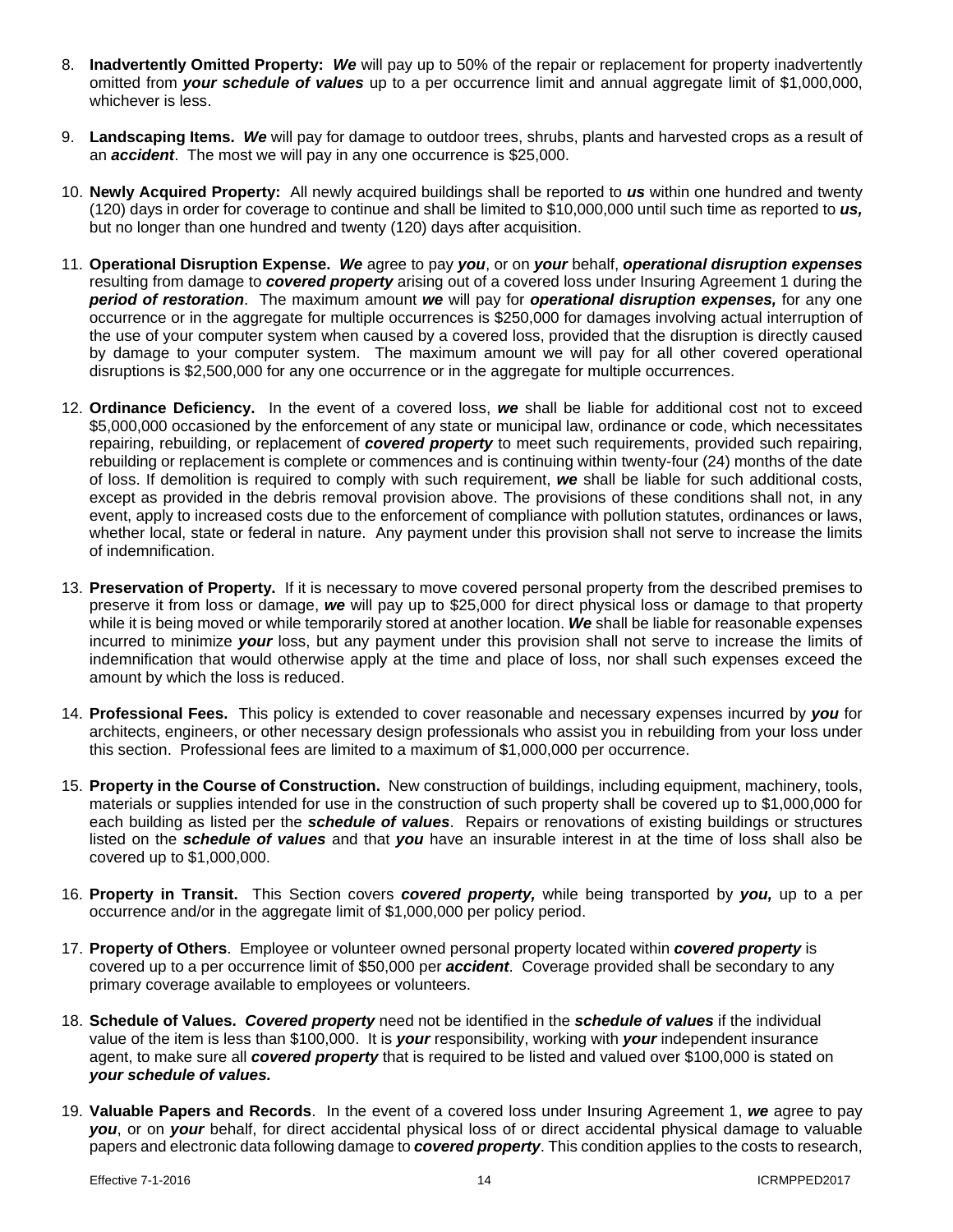replace, or restore records which exist on electronic or magnetic media for which duplicates do not exist. The maximum amount *we* will pay for any one occurrence or in the aggregate for multiple occurrences is \$500,000 to restore data lost by *you* for an actual interruption of the use of your computer system when caused by a covered loss. This includes retrieving, repairing, restoring or replacing any of your computer system or any other data media or media material or any other computer programs for which *you* are responsible provided the claim results from a network breach, malicious code or accidental damage to your computer system. The maximum amount we will pay for all other losses to valuable papers and records is \$1,000,000 for any one occurrence or in the aggregate for multiple occurrences.

### 20. **Valuation of Loss.**

- a. Buildings and structures– *We* shall not be liable for loss or damage in excess of 125% of the stated total value per location as reported in the *schedule of values*, which *you* have submitted to *us* in accordance with the conditions described below:
	- (1) If damage or destruction to *covered property* is not repaired, rebuilt or replaced on the same or another site within two (2) years after the loss or damage, *we* shall not be liable for more than the *actual cash value* as of the date of loss (ascertained with proper deduction for depreciation) of the property destroyed;
	- (2) *Covered property* that is vacant or unoccupied for more than one hundred and twenty (120) consecutive days, including the date of the loss will be covered only for damages caused by wind, fire, building collapse from wind or fire, or leakage from sprinkler pipes. A building is considered vacant or unoccupied when it does not contain enough property to conduct its customary business operations. However, it does not include any time when customary activities are suspended due to circumstances that are usual to the building's occupancy. We shall not be liable for more than the actual cash value for vacant property as of the date of loss (ascertained with proper deduction for depreciation) of the property destroyed;
	- (3) *Our* total liability for loss of property covered herein shall not exceed the least of the following:
		- (i) The cost to repair; or
		- (ii) The cost to rebuild or replace, calculated as of the date of the loss, on the same site, with materials that are functionally equivalent; or

(iii)The actual expenditure incurred in rebuilding, repairing or replacing on the same or another site.

- b. Building Contents -- at *replacement cost* of the damaged or destroyed *covered property.*
- c. *Automobile* and *mobile equipment* –not to exceed the *functional replacement cost,* for vehicles and mobile equipment up to a maximum of \$1,000,000 per item and no more than \$10,000,000 in the aggregate for multiple items while not in use.
- d. Stock in process -- at the value of raw material and labor expended plus the proper proportion of overhead charges.
- e. Finished goods manufactured by *you* -- at the regular cash-selling price at the location where the loss occurs, less all discounts and charges to which the property would have been subject had no loss occurred.
- f. Property of others (1) at the amount for which *you* are liable, but in no event to exceed the *replacement cost* value or (2) fine arts on display at the appraised value and included as contents or listed separately on the *schedule of values* up to the limits specified in the declaration pages.
- g. Leased buildings, leasehold improvements and betterments at *replacement cost*, if actually replaced within two (2) years after the loss or damage; if not replaced, at *actual cash value* on date of loss.
- h. Accounts, manuscripts, mechanical drawings and other records and documents not specifically excluded at value plus cost of transcribing.
- i. Fine arts -- at the appraised value of the article to a maximum of \$500,000 per occurrence or in the aggregate for multiple occurrences.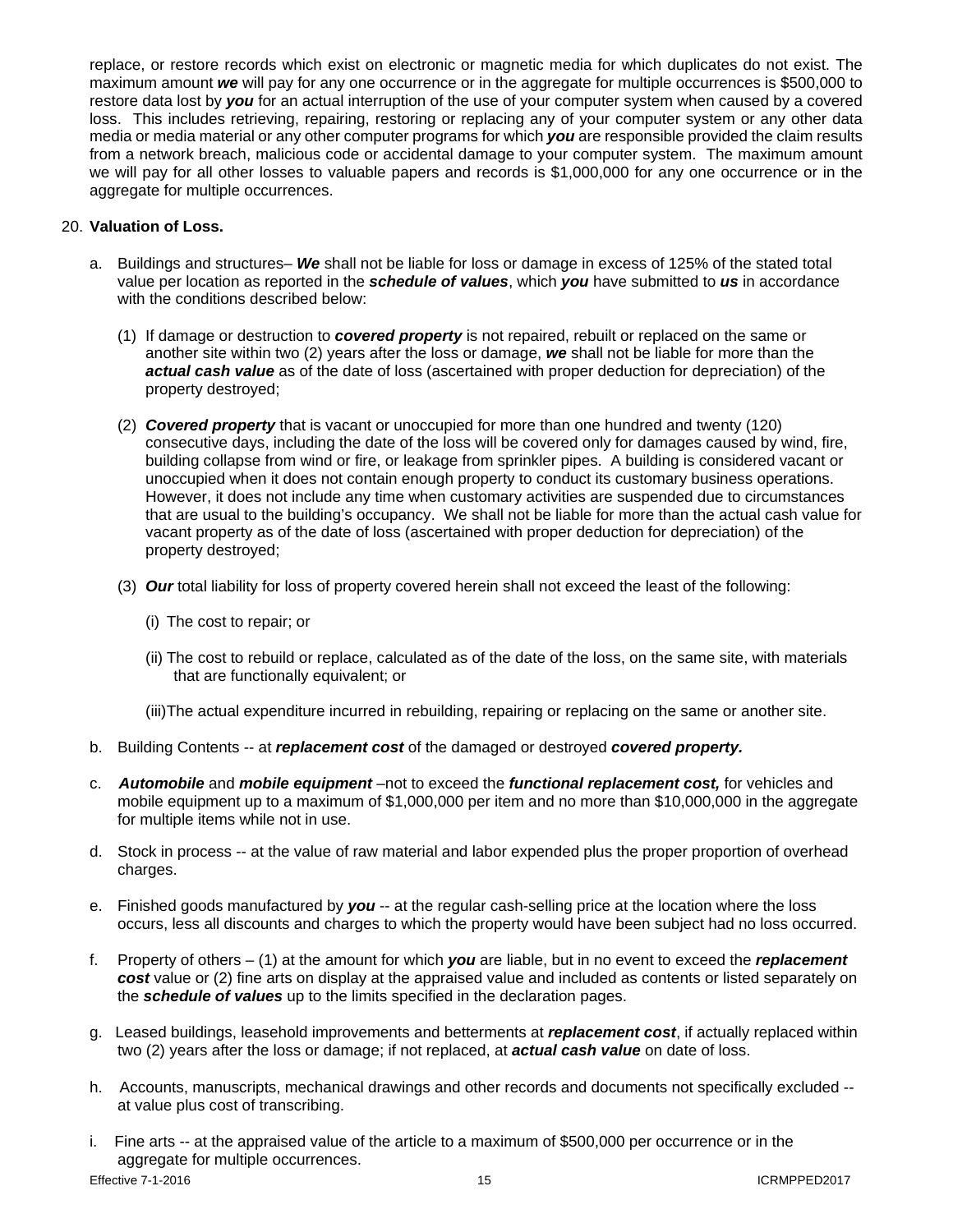21. **Water Backup through Sewer or Drain.** *We* provide coverage for direct physical loss to *your* buildings and its related contents when damage is caused by water which backs up through sewers or drains, not related to a *flood*, up to a maximum of \$1,000,000 per occurrence or in the aggregate for multiple occurrences within the policy period.

### *D. Exclusions Applicable to Property Insuring Agreements:*

- 1. **With Regard to all Property,** *we* **do not cover losses under the Property Insuring Agreements resulting directly or indirectly from:** 
	- a. Loss or damage more specifically covered under any other Section of this policy.
	- b. Moths, vermin, termites, or other insects; inherent vice; latent defect; wear, tear or gradual deterioration; and contamination, rust, wet or dry rot, mold, dampness of atmosphere, acid rain, smog or variations of temperature.
	- c. Loss of use, delay, loss of markets or opportunity.
	- d. Breakdown or derangement of any machinery, unless an insured peril ensues, and then only for the actual loss or damage caused by such ensuing peril.
	- e. Electrical appliances, devices, fixtures or wiring caused by artificially generated electrical current, unless fire or explosion ensues, and then only for the actual loss or damage caused by such ensuing fire or explosion.
	- f. Inventory shortage, including mysterious disappearance or loss resulting from any kind of infidelity, dishonesty by *you* or any of *your* employees, whether alone or in collusion with others.
	- g. Any fraudulent, dishonest, or criminal act related to theft of cash, securities, or negotiable instruments, however described by any employee or authorized representative of an insured while acting alone or in collusion with others.
	- h. Any *claim* made under this Section arising directly or indirectly from *fungi*, mold, wet or dry rot and bacteria including *claims* for the cost to clean up, remove, remediate, detoxify, neutralize, or in any way respond to or assess the effects of any of the foregoing. This exclusion applies whether or not the loss event results in widespread damage or affects a substantial area.

#### 2. **With Regard to Buildings and Structures,** *we* **do not cover losses under the Property Insuring Agreements resulting directly or indirectly from**:

- a. Settling, cracking, bulging, shrinkage or expansion of pavements, foundations, walls, floors, ceilings or roofs, unless one or more of the walls or roofs of the building or structure are physically broken and falls to a lower level or if damage is caused by a covered *accident*, or if damage to *covered property* is caused by *earthquake* or *flood*.
- b. Extremes or changes of temperature (except to water piping or space heating equipment due to freezing) or changes in relative humidity, regardless of whether or not atmospheric except if damage to *covered property* is caused by *earthquake* or *flood*.
- c. Any increase of loss due to interference with rebuilding, repairing, or replacing a building, or with the resumption or continuation of business.
- d. Any increase of loss due to the suspension, lapse or cancellation of any lease or license, contract or order.
- e. Loss or damage to property caused by or resulting from errors in design or testing of that property, except resultant physical loss or damage to other property insured by this Section.
- f. The repair or replacement of faulty or defective workmanship, material, or construction, except resultant physical loss or damage to other property insured by this Section.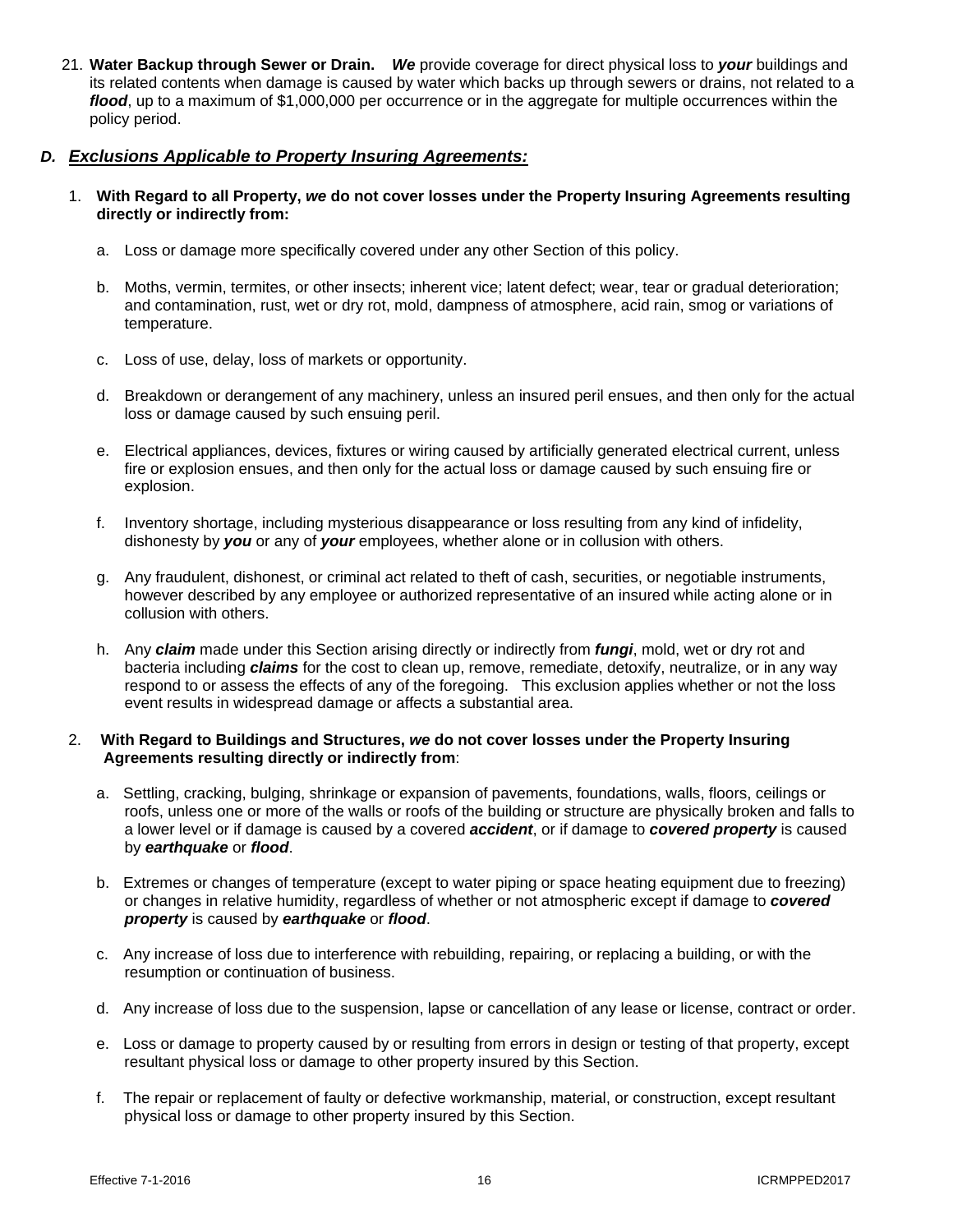- 3. **With Regard to Property in Course of Construction,** *we* **do not cover losses under the Property Insuring Agreements resulting directly or indirectly from:** 
	- a. The repair or replacement of faulty or defective workmanship, material, or construction, except resultant physical loss or damage to other property insured by this Section.
	- b. Penalties for non-completion of or delay in completion of contract or non-compliance with contract conditions, nor for loss of use of occupancy, however caused.
- 4. **With Regard to Specific Property**, *we* do not cover physical loss or physical damage to the following property:
	- a. All animals and birds, except service animals that are identified on *your schedule of values.* For those identified service animals, *our* liability for such loss shall not exceed the amount listed in the *schedule of values* or \$25,000, whichever is less, for injury, sickness or death.
	- b. Land and water.
	- c. *Aircraft*.
	- d. Watercraft over (fifty) (50) feet in length.
	- e. Retaining walls not constituting part of a building when loss is caused by ice or water pressure.
	- f. Underground mines and mining property located below the surface of the ground.
	- g. Any property undergoing insulation breakdown tests.
	- h. Money, notes or securities.
	- i. Jewelry, furs, precious metals or precious stones.
	- j. Dams, canals, ditches, retaining ponds and all liners or other membranes designed to separate, retain, or hold water, sewage, trash, dirt, debris or any other material.
	- k. Roadways, highways, streets, bridges, and guardrails, however characterized.
	- l. Underground pipes.
	- m. Any *mobile equipment*, *automobile*, watercraft or other property while participating in any prearranged or organized racing, speed or demolition contest or in any stunting activity or in practice or preparation for any such contest or activity.
	- n. Overhead transmission and distribution lines, including wire, cables, poles, pylons, standards, towers or other supporting structures which may be attendant to the transmission and/or distribution of electrical power and/or telephone communications, but this exclusion shall not apply to such property which is located on or within one thousand (1,000) feet of *your* buildings as listed on the *schedule of values*.
	- o. Data transmission lines and conduit not contained within walls of *covered property***.**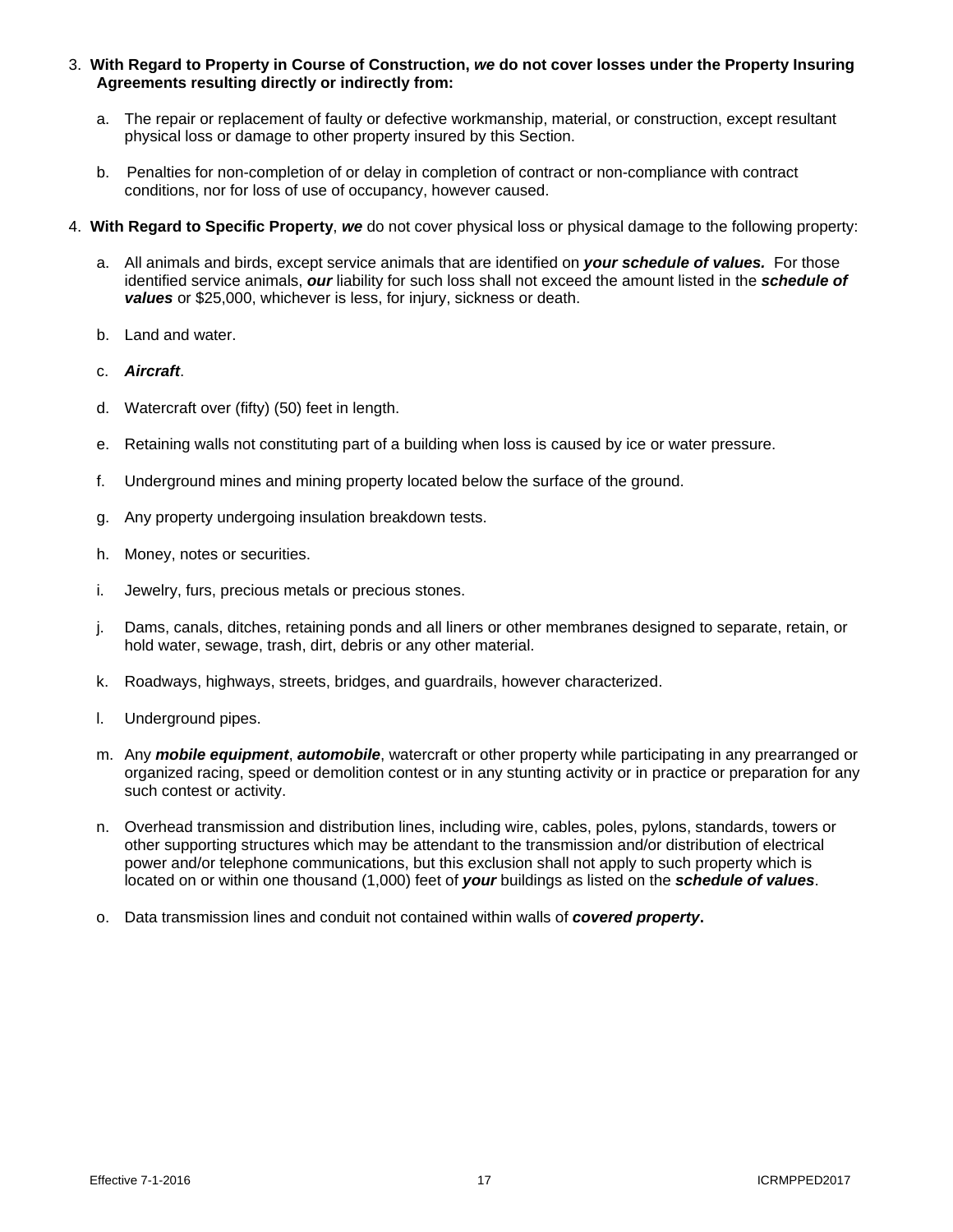# *A. Insuring Agreements Applicable to General Liability Insurance*

- 1. **General Liability.** *We* agree, subject to the conditions and exclusions of this Insuring Agreement, to pay on *your* behalf those sums which an *insured* becomes legally obligated to pay as *damages* for *personal injury* or *property damage* which arise out of an *occurrence* during the policy period. This Insuring Agreement does not apply to Insuring Agreement 2, Sexual Molestation or Abuse Liability or Insuring Agreement 3, Educators Liability.
- 2. **Sexual Molestation or Abuse Liability. (Insuring Agreement 2 provides CLAIMS MADE coverage only.)** *We* agree, subject to the conditions and exclusions of this Insuring Agreement, to pay on *your* behalf those sums *you* become legally obligated to pay as *damages* because of any sexual molestation or abuse *bodily injury claim* which is *first made* in writing to *us* by *you* against an *insured* during this policy period, or any Extended Reporting Period *we* provide, arising out of any sexual molestation or abuse incident or a series of related sexual molestation or abuse incidents. This insurance applies to *bodily injury* only if:
	- a. The *bodily injury* is caused by a sexual molestation or abuse incident that takes place or a series of related sexual molestation or abuse incidents or victims that take place in the coverage territory as specified in the General Conditions Section of this policy; and
	- b. The *bodily injury* caused by a sexual molestation or abuse incident or a series of related sexual molestation or abuse incidents or victims did not first occur before the retroactive date, if any, shown in the declarations pages or after the end of this policy period; and
	- c. Subject to items a and b above, Insuring Agreement 2 will only apply if the first incident of sexual molestation or abuse *bodily injury* to the injured person takes place on or after the retroactive date and before the end of the policy period, regardless of the number of victims of sexual molestation or abuse, or locations where the sexual molestation or abuse takes place involving an injured person that take place over one or more policy periods while insured by *us* and whether such incidents of sexual molestation or abuse are committed by the same perpetrator or two or more perpetrators acting in concert, all such *bodily injury* to that injured person:
		- (1) Will be deemed to be *first made* to *us* in writing by *you* during the policy period when the first of such *claims* is made and will be considered a single *claim,* when arising out of the same incident or a series of related incidents or victims of sexual molestation or abuse *bodily injury;* and
		- (2) Will be subject to that policy period's per covered claim limit of Indemnification as stated in the declarations pages and annual aggregate limit of Indemnification for Sections VI, VII VIII, and XI and XII combined as stated in the declarations pages.
- 3. **Educators Liability. (Insuring Agreement 3 provides CLAIMS MADE coverage only.)** *We* agree, subject to the conditions and exclusions of this Insuring Agreement, to pay on *your* behalf those sums *you* become legally obligated to pay as *damages* because of a claim of a *failure to educate* which is *first made* in writing to *us* by *you* against *you* during this policy period, or any Extended Reporting Period *we* provide arising out of any claim of a *failure to educate. We* agree to provide a defense for any claim of *failure to educate,* whether or not money damages are claimed, up to the defense limits as set forth in the declaration pages. This insurance only applies to Educators Liability if the incident(s) did not occur before the retroactive date, if any, shown in the declarations pages or after the end of this policy period. This coverage is strictly limited to the payment of *damages* and defense costs. Any additional expenses or costs arising out of a negotiated education plan or similar new expense required to meet the educational needs of the claimant shall be the responsibility of the *named insured.*

# *B. Definitions Applicable to General Liability Insuring Agreements*

- 1. "**Automobile"** means a motorized land vehicle, principally licensed and designed for travel on public roads.
- 2. **"Bodily Injury"** means physical injury to any person, including death, sexual molestation or abuse, and any mental anguish or mental suffering associated with or arising from such physical injury.
- 3. *"***Claim***"* means a *suit* or demand made by or for the injured person for monetary damages because of alleged **bodily injury** caused by sexual molestation or abuse and applies only to Insuring Agreement 2. Effective 7-1-2016 2008 2009 12:00 12:00 12:00 12:00 12:00 12:00 12:00 12:00 12:00 12:00 12:00 12:00 12:00 12:00 12:00 12:00 12:00 12:00 12:00 12:00 12:00 12:00 12:00 12:00 12:00 12:00 12:00 12:00 12:00 12:00 12:00 12:00 1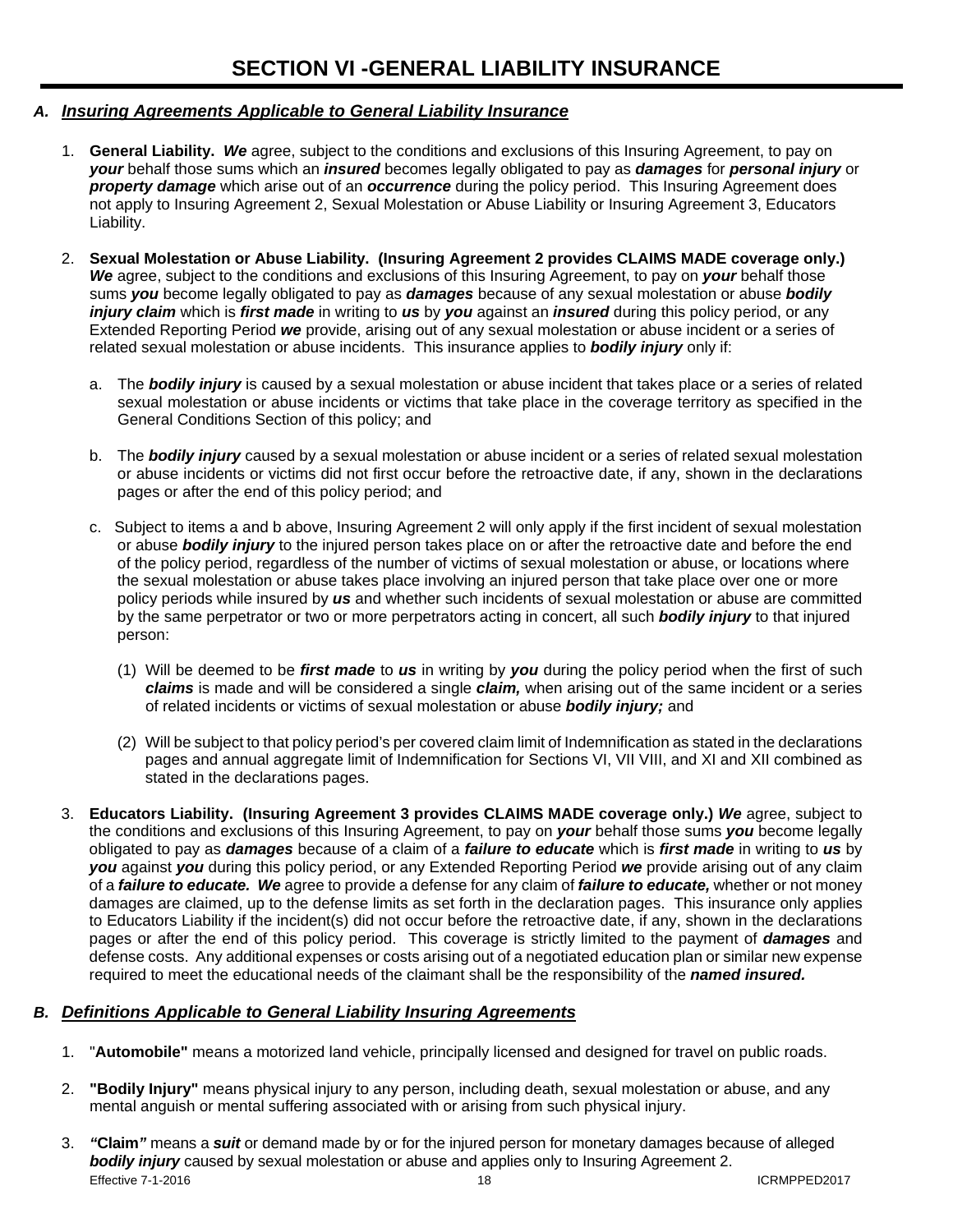### 4. *"***Failure to Educate***"* means a claim of:

- a. A failure to educate;
- b. Negligent instruction;
- c. Inaccurate diagnosis or assessment of student needs;
- d. Inaccurate or insufficient education or development plan;
- e. Improper or excessive disciplinary action of a student.

#### 5. **"Insured"** means

- a. The *Named Insured*;
- b. Any elected or appointed official serving as a volunteer or employee of the *named insured*, as well as any volunteer or employee of the *named insured* while acting within the scope of their duties as such. This does not include any appointed or elected official or employee who is serving the *named insured* as an independent contractor;
- c. Any volunteer groups, associations or similar organizations, but only with respect to their actions on behalf of *you*.
- 6. **"Occurrence"** means an *accident* or a continuous or repeated exposure to conditions which result in *personal injury* or *property damage* during the policy period. All *personal injury* to one or more persons and/or *property damage* arising out of an *accident* or a continuous or repeated exposure to conditions shall be deemed one *occurrence*.
- 7. **"Personal Injury"** means *bodily injury*, mental anguish, shock, sickness, disease, disability, wrongful eviction, malicious prosecution, humiliation, invasion of rights of privacy, libel, slander or defamation of character, piracy and any infringement of copyright of property, erroneous service of civil papers, assault and battery and disparagement of property. As respects Insuring Agreement 1 only, *personal injury* shall also mean false arrest, false imprisonment, detention, unlawful discrimination and violation of civil rights arising out of law enforcement activities.
- 8. **"Premises"** means any real property or land possessed and controlled by *you* in *your* capacity as a possessor.

# *C. Specific Conditions Applicable to General Liability Insuring Agreements:*

- 1. **Extended Reporting Periods.** Insuring Agreements 2 or 3 of this Section are conditioned as follows if this policy is cancelled or not renewed for any reason, other than for non-payment of member contribution or noncompliance with the terms and conditions of this policy:
	- a. If *you* are expelled from ICRMP*,* or have elected to withdraw from ICRMP and are in good standing as a Member, as set forth in Section III – General Conditions, Item 4, *we* will extend an Extended Reporting Period of thirty (30) days duration following immediately upon the effective date of expulsion or withdrawal, to apply to any sexual molestation or abuse *bodily injury claim* which is *first made* against *you* in writing to *us* but only by reason of a sexual molestation *bodily injury* which commences and was sustained on or after the retroactive date set forth in the declarations pages and prior to the effective date of this policy's cancellation or termination, and which is otherwise afforded by Insuring Agreement 2 of this Section.
	- b. If, however, this policy is immediately succeeded by similar claims-made insurance policy with any *Insurer*, in which the retroactive date is the same as or earlier than that shown in the declarations pages of this policy, the succeeding policy shall be deemed to be a replacement of this policy, and the Extended Reporting Period will not apply.
	- c. The Extended Reporting Period does not reinstate or increase the limit(s) of indemnification applicable to Insuring Agreements 2 or 3 of this Section. Once in effect, an Extended Reporting Period cannot be canceled.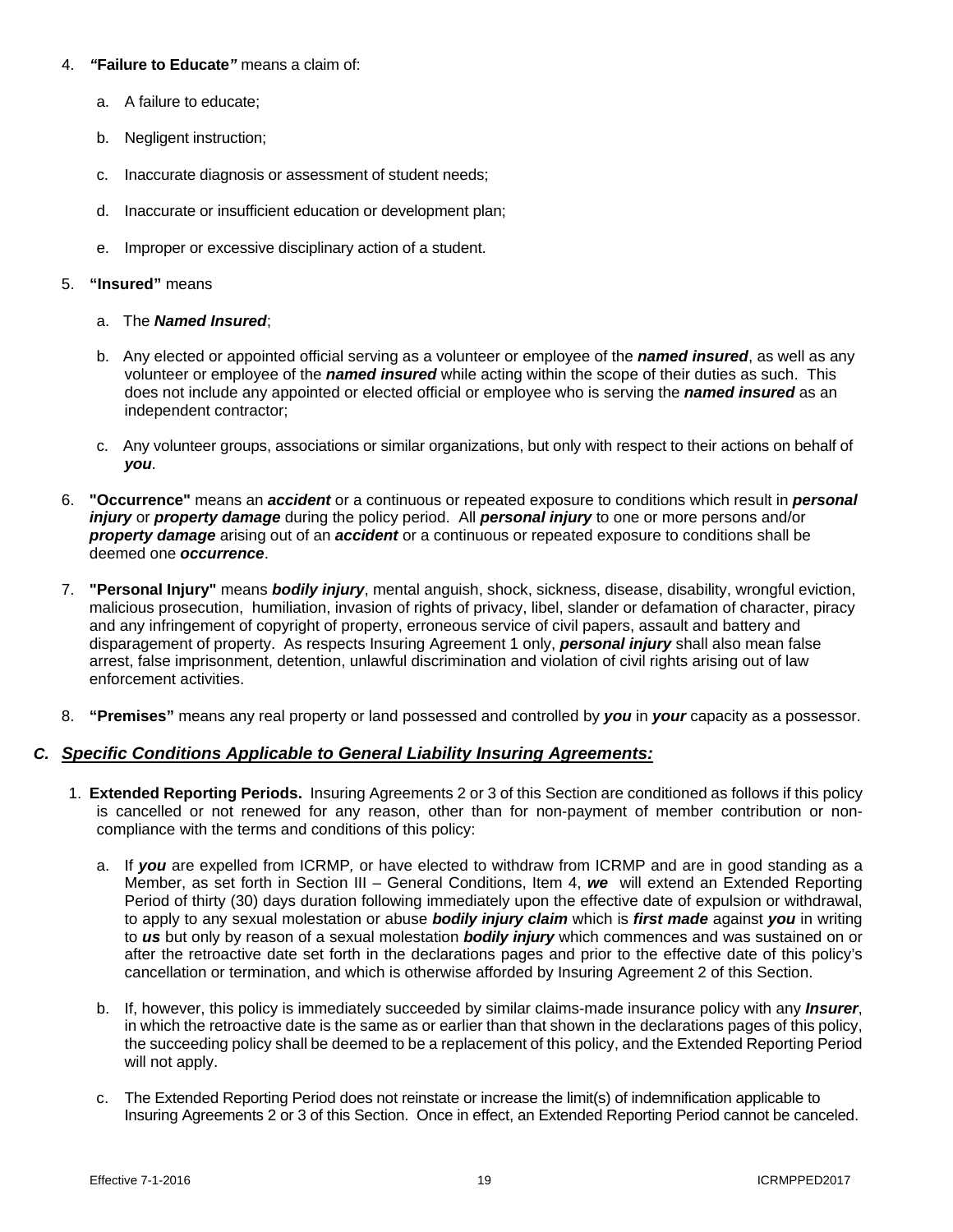- 2. **Garagekeeper's Liability.** Insuring Agreement 1 of this Section provides liability coverage to the *named insured* as bailee with respect to an *automobile* left in its custody and control on school grounds or on grounds remote from the school when used for vocational training; provided however, all requirements of the Insuring Agreement 1 of this Section are satisfied and will be sublimited to \$500,000 per occurrence.
- 3. **Hostile Fire Liability.** Insuring Agreement 1 of this Section provides for loss or damage arising out of heat, smoke, or fumes resulting from a hostile fire. For purposes of this specific condition, a hostile fire means one which becomes uncontrollable or breaks out from where it was intended to be; provided however, all requirements of the Insuring Agreement 1 of this Section are satisfied.
- 4. **Host/Liquor Liability.** Insuring Agreement 1 of this Section provides liability coverage for actions resulting from the provision, sale or distribution of alcoholic beverages, or by reason of any local, state or federal liquor control laws; provided however, all requirements of the Insuring Agreement 1 of this Section are satisfied.
- 5. **Incidental Medical Liability.** Insuring Agreement 1 of this Section provide liability coverage for professional medical services rendered in the course and scope of delivering such services or during medically supervised training related thereto or which should have been rendered to any person or persons (other than employees of the *named insured* injured during the course of their employment) only by any of the following persons acting on behalf of the *named insured*:
	- a. Employed or volunteer emergency medical technicians (EMTs), paramedics or first responders.
	- b. Employed or volunteer, nurse practitioners, registered nurses, licensed practical nurses, or nurses otherwise licensed and regulated under the statutes of the State of Idaho, while employed by *you* and while acting within the scope of their duties and responsibilities serving *students* in the function as a school nurse.
	- c. Employed or volunteer athletic trainers while acting within the scope of their duties and responsibilities serving *students* in the function of an athletic trainer.
	- d. The distribution of medicines prescribed by a physician and provided by the *student's* parents and/or legal guardians while they are *students* at *your* school. Such distribution must be made by an employee of the school.
	- e. Any other *insured* providing *first aid*.
- 6. **Multiple Insureds, Claims or Claimants.** To the extent that coverage may be applicable to two or more Insuring Agreements in this section, inclusion herein of more than one *insured* or the making of more than one *claim* or one *occurrence* or the bringing of suits by more than one person or organization shall not operate to increase *our* limits of indemnification as stated in the declarations pages.
- 7. **Non-Stacking of Limits Multiple Sections of this Policy or Multiple Insuring Agreements within this Section Involved in a Single Event.** If any *occurrence, accident, claim* or loss covered in whole or in part under this Section VI also constitutes:
	- a. A *claim* covered in whole or in part under Section VII; or
	- b. A *claim* covered in whole or in part under Section VIII, or;
	- c. A *claim* covered in whole or in part under Section XI; or
	- d. A *claim* in whole or in part under Section XII; or
	- e. Any combination of two or more of the coverage events listed in subparagraphs 7 a., b**.,** c., and d. above, or any events subject to multiple insuring agreements within each Section, will be limited to coverage limits allowed by the Section with the higher limit for the per occurrence, per accident or per claim(s) limit(s) of indemnification as shown in the declarations pages, and its corresponding deductible. If the per occurrence, per accident and per claim(s) limit(s) of indemnification as shown in the declarations pages are equal, only one limit will still apply and it will be the limit of indemnification and its corresponding deductible, if any, applicable to the Section deemed by *us* to be providing the primary coverage for the claim.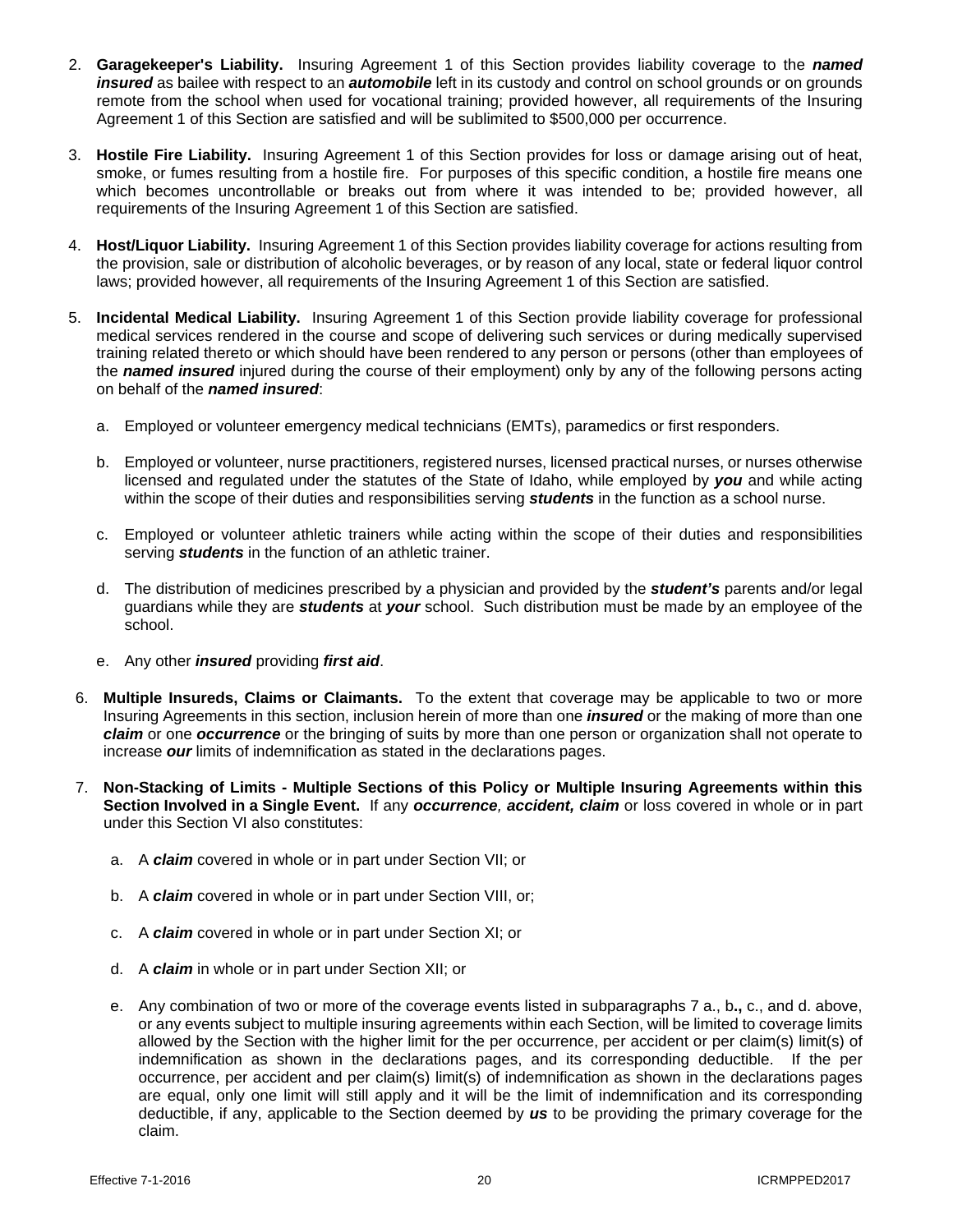# *D. Exclusions Applicable to General Liability Insuring Agreements*

- **1. With Respect to Insuring Agreements 1, 2, or 3, General Liability Insurance under this Section does not apply**:
	- a. To any *claim*, occurrence, accident, or loss more specifically covered under any other Section of this policy.
	- b. To *personal injury* or *property damage* arising from the ownership, maintenance or use, including loading and unloading, of watercraft over fifty (50) feet in length.
	- c. To *personal injury* or *property damage* resulting from or arising out of the ownership, maintenance, use or entrustment to others of any *automobile*.
	- d. To *personal injury* or *property damage* resulting from or arising out of the ownership, maintenance, use or entrustment to others of any *aircraft*, airfields, runways, hangars, buildings, or other properties in connection with aviation activities.
	- e. To *property damage* to property *you* own, rent or occupy; premises *you* sell, give away or have abandoned; property loaned to *you*; and personal property in *your* care, custody and control. This exclusion shall not apply to garagekeeper's liability, as provided in the specific conditions of this Section.
	- f. To any *claim* arising out of estimates of probable costs, or cost estimates being exceeded, or for faulty preparation of bid specifications or plans.
	- g. To any *damages* claimed for any loss, cost or expense incurred by *you* or others for the loss of use, withdrawal, recall, inspection, repair, replacement, adjustment, removal, or disposal of *your* product, *your* work, or the impaired property if such product, work or property is withdrawn or recalled from the market or from use by any person or organization because of a known or suspected defect, deficiency, inadequacy or dangerous condition.
	- h. To any obligation for which *you* may be held liable under any workers' compensation, unemployment compensation, disability benefits law, employer's liability, or under any similar federal, state or local law, ordinance, rule or regulation, however characterized, as well as any claim or suit by a spouse, child, parent, or sibling of an *insured* as a consequence of *personal injury* to *you*.
	- i. To any *claim* of liability arising out of or in any way connected with the operation of the principles of eminent domain, condemnation proceedings, inverse condemnation, annexation, regulatory takings, land use regulation, or planning and zoning activities or proceedings, however any such matters may be characterized, whether such liability accrues directly against *you* or by virtue of any agreement entered into by or on *your* behalf.
	- j. To *personal injury* or medical expense caused by the following diseases: asbestosis, mesothelioma, emphysema, pneumoconiosis, pulmonary fibrosis, pleuritis, endothelioma, or to any lung disease or any ailment caused by, or aggravated by exposure to or inhalation, consumption or absorption of asbestos in any form.
	- k. To *personal injury* or *property damage* due to, or arising out of, the actual or alleged presence of asbestos in any form, including the costs of remedial investigations or feasibility studies, or to the costs of testing, monitoring, abatement, mitigation, cleaning, removal, or disposal of any property or substance; or *damages* arising out of any supervision, instructions, recommendations, warnings or advice given or which should have been given in connection with aforementioned; or obligations to share *damages* with or repay someone else who must pay *damages* in connection with the aforementioned.
	- l. To any *claim* relating to wrongful employment acts of the employment of any person, including threatened, actual or alleged discrimination or harassment.
	- m. To any investigatory, disciplinary or criminal proceeding against an *insured*, except that *we* may at our own option, associate counsel in the defense of any such investigatory, administrative or disciplinary proceeding. Should *we* elect to associate counsel, such election shall not constitute a waiver or estoppel of any rights *we* may have pursuant to the terms, conditions, exclusions, and limitations of this policy.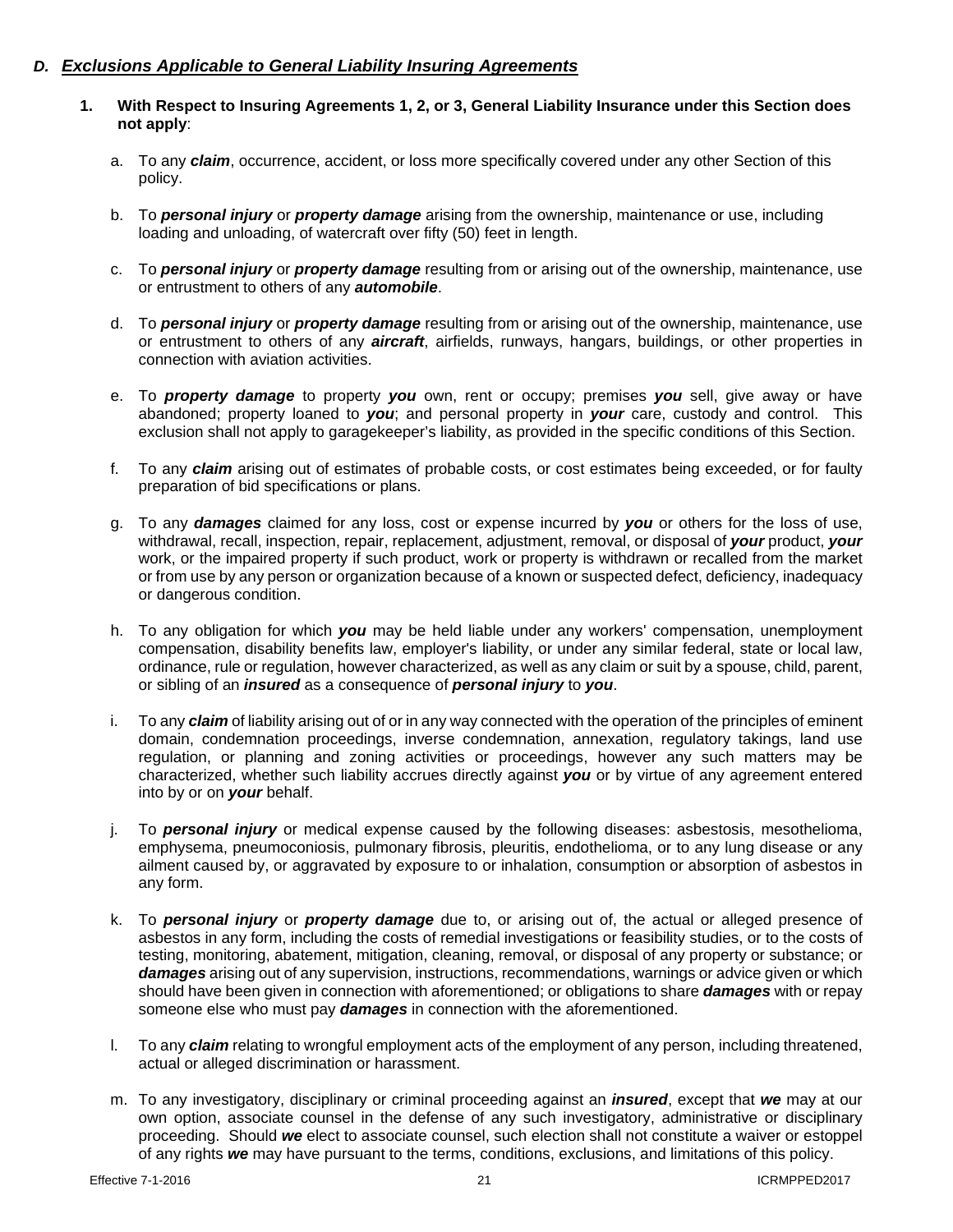- n. To any obligation of a *named insured* to make payments pursuant to Idaho Code § 6-610A, which provides for the payment of defense costs on behalf of certain employees of governmental entities who are named as defendants in a criminal action.
- o. Except to the extent coverage is providing by Condition 5 above, Incidental Medical Liability, to any liability arising out of the rendering of or failure to render the following professional health care services:
	- (1) Medical, surgical, dental, x-ray or nursing service or treatment or the furnishing of food or beverages in connection therewith; or
	- (2) Any professional medical service(s) by a physician, except supervisory physicians as defined by Idaho Code § 6-902A (2) (b), and only when performing those duties as outlined in Idaho Code § 6-902A (2) (b).; or
	- (3) Any professional medical service(s) by a physician's assistant, nurse practitioner or nurse; or
	- (4) Furnishing or dispensing of drugs or medical, dental or surgical supplies or appliances; or
	- (5) Service by any person as a member of a formal accreditation or similar professional board or committee of an *insured*, or as a person charged with the duty of executing directives of any such board or committee.
- p. To any *claim* involving miscalculation or legality of assessments, adjustments, disbursements or the collection of taxes, fees, licenses, however described.
- q. To any liability of any *insured* arising out of the rendering of or failure to render services as an officer or director, or other official of any organization, other than the *named insured*. This exclusion does not apply if an *insured* is serving at the direction of or on behalf of the *named insured*, and is acting within the scope of their duties as such.
- r. To the ownership, maintenance or use of a trampoline or mini-trampoline.

#### **2. With Respect to Insuring Agreement 1 or 2, General Liability Insurance under this Section does not apply to:**

a. To any *claim* or suit for which the only monetary *damages* sought are costs of suit and/or attorney's fees.

#### **3. With Respect to Insuring Agreement 2, Sexual Molestation or Abuse Liability under this Section does not apply to:**

- a. Any sexual molestation or abuse *bodily injury claim*:
	- (1) Based upon, or arising out of, sexual molestation or abuse *bodily injury* which is the subject of any notice given under any policy or policies the term of which has or have expired prior to the inception date of this policy.
	- (2) Arising out of any sexual molestation or abuse *bodily injury* that takes place prior to the retro date of this policy.
	- (3) Caused by any *insured* who is found by a court of law to have committed a criminal act involving sexual molestation or abuse. However, *we* will pay covered *damages* the *named insured* becomes legally obligated to pay as a result of an employee's actions if such obligation is created pursuant to the Idaho Tort Claims Act, another state's similar law or federal law.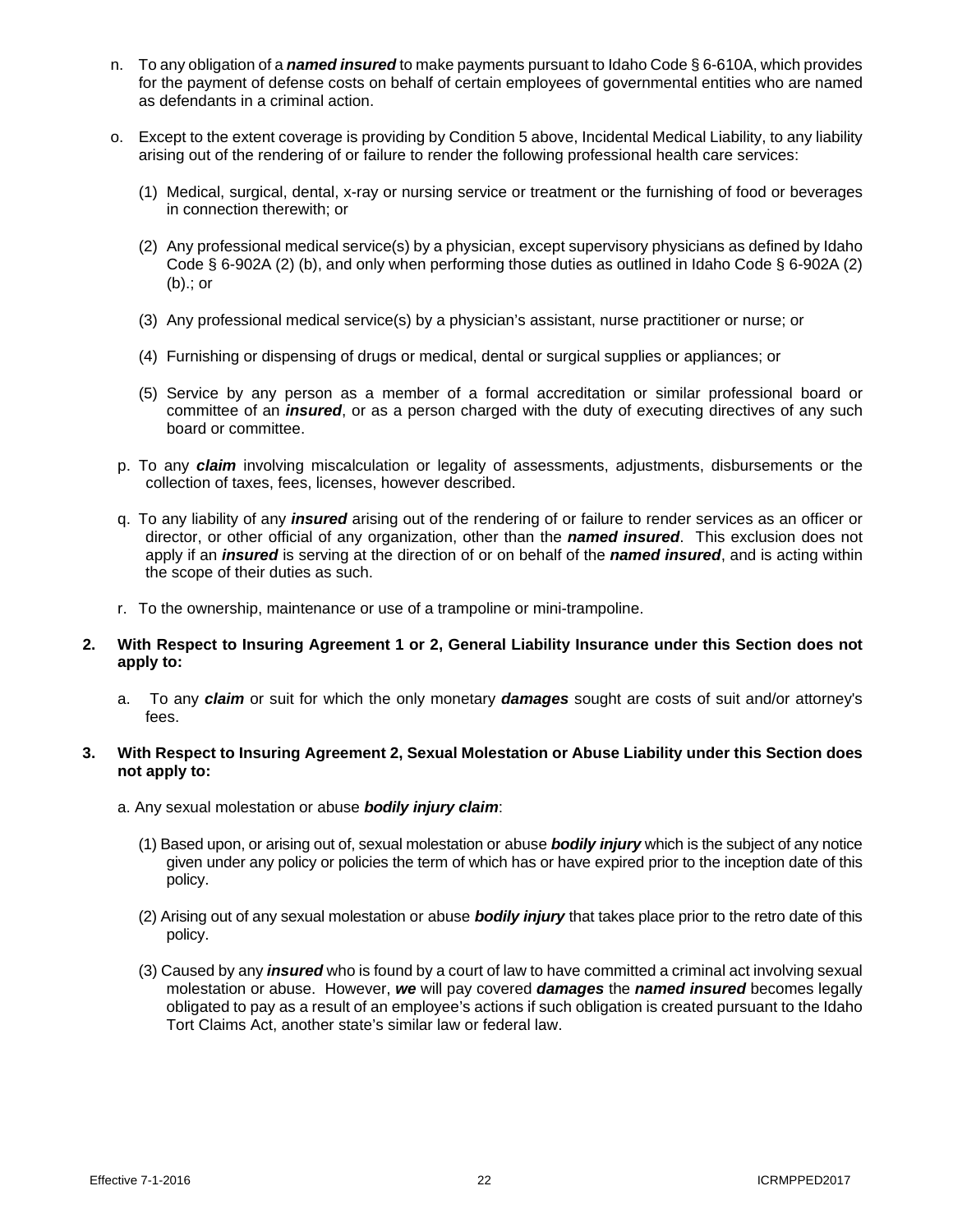# *A. Automobile Liability Insuring Agreements:*

- 1. **Automobile Liability.** *We* agree, subject to the conditions and exclusions of this Section, to pay on *your* behalf those sums which an *insured* becomes legally obligated to pay as *damages* because of *bodily injury* or *property damage* caused by an *accident* and arising out of the ownership, maintenance, use, loading or unloading, of an *insured automobile*.
- 2. **Automobile Medical Pay***me***nts.** *We* agree, subject to the conditions and exclusions of this Section, to pay medical expenses incurred within the policy period and within ten (10) days of an *automobile accident* as shall be necessary on account of *bodily injury* sustained caused by an *accident* in a vehicle owned or rented to an *insured*. Any such medical expenses must be reported within one hundred and eighty (180) days of the accident.
- 3. **Uninsured/Underinsured Motorists.**
	- a. *We* agree, subject to the conditions and exclusions of this Section, to pay *damages* for *bodily injury* which an *insured* is legally entitled to recover from the *ow*ner or operator of an *uninsured automobile* or *underinsured automobile*. The *bodily injury* must be caused by *accident* and arise out of the ownership*,* maintenance, or use of an *uninsured automobile* or *underinsured automobile*. Thi*s* policy will pay under this Insuring Agreement only after the limits of liability under any applicable bodily injury liability policies or bonds have been exhausted in payments, settlements, or judgments and after all worker's compensation benefits an employee may be entitled to have been paid.
	- b. The limits of indemnification shall be reduced by:
		- (1) All sums paid because of *bodily injury* by or on behalf of persons or organizations who may be legally responsible for causing the *bodily injury* and
		- (2) All sums paid by worker's compensation benefits or similar disability law.

# *B. Definitions Applicable to Automobile Liability Insurance Agreements:*

- 1. *"***Automobile***"* means a motorized land vehicle, principally licensed and designed for travel on public roads and does not include *mobile equipment*.
- 2. **"Bodily Injury"** means physical injury, sickness or disease, including mental anguish or death resulting therefrom.
- 3. "**Insured**", means anyone operating or *occupying* an *insured automobile* with the permission of an *insured*.
- 4. "**Insured Automobile**" means an *automobile* owned by the *named insured* or a non-owned *automobile* while operated by an *insured* in the course and scope of their duties or such use that is otherwise authorized by the *named insured*.
- 5. "**Mobile Equipment**" means equipment that is on wheels or tracks and is not principally licensed and designed for travel on public roads and is self-propelled or specifically designed to be attached to or pulled by a vehicle, such as a trailer or semi-trailer and does not include *automobiles*.
- 6. "**Occupying**" with regard to Insuring Agreements 2 and 3 of this Section means an individual who, at the time of the *accident* is in physical contact with an *insured automobile*.
- 7. **"Proof of Loss"** means any written demand to recover *damages* for *bodily injury* pursuant to Insuring Agreements 2 and 3 of this Section.
- 8. "**Underinsured Automobile**" means an *automobile* for which the sum of liability limits of all applicable liability bonds or policies at the time of an *accident* is less than the limits of indemnification applicable to Insuring Agreement 3 of this Section.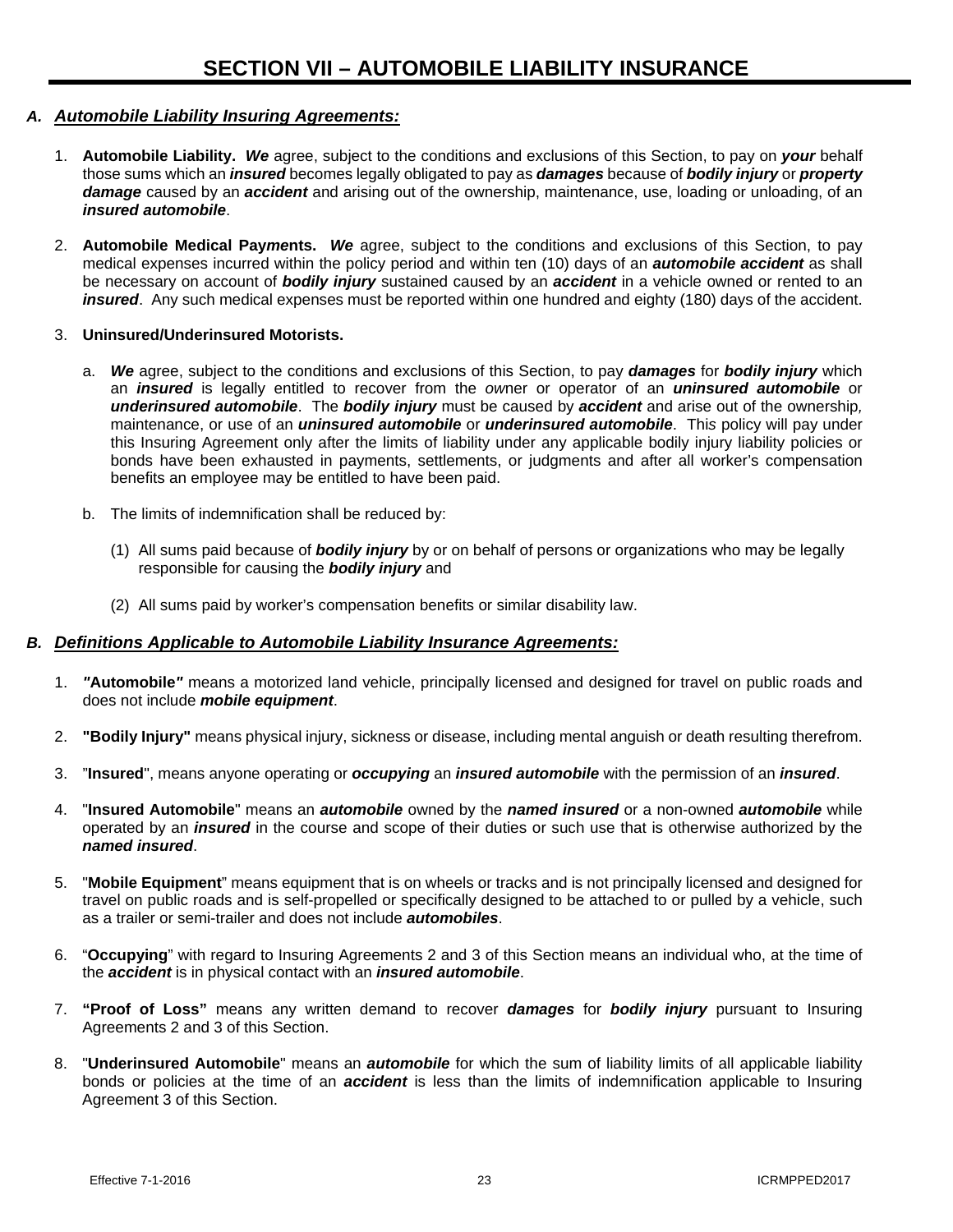- 9. "**Uninsured Automobile**" means an *automobile*:
	- a. To which a *bodily injury* liability bond or policy does not apply at the time of the *accident*.
	- b. For which an insuring or bonding company denies coverage or has become insolvent.
	- c. Which is a hit-and-run *automobile* and neither the driver nor the owner can be identified. The hit-and-run *automobile* must come in contact with an *insured automobile*.

### *C. Specific Conditions Applicable to Automobile Liability Insurance Agreements:*

- 1. **With respect to Insuring Agreements 1, 2 and 3, Auto Liability Insurance under this Section has the following conditions:**
	- a. **Automobiles Owned by Employees or Authorized Volunteers.** An *automobile* owned by an employee or authorized volunteer of the *named insured* is provided auto liability coverage by this Section while the *automobile* is being used by an employee or authorized volunteer on official business of the *named insured*. This policy shall be deemed secondary to the policy of the employee's or authorized volunteer's personal insurance, which is deemed to be primary insurance. The intent of this special condition shall not be interpreted to extend this policy to an *automobile* owned by other public or private entities, which are made available to the *named insured* or its employees. For these non-owned *automobiles*, the terms and conditions already contained in this policy shall apply
	- b. **Limits of Indemnification.** *We* will not pay more than the applicable limits of indemnification shown in the declarations pages for the *damages* that result from any one *accident*.
	- c. **Non-Duplication of Benefits.** There will be no duplication of payments under this Section for Insuring Agreements 1, 2 and 3, respectively, of this policy. Any amounts payable under these respective insuring agreements will be reduced by the amount of any advance payments.
	- d. **Non-Stacking of Limits Multiple Sections of this Policy or Multiple Insuring Agreements within this Section Involved in a Single Event**.
		- (1) If any claim or loss covered in whole or in part under this Section VII also constitutes:
			- (a) A *claim* covered in whole or in part under Section VI; or
			- (b) A *claim*, covered in whole or in part under Section VIII; or
			- (c) A *claim* covered in whole or in part under Section XI; or
			- (d) A *claim* covered in whole or in part under Section XII; or
		- (2) Any combination of two or more of the coverage events listed in subparagraphs d.(1), (a), (b), (c) and (d) above, or multiple insuring agreements within each Section, and then only the Section with the higher limits for the Per Occurrence, Per Accident or Per Claim(s) Limit(s) of Indemnification as shown in the Declarations Pages, and its corresponding deductible, if any, will apply toward paying the claim. If the Per Occurrence, Per Accident and Per Claim(s) Limit(s) of Indemnification as shown in the Declarations Pages are equal, only one limit will still apply and it will be the Limit of Indemnification and its corresponding deductible, if any, applicable to the Section deemed by *us* to be providing the primary coverage for the claim.

#### 4. **With Respect to Insuring Agreement 2, Automobile Medical Payments under this Section has the following conditions**:

a. **Examinations/Medical Reports.** The injured person may be required to take physical examinations by physicians *we* choose, as often as *we* reasonably require. *We* must be given authorization to obtain medical reports and other records pertinent to any such claim.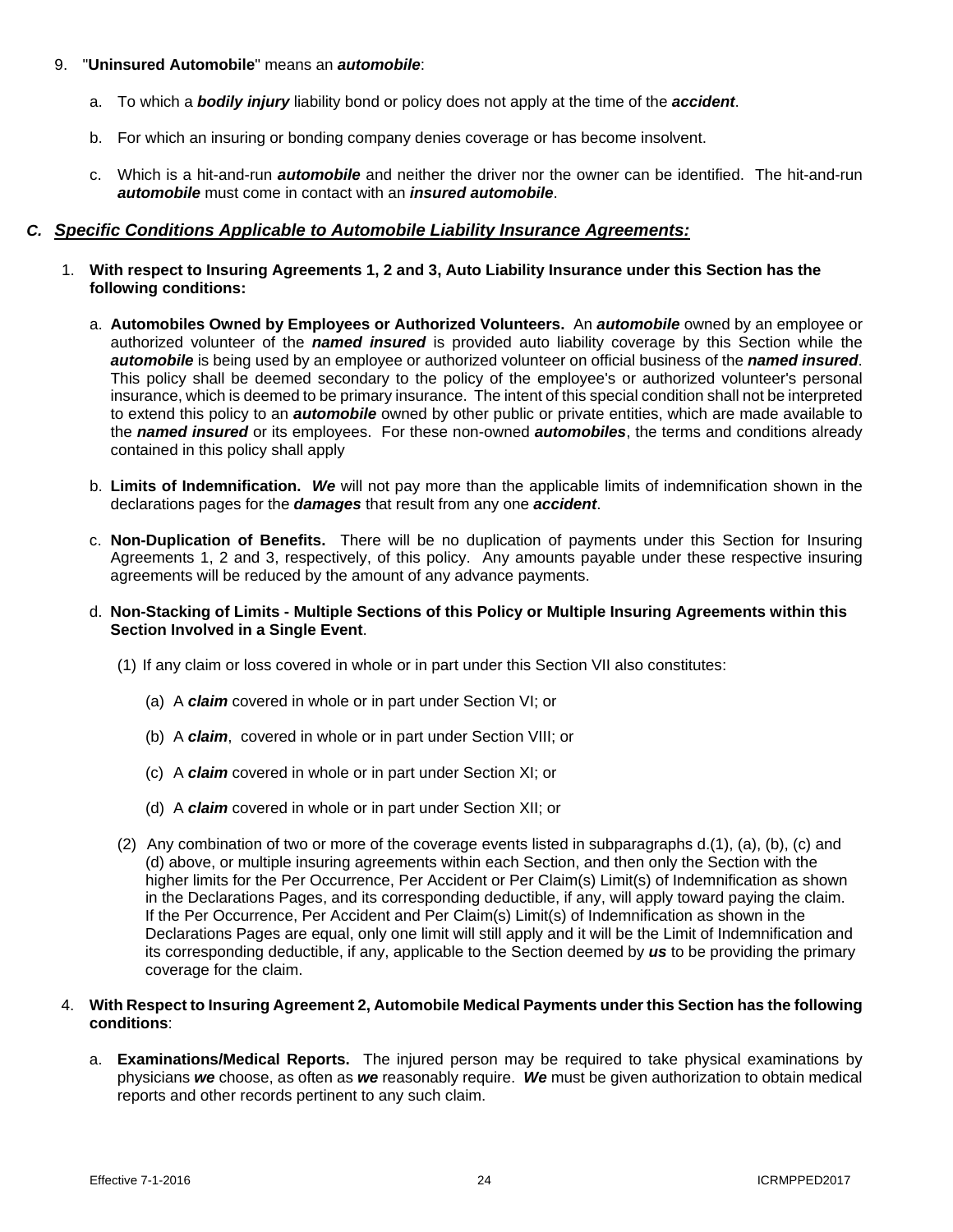- b. **Proof of Loss.** As soon as possible, any person making a claim under this Insuring Agreement must give *us* written *proof of loss* as described in paragraph 5. f. below*.* It must include all details *we* may need to determine the amounts payable.
- c. **Student Coverage.** Payments under this insuring agreement 2, may also be made to *students* who are being transported by an *insured automobile*.

#### 5. **With Respect to Insuring Agreement 3, Uninsured Motorists or Underinsured Motorists under this Section has the following conditions:**

- a. **Arbitration.** If *we* and any person entitled to recover under Insuring Agreement 3 fail to agree on the amount of *damages* thereof, the amount shall be settled by arbitration. In that event, each party will select an arbitrator. The two arbitrators will then select a third arbitrator. If they cannot agree upon a third arbitrator within thirty (30) days, both parties can ask a district judge in the State of Idaho to select the third arbitrator. Each party will pay the expenses it incurs, and bear the expenses of the third arbitrator equally. Written decisions of any two arbitrators will determine the issues and will be binding. The arbitration will take place pursuant to the Uniform Arbitration Act, Idaho Code Title 7, Chapter 9, unless both parties agree otherwise. Attorney fees and fees paid to medical and other expert witnesses as part of the arbitration proceeding will not be considered arbitration expenses. These costs and expenses will be paid by the party incurring them.
- b. **Hit-and-Run Accident.** At *our* request, *you* shall make available for inspection any *automobile* which any *insured* was *occupying* at the time of a hit-and-run *accident*. *You* must also notify a law enforcement agency within twenty-four (24) hours of any hit-and-run *accident*. *You* must also notify *us* of any such hitand-run *accident* within seven (7) days of any such *accident*. Failure to provide such notice shall be deemed a material and prejudicial breach of this Insuring Agreement 3, and render any insurance provided null and void.
- c. **Prejudgment or Pre-Arbitration Award Interest**. Prejudgment or pre-arbitration award interest shall not begin to accrue until the date that the *proof of loss* is received by *us*.
- d. **Medical Examinations.** The injured person may be required to take, at *our* expense, physical examinations by physicians *we* choose, as often as *we* reasonably require.
- e. **Non-Binding Judgment.** No judgment resulting from a suit brought without *our* written consent, or which *we* are not a party to, is binding on *us*, either for determining the liability of the *uninsured motorists* or *underinsured automobile* or owner, or the amount of *damages* sustained.
- f. **Proof of Loss.** A *proof of loss* must be served upon *us* as soon as practicable following any such *accident* causing the injury in order to determine the amounts payable. Failure to provide such notice shall be deemed a material and prejudicial breach of this Insuring Agreement, and render any insurance provided null and void. Each *proof of loss* presented shall accurately describe the conduct and circumstances which brought about the injury, state the time and place the injury occurred, state the names of all persons involved, and shall contain the amount of *damages* claimed, together with any and all records that exist pertaining to said injury. Said records shall consist of 1) all police reports pertaining to the *accident* and 2) complete medical and billing records from all institutions (hospitals, rehabilitation facilities, and nursing homes) and physician offices. A signed medical records release form must be provided with the *proof of loss* giving *us* authorization to obtain additional medical reports and other records pertinent to any such loss.

# *D. Exclusions Applicable to Automobile Liability Insurance Agreements:*

- 1. **With respect to Insuring Agreements 1, 2 and 3, Auto Liability Insurance under this Section does not apply:**
	- a. To any *claim* or loss more specifically covered under any other Section of this policy.
	- b. To any claim of *bodily injury* sustained by any person, including an *insured*, engaged in the maintenance or repair of an *insured automobile*.
	- c. To any *claim* that directly or indirectly benefits any worker's compensation or disability benefits insurer.
	- d. To any *claim* arising out of the operation of *mobile equipment*.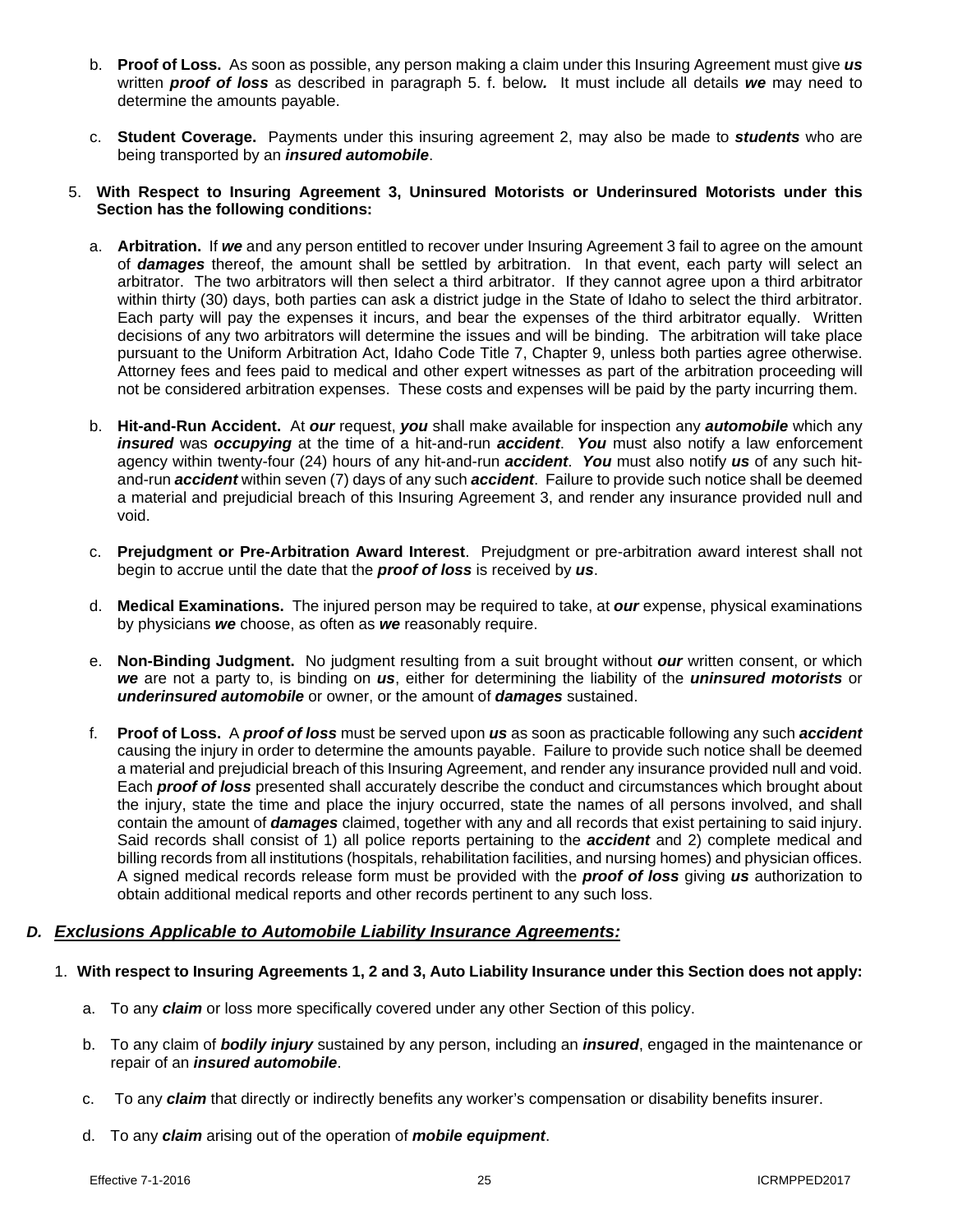- e. To any person or organization, or to any agent or employee thereof, operating an automobile sales agency, repair shop, service station, storage garage or public parking place, with respect to any *accident* arising out of the operation thereof.
- f. To any employee with respect to injury to or sickness, disease or death of another employee of the same employer injured in the course of such employment in an *accident* arising out of the maintenance or use of the *automobile* in the business of such employer.
- g. With respect to any hired *automobile*, to the owner or a lessee thereof, other than the *named insured*, nor to any agent or employee or such owner or lessee.

#### 2. **With Respect to Insuring Agreement 1, Auto Liability Insurance under this Section does not apply:**

- a. *Property damage* to property rented to, used by, or in the care, custody or control of any *insured*.
- b. To *bodily injury* to any *insured* arising out of or in the course of employment.
- c. To any liability for indemnity or contribution brought by any party for *bodily injury* or *property damage* sustained by any *insured*.
- 3. **With Respect to Insuring Agreement 2, Auto Medical Payments under this Section does not apply**:
	- a. To any *bodily injury* arising out of or resulting from the use of an *automobile* not insured by *us*.
	- b. To any *bodily injury* arising out of or resulting from the operation of an *insured automobile* while being used for hire or for a fee with authorization for such use.
	- c. For *bodily injury* to anyone eligible to receive benefits which are either provided, or are required to be provided, under any worker's compensation, occupational disease, or similar disability law.
	- d. To prisoners, inmates, or any other category of persons being detained by an *insured* while being transported by *you*.

#### 4. **With Respect to Insuring Agreement 3, Uninsured/Underinsured Motorists Insurance under this Section does not apply**:

- a. To any *insured* who enters into a settlement with a third party without *our* written consent.
- b. To any *bodily injury* resulting from or arising out of the use of an *automobile* owned by *you* and not insured by *us*.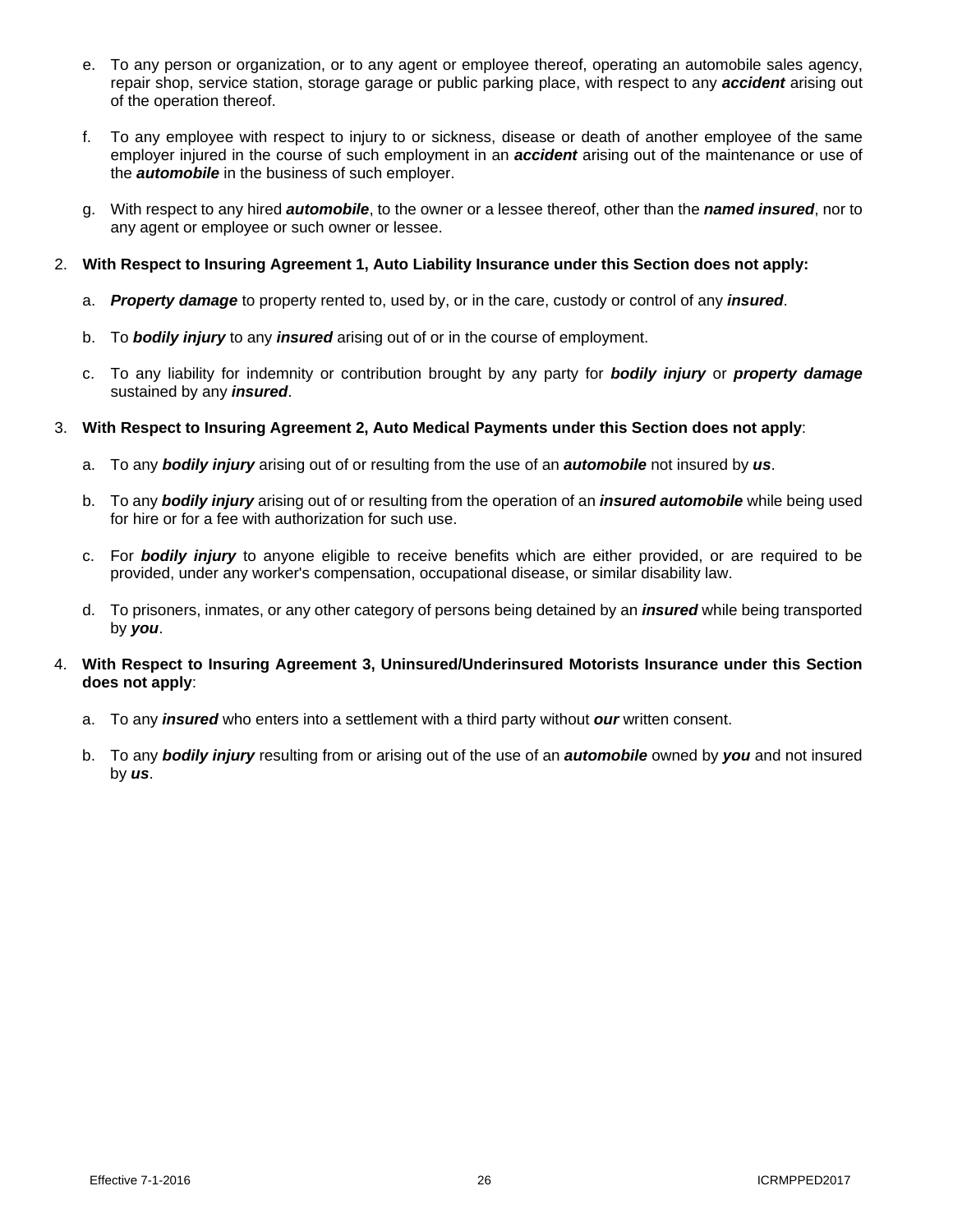# *A. Errors and Omissions Insuring Agreements:*

- 1. **Errors and Omissions Liability.** *We* agree, subject to the conditions and exclusions of this Insuring Agreement, to pay on *your* behalf those sums which *you* become legally obligated to pay as *damages* because of any *claim* against an *insured* which is *first made* in writing to *us* by *you* during this policy period, or any Extended Reporting Period *we* provide, arising out of any *wrongful act* by an *insured*.
- 2. **Employee Benefit Liability**. *We* agree, subject to conditions and exclusions of this Insuring Agreement, to pay on *your* behalf those sums which *you* become legally obligated to pay as *damages* because of a *claim* against an *insured* which is *first made* in writing to *us* by *you* during this Policy Period, or any Extended Reporting Period *we* provide, resulting from *wrongful acts* in the *administration* of the *named insured's employee benefit program*.
- 3. **Employment Practices Liability**. *We* agree, subject to the conditions and exclusions of this Insuring Agreement, to pay on *your* behalf those sums which *you* become legally obligated to pay as *damages* for any *claim* by or on behalf of a volunteer, employee*,* former employee*,* or applicant for employment which is *first made* against an *insured* in writing to *us* by *you* during this Policy Period or any Extended Reporting Period *we* provide, arising out of any *wrongful employment practice* by an *insured*.

# *B. Definitions Applicable to Errors and Omissions Insuring Agreements:*

- 1. **"Administration"** means:
	- a. Providing information to employees, including their dependents and beneficiaries, with respect to eligibility for any *employee benefit program*;
	- b. Handling of records in connection with the *employee benefit program*; or
	- c. Effecting, continuing or terminating any employee participation in any *employee benefit program*.
	- d. *Administration* does not mean *your* decision to not offer a particular benefit, plan or program unless that particular benefit is required by law.
- 2. **"Bodily Injury"** means physical injury to any person, including death and any mental anguish or mental suffering associated with or arising from such physical injury. *Bodily Injury* does not include sexual molestation.
- 3. **"Claim"** means:
	- a. For Insuring Agreements 1 and 2, a demand received by *you* for money *damages* alleging a *wrongful act* of a tortious nature by any *insured.* No *claim* exists where the only monetary *damages* sought or demanded are costs of suit and/or attorney's fees.
	- b. For Insuring Agreement 3, a demand received by *you* for money *damages* alleging a *wrongful employment practice* of a tortious nature by any *insured*. No *claim* exists where the only monetary *damages* sought or demanded are costs of suit and/or attorney's fees. A *claim* shall include complaints filed with the Idaho Human Rights Commission (IHRC) and the Equal Employment Opportunities Commission (EEOC). A *claim* also includes employment contract claims premised upon implied employment contracts.
- 4. **"Discrimination"** means any actual or alleged:
	- a. Violation of any employment discrimination law; or
	- b. Disparate treatment of, or the failure or refusal to hire a person because he or she is or claims to be a member of a class which is or is alleged to be legally protected.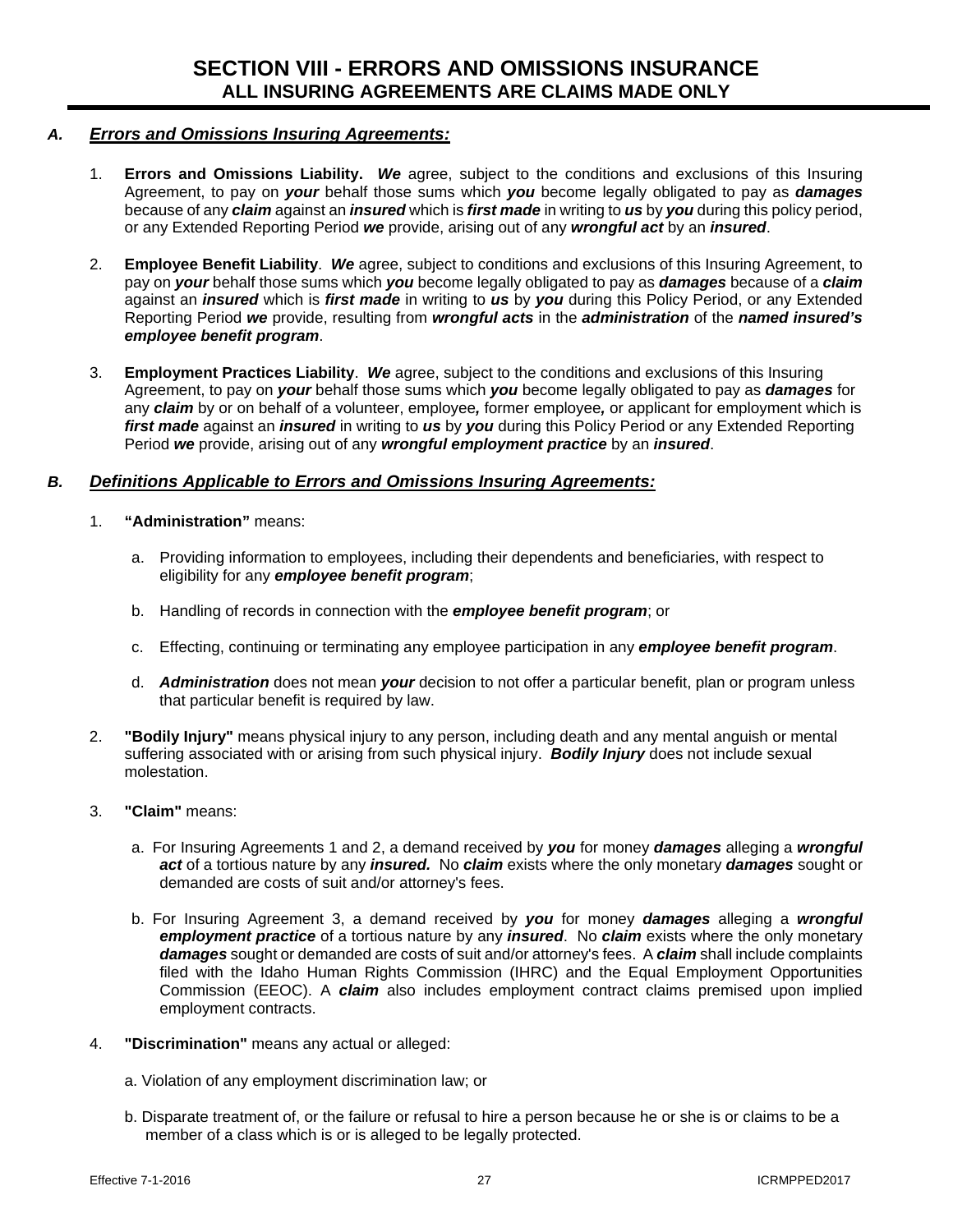- 5. **"Employee Benefit Program"** means group life insurance, group accident or health insurance, or group dental, vision and hearing plans, retirement, profit sharing, unemployment insurance, or any other benefit provided that no one other than an employee of the *Named Insured* may subscribe to such insurance or plans and such benefits are made generally available to those employees who satisfy the plan's eligibility requirements.
- 6. **"Employment Sexual Harassment"** means any actual or alleged unwelcome sexual advances, requests for sexual favors or any other conduct of a sexual nature which:
	- a. Is made as a term or condition of a person's employment or advancement; or
	- b. The submission to or rejection of is used as a basis for decisions affecting that person or the purpose or effect of creating an intimidating, hostile or offensive work environment.
- 7. **"Employment Harassment "** means any actual or alleged harassment, other than *Employment Sexual Harassment*, which creates a work environment that interferes with job performance, or creates an intimidating, hostile or offensive work environment.
- 8. **"Insured"** means:

#### a. The *Named Insured*,

- b. Any current or former elected or appointed official serving as a volunteer or employee of the *named insured*, as well as any volunteer or employee of the *named insured* while acting within the scope of their duties as such. This does not include any appointed or elected official or employee who is serving the *named insured* as an independent contractor.
- 9. **"Personal Injury"** means *bodily injury*, mental anguish, shock, sickness, disease, disability, wrongful eviction, malicious prosecution, humiliation, invasion of rights of privacy, libel, slander or defamation of character, piracy and any infringement of copyright of property, erroneous service of civil papers, assault and battery and disparagement of property.
- 10. **"Retaliation"** means any actual or alleged wrongful termination or other adverse employment action by any *insured* against a person or persons on account of:
	- a. Assistance, testimony or cooperation with a proceeding or investigation regarding alleged violations of law.
	- b. Exercise or attempted exercise of rights protected by law;
	- c. Disclosure or threat to disclose to a superior or to any governmental agency alleged violations of the law; or
	- d. Refusal to violate any law.
- 11. **"Wrongful Act"** means the actual or alleged negligent performance of a legal duty or responsibility or failure to perform a legal duty or responsibility, or any error, misstatement, act or omission respectively by *you*, in a tortious manner pursuant to the Idaho Tort Claims Act or unlawful violations of civil rights pursuant to Federal law arising out of public office or position. *Wrongful Act* is not a *wrongful employment practice*.
- 12. **"Wrongful Employment Practice"** means any actual or alleged employment-related act or omission in the form of one or more of the following and does not mean *wrongful act*:

#### a.*Discrimination*;

b. Employment-related libel, slander, defamation;

#### c. *Employment sexual harassment* or *employment harassment*;

d. Negligent hiring, supervision, training or retention.

#### e. *Retaliation*;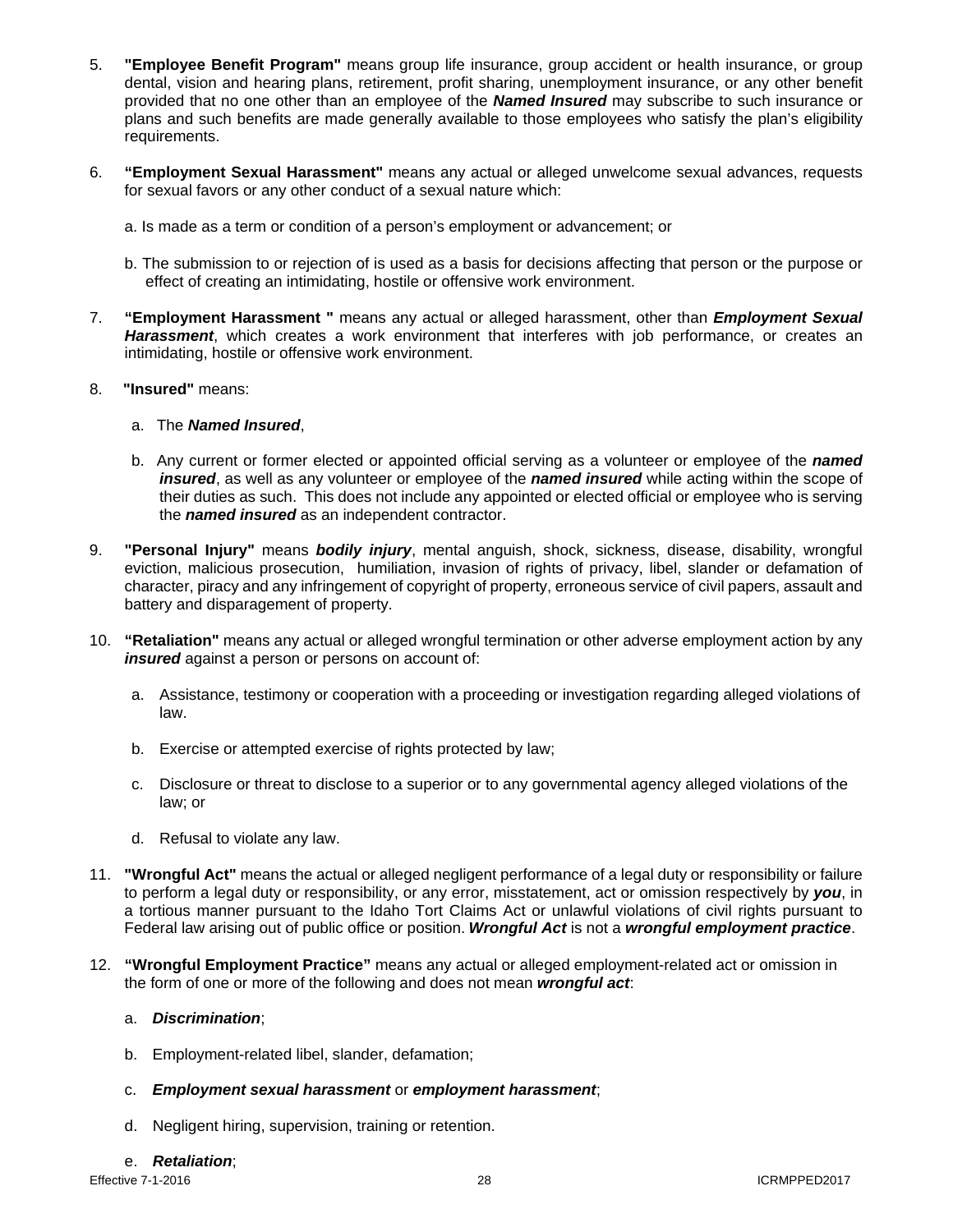- f. Violation of the Family Medical Leave Act;
- g. Wrongful discipline, deprivation of career opportunity; or evaluation;
- h. Wrongful termination.

## *C. Specific Conditions Applicable to Errors and Omissions Insuring Agreements:*

- 1. **Retroactive Date**.All *wrongful acts* or *wrongful employment practices* must take place on or after the applicable retroactive date**,** if any, shown in the declaration pages of this policy and before the expiration of this policy period. A *claim* must also be *first made* to *us* in writing by *you* during the policy period or during any Extended Reporting Period *we* provide pursuant to the specific conditions outlined in this Section**.**
- 2. **Extended Reporting Periods.** All Insuring Agreements within this Section are conditioned as follows if this policy is cancelled or not renewed for any reason, other than non-payment of member contribution or noncompliance with the terms and conditions of this policy:
	- a. If *you* are expelled from ICRMP*,* or have elected to withdraw from ICRMP and are in good standing as a Member, as set forth in Section III – General Conditions, Item 4, *we* will extend an Extended Reporting Period of thirty (30) days duration following immediately upon the effective date of expulsion or withdrawal, to apply to a *claim* brought forth under this Section which is *first made* against *you* in writing to *us* but only by reason of a *wrongful act* or a *wrongful employment practice* which commences and was sustained on or after the retroactive date set forth in the declarations pages and prior to the effective date of this policy's cancellation or termination, and which is otherwise afforded by all Insuring Agreements of this Section.
	- b. If, however, this policy is immediately succeeded by a similar claims-made insurance policy with any Insurer, in which the retroactive date is the same as or earlier than that shown in the declarations pages of this policy, the succeeding policy shall be deemed to be a replacement of this policy, and the Extended Reporting Period will not apply.
	- c. The Extended Reporting Period does not reinstate or increase the limit(s) of indemnification applicable to any Insuring Agreements of this Section. Once in effect, an Extended Reporting Period cannot be canceled.
- 3. **Multiple Insureds, Claims or Claimants.** To the extent that coverage may be applicable to two or more Insuring Agreements in this section, inclusion herein of more than one *insured* or the making of more than one *claim* or the bringing of *suits* by more than one person or organization shall not operate to increase *our* limits of indemnification.
	- a. Two or more *claims* arising out of a single *wrongful act* or *wrongful employment practice* or series of related *wrongful acts* or *wrongful employment practices* shall be treated as a single *claim*.
	- b. All such *claims*, whenever made, shall be considered *first made* in writing by *you* to *us* during the policy period, or any Extended Reporting Period, in which the earliest *claim* arising out of such *wrongful act* or *wrongful employment practice* or related *wrongful acts* or *wrongful employment practices* was *first made* and all such *claims* shall be subject to the same limits of indemnification.
- 4. **Non-Stacking Of Limits Multiple Sections of this Policy or Multiple Insuring Agreements within this Section Involved in a Single Event.** If any *wrongful act, wrongful employment practice, claim* or loss covered in whole or in part under this Section also constitutes:
	- a. A *claim* covered in whole or in part under Section VI; or
	- b. A *claim* covered in whole or in part under Section VII; or
	- c. A *claim* covered in whole or in part under Section XI; or
	- d. A *claim* covered in whole or in part under Section XII; or
- e. Any combination of two or more of the coverage events listed in subparagraphs 4. a., b., c. and d. above, or multiple insuring agreements within each Section, then only the Section with the higher limits<br><sup>29</sup><br>cRMPPED2017  $Effective 7-1-2016$  29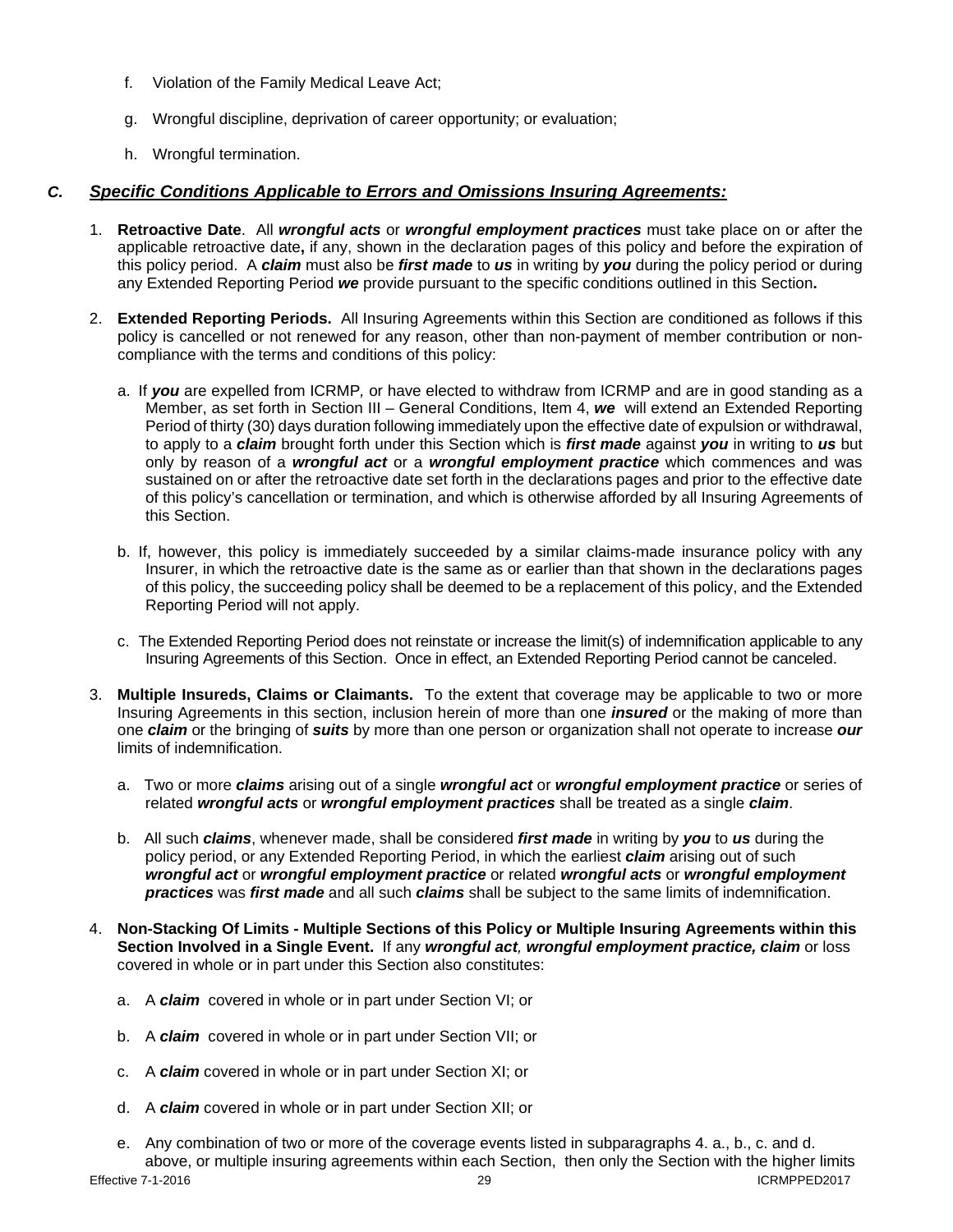for the per occurrence, per accident or per claim(s) limit(s) of indemnification as shown in the declarations pages, and its corresponding deductible, if any, will apply toward paying the claim. If the per occurrence, per accident and per claim(s) limit(s) of indemnification as shown in the declarations pages are equal, only one limit will still apply and it will be the limit of indemnification and its corresponding deductible, if any, applicable to the Section deemed by *us* to be providing the primary policy for the claim.

## *D. Exclusions Applicable to Errors and Omissions Insuring Agreements:*

## 1. **The Errors and Omissions Insuring Agreements 1, 2 and 3 do not cover any** *claim***:**

- a. More specifically covered under any other Section of this policy.
- b. Based upon or attributable to the rendering or failure to render any opinion, treatment, consultation or service, if such opinion, treatment, consultation or service was rendered or failed to have been rendered while any *insured* was engaged in any activity for which they received compensation from any source other than as a public entity or an employee of a public entity.
- c. Arising out of the failure to supply water, electrical power, fuel, or any other utilities.
- d. For which *you* are entitled to indemnity and/or payment by reason of having given notice of any circumstances which might give rise to a *claim* under any policy or policies, the term of which has commenced prior to the inception date of this policy, or from a *wrongful act* or *wrongful employment practice* which occurred prior to the applicable retroactive date set forth in the declarations pages of this policy.
- e. Resulting from a continuing *wrongful act* or *wrongful employment practice* which commences prior to the applicable retroactive date set forth in the declarations pages of this policy.
- f. Arising out of law enforcement activities or the performance of law enforcement duties.
- g. Obligating of a *named insured* to make payments pursuant to Idaho Code § 6-610A, which provides for the payment of defense costs on behalf of certain employees of governmental entities who are named as defendants in a criminal proceeding.
- h. Of liability arising out of or in any way connected with the operation of the principles of eminent domain, condemnation proceedings, inverse condemnation, annexation, regulatory taking, land use regulation or planning and zoning activities or proceedings, however characterized, whether such liability accrues directly against *you* or by virtue of any agreement entered into by or on *your* behalf.
- i. For back wages or legal penalties to which an employee is lawfully entitled for work performed, including any claim for wages, damages, liquidated damages or any other form of compensation, however characterized, pursuant to, or derived in any way, from an employer's responsibility to comply with the Fair Labor Standards Act or other state or federal statute directing the manner or amount of payment of compensation to employees.
- j. Involving miscalculation or legality of assessments, adjustments, disbursements, fees, licenses or the collection of taxes, fines, penalties, including those imposed under the Internal Revenue Code or any state or local law, however described.
- k. For any *claim* where the alleged harm for which compensation is sought derives from performance or nonperformance of terms of a contract, concerns the measure of performance or payment related to contract performance, derives from fines, penalties or administrative sanctions imposed by a governmental agency, or is generated by intergovernmental determination, calculation, handling or allocation of funds according to the law. The *claims* for which this Section provides defense and indemnification must arise out of conduct of a tortious nature or be premised upon allegations of unlawful violation of civil rights pursuant to state or federal law.
- l. Arising directly or indirectly out of the failure of any investment in or by any *employee insurance benefit program* or any other employee benefit program, including but not limited to stocks, bonds, or mutual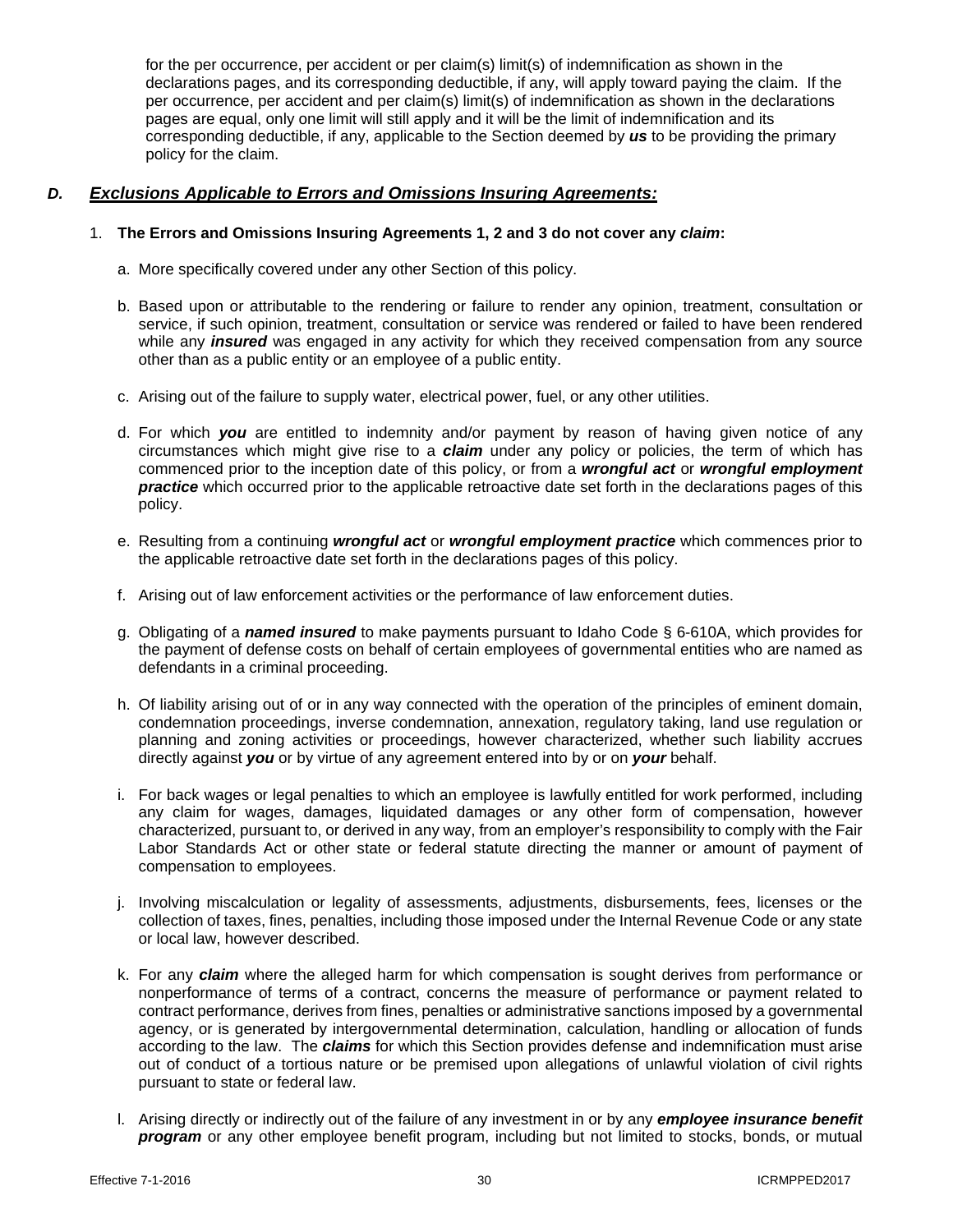funds to perform as represented by an *insured* or by any party authorized by an *insured* to offer benefits to employees.

- m. For errors in providing information on past performance of investment vehicles or advice given by an *insured* to participate or not to participate in or by any *employee insurance benefit program* or any other employee benefit program.
- n. To *personal injury* or *property damage* resulting from or arising out of the ownership, maintenance, use or entrustment to others of any *aircraft*, airfields, runways, hangars, buildings, or other properties in connection with aviation activities.

## 2. **The Errors and Omissions Insuring Agreements 1 and 2 do not cover any** *claim***:**

- a. Arising directly or indirectly out of the negligence, financial failure or breach of contract by any health or employee benefit provider that the *named insured* contracts with to provide employee benefits.
- b. To any employee insurance benefit liability *claim* based upon an *insured's* failure to comply with any law concerning worker's compensation, unemployment insurance, social security, or disability benefits.
- c. To loss arising out of an insufficiency of funds to meet any obligations under any plan included in the employee medical insurance benefit program.
- d. To any employee insurance benefit liability *claim* for benefits to the extent that such benefits are available, with reasonable effort and cooperation of the *insured*, from the applicable funds accrued or other collectible insurance.

## e. For *bodily injury, personal injury,* or *property damage.*

f. Arising out of estimates of probable costs, or cost estimates being exceeded, or for faulty preparation of bid specifications or plans.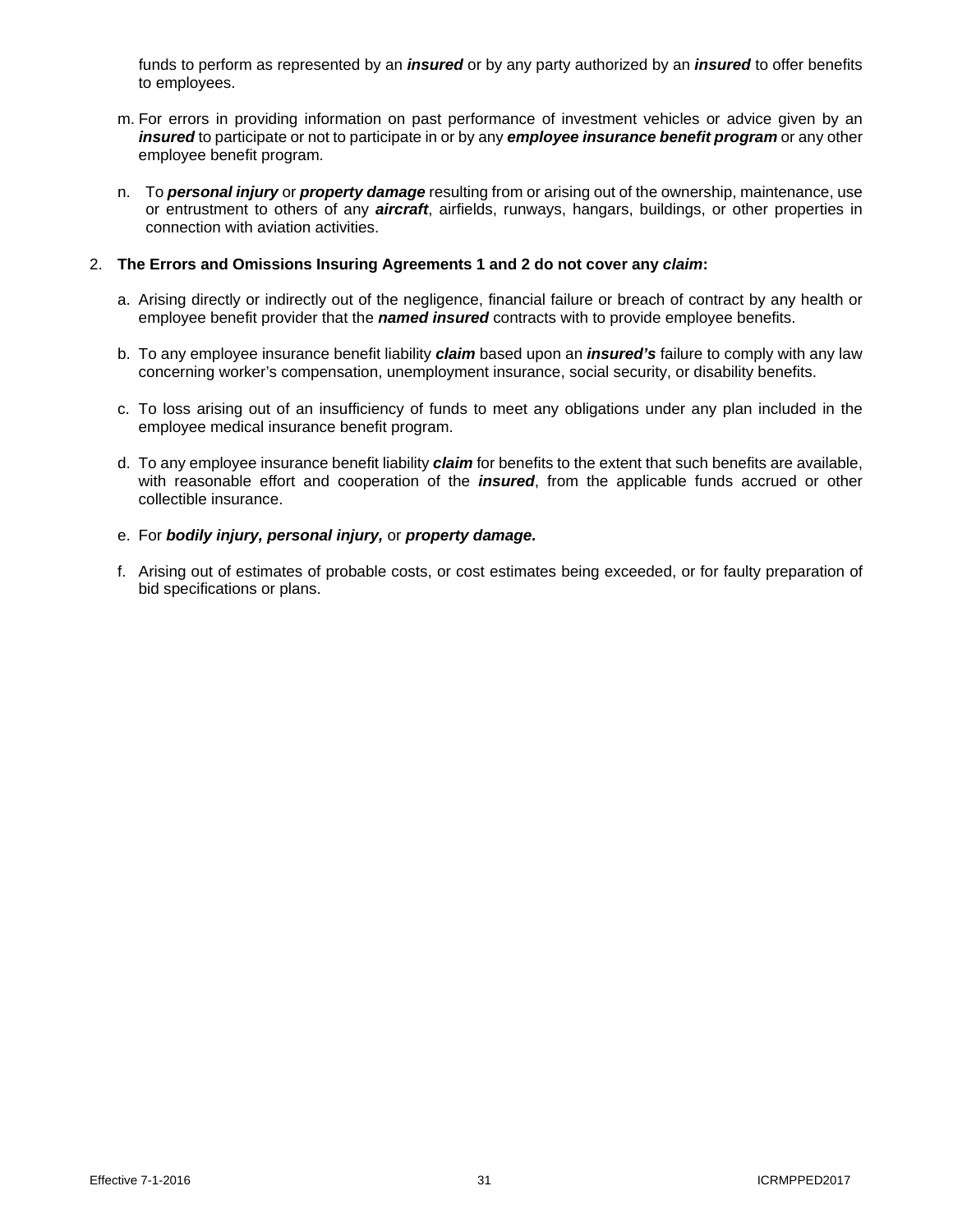## *A. Insuring Agreements Applicable to Crime Insurance:*

- 1. **Employee Dishonesty or Fraud.** *We* agree, subject to the conditions and exclusions of this Insuring Agreement, to pay the *named insured*, or on its behalf, for loss of money, securities, and other financial instruments or theft of *your* property by an *employee*, sustained by the *named insured* resulting directly from one or more *dishonest or fraudulent acts* committed by an *employee* of the *named insured*, acting alone or in collusion with others.
- 2. **Loss Inside the Premises.** *We* agree, subject to the conditions and exclusions of this Insuring Agreement, to pay the *named insured*, or on its behalf, for loss of the money and securities of the *named insured* by the actual destruction, disappearance, or *wrongful taking* within the *premises*.
- 3. **Loss Outside the Premises.** *We* agree, subject to the conditions and exclusions of this Insuring Agreement, to pay the *named insured*, or on its behalf, for loss of the money and securities of the *named insured* by the actual destruction, disappearance, or *wrongful taking* thereof, outside the *premises* while being conveyed by a *messenger* or any armored motor vehicle company.

## *B. Definitions Applicable to Crime Insuring Agreements:*

- 1. **"Dishonest or Fraudulent Acts"** means acts committed by an *employee* of the *named insured* which
	- a. Cause the *named insured* to sustain such loss; and
	- b. Results in financial benefit to the *employee* or another person or organization intended by the *employee* to receive such benefit not otherwise entitled to.
- 2. **"Employee"** shall be as defined by the Idaho Tort Claims Act (Idaho Code, chapter 9, title 6).
- 3. **"Messenger"** means any *employee* who is duly authorized by the *named insured* to have the care and custody of an *insured* property outside the *premises*.
- 4. **"Premises"** means the interior of that portion of any building which is occupied by the *named insured* in conducting its business.
- 5. **"Wrongful Taking"** means an unauthorized conversion or theft of money, securities or other financial instruments, whether or not proven in a court of law.

## *C. Specific Conditions Applicable to Crime Insuring Agreements:*

- 1. **All Incidents One Loss**. All losses incidental to an actual or attempted fraudulent, dishonest, or criminal act, or series of related acts, whether committed by one or more persons, shall be deemed one loss**.** The applicable limits of indemnification stated in the declarations pages are the total limit of *our* liability with respect to all losses arising out of any one occurrence.
- 2. **Policy in Lieu of Public Officials Surety Bond**. Insurance under this Section shall be deemed to provide insurance compliant with provisions of Idaho Code §59-804 for the terms and responsibilities of public officials or *employees* to the extent required by the Idaho Code bonding requirements for public officials**.**
- 3. **Limits of Indemnification for Multiple Policy Periods/Prorata.** *Our* total liability is limited to the total amount specified in the declarations pages of this policy for all losses caused by any *employee* or in which such *employee* is concerned or implicated. Regardless of the number of years this policy shall continue in force and the number of member contributions which shall be payable or paid, the limits of indemnification specified in the declarations pages shall not be cumulative from year to year or period to period. The maximum total loss paid to any *named insured* shall not exceed the limits of indemnification stated in the policy year during which a claim is made.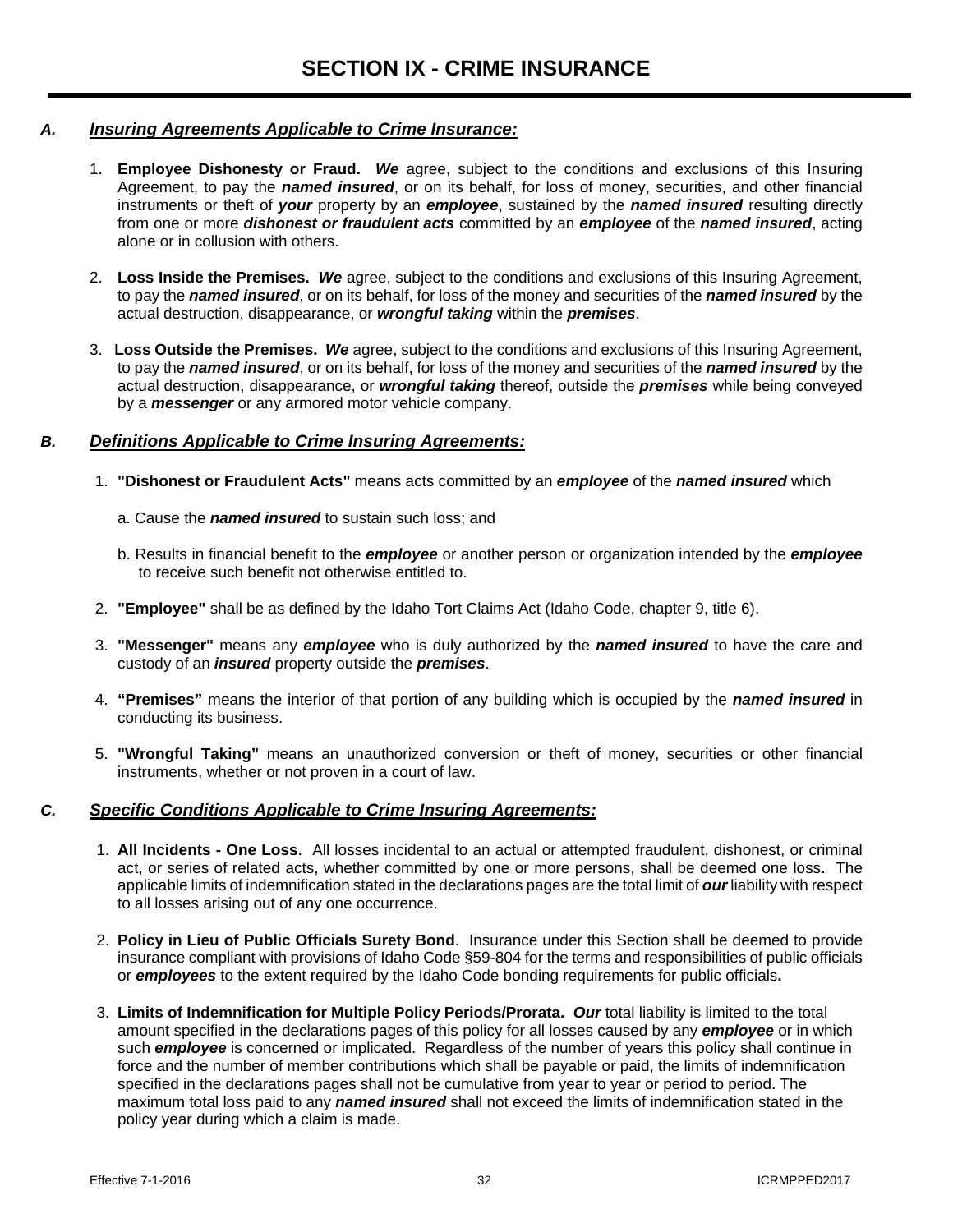- 4. **Loss Caused by Unidentified Employees.** If a loss is alleged to have been caused by the fraud or dishonesty of any one or more *employees*, and the *named insured* shall be unable to designate the specific *employee* or *employees* causing such loss, the *named insured* shall nevertheless have the benefit of Insuring Agreement 1, provided that the evidence submitted reasonably proves that the loss was in fact due to the fraud or dishonesty of one or more *employees* of the *named insured*.
- 5. **Ownership Interest.** Money, securities, and other financial instruments may be covered by this policy whether owned by the *named insured* or held by the *named insured* in its care, custody, or control.
- 6. **Recoveries.** To the extent that a loss of the *named insured* exceeds the limits of indemnification applicable to this Section, the *named insured* shall be entitled to recoveries from third parties until the *named insured* is fully reimbursed. Any remaining recovery shall be paid to *us*. Audit fees incurred by *us* toward establishing *your* loss values will be deducted from the ultimate net loss.

## *D. Exclusions Applicable to Crime Insuring Agreements:*

## 1. **The Crime Insuring Agreements 1, 2 and 3 do not cover:**

- a. Any claim or loss more specifically covered under any other Section of this policy.
- b. Any claim for the potential income or increase including, but not limited to, interest and dividends, not realized by the *named insured* because of a loss covered under this Section.
- c. Any claim for costs, fees, or other expenses incurred by the *named insured* in establishing the existence of, or amount of loss, covered under this Section.
- d. Any claim for the funds collected or retained for any state or Federal agency pursuant to requirements established by law or pursuant to a mutual agreement.
- e. Any loss claimed involving conduct more than five (5) years prior to the date of the claim.

#### 2. **The Crime Insuring Agreement 1 does not cover:**

- a. Any loss, the proof of which, either as to its factual existence or as to its amount, is dependent upon an inventory computation or a profit and loss computation.
- b. Any claim of loss concerning any fiscal year wherein financial records of the political subdivision have not been timely audited by a certified public accountant in accordance with the requirements of Idaho Code §67-450B or §67-450C, as appropriate.

## 3. **The Crime Insuring Agreement 2 does not cover:**

- a. Any claim or loss due to any fraudulent, dishonest, or criminal act by any *employee*, director, trustee, or authorized representative of the *named insured*, while working or otherwise, and whether acting alone or in collusion with others.
- b. Any claim or loss due to:
	- (1) The giving or surrendering of money or securities in any exchange or purchase;
	- (2) Accounting or arithmetical errors or omissions; or
	- (3) Manuscripts, books of account, or records.
- c. Any claim or loss of money contained in coin operated amusement devices or vending machines, unless the amount of money deposited within the device or machine is recorded by a continuous recording instrument therein.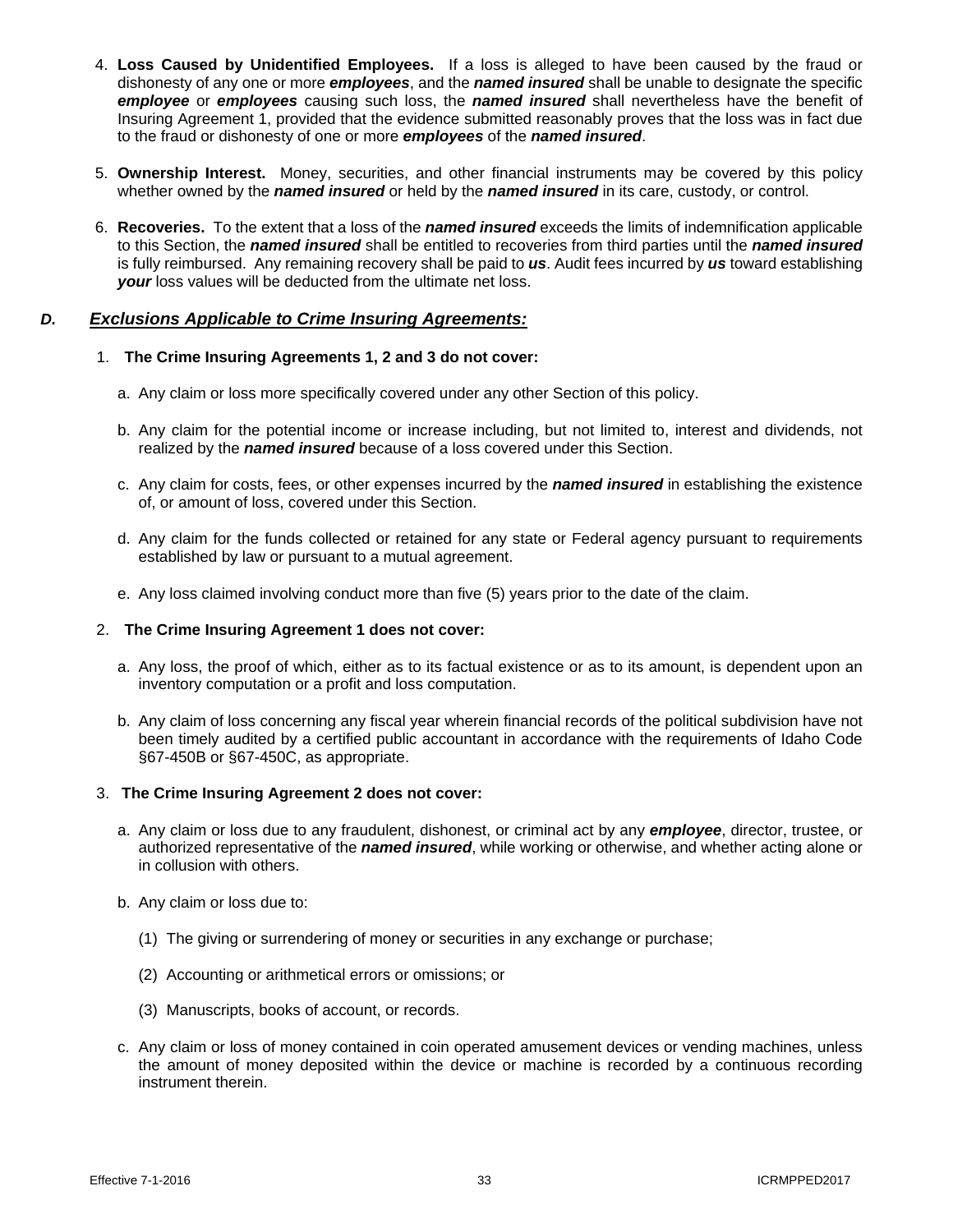## 4. **The Crime Insuring Agreement 3 does not cover:**

- a. Any claim or loss due to any fraudulent, dishonest, or criminal act by any *employee*, director, trustee, or authorized representative of the *named insured*, while working or otherwise, and whether acting alone or in collusion with others.
- b. Any claim or loss due to:
	- (1) The giving or surrendering of money or securities in any exchange or purchase;
	- (2) Accounting or arithmetical errors or omissions; or
	- (3) Manuscripts, books of account, or records.
- c. Any insured claim or loss of money, securities, and other financial instruments of the *named insured* while in the custody of any armored motor vehicle company, except as excess policy over amounts recovered or received by the *named insured* under:
	- (1) The contract of the *named insured* with said armored motor vehicle company;
	- (2) Insurance carried by said armored motor vehicle company for the benefit of users of its services; and
	- (3) All other insurance and indemnity in force in whatsoever form carried by or for the benefit of users of said armored motor vehicle company's service.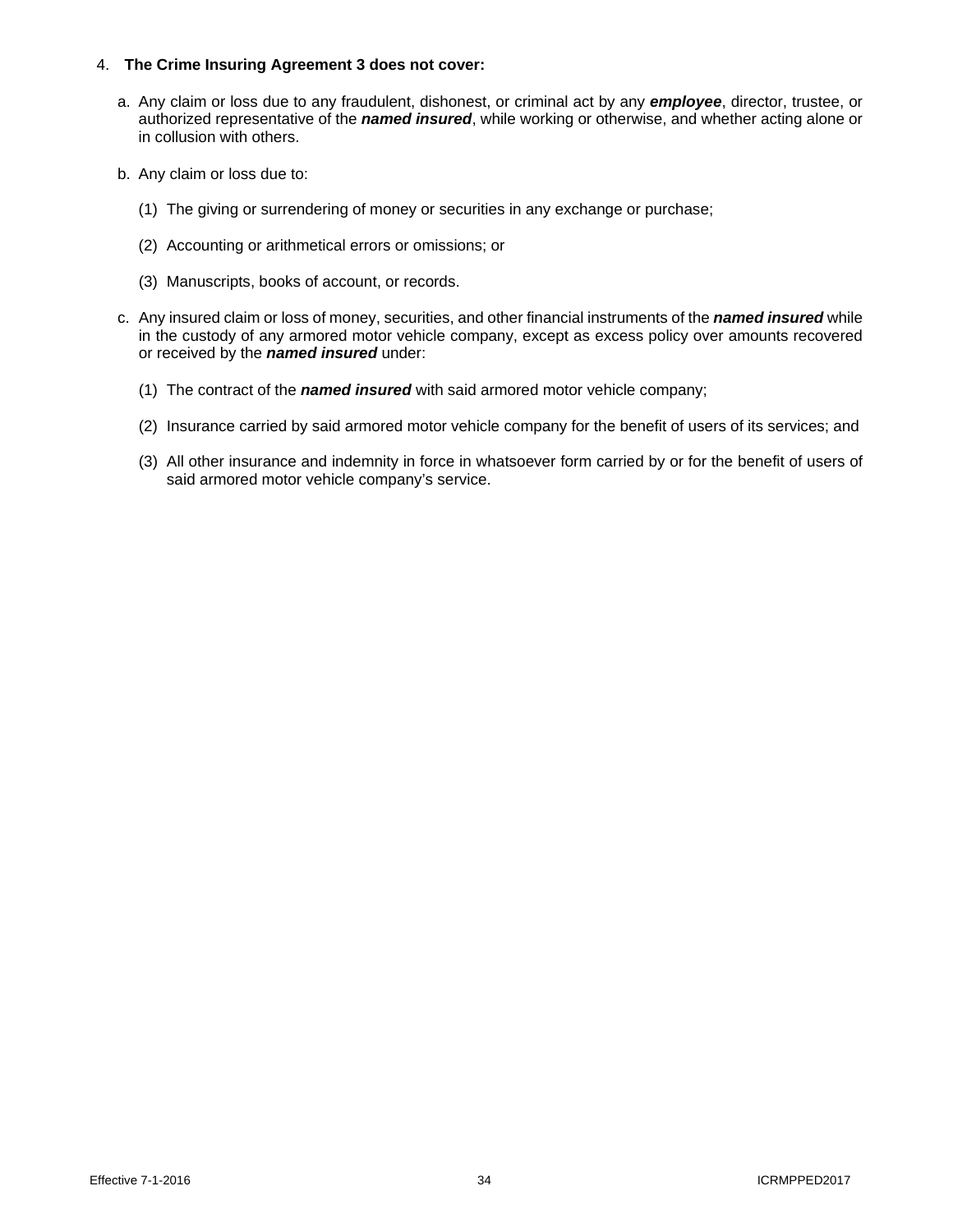## *A. Insuring Agreements Applicable to Machinery Breakdown Insurance:*

1**. Property Damage.** *We* agree subject to the conditions and exclusions of this Insuring Agreement to pay for direct damage to *covered property* caused by a *covered cause of loss* related to breakdown of machinery as listed in the *schedule of values* kept on file with *us*.

- 2**. Expediting Expenses.** With respect to direct damage to *covered property we* agree subject to the conditions and exclusions of this Insuring Agreement to pay for the extra cost *you* necessarily incur to make temporary repairs and expedite the permanent repairs or replacement of the damaged property.
- 3**. Business Income and Extra Expense.** *We* agree subject to the conditions and exclusions of this Insuring Agreement to pay *your* actual loss of *business income* during the *period of restoration* and *extra expense you* necessarily incur to operate *your* entity during the *period of restoration*. *We* will consider the operations of *your* entity before the *breakdown* and the probable experience *you* would have had without the *breakdown* in determining the amount of *our* payment.
- 4. **Perishable Goods/Spoilage Damage.** *We* agree subject to the conditions and exclusions of this Insuring Agreement to pay for the spoilage damage to raw materials, property in process or finished products, provided conditions are met that are outlined further in this Section. *We* will also pay any necessary expenses *you* incur to reduce the amount of loss under this Insuring Agreement. *We* will pay such expenses to the extent that they do not exceed the amount of loss that otherwise would have been payable under this form.
- 5. **Service Interruption.** *We* agree subject to the conditions and exclusions of this Insuring Agreement to pay for losses resulting from the interruption of utility services provided conditions are met that are outlined further in this Section.
- 6. **Newly Acquired Premises.** *We* agree subject to the conditions and exclusions of this Insuring Agreement to provide insurance for machinery at newly acquired premises *you* have purchased or leased. This insurance begins at the time *you* acquire the property and continues for a period not exceeding one hundred and twenty (120) days under conditions set forth below.
- 7. **Ordinance or Law.** *We* agree subject to the conditions and exclusions of this Insuring Agreement to pay for increases in loss as necessitated by the enforcement of any laws or ordinances that are in force at the time of the *breakdown*, which regulate the demolition, construction, repair or use of the building or structure.
- 8. **Errors and Omissions.** *We* agree subject to the conditions and exclusions of this Insuring Agreement to pay for any loss or damage, which is not otherwise payable under this Insuring Agreement solely because of any error or unintentional omission in the description or location of property as insured under this Insuring Agreement or in any subsequent amendments, any failure through error to include any premises owned or occupied by *you* at the inception date of this Insuring Agreement; or any error or unintentional omission by *you* that results in cancellation of any premises insured under this policy.

## *B. Definitions Applicable to Machinery Breakdown Insuring Agreements:*

## 1. "*Breakdown*":

- a. Means the direct physical loss that causes damage to *covered equipment* and necessitates its repair or replacement, unless such loss or damage is otherwise excluded within this Section:
	- (1)Mechanical breakdown, including rupture or bursting caused by centrifugal force;
	- (2)Artificially generated electrical current, including electrical arcing, that disturbs electrical devices, appliances or wires;
	- (3)Explosion of steam boilers, steam piping, steam engines or steam turbines owned or leased by *you*, or operated under *your* control;
	- (4)Loss or damage to steam boilers, steam pipes, steam engines or steam turbines caused by or resulting from any condition or event inside such equipment; or
	- (5)Loss or damage to hot water boilers or other water heating equipment caused by or resulting from any condition or event inside such boilers or equipment.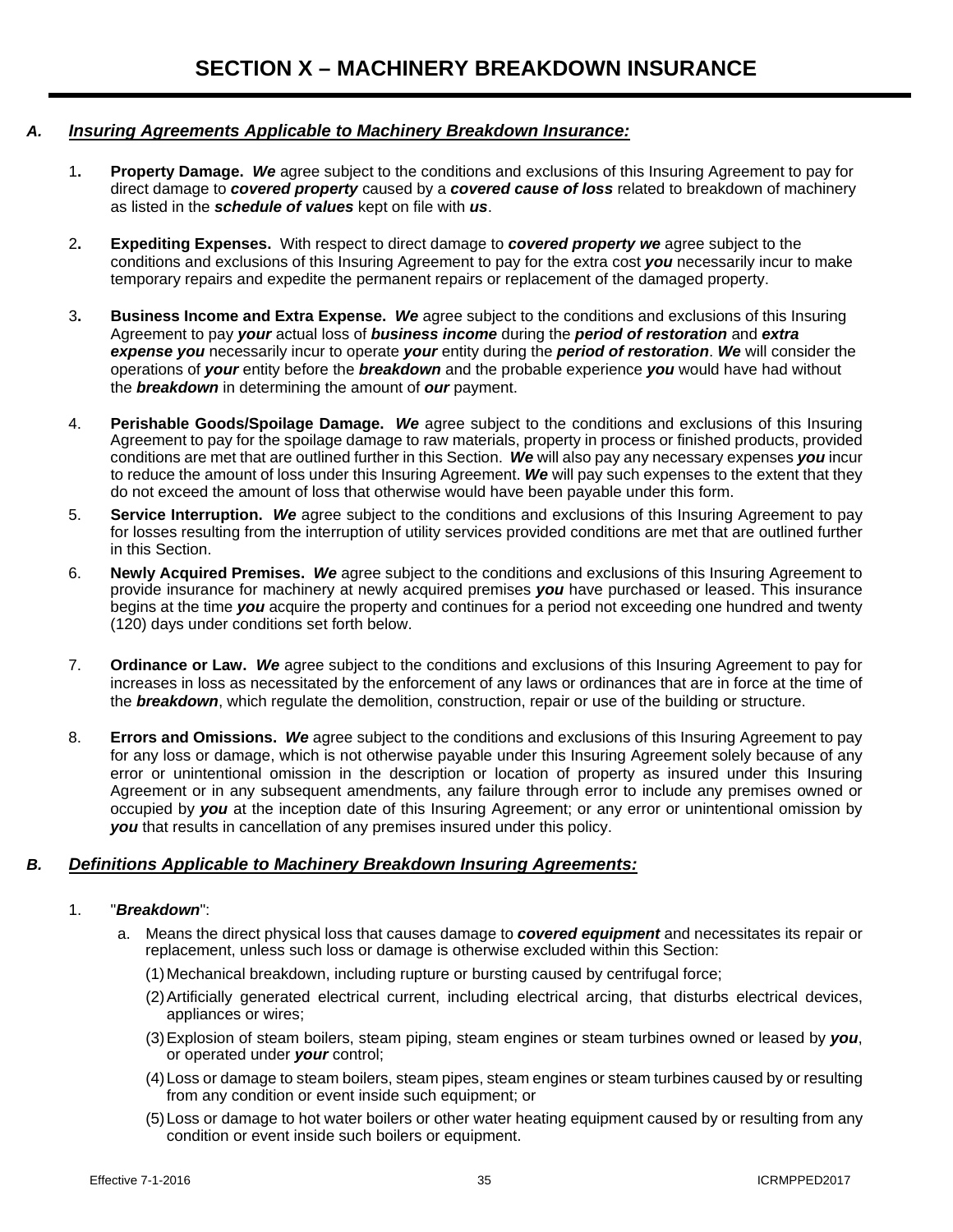- b. Does not mean or include:
	- (1) Malfunction including but not limited to adjustment, alignment, calibration, cleaning or modification;
	- (2) Defects, erasures, errors, limitations or viruses in computer equipment and programs including the inability to recognize and process any date or time or provide instructions to *covered equipment*;
	- (3) Leakage at any valve, fitting, shaft seal, gland packing, joint or connection;
	- (4) Damage to any vacuum tube, gas tube, or brush;
	- (5) Damage to any structure or foundation supporting the *covered equipment* or any of its parts;
	- (6) The functioning of any safety or protective device; or
	- (7) The cracking of any part on an internal combustion gas turbine exposed to the products of combustion.
- 2. *"Business Income"* means the:
	- a. Net income (net profit or loss before income taxes) that would have been earned or incurred; and
	- b.Continuing normal operating expenses incurred, including payroll.
- 3. *"Business Income Actual Annual Value"* means the sum of the net income and continuing normal operating expenses incurred, including payroll that would have been earned had the *breakdown* not occurred.
- 4. *"Business Income Estimated Annual Value"* means the sum of the net income and continuing normal operating expenses incurred, including payroll as estimated by *you* in the most recent reported value on file with *us* via *your* agent as listed in *our* eAgent database.
- 5. *"Computer Equipment"* means:
	- a. *Your* programmable electronic equipment that is used to store, retrieve and process data; and
	- b. Associated peripheral equipment that provides communication including input and output functions such as printing or auxiliary functions such as data transmission.
	- c. It does not include *data* **or** *media***.**
- 6. *"Covered Cause of Loss"* means a *breakdown* to *covered equipment.*
- 7. *"Covered Equipment":*
	- a. Means and includes any property built to operate under vacuum or pressure, other than weight of contents or used for the generation, transmission or utilization of energy.
	- b. Does not mean or include any:
		- (1) *Media*;
		- (2) Structure, foundation, cabinet or compartment;
		- (3) Insulating or refractory material;
		- (4) Equipment manufactured by *you* for sale;
		- (5) Catalyst;
		- (6) Sewer piping, underground vessels or piping, any piping forming a part of a sprinkler system or any water piping other than:
			- i. Boiler feed water piping
			- ii. Boiler condensate return piping, or
			- iii. Water piping forming a part of a refrigerating or air conditions system;
		- (7) Vehicle, aircraft, floating vessel including or any equipment mounted on such vehicle, aircraft or floating vessel; or
		- (8) Dragline, excavation, or construction equipment
- 8. *"Covered Property"* means *your buildings and structures, building contents, leasehold improvements, buildings and structures in the course of construction, automobiles and mobile* **equipment** listed on the *schedule of values.* It also means personal property of others that are in *your* care, custody or control, leased buildings and structures, but only for the portion which *you* occupy and in which *you* have an insurable interest at the time of the loss listed on the *schedule of values*. Items placed on the *schedule of values* will not be covered if excluded elsewhere by this policy any property that:
	- a. *You* own; or
	- b. Is in *your* care, custody or control and for which *you* are legally liable.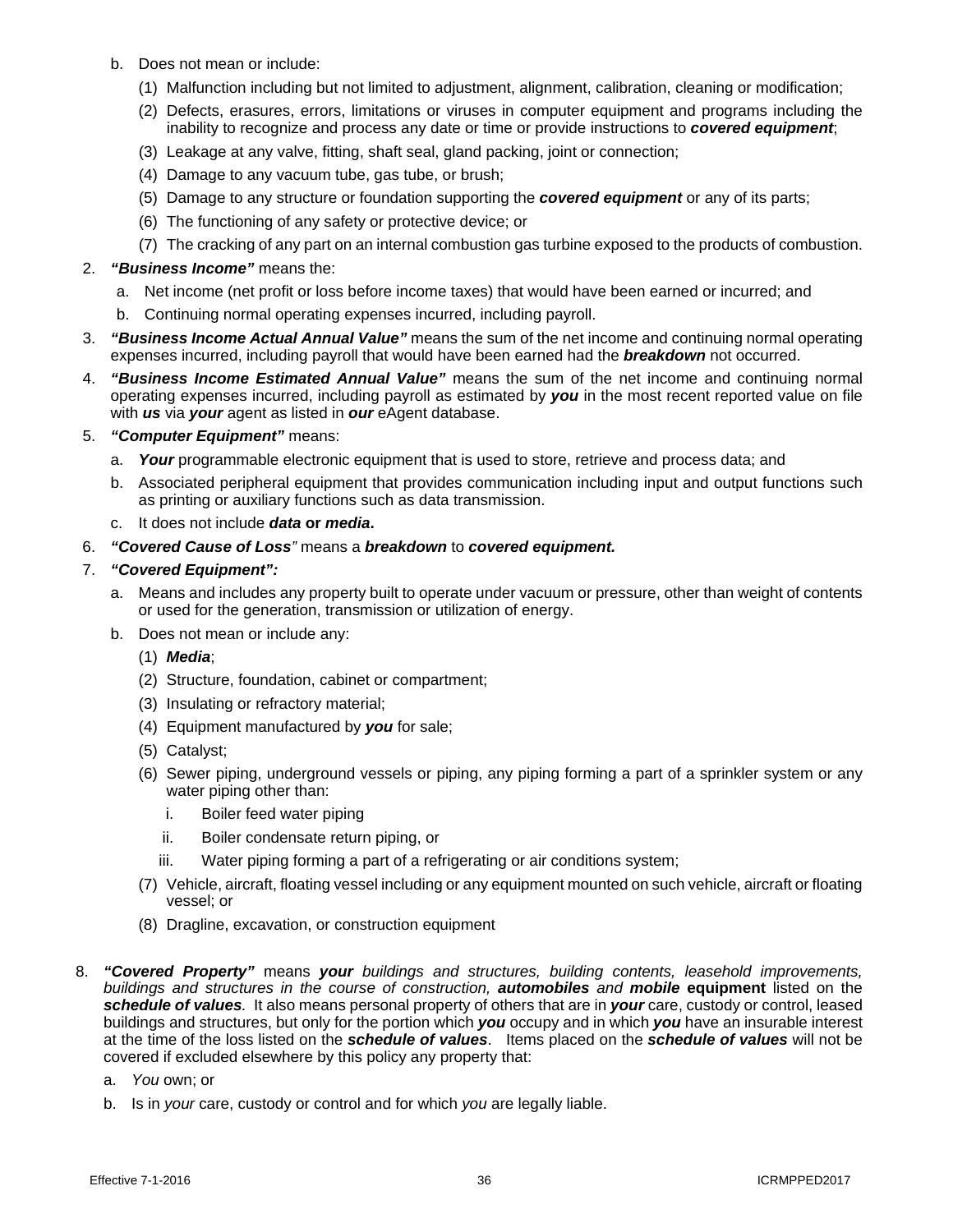## 9. *"Data"* means:

- a. Programmed and recorded material stored on *media*; and
- b. Programming records used for electronic data processing, or electronically controlled equipment.
- 10. *"Extra Expense"* means the additional cost *you* incur to operate *your* business during the *period of restoration* over and above the cost that *you* normally would have incurred to operate the business during the same period had no *breakdown* occurred.
- 11. *"Hazardous Substance"* means any substance other than ammonia that has been declared to be hazardous to health by a government agency.
- 12. *"Media"* means electronic data processing or storage media such as films, tapes, discs, drums or cells.
- 13. *"One Breakdown"* means if an initial *breakdown* causes other *breakdowns*, all will be considered *one breakdown*. All *breakdowns* at any one premises that manifest themselves at the same time and are the direct result of the same cause will be considered *one breakdown*.
- 14. *"Period of Restoration"* means the period of time that:
	- a. Begins at the time of the *breakdown* or 24 hours before *we* receive notice of *breakdown* whichever is later; and
	- b. Ends (5) five consecutive days after the date when the damaged property at the premises described in the declarations pages of this policy is repaired or replaced with reasonable speed and similar quality.
- 15. "*Schedule of Values***"** means those values identifying *covered property* as entered into the ICRMP e-Agent database by the member's agent and kept on file with *us*.
- 16. *"Stock"* means merchandise held in storage or for sale, raw materials, property in process or finished products including supplies used in their packing or shipping.

## *C. Specific Conditions Applicable to Machinery Breakdown Insuring Agreements:*

- 1. **With Respect to Insuring Agreement 3 Business Income and Extra Expense**:
	- a. **Damaged Media or Damaged Data.** If *media* is damaged or *data* is lost or corrupted, *we* will pay *your* actual loss of *business income* and/or *extra expense* during the time necessary to:
		- (1) Research, replace or restore the damaged *media* or lost or corrupted *data*; and
		- (2) Reprogram instructions used in any covered *computer equipment*.
	- b. There shall be no coverage for any *media* or *data* that *we* determine is not or cannot be replaced or restored.
	- c. *We* will pay the lesser of *your* actual loss of *business income* and/or *extra expense* up to 30 days after the *period of restoration* or \$25,000.

## 2. **With Respect to Insuring Agreement 4 – Perishable Goods/Spoilage Damage**:

- a. The raw materials, property in process or finished products must be in storage or in the course of being manufactured;
- b. *You* must own or be legally liable under written contract for the raw materials, property in process or finished products; and
- c. The spoilage damage must be due to the lack or excess of power, light, heat, steam or refrigeration.

## 3. **With Respect to Insuring Agreement 5 – Service Interruption**:

a. The interruption is the direct result of a *breakdown* to *covered equipment* owned, operated or controlled by the local private or public utility or distributor that directly generates, transmits, distributes or provides utility services which *you* receive;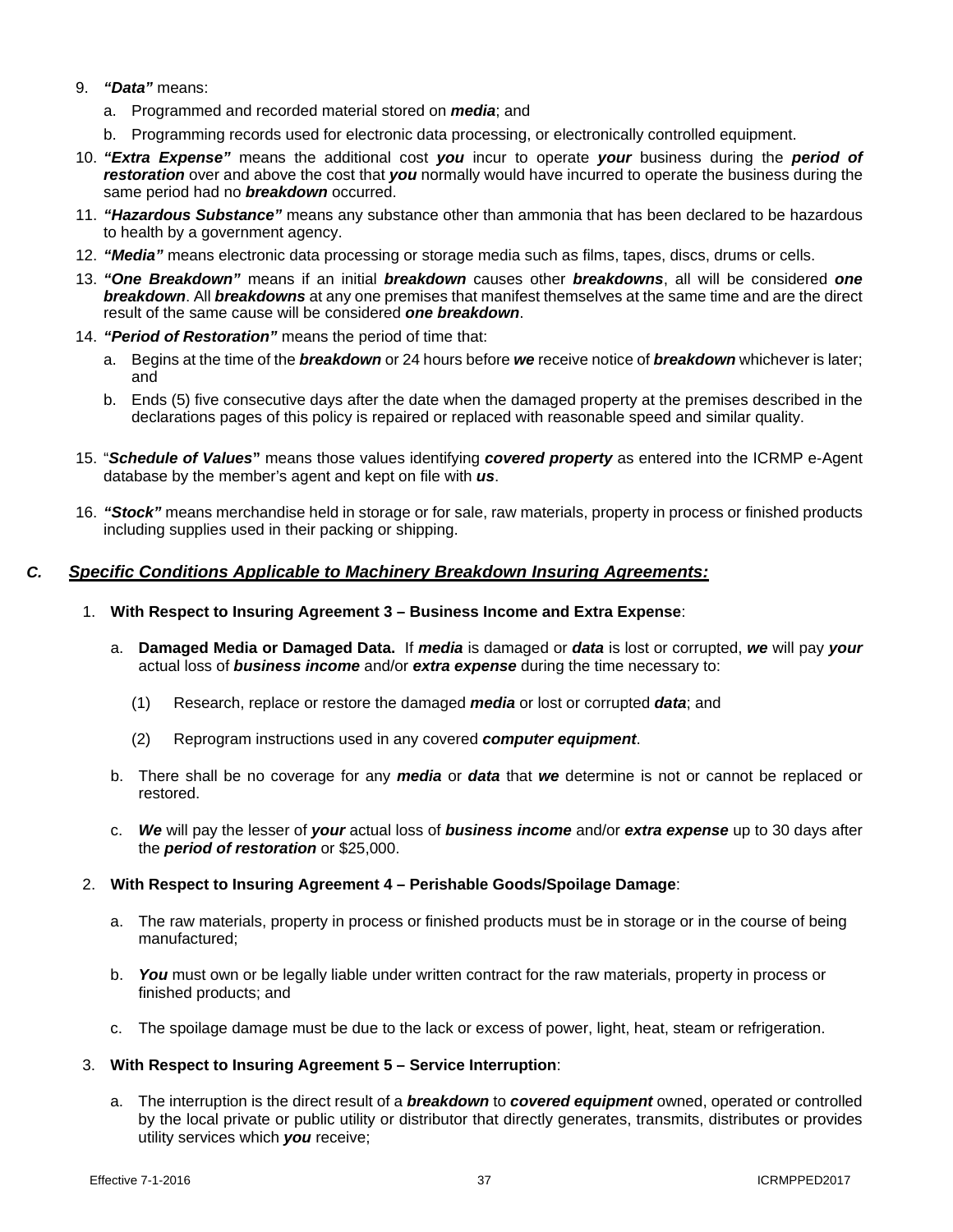- b. The *covered equipment* is used to supply electric power, communications, waste disposal, air conditioning, refrigeration, heating, gas, air, water or steam to *your* premises; and
- c. The interruption of utility service to *your* premises lasts at least the consecutive period of time of twentyfour (24) hours. Once this waiting period is met, coverage will commence at the initial time of the interruption and will be subject to all applicable deductibles.

### 4. **With Respect to Insuring Agreement 6 – Newly Acquired Premises**:

- a. *You* must inform *us*, in writing, of the newly acquired premises as soon as practicable;
- b. The coverage for these premises will be subject to the same terms, conditions, exclusions and limitations as other insured premises.

#### 5. **With Respect to Insuring Agreement 7 – Ordinance or Law**:

#### a. *We* **will pay for:**

- (1) The loss in value of the undamaged portion of the building or structure as a consequence of enforcement of an ordinance or law that requires the demolition of undamaged parts of the same building or structure;
- (2) *Your* actual cost to demolish and clear the site of the undamaged parts of the same building or structure as a consequence of enforcement of an ordinance or law that requires the demolition of such undamaged property; and
- (3) The increased cost actually and necessarily expended to:
	- (i) Repair or reconstruct the damaged or destroyed portions of the building or structure; and
	- (ii) Reconstruct or remodel the undamaged portion of that building or structure with buildings or structures of like materials, height, floor area, and style for like occupancy, whether or not demolition is required on:
		- *(1)* The same premises or on another premises if *you* so elect. However if *you* rebuild at another premises, the most *we* will pay is the increased cost of construction that *we* would have paid to rebuild at the same premises; or
		- *(2)* Another premise if the relocation is required by the ordinance or law. The most *we* will pay is the increased cost of construction at the new premises.

#### b. *We* **will not pay for:**

- (1) Demolition or site clearing until the undamaged portions of the buildings or structures are actually demolished;
- (2) Increase in loss until the damaged or destroyed buildings or structures are actually rebuilt or replaced and approved by the regulating government agency;
- (3) Loss due to any ordinance or law that:
	- (i) *You* were required to comply with before the loss, even if the building was undamaged; and
	- (ii) *You* failed to comply with;
- (4) Increase in the loss, excess of the amount required to meet the minimum requirement of any ordinance or law enforcement at the time of the *breakdown*; or
- (5) Increase in loss resulting from a substance declared to be hazardous to health or environment by any government agency.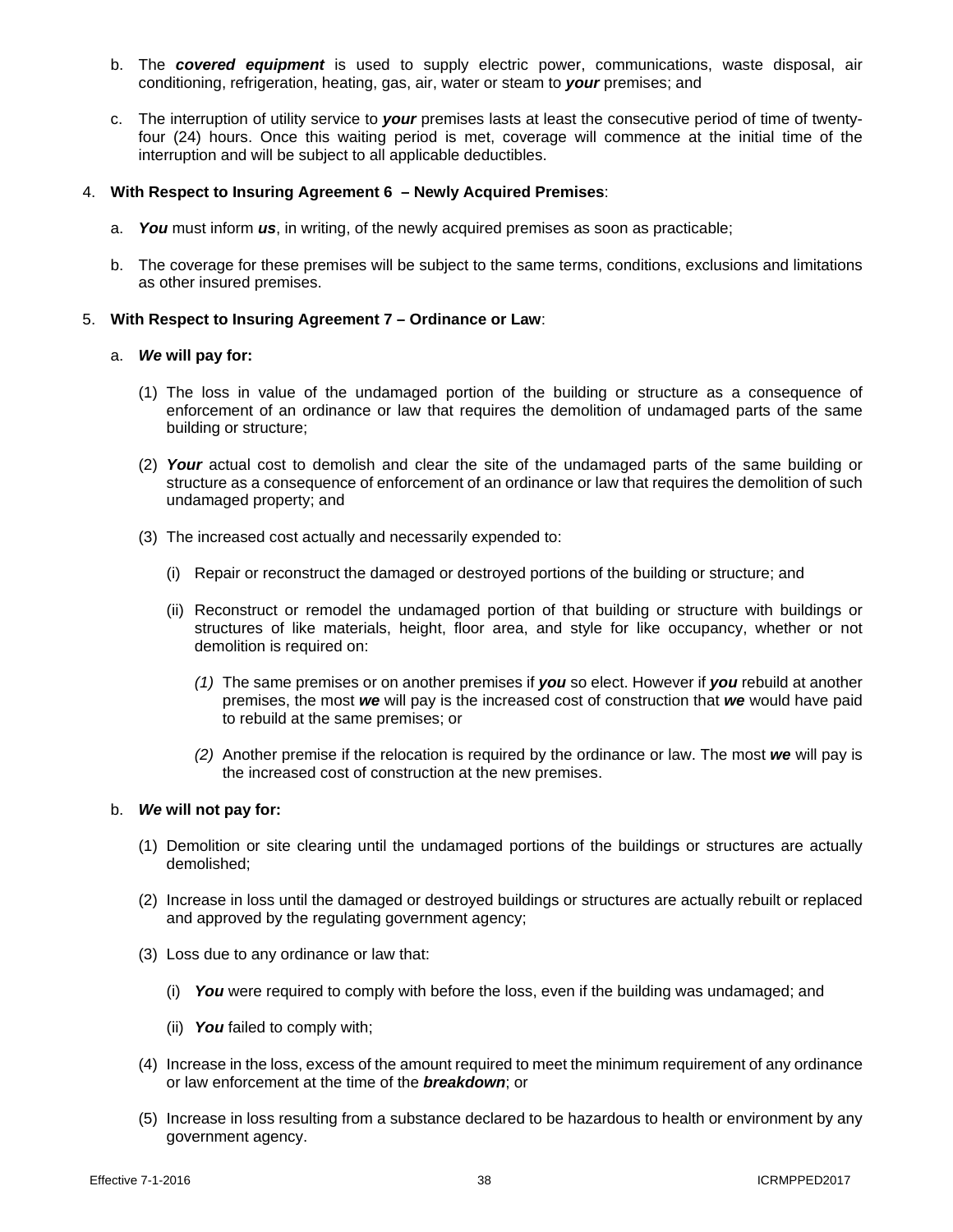- c. **If:**
	- (1) The building or structure is damaged by a *breakdown* that is covered under this policy and there is other physical damage that is not covered under this policy and the building damage in its entirety results in enforcement of ordinance or law, then *we* will not pay the full amount of the loss under this Section. Instead, *we* will pay only that proportion of such loss; meaning the proportion that the covered *breakdown* loss bears to the total physical damage.
	- (2) But if the building or structure sustains direct physical damage that is not covered under this Section and such damage is the subject of the ordinance or law, then there is no ordinance or law coverage under this Section even if the building has also sustained damage by a covered *breakdown*.

## 6. **With Respect to Insuring Agreement 8 – Errors and Omissions**:

- a. No insurance is provided as a result of any error or unintentional omission by *you* in the reporting of values or the coverage *you* requested.
- b. It is a condition of this policy that such errors or unintentional omissions shall be reported and corrected when discovered. The policy member contribution will be adjusted accordingly to reflect the date the premises should have been added had no error or omission occurred.

## *D. Exclusions Applicable to Machinery Breakdown Insuring Agreements:*

- 1. *We* **will not pay for loss or damage caused directly or indirectly by any of the following. Such loss or damage is excluded regardless of any other cause or event that contributes concurrently or in any sequence to the loss. The exclusions apply whether or not the loss event results in widespread damage or affects a substantial area.**
	- a. Increase in loss from the enforcement of any ordinance, law, rule, regulation or ruling which restricts or regulates the repair, replacement, alteration, use, operation, construction, installation, clean-up or disposal of *covered property*.
	- b. Any earth movement, including but not limited to earthquake, subsidence, sinkhole collapse, landslide, mudslide, earth sinking, tsunami or volcanic action;
	- c. Flood, surface water, waves, tides, tidal waves, overflow of any body of water, or their spray, all whether driven by wind or not;
	- d. Nuclear reaction or radiation, or radioactive contamination, however caused.
	- e. War, including undeclared or civil war; warlike action by a military force, including action in hindering or defending against an actual or expected attack, by any government, sovereign or other authority using military personnel or other agents; or insurrection, rebellion, revolution, usurped power or action taken by governmental authority in hindering or defending against any of these.
	- f. Explosion (except from steam or centrifugal explosion);
	- g. Fire (including fire resulting from a *breakdown*); or water or other means used to extinguish a fire;
	- h. Explosion of gas or unconsumed fuel within the furnace of any boiler or fired vessel or within the passages from that furnace to the atmosphere;
	- i. Breakage of glass; falling objects; weight of snow, ice or sleet; freezing (caused by cold weather); collapse; or molten material;
	- j. Water damage resulting from a *breakdown*, unless otherwise shown as covered.
	- k. Depletion, deterioration, corrosion, erosion, or wear and tear, or other gradually developing conditions. But if loss or damage from a *breakdown* results, *we* will pay the resulting loss or damage;
	- l. Lightning; windstorm or hail, smoke; aircraft or vehicles; riot or civil commotion; vandalism; or sprinkler leakage;
	- m. A hydrostatic, pneumatic or gas pressure test of any boiler or pressure vessel; or an insulation breakdown test of any type of electrical equipment;
	- n. A delay in, or an interruption of any business, manufacturing or processing activity except as provided by the *business income* and *extra expense*, and service interruption Insuring Agreements;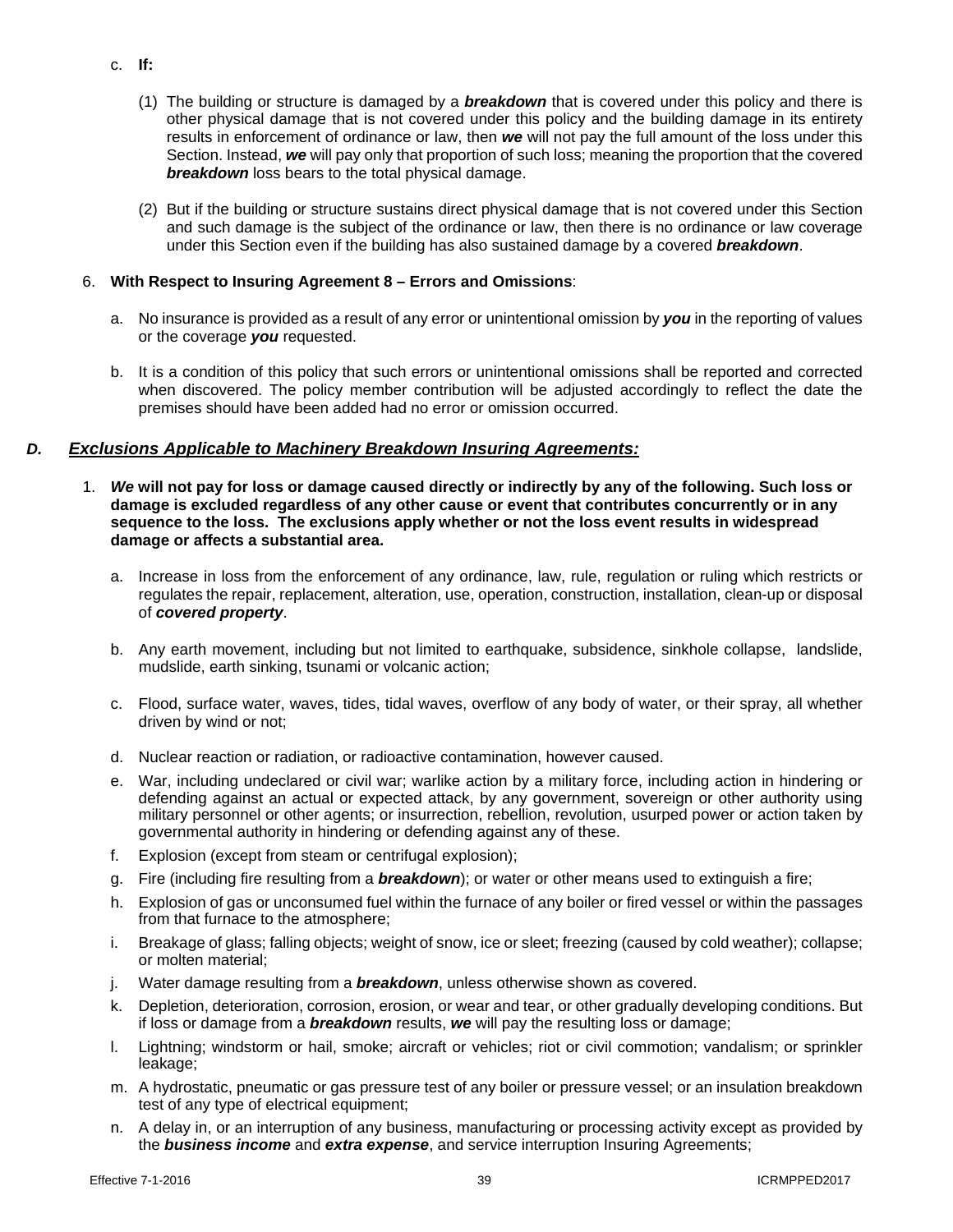- o. With respect to *business income* and *extra expense*, and service interruption Insuring Agreements, the following additional exclusions shall apply:
	- (1) The business that would not or could not have been carried on if the *breakdown* had not occurred;
	- (2) *Your* failure to use due diligence and dispatch and all reasonable means to operate *your* business as nearly normal as practicable at the premises shown in the *schedule of values*; or
	- (3) The suspension, lapse or cancellation of a contract following a *breakdown* extending beyond the time business could have resumed if the contract had not lapsed, been suspended or canceled.
- p. Lack or excess of power, light, heat, steam or refrigeration except as provided by the *business income*  and *extra expense*, and service interruption Insuring Agreements;
- q. With respect to Service Interruption Insuring Agreement, any loss resulting from the following additional causes of loss whether or not coverage for that cause of loss is provided by another policy *you* have:
	- (1) Acts of sabotage;
	- (2) Collapse;
	- (3) Deliberate act(s) of load shedding by the supplying utility;
	- (4) Freezing caused by cold weather;
	- (5) Impact of aircraft, missile or vehicle;
	- (6) Impact of objects falling from an aircraft or missile;
	- (7) Lightning;
	- (8) Riot, civil commotion or vandalism;
	- (9) Sinkhole collapse;
	- (10)Smoke; or
	- (11)Weight of snow, ice or sleet.
- r. Any indirect result of a *breakdown* to *covered equipment* except as provided by the *business income*  and *extra expense*, perishable goods/spoilage damage and service interruption Insuring Agreements.
- s. Neglect by *you* to use all reasonable means to save and preserve *covered property* from further damage at and after the time of the loss.
- t. The most *we* will pay for any and all Insuring Agreements for loss or damage from any *one breakdown* is the applicable limits of indemnification shown in the declarations pages. Any payment made will not be increased if more than one *insured* is shown in the declarations pages. For each Insuring Agreement listed, if:
	- (1) A limit is shown in the declarations pages, the Limits of Indemnification is part of, not in addition to, the limit per *breakdown*.
	- (2) A limit is shown in the declarations pages, *we* will not pay more than the limit of indemnification for each such Insuring Agreement.
- u. For any c*overed equipment* that is:
	- (1) Used solely to supply utility services to *your* premises; owned by a public or private utility; not in *your* care, custody or control and for which *you* are legally liable; and covered under this Section:
	- (2) The limit of indemnification for property damage stated in the declarations pages is deleted and replaced by the sum of one dollar.
- v. Unless a higher limit is shown in the declarations pages, the most *we* will pay for direct damage as a direct result of a *breakdown* to *covered equipment* is \$25,000 for each of the following. The limits are part of, not in addition to, the limits of indemnification for property damage or limit per breakdown.
	- (1) **Ammonia Contamination.** The spoilage to *covered property* contaminated by ammonia, including any salvage expense.
	- (2) **Consequential Loss.** The reduction in the value of undamaged stock parts of a product which becomes unmarketable. The reduction in value must be caused by a physical loss or damage to another part of the product.
	- (3) **Data and Media.** *Your* cost to research, replace or restore damaged *data* or *media* including the cost to reprogram instructions used in any *computer equipment*.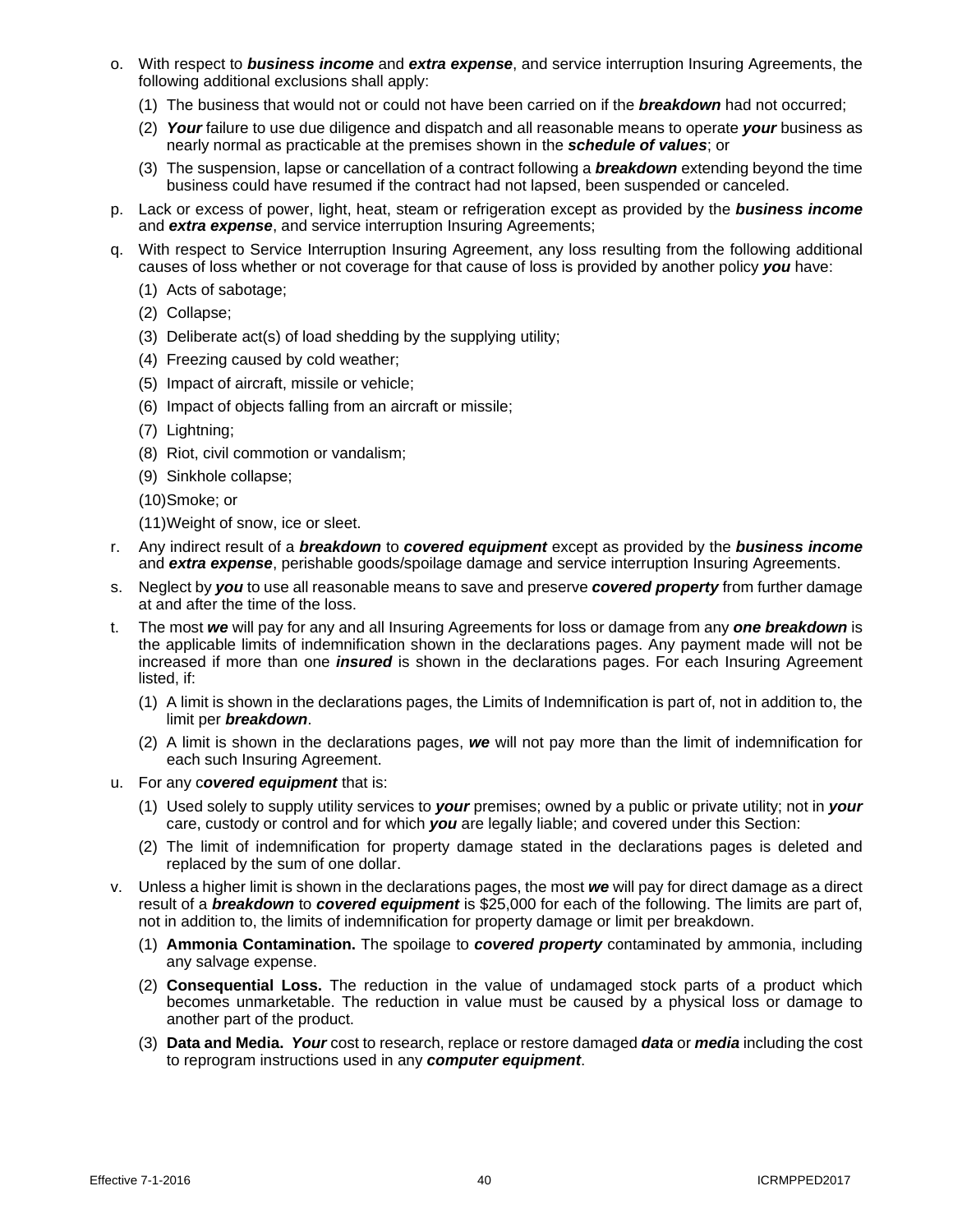- (4) **Hazardous Substance.** Any additional expenses incurred by *you* for the clean-up, repair or replacement or disposal of *covered property* that is contaminated by a *hazardous substance*. As used here, additional expenses mean the additional cost incurred over and above the amount that *we* would have paid had no *hazardous substance* been involved with the loss. Ammonia is not considered to be a *hazardous substance* as respects this limitation. This applies despite the operation of the ordinance or law exclusion.
- (5) **Water Damage.** The damage to *covered property* by water including any salvage expenses, except no insurance applies to such damage resulting from leakage of a sprinkler system or domestic water piping.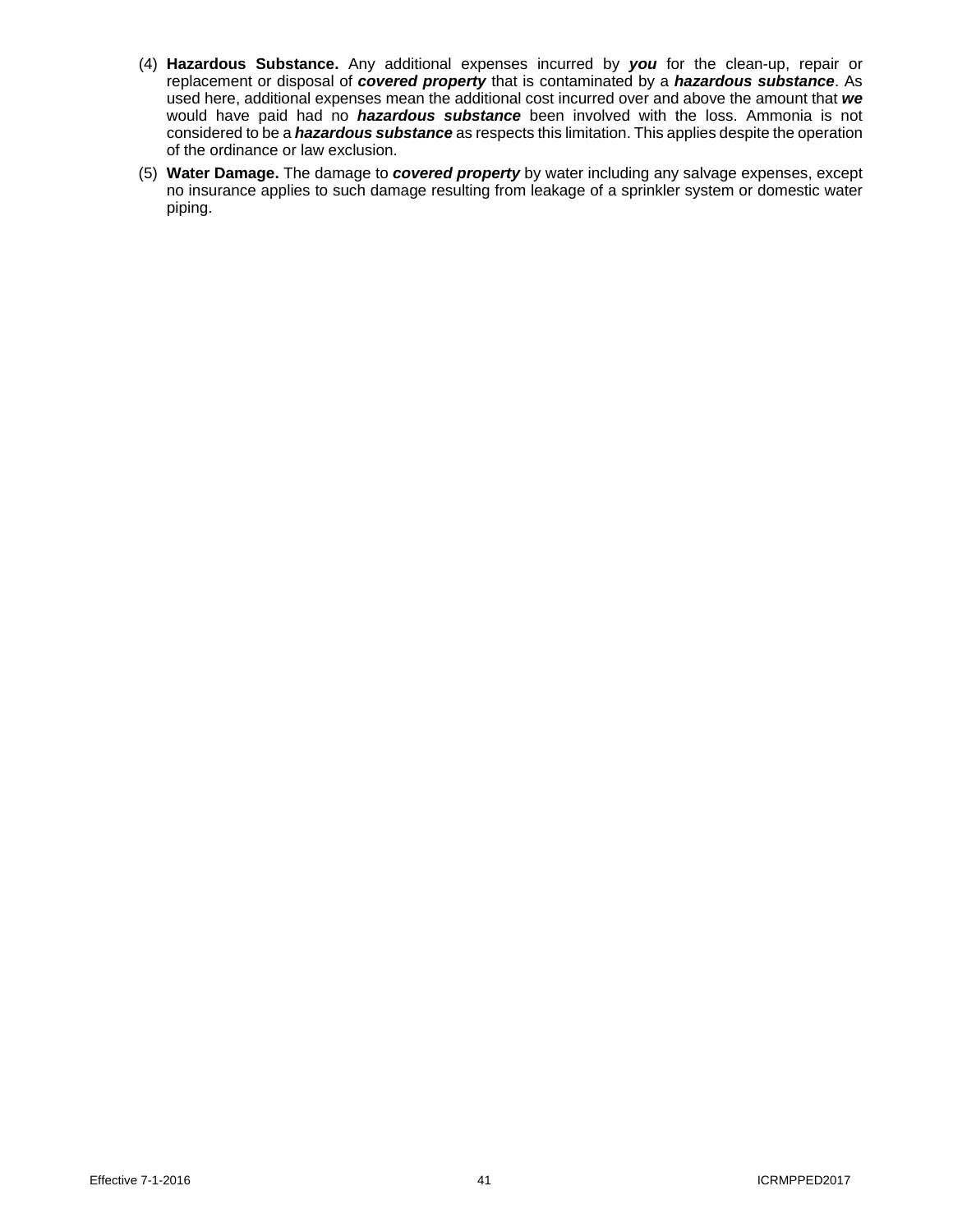# **SECTION XI –CHEMICAL SPRAYING ACTIVITIES LIABILITY INSURANCE**

## **CLAIMS MADE COVERAGE ONLY**

## *A. Insuring Agreements Applicable to Chemical Spraying Activities Liability Insurance:*

1. **Chemical Spraying Activities Liability***. We* agree, subject to the conditions and exclusions of this Insuring Agreement, to pay on *your* behalf those sums which *you* become legally obligated to pay as *damages* because of any *claim* for *personal injury* or *property damage* because of any *chemical spraying activities claim* which is *first made* in against an *insured* in writing to *us* by *you* during this policy period, or any extended reporting period *we* provide, arising out of an *occurrence* during this policy period on or after the retroactive date shown in the declarations pages of this policy.

## *B. Definitions Applicable to Chemical Spraying Activities Liability Insurance Endorsement:*

- 1. **"Bodily Injury**" means physical injury to any person, including death, and any mental anguish or mental suffering associated with or arising from such physical injury.
- 2. **"Chemical Spraying Activities"** means the intended dispersal of herbicides, defoliants, insecticides or pesticides or other toxic materials approved by the federal government for the eradication of undesirable plant growth, insects or rodents and the mixing, loading, storage, transportation and disposal of such materials.
- 3. **"Claim"** means a demand received by *you* for money *damages* alleging a *wrongful act* of a tortious nature by an *insured.* No *claim* exists where the only monetary *damages* sought or demanded are costs of suit and/or attorney's fees.
- 4. **"Occurrence**" means an *accident* or a continuous or repeated exposure to *chemical spraying activities* which result in *personal injury* or *property damage* during the policy period and also first commences an was sustained on or after the retroactive date. All *personal injuries* to one or more persons and/or *property damage* arising out of an *accident* or a continuous or repeated exposure to conditions shall be deemed one *occurrence*.
- 5. **"Personal Injury**" means *bodily injury*, mental anguish, shock, sickness, disease, disability, wrongful eviction, malicious prosecution, discrimination, humiliation, invasion of rights of privacy, libel, slander or defamation of character, piracy and any infringement of copyright of property, erroneous service of civil papers, assault and battery and disparagement of property.
- 6. **"Wrongful Act"** means the negligent performance of a legal duty or responsibility or failure to perform a legal duty or responsibility, respectively, in a tortious manner pursuant to the Idaho Tort Claims Act or unlawful violations of civil rights pursuant to Federal law arising out of public office or position.

## *C. Specific Conditions to Chemical Spraying Activities Liability Insurance Endorsement:*

- 1. **Exception to Absolute Pollution Exclusion.** The insurance afforded by this Endorsement constitutes an express exception to the Absolute Pollution Exclusion set forth in the General Exclusions Section IV of this policy. As an exception to such exclusion, this coverage stands only to pay legally required damages for *personal injury or property damage* not to exceed the Limits of Indemnification stated in the policy declarations, and not in any circumstances for natural resource damage claims made or penalties or fines imposed pursuant to state or Federal law.
- 2. **Extended Reporting Periods.** Insuring Agreement 1 of this Section is conditioned as follows if this policy is cancelled or not renewed for any reason, other than non-payment of member contribution or non-compliance with the terms and conditions of this policy:
	- a. If *you* are expelled from ICRMP*,* or have elected to withdraw from ICRMP and are in good standing as a Member, as set forth in Section III – General Conditions, Item 4, *we* will extend an Extended Reporting Period of thirty (30) days duration following immediately upon the effective date of expulsion or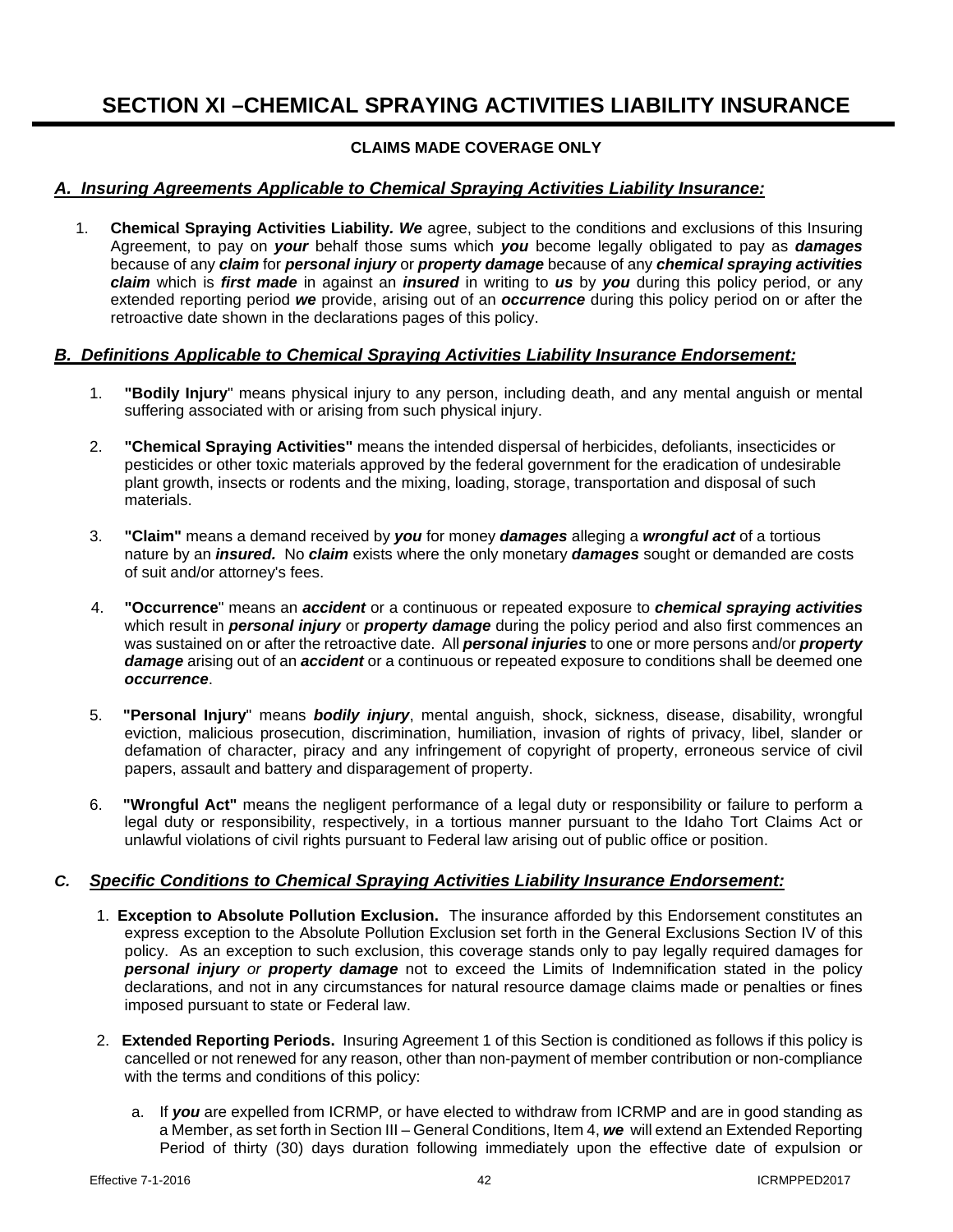withdrawal, to apply to any *personal injury* or *property damage claim* resulting from *chemical spraying activities* which is *first made* against an *insured* in writing by *you* to *us* which first commences and was sustained subsequent to the retroactive date set forth in the declarations pages and prior to the effective date of this policy's cancellation or termination, and which is otherwise afforded by Insuring Agreement 1 of this Section.

- b. If, however, this policy is immediately succeeded by similar claims-made insurance policy with any Insurer, in which the retroactive date is the same as or earlier than that shown in the declarations pages of this policy, the succeeding policy shall be deemed to be a replacement of this policy, and the extended reporting period will not apply.
- c. The Extended Reporting Period does not reinstate or increase the limit(s) of indemnification applicable to Insuring Agreement 1 of this Section. Once in effect, an extended reporting period cannot be canceled.
- 3. **Multiple Insureds, Claims or Claimants.** Inclusion herein of more than one *insured* or the making of more than one *claim* or the bringing of suits by more than one person or organization shall not operate to increase *our* limits of indemnification. Two or more *claims* arising out of a single *occurrence* or series of related *occurrences* shall be treated as a single *occurrence*. All such *claims*, whenever made, shall be considered *first made* against an *insured* during the policy period or any extended reporting period, in which the earliest *claim* arising out of such *occurrence*, or series of related *occurrences*, was *first made* and all such *claims* shall be subject to the same limits of indemnification. It is the intent of this section not to extend coverage in any way in excess of the liability minimum established by the Idaho Tort Claims Act.
- 4. **Non-Stacking Of Limits Multiple Sections of this Policy or Multiple Insuring Agreements within this Section Involved in a Single Event.** If any *claim* or loss covered in whole or in part under this Section also constitutes:
	- a. A *claim* covered in whole or in part under Section VI; or
	- b. A *claim* covered in whole or in part under Section VII; or
	- c. A *claim* covered in whole or in part under Section VIII; or
	- d. A *claim* covered in whole or in part under Section XII; or
	- e. Any combination of two or more of the coverage events listed in subparagraphs 4. a., b., c. and d. above, or multiple insuring agreements within each Section, then only the Section with the higher limits for the per occurrence, per accident or per claim(s) limit(s) of indemnification as shown in the declarations pages, and its corresponding deductible, if any, will apply toward paying the claim. If the per occurrence, per accident and per claim(s) limit(s) of indemnification as shown in the declarations pages are equal, only one limit will still apply and it will be the limit of indemnification and its corresponding deductible, if any, applicable to the Section deemed by *us* to be providing the primary policy for the claim.

## *D.* **Exclusions to Chemical Spraying Liability Activities Liability Insurance Endorsement:**

- 1. To any *claim* or loss more specifically covered under any other Section of this policy.
- 2. To *personal injury* or *property damage* resulting from an act or omission intended or expected from the standpoint of any *insured* to cause *personal injury* or *property damage*. This exclusion applies even if the *personal injury* or *property damage* is of a different kind or degree, or is sustained by a different person or property, than that intended or expected.
- 3. To *personal injury* or *property damage* resulting from an act or omission outside the course and scope of employment and any act performed with malice or criminal intent. This exclusion applies regardless of whether any *insured* is actually charged with, or convicted of, a crime.
- 4. To any obligation for which *you* may be held liable under any workers' compensation, unemployment compensation, disability benefits law, employer's liability, or under any similar federal, state or local law, ordinance, rule or regulation, however characterized, as well as any claim or suit by a spouse, child, parent, or sibling of an *insured* as a consequence of *personal injury* to an *insured*.

5. To any *claim* or suit for which the only monetary *damages* sought are costs of suit and/or attorney's fees. Effective  $7-1-2016$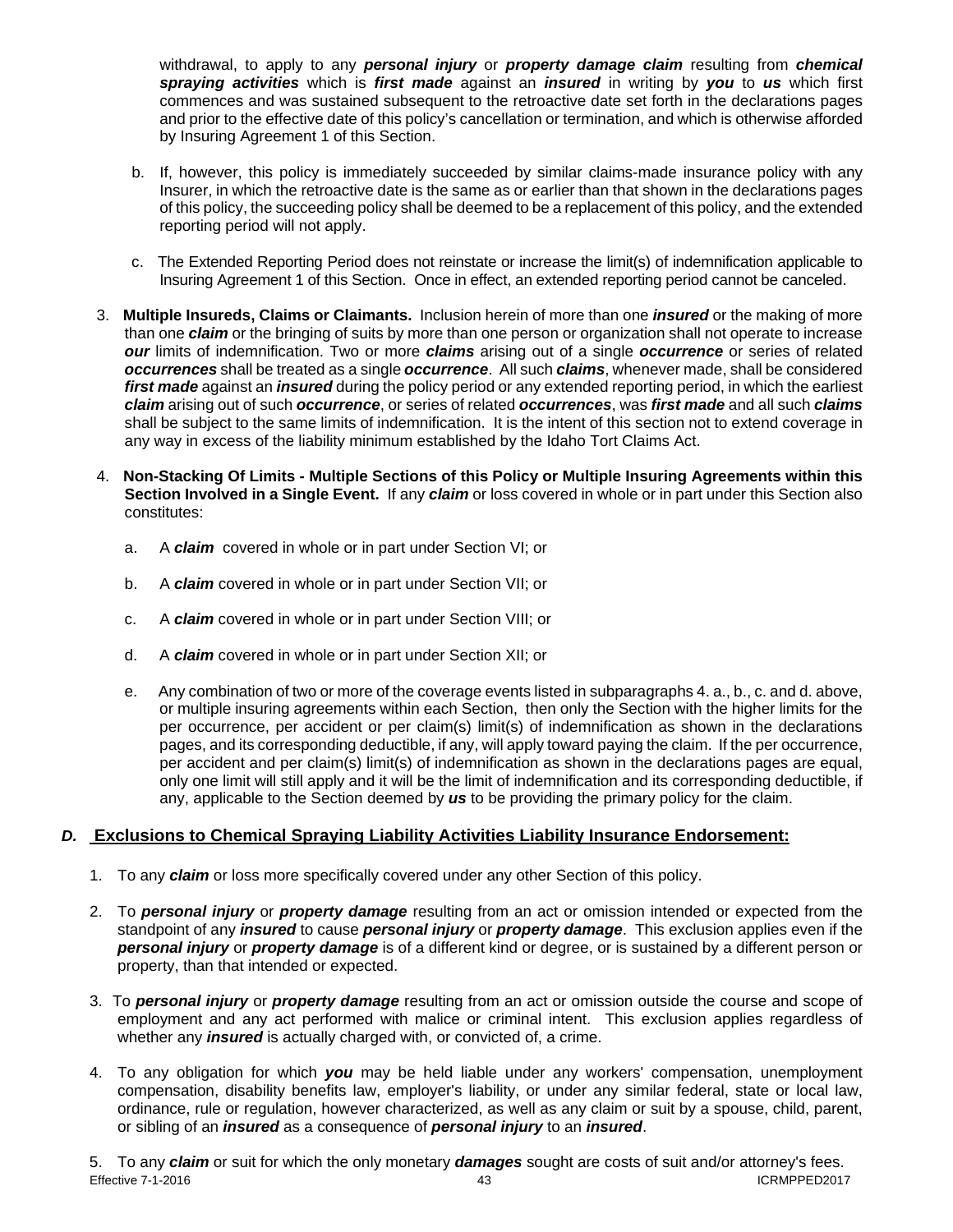- 6. To any *claim* based on or attributable to the rendering or failure to render any opinion, treatment, consultation or service, if such opinion, treatment, consultation or service was rendered or failed to have been rendered while *you* were engaged in any activity for which *you* received compensation from any source other than as a public entity or an employee of a public entity.
- 7. To any *claim* for which *you* are entitled to indemnity and/or payment by reason of having given notice of any circumstances which might give rise to a claim under any other policy or policies of insurance.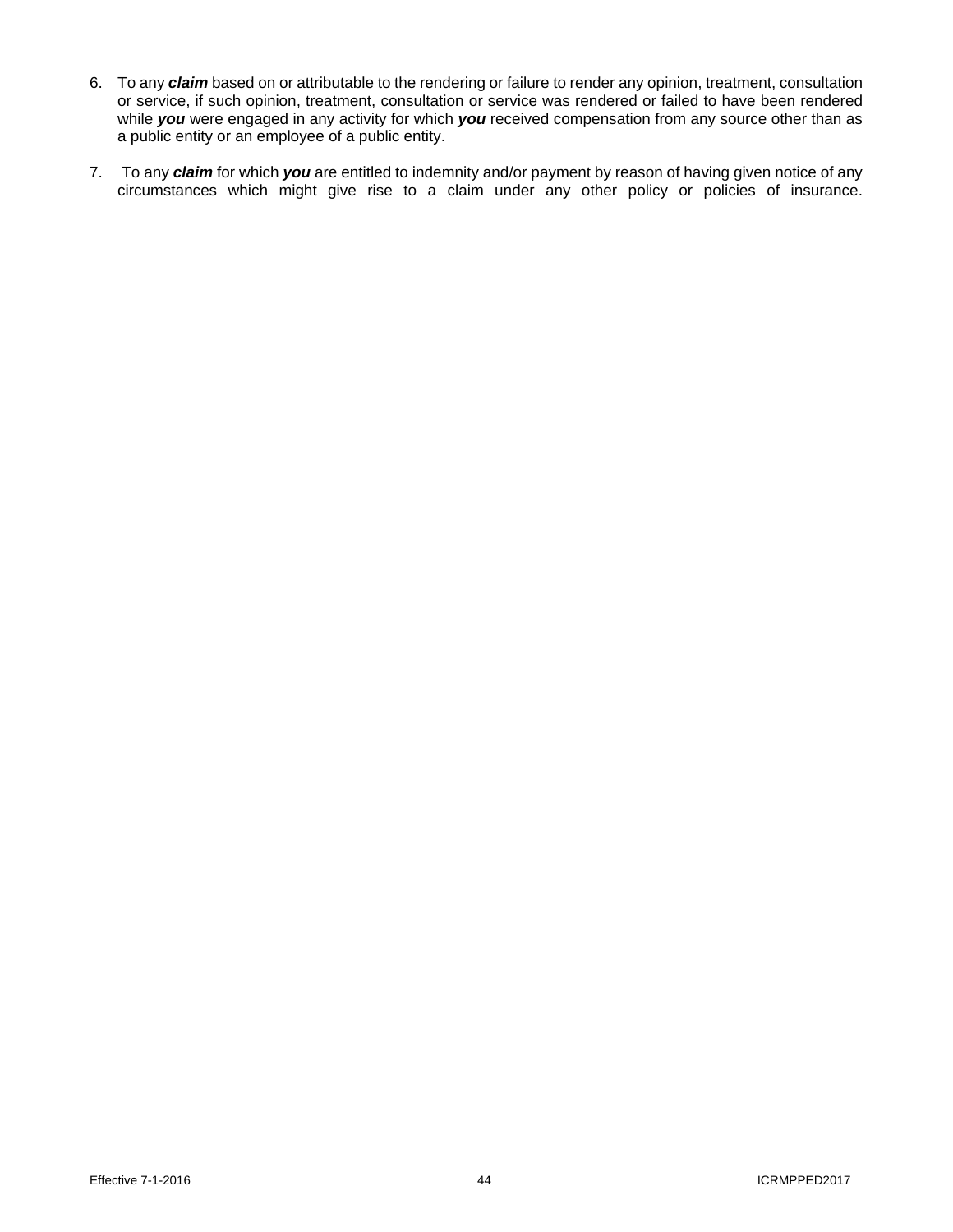# **SECTION XII -ENDORSEMENTS**

## **THESE ENDORSEMENTS MODIFY THE POLICY.**

## **PLEASE READ THEM CAREFULLY.**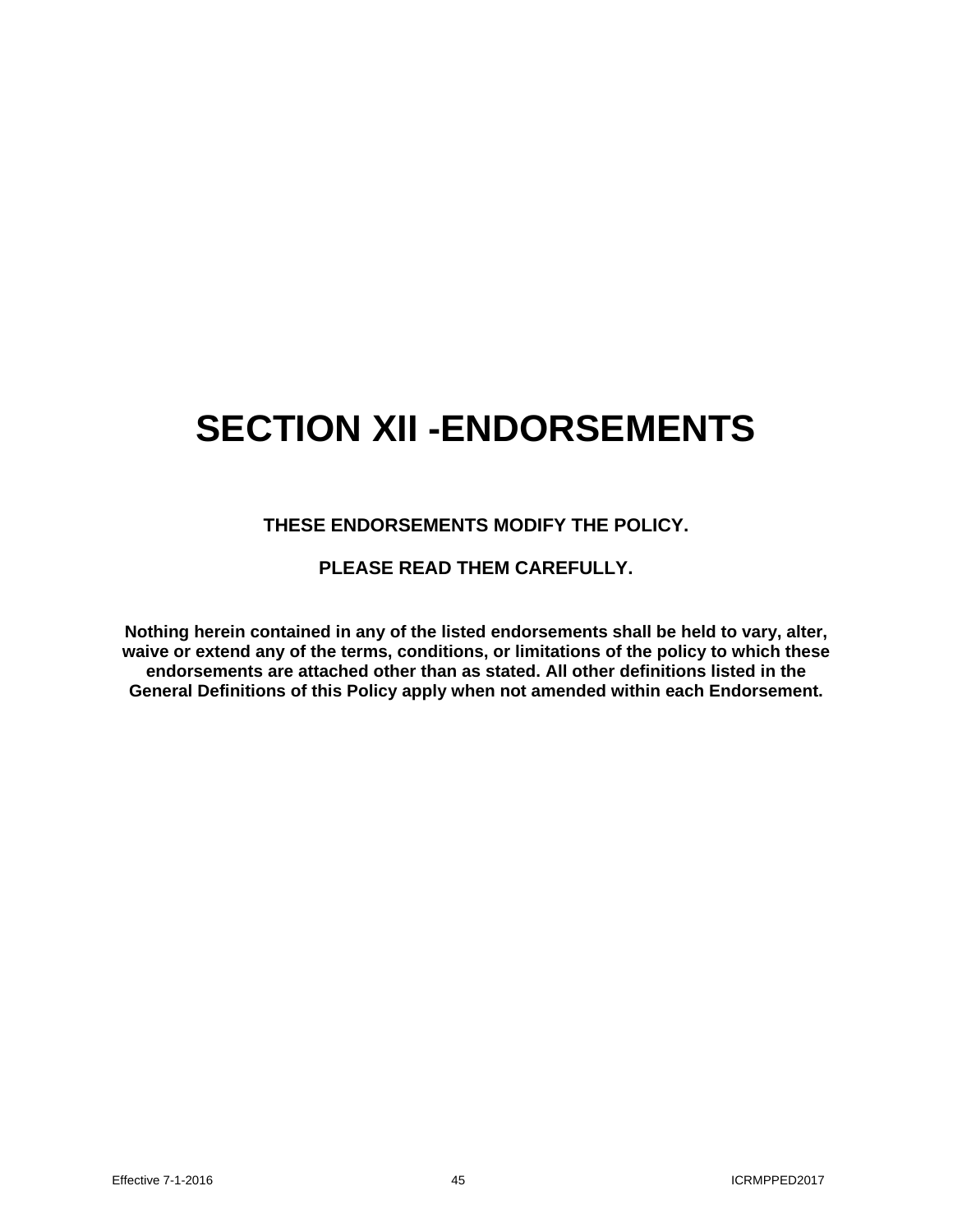# **SECTION V – PROPERTY AMENDATORY ENDORSEMENT Accidental Discharge of Pollutants Endorsement # 1**

## *Section V – Property is amended by the following:*

## *A. Pollution Exclusion Exception:*

1. Notwithstanding anything to the contrary contained in the policy to which this endorsement attaches, it is hereby understood and agreed that Section V, Property Insurance, is extended to cover "*pollution cost or expense*" related to an otherwise covered accident as defined and controlled by Section V, Property . This endorsement is limited to \$100,000 per occurrence and in the aggregate.

## *B. Definitions Applicable to Accidental Discharge of Pollutants Endorsement:*

1. **"Pollution Cost or Expense"** means any cost or expense arising out of costs incurred by *you* to monitor , clean up, remove, contain, treat, detoxify or neutralize, or in any way respond to, or assess the effects of pollutants related to any otherwise covered claim as defined in Section V Property Insurance. This coverage will apply whether this cost is incurred due to a request, order, or suit by any governmental agency or at the discretion of the named insured.

## **C.** *Exclusions Applicable to Accidental Discharge of Pollutants Endorsement:*

1. This endorsement does not extend to any landfill, transfer station, trash or recycling collection facility or any other facility designed primarily for the collection of or transfer of refuse or recycling content or the vehicles and mobile equipment association with any such described location.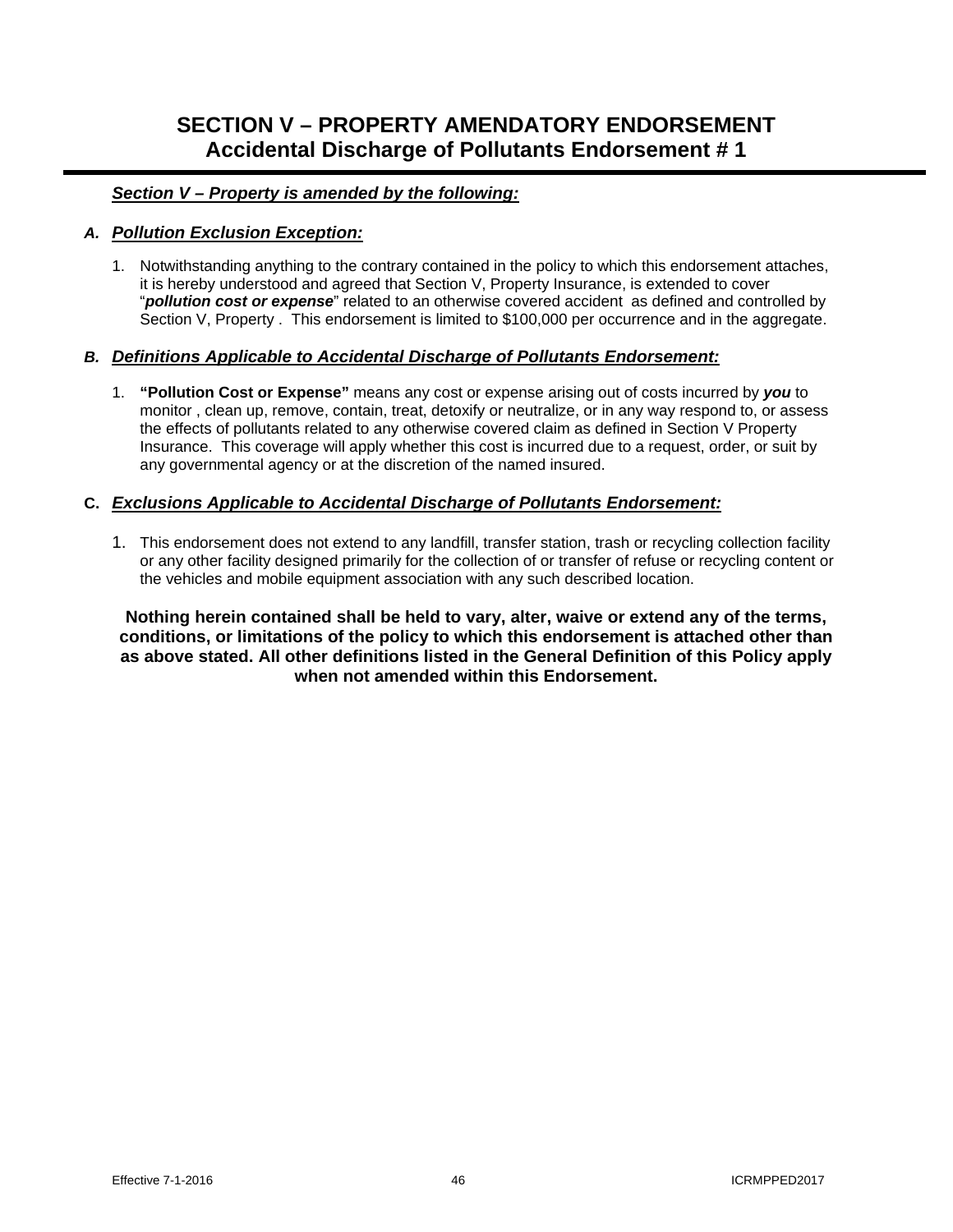# **SECTION VI – GENERAL LIABILITY AMENDATORY ENDORSEMENT Nuclear, Chemical, or Biological Incident Endorsement # 2**

## *Section VI – General Liability is amended by the following:*

## *With respect to Insuring Agreement 1:*

*We* agree to pay on *your* behalf those sums which an *insured* becomes legally obligated to pay as *damages* because of *bodily injury* or *property damage* caused by an *accident* arising out of the use of nuclear material, caustic chemicals, or biological materials used in school operations. This coverage is sublimited to \$500,000 per *accident.* The limits of indemnification shall be reduced by all sums paid by worker's compensation benefits or similar disability law if the claimant is *your* employee or volunteer.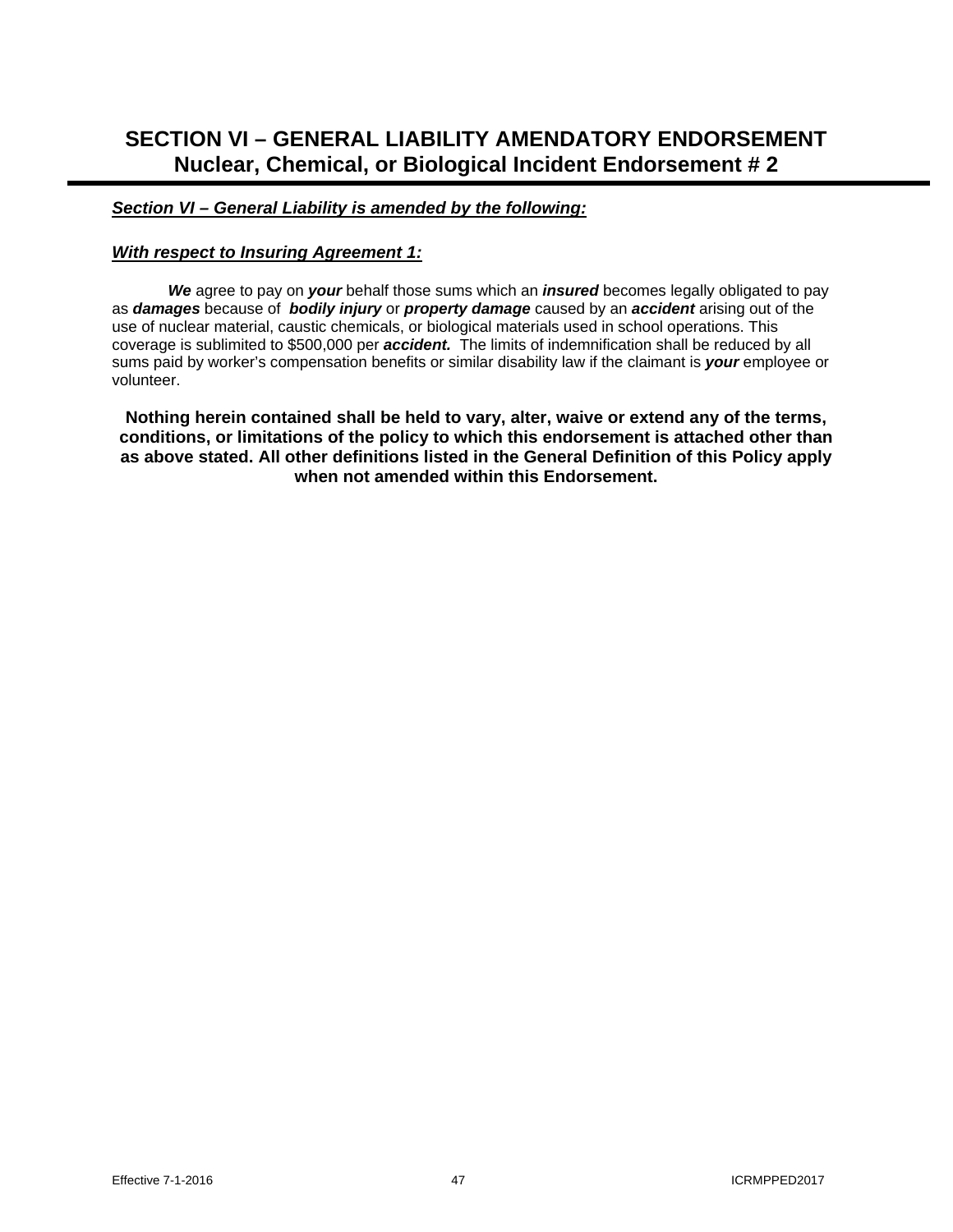## **SECTION VIII – ERRORS AND OMISSIONS AMENDATORY ENDORSEMENT Injunctive Relief Endorsement # 3**

## *Section VIII – Errors and Omissions is amended by the following:*

This amendment provides coverage for injunctive relief or other non-monetary relief. This coverage is sublimited to \$50,000 in *defense costs* in the annual aggregate. This coverage is a claims made coverage. Except as specifically stated, all definitions, specific conditions, and exclusions applicable to Section VIII apply to this endorsement.

*We* will reimburse *you* for *defense costs* incurred while defending a *claim* which is *first made* against *you* during this policy period, arising out of any *wrongful act* by *you.*

## *A. Definitions applicable to this amendatory endorsement:*

- 1. *"Claim***"** means a demand received by *you* alleging a *wrongful act* by any *insured* demanding injunctive, declaratory, or other non-monetary relief, or a claim where the only monetary *damages* sought are for cost of suit and/or attorney's fees.
- 2. *"Defense costs***"** means attorney fees, expenses and costs.

## *B. Exclusions applicable to this insuring agreement:*

1. *Damages* will not include the salary, additional wages or costs of any employee of an *insured*.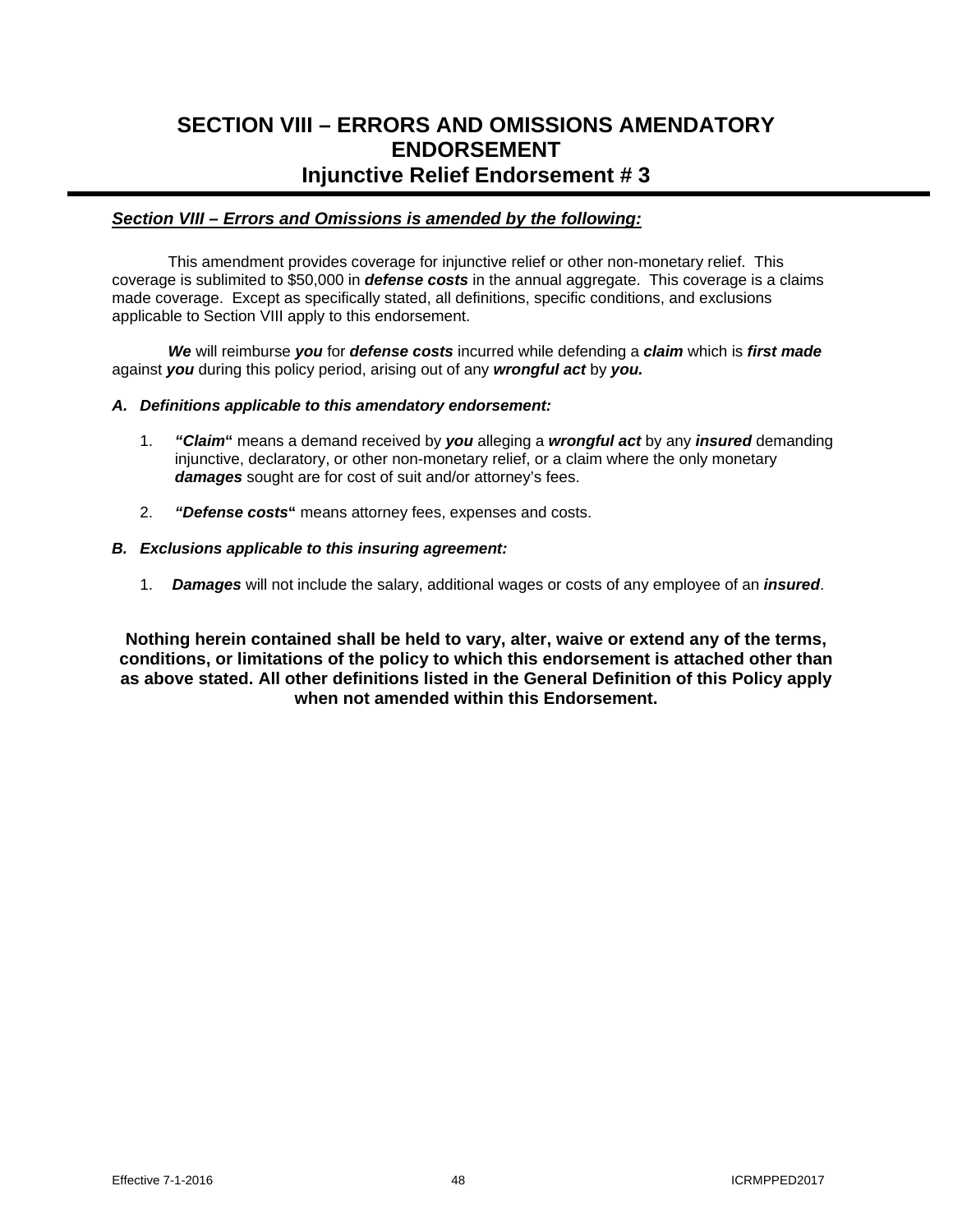# **SECTION V – PROPERTY AMENDATORY ENDORSEMENT Terrorism Insurance Physical Damage/Loss Endorsement #4**

## *Section V – Property is amended by the following:*

## *A. Insuring Clause:*

- 1. Subject to the terms, limits, conditions and exclusions hereinafter contained, this endorsement insures property as listed in the schedule of values attaching to and forming part of this policy (hereinafter referred to as the "Schedule") against physical loss or physical damage occurring during the period of this policy caused by an Act of Terrorism or Sabotage, as herein defined.
- 2. For the purpose of this endorsement, an Act of *Terrorism* means an act or series of acts, including the use of force or violence, of any person or group(s) of persons, whether acting alone or on behalf of or in connection with any organization(s), committed for political, religious or ideological purposes including the intention to influence any government and/or to put the public in fear for such purposes.
- 3. For the purpose of this endorsement, an act of *sabotage* means a subversive act or series of such acts committed for political, religious or ideological purposes including the intention to influence any government and/or to put the public in fear for such purposes.

## *B. Losses Excluded:*

- 1. Loss or damage arising directly or indirectly from nuclear detonation, nuclear reaction, nuclear radiation or radioactive contamination, however such nuclear detonation, nuclear reaction, nuclear radiation or radioactive contamination may have been caused.
- 2. Loss or damage occasioned directly or indirectly by war, invasion or warlike operations (whether war be declared or not), hostile acts of sovereign or local government entities, civil war, rebellion, revolution, insurrection, martial law, usurpation of power, or civil commotion assuming the proportions of or amounting to an uprising.
- 3. Loss by seizure or legal or illegal occupation unless physical loss or damage is caused directly by an Act of *Terrorism* or an Act of *Sabotage*.
- 4. Loss or damage caused by confiscation, nationalisation, requisition, detention, embargo, quarantine, or any result of any order of public or government authority which deprives an *insured* of the use or value of its property, nor for loss or damage arising from acts of contraband or illegal transportation or illegal trade.
- 5. Loss or damage directly or indirectly arising from or in consequence of the seepage and or discharge of pollutants or contaminants, which pollutants and contaminants shall include but not be limited to any solid, liquid, gaseous or thermal irritant, contaminant or toxic or hazardous substance or any substance the presence, existence or release of which endangers or threatens to endanger the health, safety or welfare of persons or the environment.
- 6. Loss or damage arising directly or indirectly from or in consequence of chemical or biological emission, release, discharge, dispersal or escape or chemical or biological exposure of any kind.
- 7. Loss or damage arising directly or indirectly from or in consequence of asbestos emission, release, discharge, dispersal or escape or asbestos exposure of any kind.
- 8. Any fine or penalty or other assessment which is incurred by an *insured* or which is imposed by any court, government agency, public or civil authority or any other person.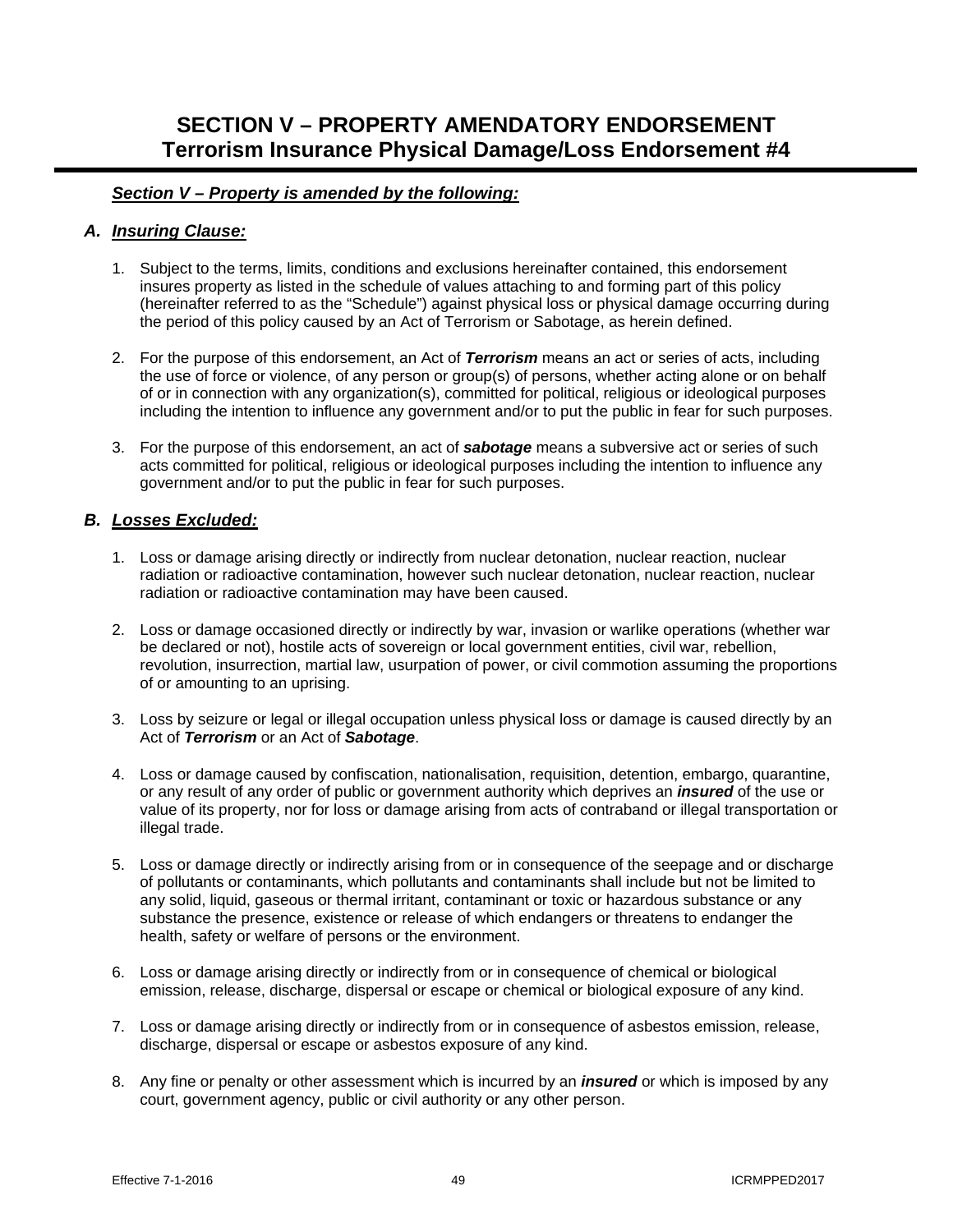- 9. Loss or damage by electronic means including but not limited to computer hacking or the introduction of any form of computer virus or corrupting or unauthorised instructions or code or the use of any electromagnetic weapon. This exclusion shall not operate to exclude losses, which would otherwise be covered under this endorsement, arising from the use of any computer, computer system or computer software program or any other electronic system in the launch and/or guidance system and/or firing mechanism of any weapon or missile.
- 10. Loss or damage caused by vandals or other persons acting maliciously or by way of protest or strikes, labour unrest, riots or civil commotion.
- 11. Loss or increased cost occasioned by any public or government or local or civil authority's enforcement of any ordinance or law regulating the reconstruction, repair or demolition of any property insured hereunder.
- 12. Loss or damage caused by measures taken to prevent, suppress or control actual or potential terrorism or sabotage unless agreed by ICRMP in writing prior to such measures being taken.
- 13. Any consequential loss or damage, loss of use, delay or loss of markets, loss of income, depreciation, reduction in functionality, or increased cost of working.
- 14. Loss or damage caused by factors including but not limited to cessation, fluctuation or variation in, or insufficiency of, water, gas or electricity supplies and telecommunications or any type of service.
- 15. Loss or increased cost as a result of threat or hoax.
- 16. Loss or damage caused by or arising out of burglary, house breaking, looting, theft or larceny.
- 17. Loss or damage caused by mysterious disappearance or unexplained loss.
- 18. Loss or damage directly or indirectly caused by mold, mildew, fungus, spores or other microorganism of any type, nature or description, including but not limited to any substance whose presence poses an actual or potential threat to human health.

## *C. Property Excluded:*

- 1. Land or land values.
- 2. Power transmission, feeder lines or pipelines not on the named insured's premises.
- 3. Any building or structure, or property contained therein, while such building or structure is vacant or unoccupied or inoperative for more than thirty days, unless the property is intended to be unoccupied in its normal operations.
- 4. Aircraft or any other aerial device, or watercraft.
- 5. Any land conveyance, including locomotives or rolling stock, unless such land conveyance is declared hereon and solely whilst located at the property insured herein at the time of its damage.
- 6. Animals, plants and living things of all types.
- 7. Property in transit not on the named insured's premises.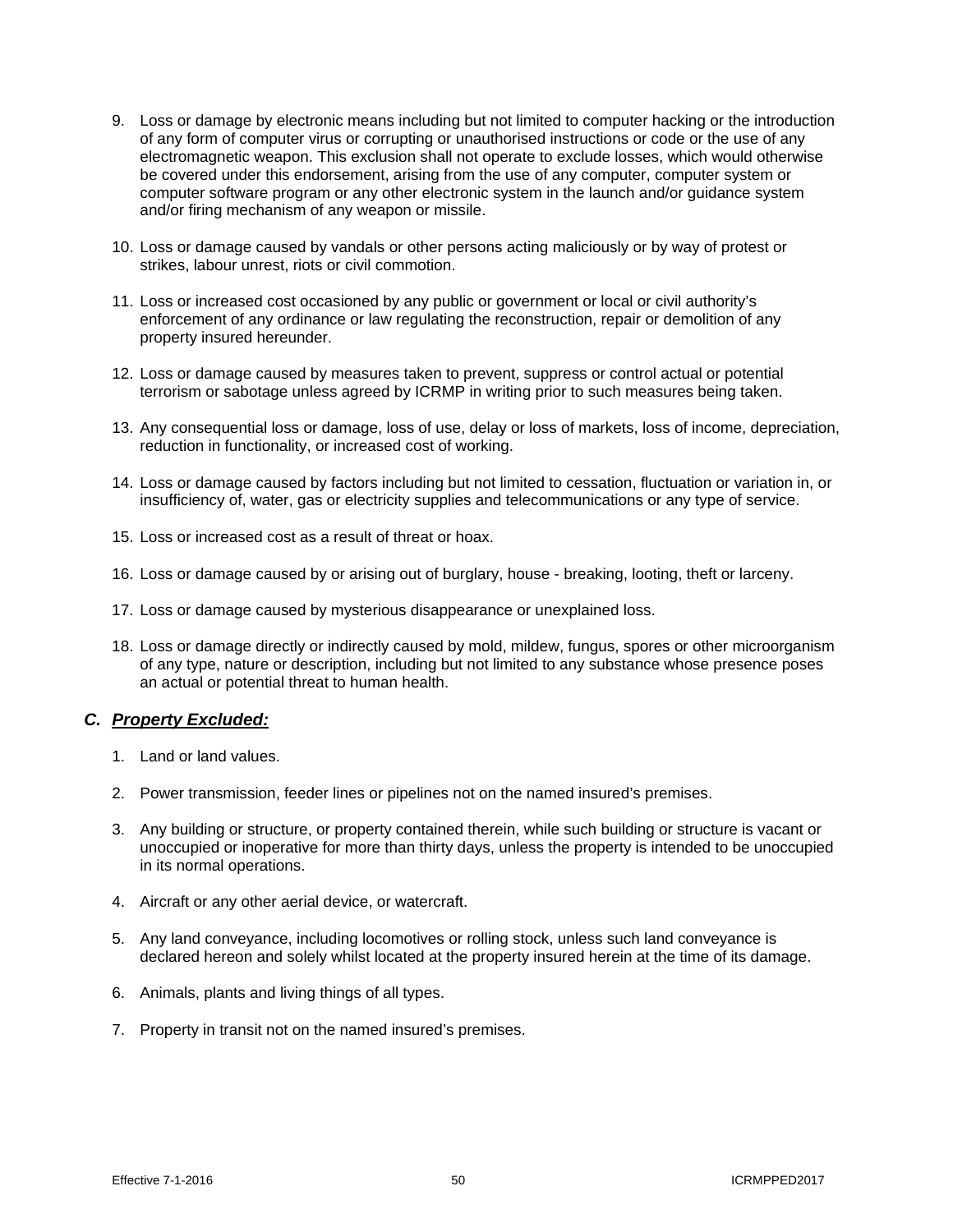## *D. Conditions:*

- 1. **Joint Insureds.** ICRMP's total liability for any loss or losses sustained by any one or more of the named insured's under this endorsement will not exceed the sum insured shown in the declarations pages. ICRMP shall have no liability in excess of the sum insured whether such amounts consist of insured losses sustained by all ICRMP's members (named insureds) or any one or more of the named insureds.
- 2. **Other insurance.** This endorsement shall be excess of any other insurance available to the named insured covering a loss covered hereunder except such other insurance which is written specifically as excess insurance over this endorsement. When this endorsement is written specifically in excess of other insurance covering the peril insured hereunder, this endorsement shall not apply until such time as the amount of the underlying insurance, (whether collectible or not), has been exhausted by loss and damage covered by this endorsement in excess of the deductible with respect to each and every covered loss.
- 3. **Situation**. This endorsement insures property located at the addresses stated in the schedule of values kept on file with *us* via e-Agent.
- 4. **Sum Insured**. ICRMP hereon shall not be liable for more than the endorsement aggregate of fifty million dollars (\$50,000,000) for all ICRMP school district and college members combined.
- 5. **Deductible**. Each occurrence shall be adjusted separately and from each such amount the sum stated in the schedule of values shall be deducted of ten thousand dollars (\$10,000) per occurrence.
- 6. **Occurrence**. The term "occurrence" shall mean any one loss and/or series of losses arising out of and directly occasioned by one Act or series of Acts of *Terrorism* or *Sabotage* for the same purpose or cause. The duration and extent of any one "occurrence" shall be limited to all losses sustained by the named insured at the property insured herein during any period of 72 consecutive hours arising out of the same purpose or cause. However no such period of 72 consecutive hours may extend beyond the expiration of this endorsement unless the named insured shall first sustain direct physical damage by an Act of *Terrorism* or an Act of *Sabotage* prior to expiration and within said period of 72 consecutive hours nor shall any period of 72 consecutive hours commence prior to the attachment of this endorsement.
- 7. **Debris Removal.** This endorsement also covers, within the sum insured, expenses incurred in the removal from an *insured* location of debris of property stated in the schedule of values damaged by an Act of *Terrorism* or an Act of *Sabotage*. The cost of removal of debris shall not be considered in determination of the valuation of the property covered.
- 8. **Due Diligence.** The named insured (or any of the named insured's agents, sub or co-contractors) must use due diligence and do (and concur in doing and permit to be done) everything reasonably practicable, including but not limited to taking precautions to protect or remove an *insured* property, to avoid or diminish any loss herein insured and to secure compensation for any such loss including action against other parties to enforce any rights and remedies or to obtain relief or indemnity.
- 9. **Protection Maintenance.** It is agreed that any protection provided for the safety of the property insured shall be maintained in good order throughout the currency of this endorsement and shall be in use at all relevant times, and that such protection shall not be withdrawn or varied to the detriment of the interests of ICRMP without our consent.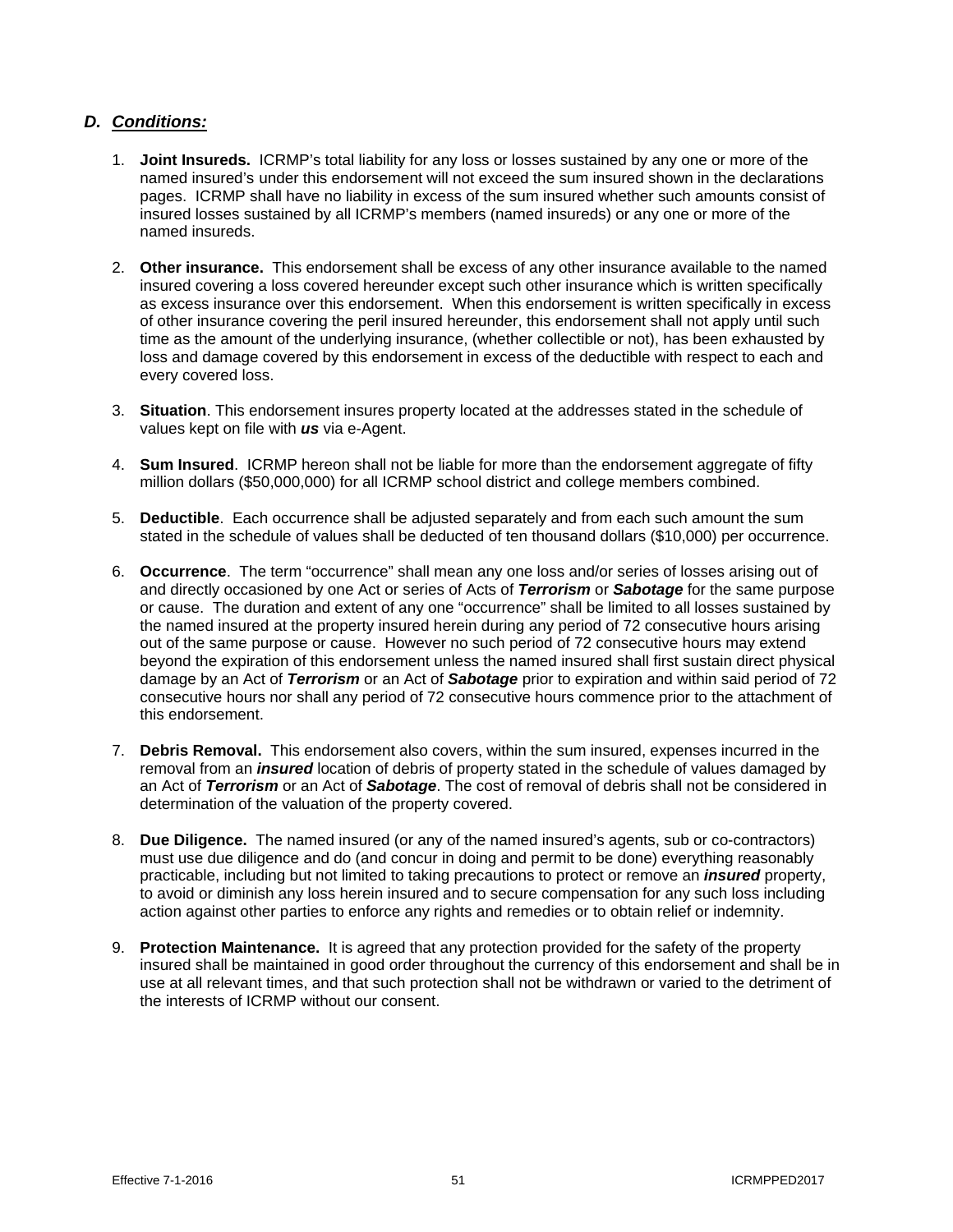- 10. **Valuation.** It is understood that, in the event of damage, settlement shall be based upon the cost of repairing, replacing or reinstating (whichever is the least) property on the same site, or nearest available site (whichever incurs the least cost) with material of like kind and quality without deduction for depreciation, subject to the following provisions:
	- a. The repairs, replacement or reinstatement (all hereinafter referred to as "replacement") must be executed with due diligence and dispatch;
	- b. Until replacement has been effected the amount of liability under this endorsement in respect of loss shall be limited to the actual cash value at the time of loss;
	- c. If replacement with material of like kind and quality is restricted or prohibited by any by-laws, ordinance or law, any increased cost of replacement due thereto shall not be covered by this endorsement.
	- d. ICRMP's liability for loss under this endorsement shall not exceed the smallest of the following amounts:
		- (1) The endorsement limit applicable to the destroyed or damaged property,
		- (2) The replacement cost of the property or any part thereof which was intended for the same occupancy and use, as calculated at the time of the loss,
		- (3) The amount actually and necessarily expended in replacing said property or any part thereof.
		- (4) ICRMP will normally expect the named insured to carry out repair or replacement of an *insured* property, but if the named insured and ICRMP agree that it is not practicable or reasonable to do this, we will pay the *you* an amount based on the repair or replacement costs, less an allowance for fees and associated costs which are not otherwise incurred. *We* will only pay *you* up to the limits of indemnification shown in the declarations pages.
- 11. **Incorrect Declaration Penalty.** If the values declared as stated in the schedule of values are less than the correct insured values as determined above, then any recovery otherwise due hereunder shall be reduced in the same proportion that the values declared bear to the values that should have been declared, and *you* shall coinsure for the balance.
- 12. **Notification of Claims.** *You*, upon knowledge of any occurrence likely to give rise to a claim hereunder, shall give written advice as soon as reasonably practicable to *us* within seven (7) days of such knowledge of any occurrence and it is a condition precedent to the liability of ICRMP that such notification is given by the *you* as provided for by this endorsement. If *you* make a claim under this endorsement *you* must give *us* such relevant information and evidence as may reasonably be required and cooperate fully in the investigation or adjustment of any claim. If required by *us*, *you* must submit to examination under oath by any person designated by *us*.
- 13. **Proof of Loss.** *You* shall render a signed and sworn proof of loss within sixty (60) days after the occurrence of a loss (unless such period be extended by the written agreement of *us*) stating the time, place and cause of loss, *your* interests and all others in the property, the sound value thereof and the amount of loss or damage thereto. If ICRMP has not received such proof of loss within two years of the expiry date of this endorsement, *we* shall be discharged from all liability hereunder. In any claim and/or action, suit or proceeding to enforce a claim for loss under this endorsement, the burden of proving that the loss is recoverable under this endorsement and that no limitation or exclusion of this endorsement applies and the quantum of loss shall fall upon *you*.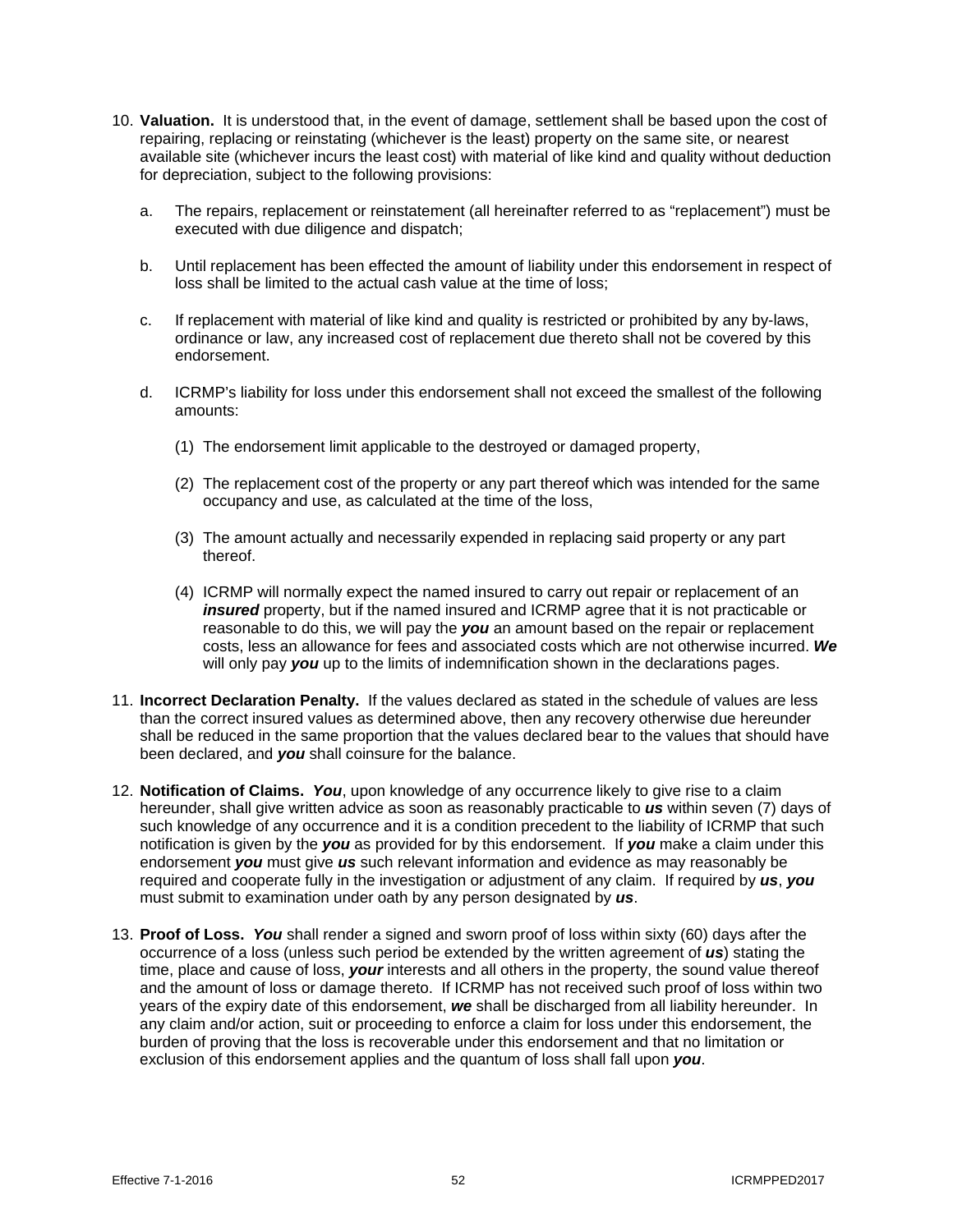- 14. **Subrogation.** Any release from liability entered into in writing by *you* prior to loss hereunder shall not affect this endorsement or the right of *you* to recover hereunder. The right of subrogation against any of *your* subsidiary or affiliated companies or any other companies associated with *you* through ownership or management is waived. In the event of any payment under this endorsement, *we* shall be subrogated to the extent of such payment to all *your* rights of recovery therefore. *You* shall execute all papers required, shall cooperate with *us* and, upon *our* request, shall attend hearings and trials and shall assist in effecting settlements, securing and giving evidence, attaining the attendance of witnesses and in the conduct of suits and shall do anything that may be necessary to secure such right. *We* will act in concert with all other interests concerned (including an *insured*) in the exercise of such rights of recovery. If any amount is recovered as a result of such proceedings, such amount shall be distributed in the following priorities:
	- a. Any interest, (including *yours*), exclusive of any deductible or self-insured retention, suffering a loss of the type covered by this endorsement and in excess of the coverage under this endorsement shall be reimbursed up to the amount of such loss (excluding the amount of the deductible);
	- b. Out of the balance remaining, *we* shall be reimbursed to the extent of payment under this endorsement;
	- c. The remaining balance, if any, shall inure to the benefit of *you*, or any Insurer providing insurance primary to this endorsement, with respect to the amount of such primary insurance, deductible, self-insured retention, and/or loss of a type not covered by this endorsement.
	- d. The expense of all proceedings necessary to the recovery of any such amount shall be apportioned between the interests concerned, including that of the named insured, in the ratio of their respective recoveries as finally settled. If there should be no recovery and proceedings are instituted solely on the initiative of *us*, the expense thereof shall be borne by *us*.
- 15. **Salvage and Recoveries.** All salvages, recoveries and payments recovered or received subsequent to a loss settlement under this endorsement shall be applied as if recovered or received prior to the said settlement and all necessary adjustments shall be made by the parties hereto.
- 16. **False or Fraudulent Claims.** If *you* shall make any claim knowing the same to be false or fraudulent, as regards amount or otherwise, this endorsement shall become void and all claims and benefit hereunder shall be forfeited.
- 17. **Misrepresentation.** If *you* have concealed or misrepresented any material fact or circumstance relating to this endorsement, this endorsement shall become void. If *you* are unsure what constitutes material fact(s) or circumstance(s), *you* should consult *your* agent.
- 18. **Abandonment.** There shall be no abandonment to ICRMP of any property.
- 19. **Inspection and Audit.** ICRMP or their agents shall be permitted but not obligated to inspect the property at any time. Neither ICRMP's right to make inspections nor the making thereof nor any report thereon shall constitute an undertaking, on behalf of or for the benefit of the *named insured* or others, to determine or warrant that such property is safe. *We* may examine and audit *your* books and records at any time up to two years after the final termination of this endorsement, as far as they relate to the subject matter of this endorsement.
- 20. **Assignment.** Assignment or transfer of this endorsement shall not be valid except with the prior written consent of ICRMP.
- 21. **Rights of Third Party Exclusions.** This endorsement is effected solely between the named insured and ICRMP. This endorsement shall not confer any benefits on any third parties, including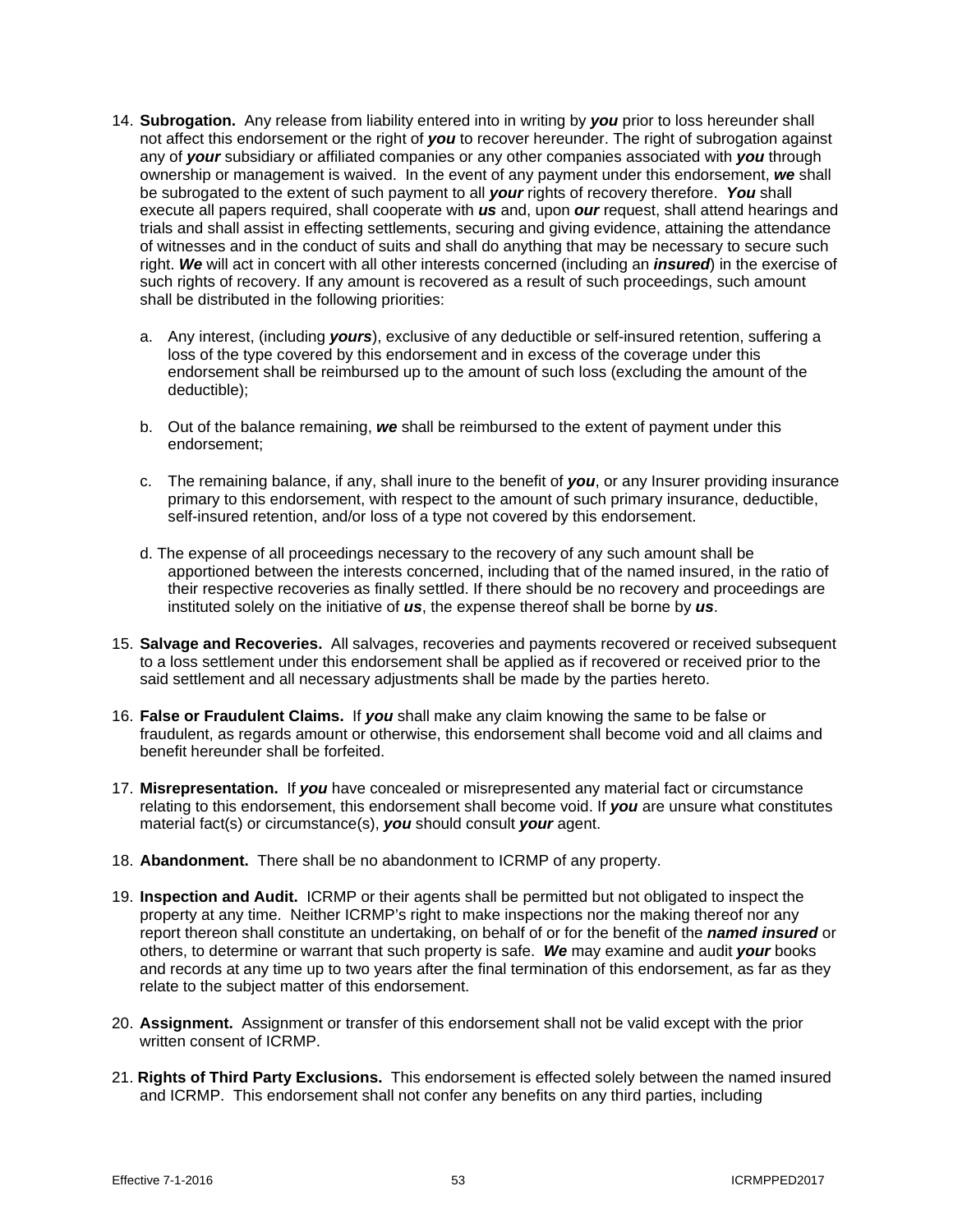shareholders, and no such third party may enforce any term of this endorsement. This clause shall not affect the rights of the named insured.

- 22. **Cancellation by Withdrawing Member/Expulsion.** This endorsement is cancelable by you by sending written request of cancellation to us. The effective date of the cancellation will be either the date you requested or the date *we* received notice, whichever is later. A notice to cancel will be treated as a notice to withdraw from the ICRMP program. This endorsement is available only through faithful participation as a member of the ICRMP program. If you are expelled or withdraw from ICRMP, all insurance coverage pursuant to this policy is terminated. You may be expelled from the program pursuant to the terms and conditions of the Joint Powers Subscriber Agreement effective as of the date of this policy.
- 23. **Arbitration.** If *you* and *we* fail to agree in whole or in part regarding any aspect of this endorsement, each party shall, within ten (10) days after the demand in writing by either party, appoint a competent and disinterested arbitrator and the two (2) chosen shall before commencing the arbitration select a competent and disinterested umpire. The arbitrators together shall determine such matters in which *you* and shall so fail to agree and shall make an award thereon and the award in writing of any two (2), duly verified, shall determine the same, and if they fail to agree, they will submit their differences to the umpire. The parties to such arbitration shall pay the arbitrators respectively appointed by them and bear equally the expenses of the arbitration and the charges of the umpire.
- 24. **Several Liability.** ICRMP's obligations under this endorsement are several and not joint and are limited solely to their individual subscriptions.
- 25. **Legal Action Against ICRMP.** No one may bring a legal action against ICRMP unless:
	- a. there has been full compliance by *you* with all of the terms of this endorsement; and
	- b. the action is brought within two (2) years after the expiry or cancellation of this endorsement.
- 26. **Material Changes.** *You* shall notify *us* of any change of circumstances which would materially affect this Insurance.
- 27**. Experts Fees.** This endorsement includes, within the sum insured, the necessary and reasonable fees of architects, surveyors, consulting engineers and other professional experts which are incurred in reinstating or repairing an *insured* property following damage insured under this endorsement.
- 28. **Law.** As specified in the General Conditions of this policy.
- 29. **Jurisdiction.** As specified in the General Conditions of this policy.
- 30. **Service of Suit.** This service of suit clause will not be read to conflict with or override the obligations of the parties to arbitrate their disputes as provided for in the Arbitration provision within this endorsement. This clause is intended as an aid to compelling arbitration or enforcing such arbitration or arbitral award, not as an alternative to such arbitration provision for resolving disputes arising out of this endorsement. It is agreed that in the event of the failure of *us* hereon to pay any amount claimed to be due hereunder, *we* hereon, at the request of the named insured, will submit to the jurisdiction of a court of competent jurisdiction within Idaho. Nothing in this clause constitutes or should be understood to constitute a waiver of *our* rights to commence an action in any court of competent jurisdiction in Idaho, to remove an action to a United States District Court, or to seek a transfer of a case to another court as permitted by the laws of the United States or of any State in the United States. It is further agreed that service of process in such suit may be made upon ICRMP representatives and that in any suit instituted against any one of them upon this endorsement, ICRMP will abide by the final decision of such court or of any appellate court in the event of an appeal.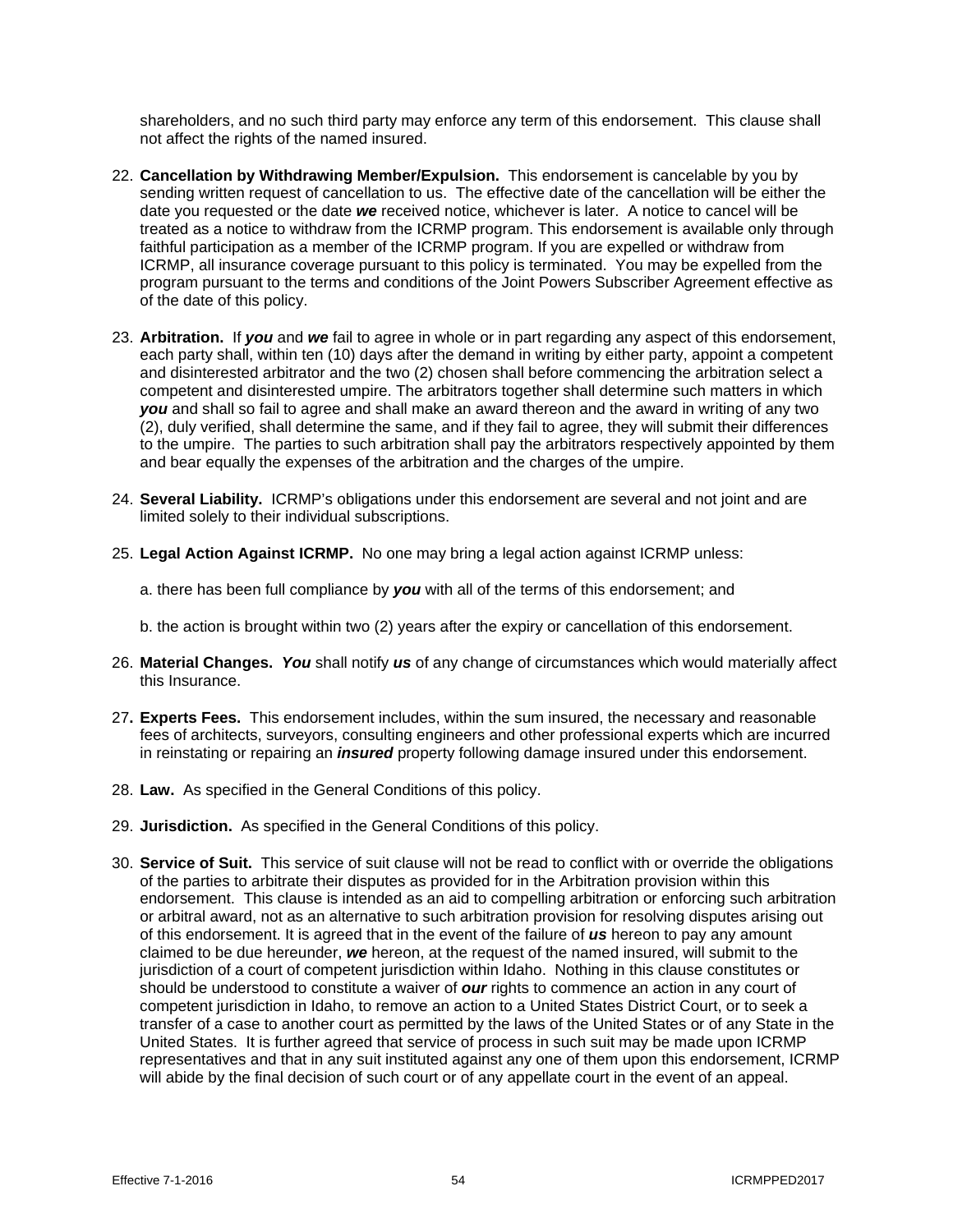- 31. **Legal Service.** Any summons, notice or process to be served upon ICRMP for the purpose of instituting any legal proceedings against them in connection with this endorsement may be served upon the Executive Director of ICRMP who has authority to accept service.
- 32 **Definitions.** All defined terms are controlled by Section 1, General Definitions, unless otherwise amended or clarified within this endorsement.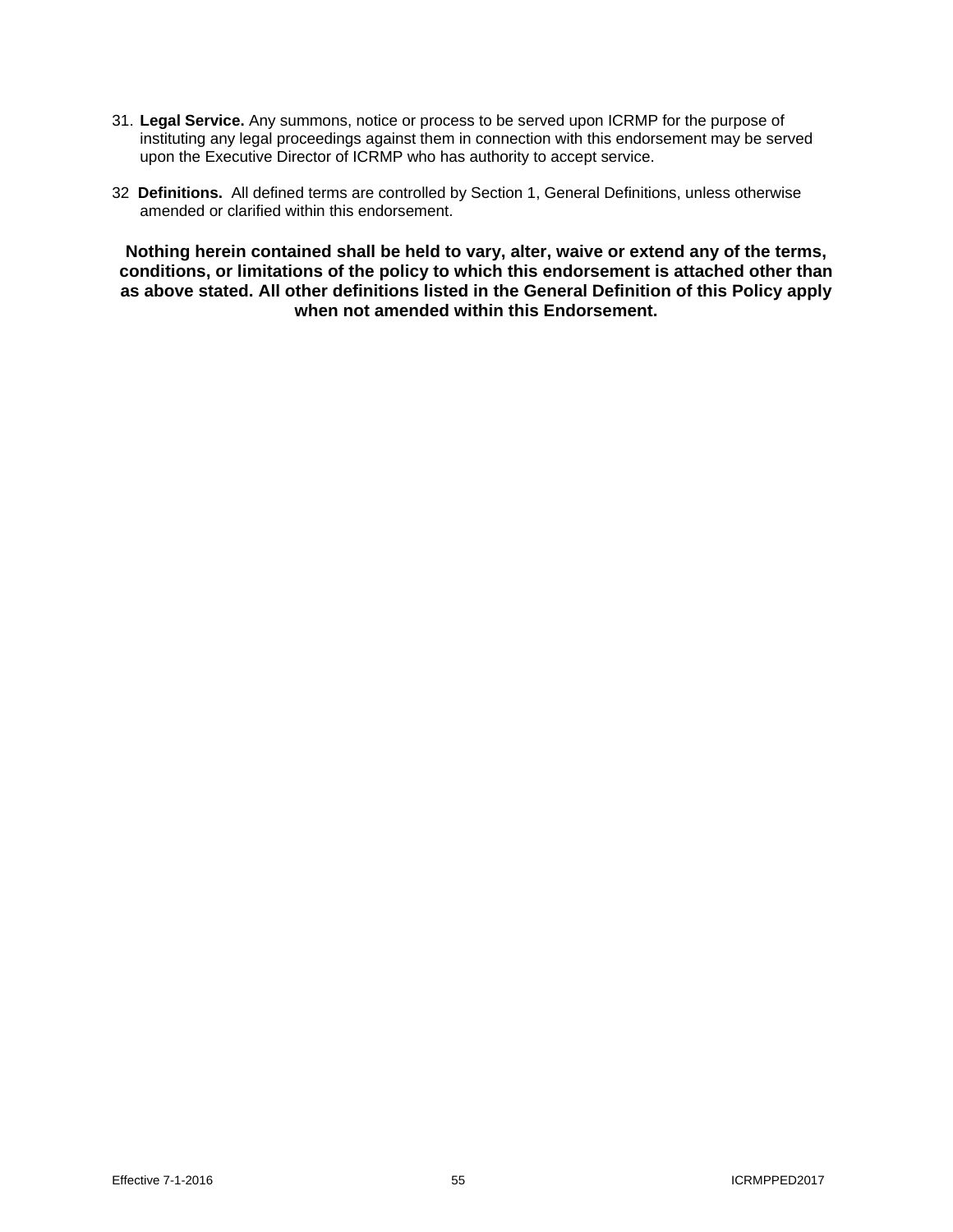## **SECTION VIII – ERRORS AND OMISSIONS AMENDATORY ENDORSEMENT Attorney Consultation Reimbursement # 5**

## *Section VIII – Errors and Omissions is amended by the following:*

*We* will reimburse *you* for attorney fees incurred by *you* to obtain an opinion of counsel regarding the appropriateness of a proposed termination of employment of *your* employee(s) provided *you* first notify *us* of the proposed termination during the policy period and at least 30 days prior to such termination.

We agree to pay up to \$1,500 in attorney costs and fees per termination considered not to exceed \$50,000 in the aggregate per policy period.

The amounts payable under this endorsement are in addition to the defense costs limits stated within the declarations pages.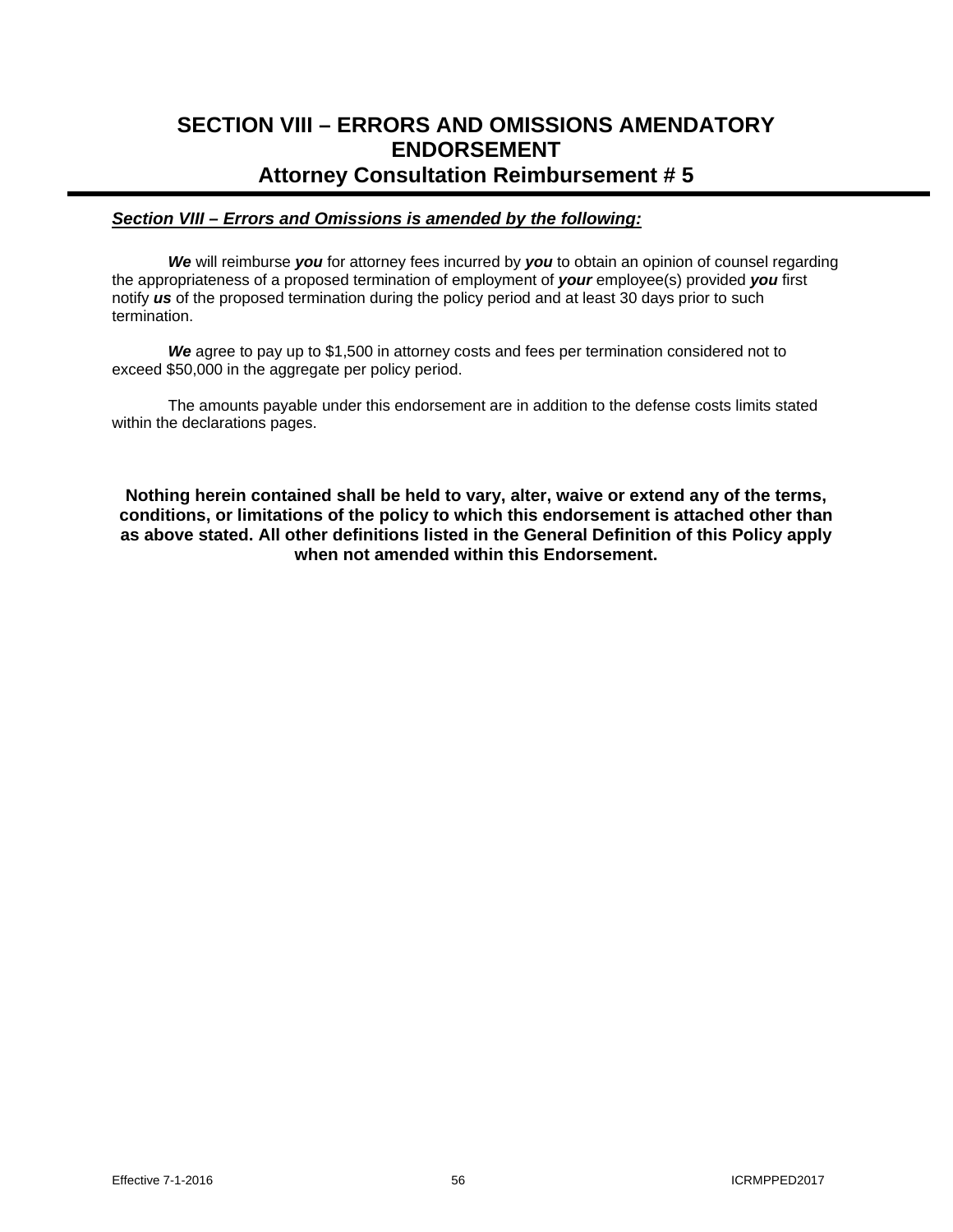## **THIS ENDORSEMENT IS LIMITED TO LIABILITY FOR CLAIMS THAT ARE FIRST MADE AGAINST** *YOU* **AND REPORTED IN WRITING TO** *US* **DURING THE POLICY PERIOD. CLAIM EXPENSES ARE WITHIN AND REDUCE THE LIMIT OF LIABILITY.**

## **I. Insuring Agreements**

- A. Third Party Liability Coverages
	- 1. Media. *We* will pay on *your* behalf *claim expenses* and damages that *you* are legally obligated to pay as the result of a *claim* first made against *you* during the policy period or extended reporting period (if applicable) alleging a *media wrongful act* by *you*. Provided, however, coverage under this Insuring Agreement is *sublimited* to \$1,000,000 with a Combined Aggregate Endorsement Limit of \$4,000,000.
	- 2. PCI DSS Coverage. *We* will reimburse *you* for *PCI DSS fines and costs* that *you* are legally obligated to pay as the result of a *claim* first made against *you* during the policy period alleging a *PCI DSS wrongful act* by *you* or an *outsourced provider*. Provided, however, coverage under this Insuring Agreement is *sublimited* to \$100,000.
	- 3. Privacy and Cyber Security. *We* will pay on *your* behalf *claim expenses* and *damages* that *we* are legally obligated to pay as the result of a *claim* first made against *you* during the policy period or extended reporting period (if applicable) alleging a *privacy and security wrongful act* by *you*, an *outsourced provider* or a *rogue employee*. Provided, however, coverage under this Insuring Agreement is *sublimited* to \$1,000,000 with a Combined Aggregate Endorsement Limit of \$4,000,000.
	- 4. Privacy Regulatory Defense, Awards and Fines. *We* will pay on *your* behalf *claim expenses* and *regulatory damages* that *we* are legally obligated to pay as the result of a *privacy regulatory action*. Provided, however, coverage under this Insuring Agreement is *sublimited* to \$1,000,000 with a Combined Aggregate Endorsement Limit of \$4,000,000.
	- 5. Supplemental Third Party Liability Prevention. Upon *our* exhaustion of the retention applicable to this endorsement under which *we* are providing coverage, *we* will pay for *claim avoidance costs*, at *our* sole discretion that *we* thereafter incur as a direct result of *our* reasonable investigation of a potentially covered circumstance that *you* report to *us*. Notice of such *claim avoidance costs* will be part of, and not in addition to, the limit of liability, as stated in the Declarations page, and will in no way serve to increase or supplement such aggregate limit of liability. Provided, however, coverage under this Insuring Agreement is *sublimited* to \$1,000,000 with a Combined Aggregate Endorsement Limit of \$4,000,000.
- B. First Party Coverages
	- 1. Data Recovery. *We* will reimburse *you* for *data recovery expenses* that *you* incur directly resulting from a *cyber-security breach*. Provided, however, coverage under this Insuring Agreement is *sublimited* to \$1,000,000 with a Combined Aggregate Endorsement Limit of \$4,000,000.
	- 2. Cyber-Extortion. *We* will reimburse *you* for *cyber-extortion expenses* that *you* incur directly resulting from and in response to a *cyber-extortion threat*. Provided, however, coverage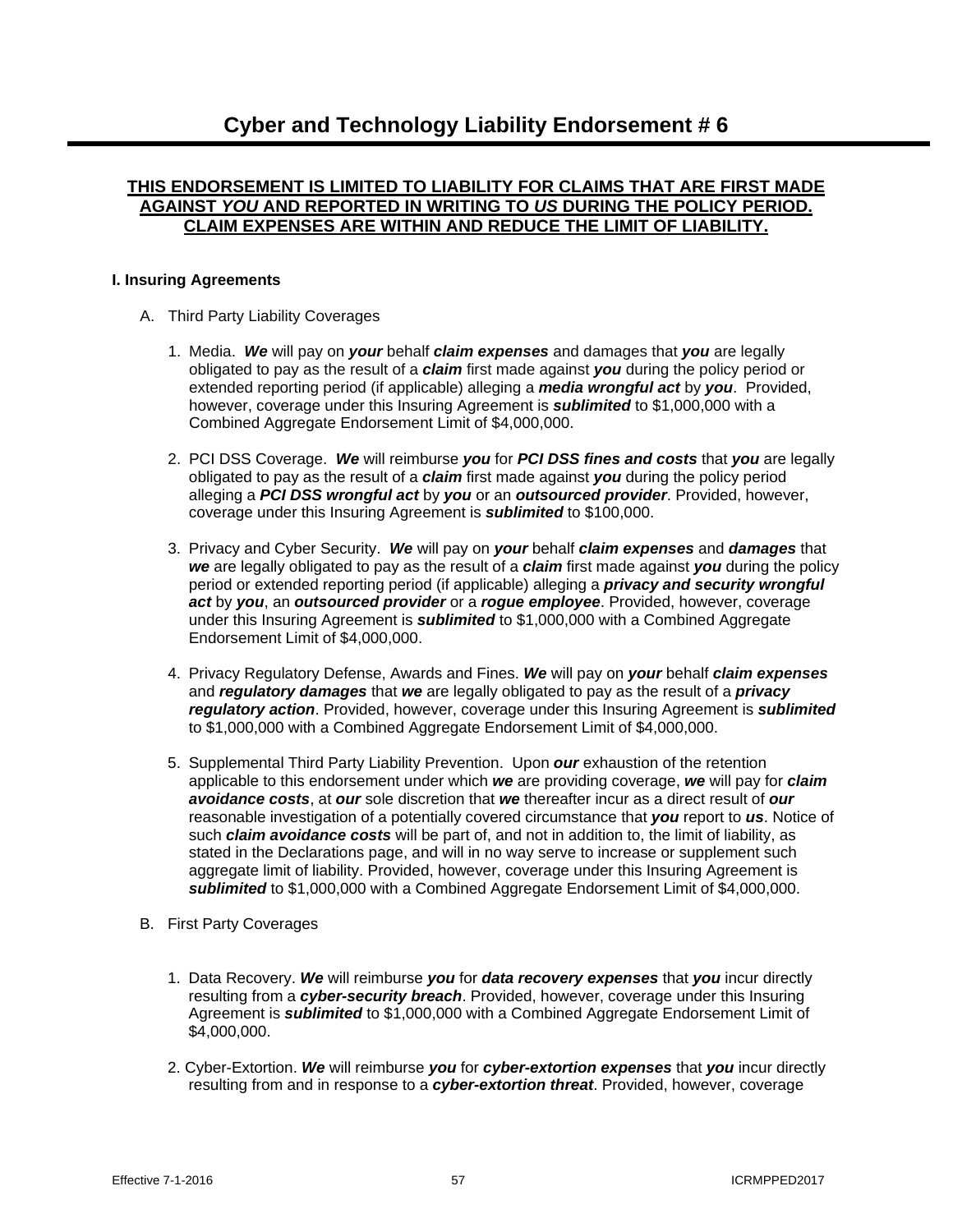under this Insuring Agreement is *sublimited* to \$1,000,000 with a Combined Aggregate Endorsement Limit of \$4,000,000.

- C. Data Breach Response and Crisis Management Coverage.
	- 1. *We* will pay *data breach response and crisis management costs* that *you* incur resulting from a *data breach* for a continuous twelve (12) month period beginning as soon as notice of the *data breach* is first provided to *us* by *you*. Provided, however, coverage under this Insuring Agreement is *sublimited* to \$1,000,000 with a Combined Aggregate Endorsement Limit of \$4,000,000.
- D. Conditions.
	- 1. The coverage provided under Media, Privacy and Cyber Security and Privacy Regulatory Defense, Awards and Fines shall apply only if:
		- a) the first such *third party wrongful act* or *related matter* occurs on or after the *retroactive date* as stated in Declarations pages and prior to the Policy expiration date, as stated in the Declarations page;
		- b) prior to the Policy's effective date on the declarations page, or that of the first such policy issued and continuously renewed by *us*, of which this endorsement is a renewal, no executive officer knew or could have reasonably foreseen that such *third party wrongful act* or *related matter* did or likely would result in a *claim*;
		- c) the *claim* is reported to *us* during the policy period or extended reporting period (if applicable) and is reported in accordance with the endorsement provisions; and
		- d) notice of such *third party wrongful act* or *related matter* alleged or contained in any *claim* or in any circumstance has not been provided under any other prior policy of which this endorsement is a renewal or replacement, or any subsequent policy, irrespective of whether such prior or subsequent policy was issued by *us* or other entity.
	- 2. The coverage provided under First Party Coverages and Data Breach Response and Crisis Management Coverage shall apply only if:
		- a) an executive officer first becomes aware of such *first party incident* or *related matter* during the policy period;
		- b) such *first party incident* is reported to *us* during the policy period or automatic extended reporting period (if applicable) and is reported in accordance with the endorsement; and
		- c) notice of such *first party incident* or *related matter* has not been provided under any prior policy of which this endorsement is a renewal or replacement, or any subsequent endorsement, irrespective of whether such prior or subsequent policy was issued by *us* or other entity.

## **II. Defense and Settlement**

- A. Defense.
	- 1. *We* have the right and duty to defend any *claim* seeking damages covered under Media, Privacy and Cyber Security and Privacy Regulatory Defense, Awards and Fines made against *you* even if the allegations in the *claim* are groundless, false or fraudulent. *We* will select and appoint defense counsel.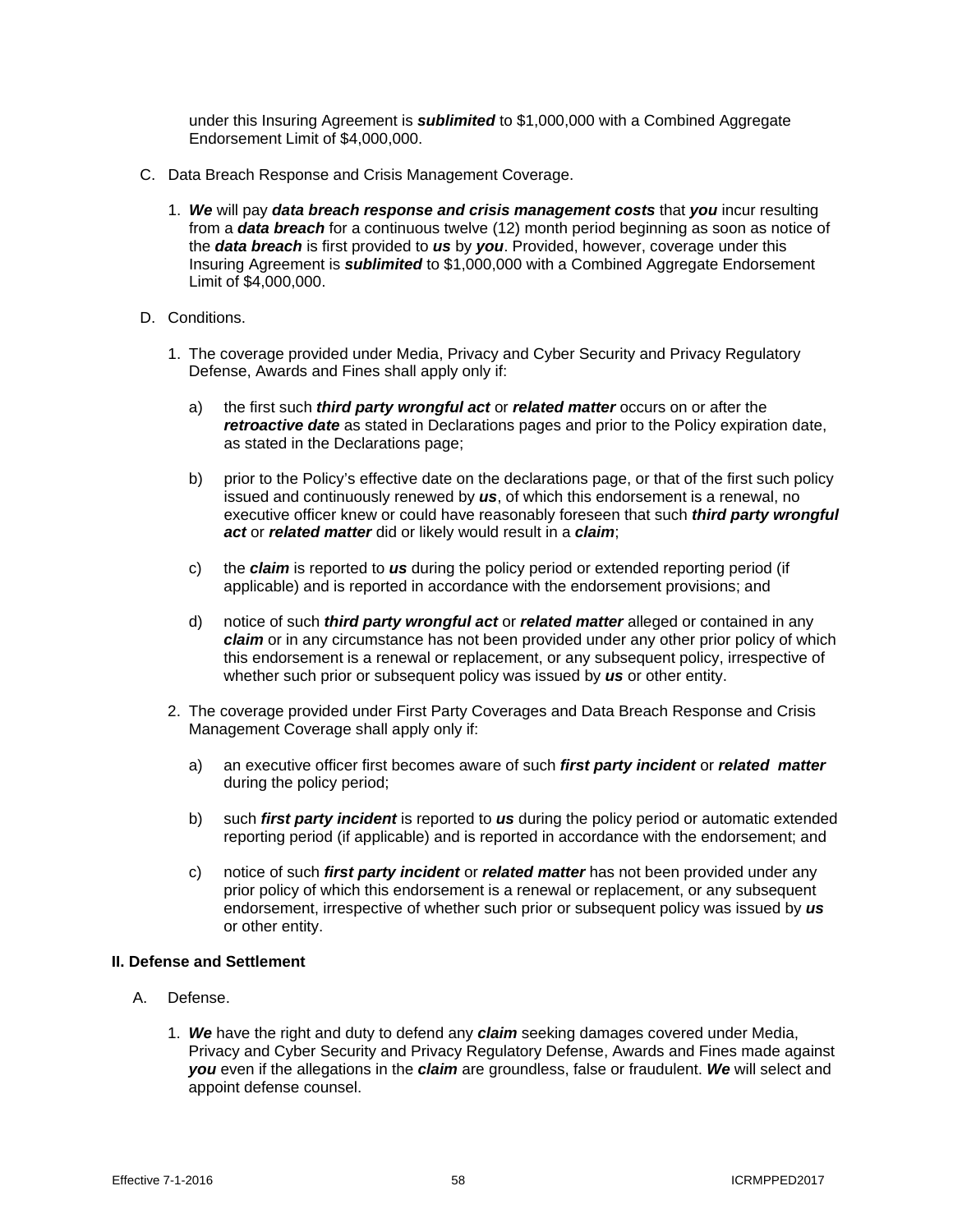- B. Settlement.
	- 1. *We* have the right to settle a *claim*. All such payments by *us* are subject to Liability and Retention limits as stated in the declarations pages. Notwithstanding the foregoing, *we* shall have the right but not the duty to participate in the continuing defense of such *claim*.

## **III. Limit of Liability and Retention**

- A. Limit of Liability Option. *We* shall elect the endorsement limits to apply on a Combined Limits or Separate Limits basis.
	- 1. Combined Limits
		- a) If *we* elect Combined Limits then the endorsements Combined Policy Aggregate Limit is *our* maximum liability for loss under all Insuring Agreements combined, inclusive of *data breach response and crisis management costs* regardless of the number of *claims*, Insuring Agreements triggered or individuals or entities making *claims*. Upon exhaustion of such limit of liability, *we* will not be liable to pay any further loss with respect to this endorsement.
		- b) If a *sublimit* with respect to an Insuring Agreement is stated, then such *sublimit* will be *our* maximum liability for loss with respect to such Insuring Agreement. Upon exhaustion of such *sublimit*, *we* will not be liable to pay any further loss with respect to the coverage provided by the subject Insuring Agreement. Each *sublimit* will be part of, and not in addition to, this endorsement's Combined Policy Aggregate Limit of Liability and will in no way serve to increase or supplement such limit of liability. All payments made under a *sublimit* will reduce such limit of liability.
	- 2. Separate Limits. If *we* elect Separate Limits then the Endorsement's:
		- a) Third and First Party Aggregate Limit, on the Declarations page and the PCI DSS Coverage *sublimit* as stated, is *our* maximum liability for all *damages*, *claim expenses*, *regulatory damages*, *PCI DSS Fines and Costs*, *loss of business income*, *extra expense*, *data recovery expenses*, *cyber-extortion expenses* and *claim avoidance costs* for all Third Party Liability Coverages and First Party Coverages, regardless of the number of insureds, *claims*, *first party incident*s, or individuals or entities making *claims*. If a *sublimit* with respect to an Insuring Agreement is stated then such *sublimit* will be *our* maximum liability for loss with respect to such Insuring Agreement. Upon exhaustion of such *sublimit*, *we* will not be liable to pay any further loss with respect to the coverage provided by the subject Insuring Agreement. Each *sublimit* will be part of, and not in addition to, the Policy's Third Party Liability and First Party Aggregate Limit of Liability and will in no way serve to increase or supplement such limit of liability. All payments made under a *sublimit* will reduce such limit of liability.
	- 3. Data Breach Response and Crisis Management Aggregate Limit of Liability
		- a) Data Breach Response and Crisis Management Aggregate Limit is *our* maximum liability for all *data breach response and crisis management costs* for Data Breach Response and Crisis Management Coverage regardless of the number of *data breaches*.
	- 4. Exhaustion of Limit
		- a) Upon exhaustion of the Combined Policy Aggregate Limit of Liability under the Combined Limits option or the Third Party and First Party Aggregate Limit of Liability or the Data Breach Response and Crisis Management Aggregate Limit of Liability under the Separate Limits option or after *we* may deposit or escrow with a court of competent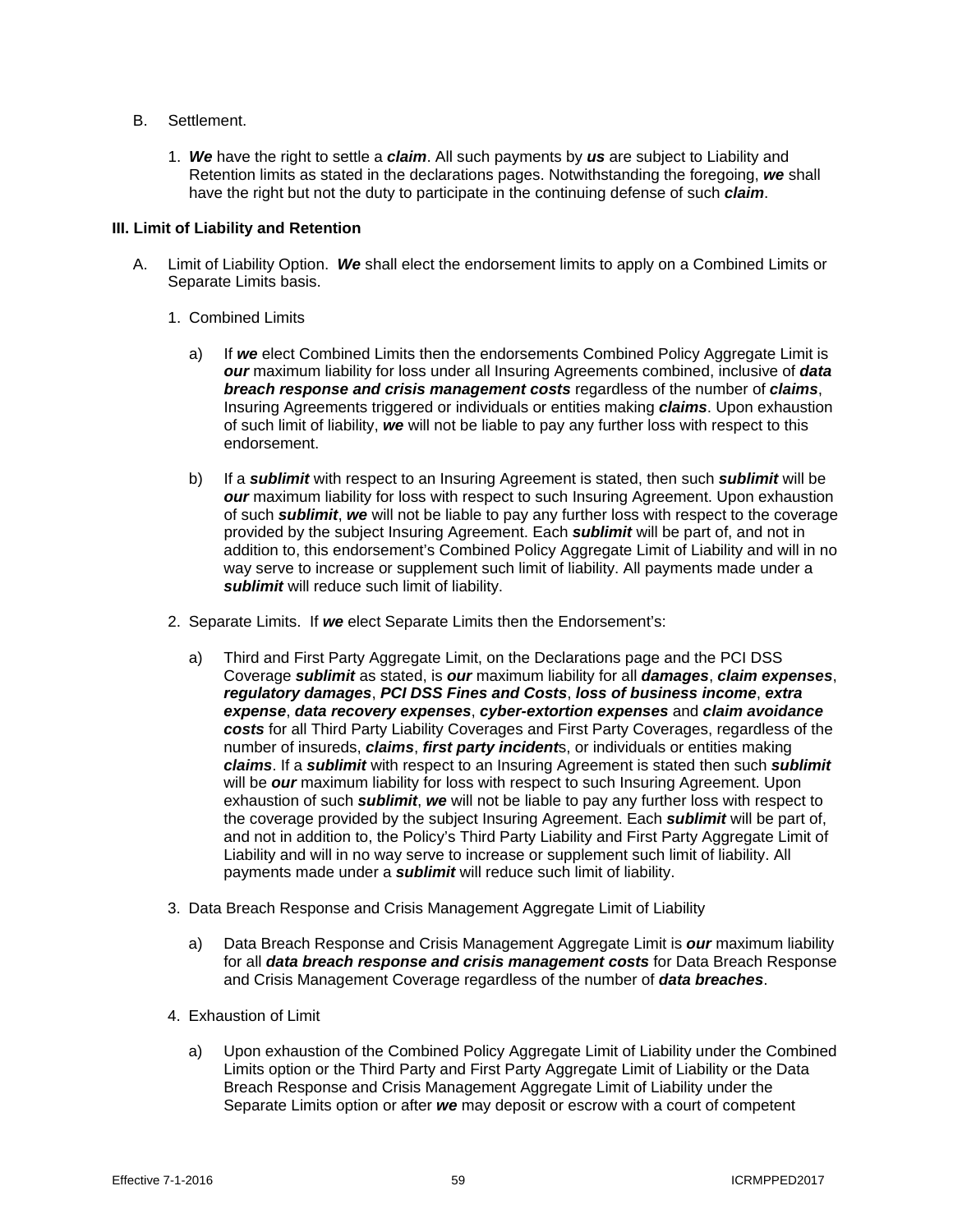jurisdiction any amounts remaining in the Endorsement's aggregate limit of liability prior to exhaustion, *we* will not be liable to pay any further loss under the endorsement.

- B. Retentions.
	- 1. Solely with respect to coverage provided on a Combined Limits basis, *we* are liable only for that portion of covered *damages*, *regulatory damages*, *PCI DSS Fines and Costs* and *claim expenses* resulting from a *third party wrongful act* and for that portion of covered *first party costs* resulting from a *first party incident* that is in excess of the applicable Insuring Agreement's retention amount. If more than a single retention applies to a *claim* and/or *first party incident*, then *you* are responsible for paying the highest applicable retention.
	- 2. Solely with respect to coverage provided on a Separate Limits basis, *we* are liable only for that portion of covered *damages*, *regulatory damages*, *PCI DSS Fines and Costs* and *claim expenses* resulting from a *third party wrongful act* and for that portion of any covered *loss of business income*, *extra expense*, *data recovery expenses*, *cyber-extortion expenses*, *data breach response and crisis management costs* and *claim avoidance costs* resulting from a *cyber-security breach* or *cyber-extortion threat* that is in excess of the applicable Insuring Agreement's retention amount. If more than a single retention applies to a claim and/or *first party incident*, then *you* are responsible for paying the highest applicable retention.
	- 3. As respects Data Breach Response and Crisis Management Coverage a separate retention will apply and *we* are liable only for that portion of any covered *data breach response and crisis management costs* directly resulting from a *data breach*.
- C. Related Matters and Related Losses.
	- 1. Related Third Party Wrongful Acts
		- a) Covered *claims* resulting from *related matters* will be treated as a single *claim* first made against *you* at the time the first such *related matter* occurred irrespective of whether such *related matter* occurred prior to or during the policy period and irrespective of the number of *related matters*, the identity or number of insureds involved, or the number and timing of such *related matters*.
	- 2. Related First Party Incidents
		- a) All *related matters* involving *first party incident*s (other than *cyber-extortion threats*) will be considered a single *first party incident* which shall be deemed to have been discovered on the date on which the earliest such *first party incident* was discovered by *you*.
		- b) All *related matters* involving *cyber-extortion threats* will be considered a single *cyberextortion threat* first occurring on the date the first such *cyber-extortion threats* occurred.
	- 3. Related Loss
		- a) All loss will be considered a single loss occurring on the date the first *related matter* giving rise to such loss first occurred or is first discovered, irrespective of the number of *related losses*, the identity or number of insured's involved or the number and timing of such *related losses*.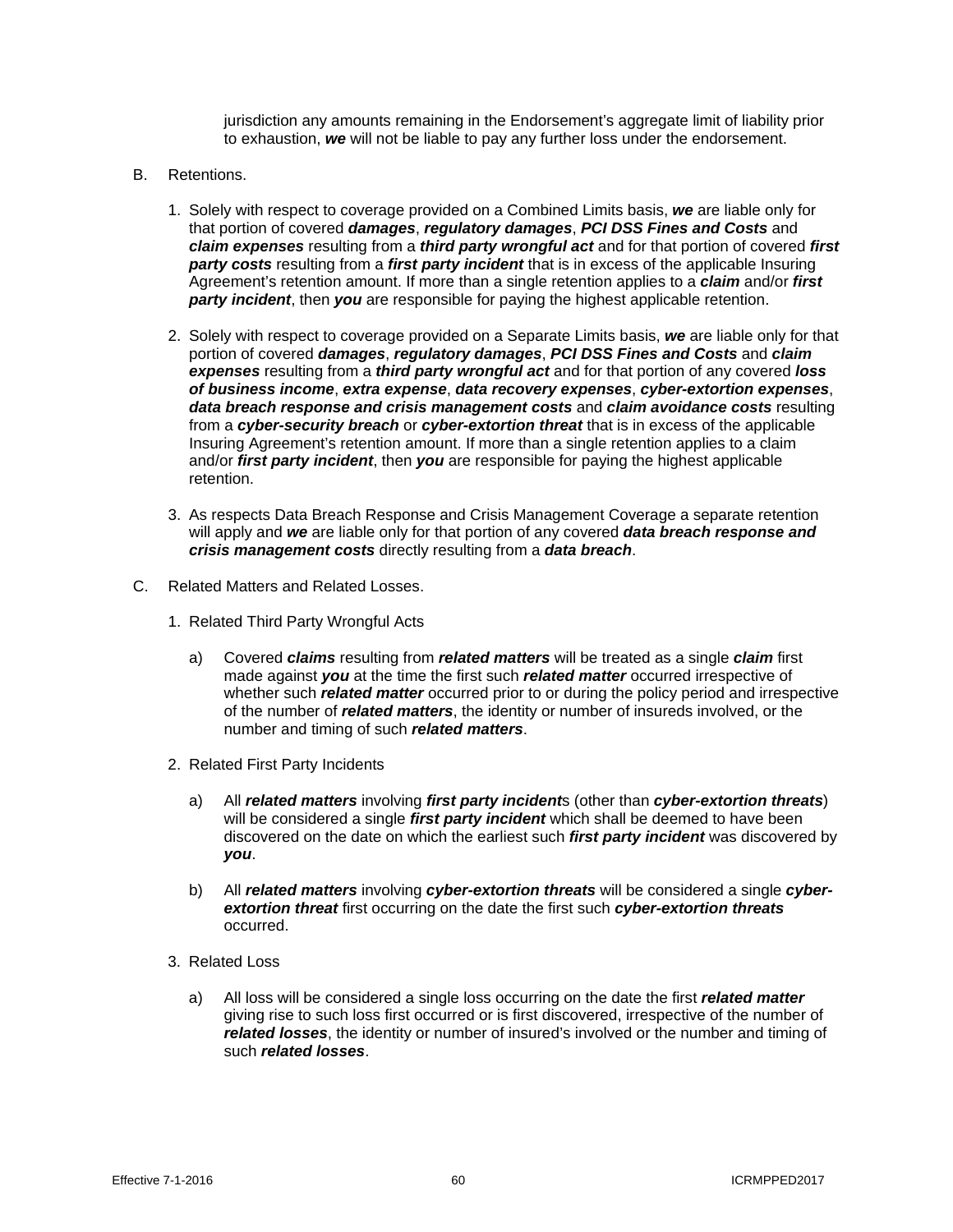## **IV. Definitions**

- A. Breach Response Providers means *our* pre-approved breach response providers available upon request.
- B. Claim means
	- 1. A written demand for monetary damages, services, or injunctive or other non-monetary relief;
	- 2. A civil proceeding for monetary damages, services, or injunctive or other non-monetary relief that is commenced by service of a complaint or similar pleading, including any appeal thereof;
	- 3. A mandatory arbitration or other mandatory alternative dispute resolution proceeding for monetary damages, services, or injunctive or other non-monetary relief that is commenced by a written demand, including any appeal thereof, or a non-mandatory arbitration or other alternative dispute resolution proceeding to which *we* have consented in writing; and
	- 4. A *privacy regulatory action* with respect Privacy Regulatory Defense, Awards and Fines.
- C. Claim Expenses means
	- 1. Reasonable and necessary fees for the defense of a covered *claim* defended by an attorney selected by *us*, for Defense and Settlement as well as other reasonable and necessary fees, costs and expenses that result from the investigation, adjustment, negotiation, arbitration, defense or appeal of a covered *claim*; and
	- 2. Premiums on appeal bonds, attachment bonds or similar bonds, but *we* are not obligated to apply for or furnish any such bond.
- D. Claim Avoidance Costs means
	- 1. Those costs incurred by *us* whose intention is to avert a *claim* that may arise from a circumstance *you* report in accordance with Notice of Circumstance.
	- 2. Claim Avoidance Costs do not include:
		- a) payments recoverable by *you*;
		- b) any element of profit for *you*;
		- c) any charge or credit against any fee owed or payable to *you*; and
		- d) costs, fees or other expenses *you* incur to establish or document the existence or amount of *claim avoidance costs*.
- E. Confidential Business Information means
	- 1. Any non-public third party business information, whether encrypted or unencrypted, that cannot be lawfully obtained or known by the general public, including trade secrets, customer lists, drawings, financial information and marketing plans that are provided to *you* by a third party.
- F. Consumer Redress Amount means that sum of money that *you* are legally obligated to deposit in a fund for the payment of consumer *claims* as the result of a litigated *privacy regulatory action* or by written agreement by the claimant, *you* and *us*.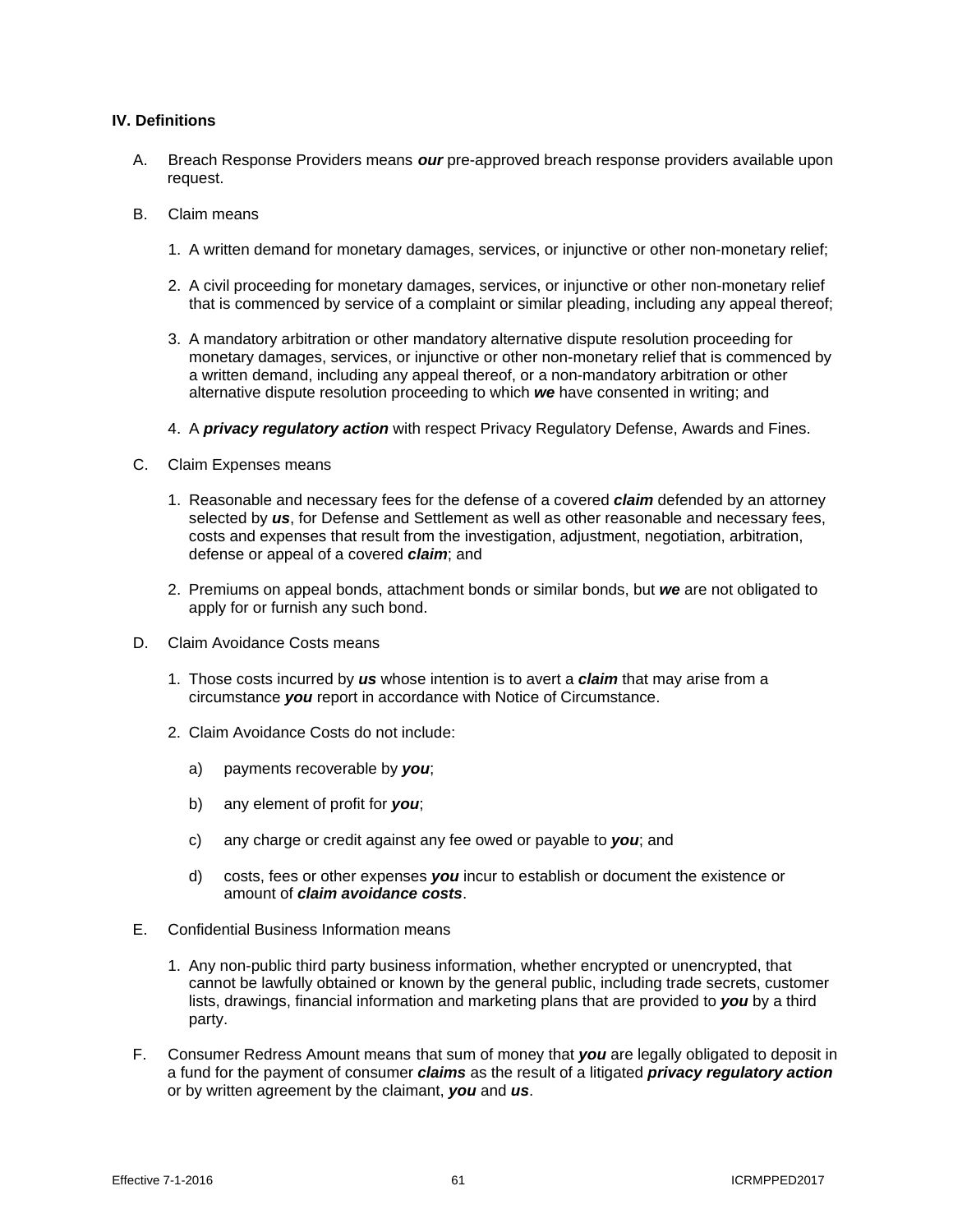- G. Cyber-Extortion Expenses means
	- 1. Reasonable and necessary money, property or other consideration surrendered as payment by or on behalf of *you* to which *we* have consented, such consent may not be unreasonably withheld, in order to avert or limit a *cyber-extortion threat*; and
	- 2. The reasonable and necessary costs agreed to by *you* and *us* to conduct an investigation to determine the cause and scope of a *cyber-extortion threat*.
- H. Cyber-extortion threat means
	- 1. A threat against a *network* first made by a person or group, whether acting alone or in collusion with others, demanding payment or a series of payments in consideration for the elimination, mitigation or removal of the threat during the policy period to:
		- a) disrupt *your* business operations;
		- b) alter, damage, or destroy data stored on the *network*;
		- c) use the *network* to generate and transmit malware to third parties;
		- d) deface *your* website; and
		- e) access *Personally Identifiable Information*, *protected health information* or *confidential business information* stored on the *network*.
- I. Cyber Security Breach means any unauthorized: access to, use or misuse of, modification to the *network*, and/or denial of *network* resources by attacks perpetuated through malware, viruses, worms, and Trojan horses, spyware and adware, zero-day attacks, hacker attacks and denial of service attacks.
- J. Damages means
	- 1. Compensatory *damages* resulting from a judgment, award or settlement agreement, including pre-judgment and post-judgment interest, which *you* become legally obligated to pay on account of a covered *claim*; and
	- 2. Punitive and exemplary *damages*, if the insuring of punitive and exemplary *damages* is permitted under the laws and public policy of the jurisdiction under which the endorsement is construed. Enforceability of punitive and exemplary *damages* will be governed by the applicable law that most favors coverage for such punitive and exemplary *damages*.

#### *Damages* do not include:

- 3. the return of any fees paid to *you* or the offset of any future fees to be charged by or owed to *us*;
- 4. lost investment income;
- 5. costs incurred by *you* to withdraw or recall *technology products*, including products that incorporate an Insured's *technology products*, *technology services* or *professional service*s;
- 6. costs incurred by *you* to correct, re-perform or complete any *technology services* or *professional service*s;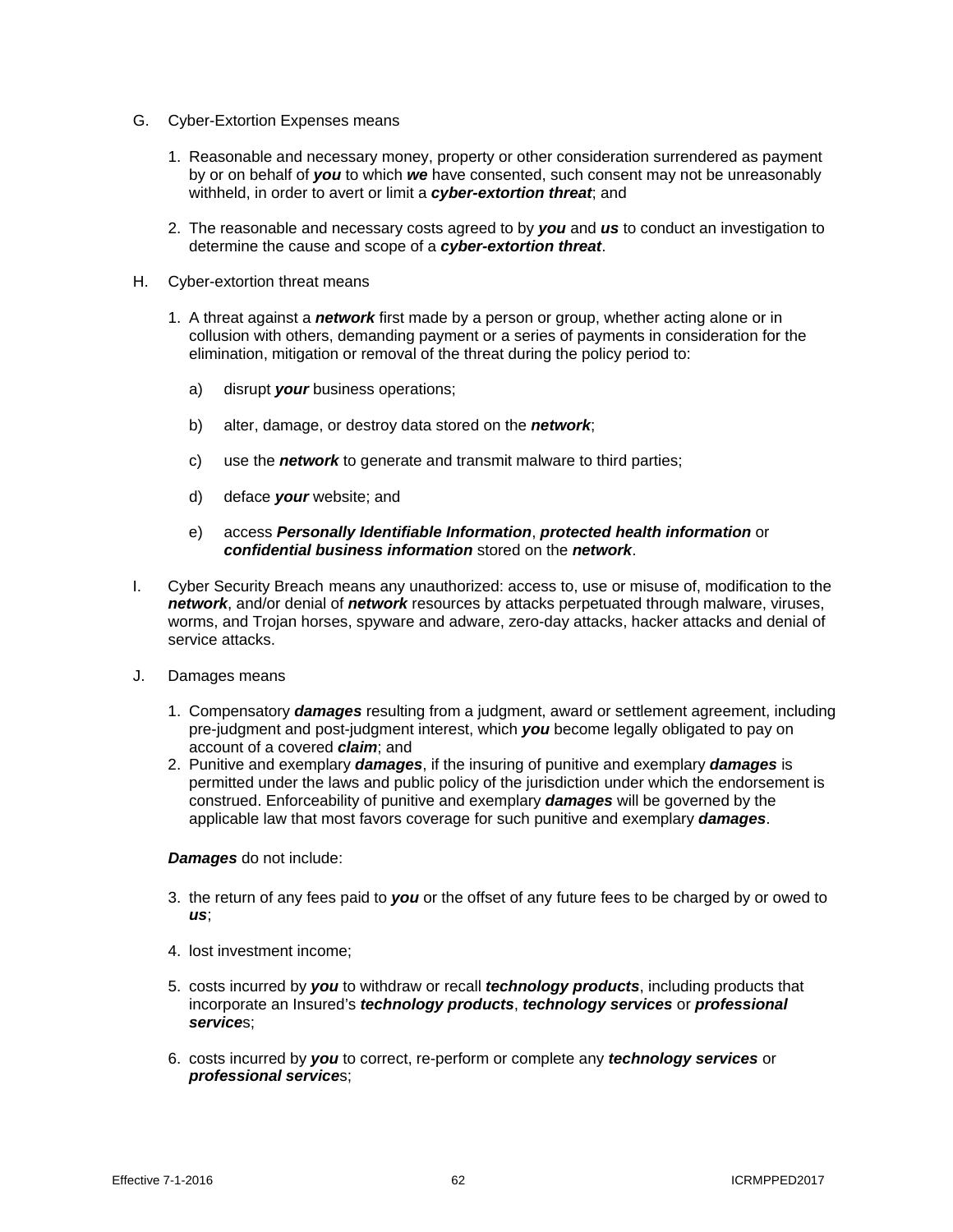- 7. costs incurred by *you* or by a third party at the direction of *us* to remediate, repair, replace, restore, modify, update, upgrade, supplement, correct or otherwise improve a *network* to a level of functionality beyond that which existed prior to a *cyber-security breach*;
- 8. civil or criminal fines or penalties or compliance violation remedies imposed on *you*; provided, however, this provision does not apply to the coverage provided under Privacy Regulatory Defense, Awards and Fines;
- 9. liquidated damages in a written contract or agreement in excess of *your* liability that otherwise result from a *third party wrongful act*;
- 10. the monetary value of an electronic fund transfer or transaction that is lost or diminished during transfer;
- 11. any amounts incurred prior to *you* providing notice of a *claim*;
- 12. the value of non-monetary relief, including any amount attributable to or arising therefrom; and
- 13. royalty or licensing fees or payments.
- K. Data Breach means the actual or reasonably suspected by an executive officer theft, loss or unauthorized acquisition of data, which an executive officer first becomes aware of during the policy period that has or may compromise the security, confidentiality and/or integrity of *Personally Identifiable Information*, *protected health information* or *confidential business information*.
- L. Data Breach Response and Crisis Management Costs means
	- 1. Costs charged by *Breach Response Providers* to:
		- a) determine the legal applicability of and actions necessary to respond to a *data breach* reporting requirement;
		- b) perform computer forensics to determine the existence, cause and scope of a *data breach* or *cyber security breach*;
		- c) notify individuals of a *data breach* who are required to be notified pursuant to any *data*  **breach** reporting requirement;
		- d) voluntarily notify individuals of a *data breach* who may not be required to be notified under an applicable *data breach* reporting requirement;
		- e) operate a call center to manage *data breach* inquiries;
		- f) provide credit or identity monitoring and identity protection and restoration services or any similar service for those individuals whose *Personally Identifiable Information* was or may have been breached;
		- g) provide medical identity restoration for those individuals whose *protected health information* was or may have been breached;
		- h) minimize harm to *your* reputation by hiring a public relations or crisis communications firm, and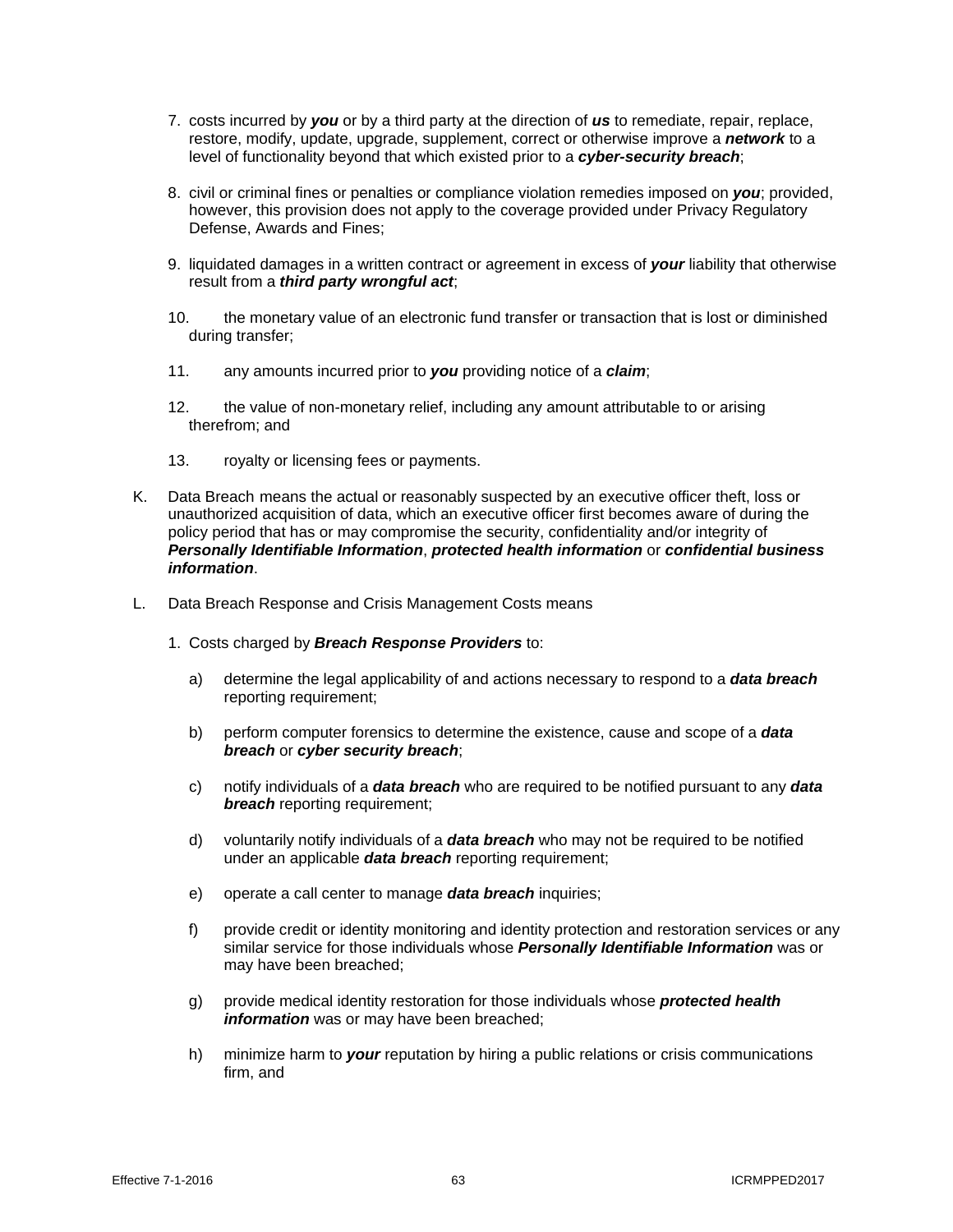- 2. Any reasonable and necessary costs charged by a qualified provider who is not a *Breach Response Providers* and who *we* have consented in writing, such consent may not be unreasonably withheld, prior to the services being rendered to provide comparable services to those detailed in 1.(a) through 1.(h) above; provided, however, the maximum rate *we* will pay for such services shall not exceed the *Breach Response Providers* pre-negotiated rates; and
- 3. Costs charged by a PCI Forensics Investigator to perform forensics to determine the existence, cause and scope of a breach or suspected breach of cardholder data.
- M. Data Recovery Expenses means
	- 1. Reasonable and necessary costs incurred by *you* with *our* prior written consent, such consent may not be unreasonably withheld, to:
		- a) determine whether damaged or destroyed computer programs, software or electronic data can be replaced, recreated, restored or repaired; and
		- b) replace, recreate, restore or repair such damaged or destroyed computer programs, software or electronic data residing on the *network* to substantially the form in which it existed immediately prior to a *cyber security breach*.
- N. Extra Expense means reasonable and necessary expenses in excess of *your* normal operating expenses that *you* incur to minimize, reduce or avoid *loss of business income*; provided, however, such *extra expense* shall not exceed the amount that would have been incurred as *loss of business income*.
- O. First Party Costs means any *loss of business income*, *extra expense*, *data recovery expenses*, *cyber-extortion expenses*, *data breach response and crisis management costs* and *claim avoidance costs*. *First party costs* do not include any amounts incurred prior to *you* providing notice of the *first party incident*.
- P. First Party Incident means a *cyber security breach*, *cyber-extortion threat* or *data breach*.
- Q. Loss means all *damages*, *claim expenses*, *regulatory damages* and *first party costs* and *PCI DSS Fines and Costs*.
- R. Loss of Business Income means
	- 1. Net income (net profit or *loss* before income taxes) that could have been reasonably projected to would have been earned or net *loss* that would have been avoided; and
	- 2. Continuing normal and reasonable operating expenses, including payroll. A *loss of business income* calculation is based upon the amount of actual *loss of business income you* sustain per hour during the *period of restoration*.
- S. Matter means the content of any communication of any kind whatsoever, whether public or private, regardless of the nature or form of such content or the medium by which such content is communicated, including but not limited to language, data, facts, fiction, music, photographs, images, artistic expression, or visual or graphical materials.
- T. Media Wrongful Act means
	- 1. Any:
		- a) libel, slander, or any other form of defamation or harm to the character or reputation of any person or entity, including product disparagement or trade libel;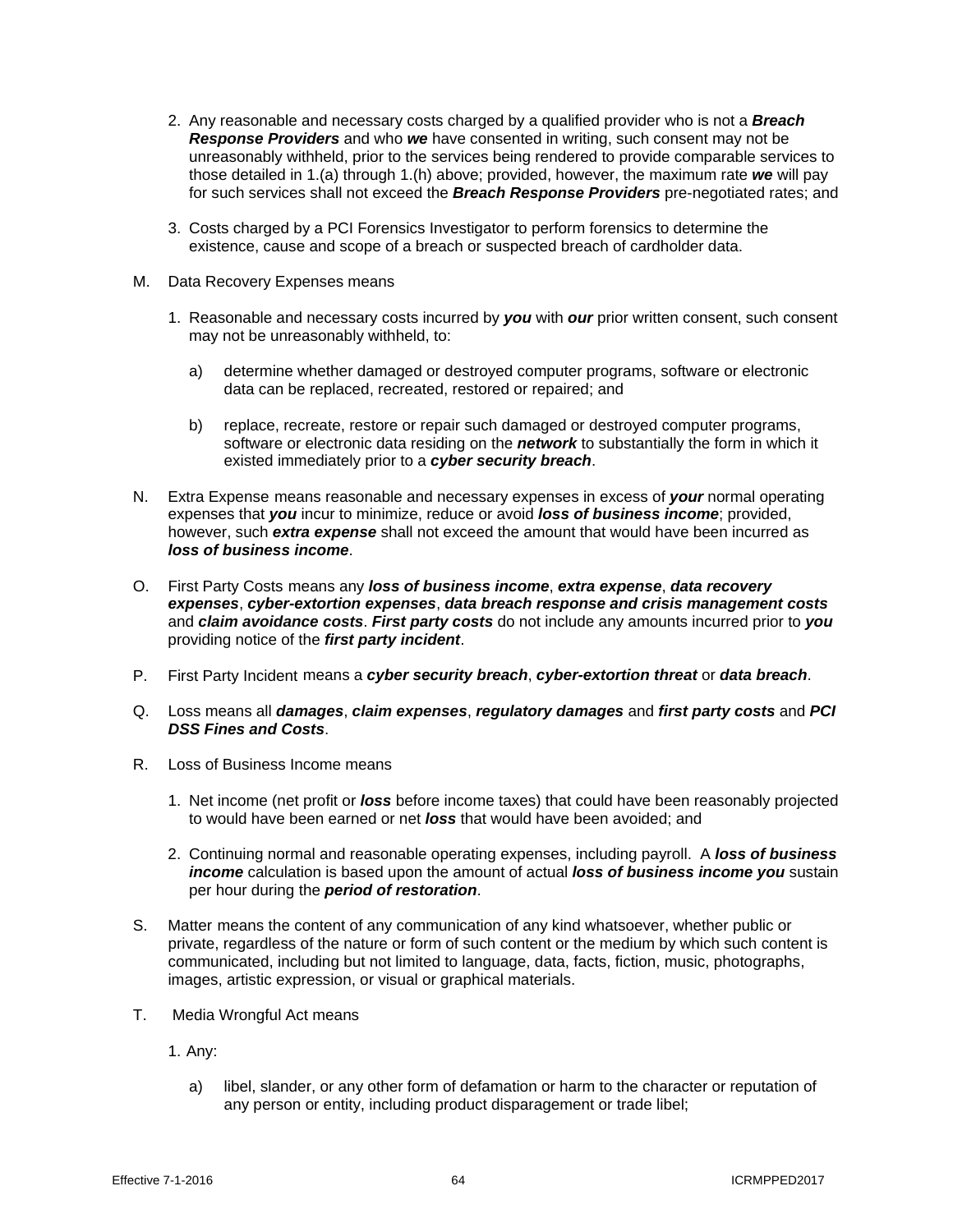- b) copyright infringement or misappropriation of property rights, information or ideas or dilution or infringement of title, slogan, trademark, trade name, service mark or service name;
- c) common law unfair competition or unfair trade practices alleged in conjunction with the acts described above;
- d) invasion or infringement of the right of privacy or publicity, including the torts of intrusion upon seclusion, publication of private facts, false light, and misappropriation of name or likeness;
- e) infliction of emotional distress or mental anguish;
- f) false arrest, detention or imprisonment, harassment, trespass, wrongful entry or eviction, eavesdropping, or other invasion of the right of private occupancy;
- g) plagiarism, piracy or misappropriation of ideas under implied contract; and
- h) economic harm to a third party directly resulting from the party's reliance or failure to rely upon the content of *matter* which is false or erroneous, resulting from *your* acquiring, blogging, broadcasting, collecting, disseminating, distributing, editing, exhibiting, gathering, obtaining, producing, publishing, releasing, researching, recording, tweeting or uttering through:
- i) traditional media such as cable television, radio, movie and music studios, newspapers, magazines, books and print publications; and/or
- j) digital media such as Internet-based concepts, like website or applications, or digital mediums, such as CD-ROMs and DVDs.
- U. Merchant Services Agreement means an agreement between *you* and a financial institution, credit/debit card company, credit/debit card processor or Independent service operator enabling *you* to accept credit card, debit card, prepaid card, or other payment cards for payments or donations.
- V. Network means a connected system of computing hardware, software, firmware and associated electronic components under the ownership, operation or control of, or leased by *you*.
- W. Outsourced Provider means any third party, including a cloud service provider, to which *you* have contracted to provide *professional service*s or to process, maintain or transmit *Personally Identifiable Information*, *protected health information* or *confidential business information* on behalf and for the benefit of *you* and for whose acts and omissions *you* are legally responsible.
- X. Period of Restoration means
	- 1. That period of time that begins at the end of the *waiting period* and which continues until the earlier of:
		- a) the date *your* operations are restored to the condition that existed immediately prior to the *cyber security breach*; or
		- b) one hundred-twenty (120) days after the date of the *cyber security breach*.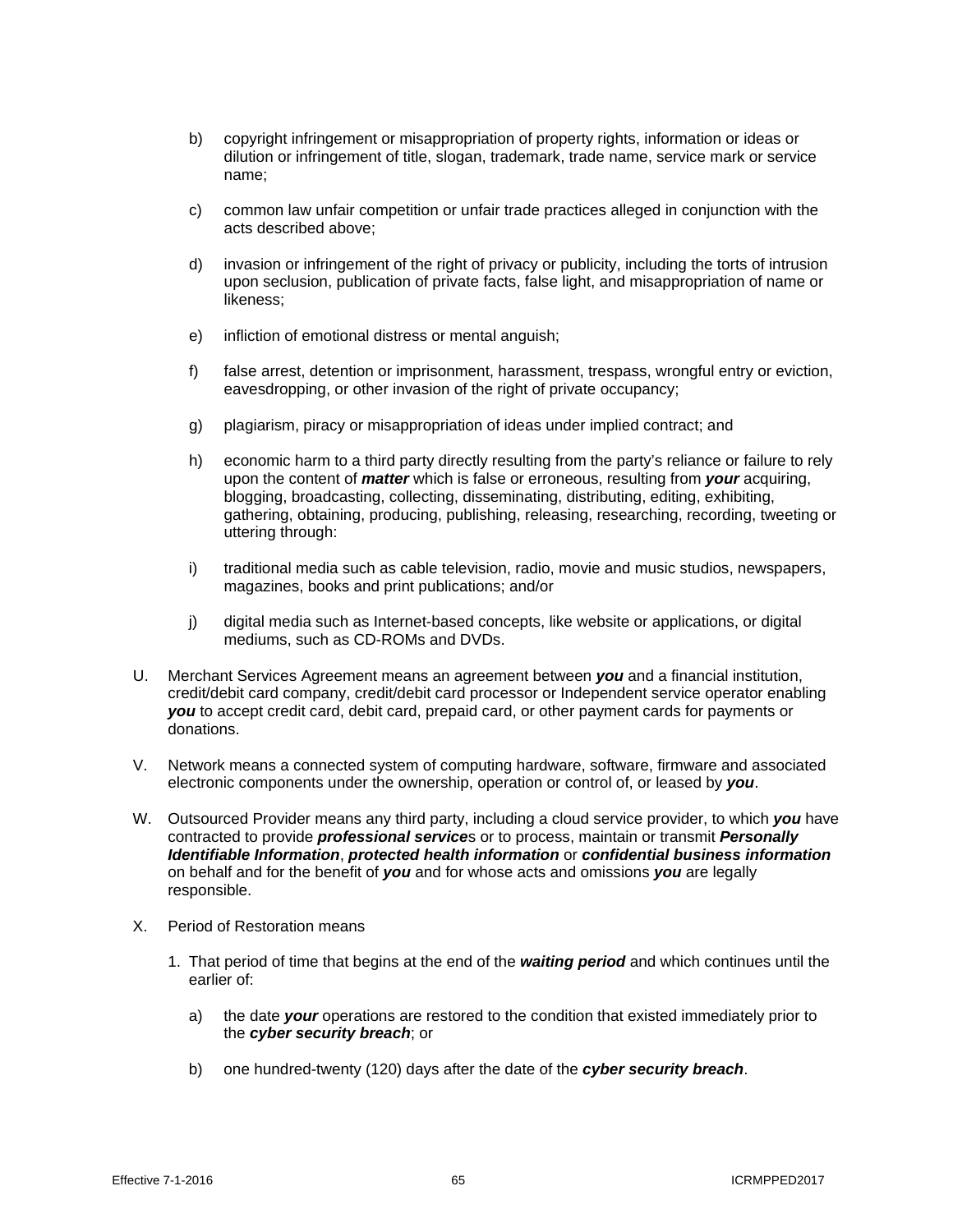- Y. Personally Identifiable Information means any information, whether printed or digital, encrypted or unencrypted, in an Insured's or *outsourced provider*'s care, custody or control, that singly or in combination can uniquely identify an individual, including but not limited to such information as name, social security number, address, birth date, physical characteristics, IP address, biometric record, unique mobile device identifier, geo-location data, mobile telephone number, email address, user name, text message or email, call log, contacts and address book entries, financial or payment information, health or medical information, photos or videos or internet browsing history and non-public personal information as defined by the Gramm-Leach-Bliley Act; provided, however, *Personally Identifiable Information* does not include information that is lawfully available to the general public.
- Z. PCI DSS Fines and Costs means monetary fines, fraud recoveries, operational reimbursement and assessments owed by *you* under the contractual obligations of a *Merchant services agreement*. Provided, however, *PCI DSS Fines and Costs* does not mean interchange fees, discount fees or prospective service fees.
- AA. PCI DSS Wrongful Act means ny actual or alleged failure to comply with PCI Data Security Standards resulting from a cyber-security breach or *privacy and security wrongful act*.
- BB. Privacy and Security Wrongful Act
	- 1. Any:
		- a) *Loss* of or failure to protect *Personally Identifiable Information*, *protected health information* or *confidential business information*;
		- b) violation of any law, statute or regulation governing the authenticity, availability, confidentiality, storage, control, disclosure, integrity or use of *Personally Identifiable Information* or *protected health information*;
		- c) violation of a *data breach* reporting requirement;
		- d) failure to reasonably implement privacy or security practices required by governmental law or regulations; and
		- e) failure to prevent a cyber-security breach that results in:
			- (1) the inability of an authorized user to gain access to the *network*;
			- (2) the malicious addition, alteration, copy, destruction, deletion, disclosure, damage, removal or theft of data residing on the *network*;
			- (3) a denial of service attack emanating from the *network* which *damages* or destroys third party's hardware, computer programs or electronic data residing on a third party's *network*; or
			- (4) the transmission of malware from the *network* to third parties.
- CC. Privacy Regulatory Action means a written request for information, civil investigative demand or civil proceeding brought by or on behalf of a governmental or regulatory authority first initiated during the policy period against *you* that results from an actual or alleged *privacy and security wrongful act* by *you*, an *outsourced provider* or a *rogue employee*.
- DD. Privacy Regulatory Fine means a civil monetary fine or penalty imposed on *you* by a governmental or regulatory authority.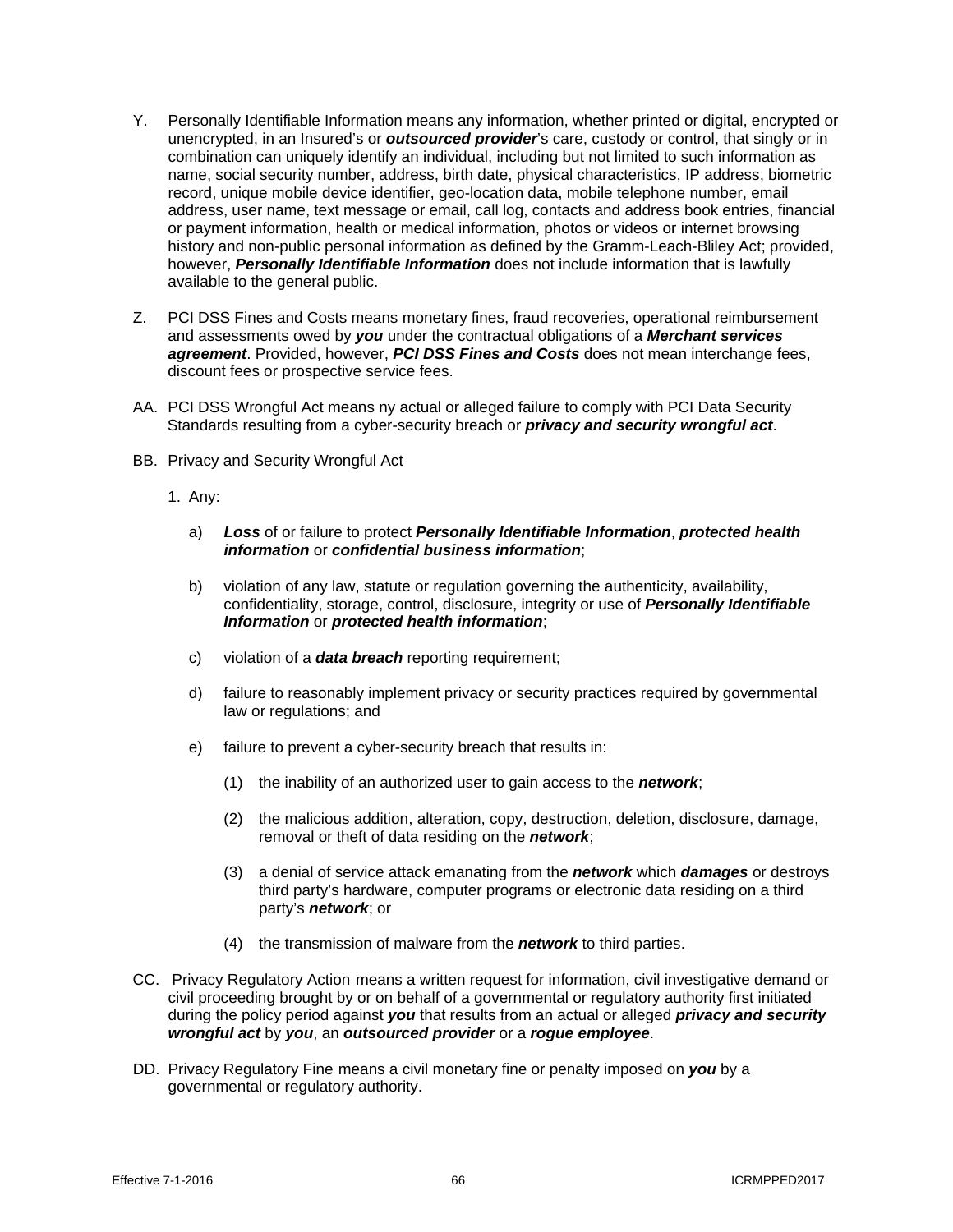- EE. Professional Service means the services stated in this endorsement.
- FF. Protected Health Information means all protected and individually identifiable health information, whether printed or digital, encrypted or unencrypted, held or transmitted by *you* or *your* business associate, as those terms are defined by HITECH, the Health Insurance Portability and Accountability Act of 1996 Privacy Rule or any amendment thereto, including the Health Information Technology for Economic and Clinical Health Act and final Omnibus Rule issued on January 17, 2013.
- GG. Regulatory Damages means any *consumer redress amount* and *privacy regulatory fines*.
- HH. Related Losses means all *losses* that are directly or indirectly based upon, caused by, or result or arise from the same, similar or continuous *claims* or *first party incident*s.
- II. Related Matters means
	- 1. All *third party wrongful act*s that are directly or indirectly based upon, caused by, or result or arise from the same, similar or a continuous nexus of facts, circumstances, acts, errors or omissions, whether logically, causally or otherwise related or connected; and
	- 2. All *first party incident*s that are directly or indirectly based upon, caused by, or result or arise from the same, similar or a continuous nexus of facts, circumstances, acts, errors or omissions, whether logically, causally or otherwise related or connected.
- JJ. Retroactive Date means the applicable date stated in on the Declarations page for each Insuring Agreement in Third Party Liability Coverages.
- KK. Rogue Employee means *your* employee who deliberately acts outside the course and scope of employment and whose intentional conduct results in a *claim*; provided, however, *rogue employee* does not include an executive officer.
- LL. Sublimit means the applicable amount, if any, stated on the Declarations page for each Insuring Agreement within each Coverage Section.
- MM. Technology and Professional Services Wrongful Act means
	- 1. Any:
		- a) act, error, omission, neglect, negligent misrepresentation or breach of duty;
		- b) injury to a person arising out of defamation, including libel, slander, or other defamatory or disparaging statements or materials;
		- c) infringement of an intellectual property right except as otherwise excluded in Patent and Trade Secrets;
		- d) the failure of *technology products* to perform the intended function or serve their intended purpose; and
		- e) the failure of *technology services*, *professional service*s or *technology products* to meet any applicable legal standard concerning quality, safety or fitness for a particular purpose.
- NN. Technology Products means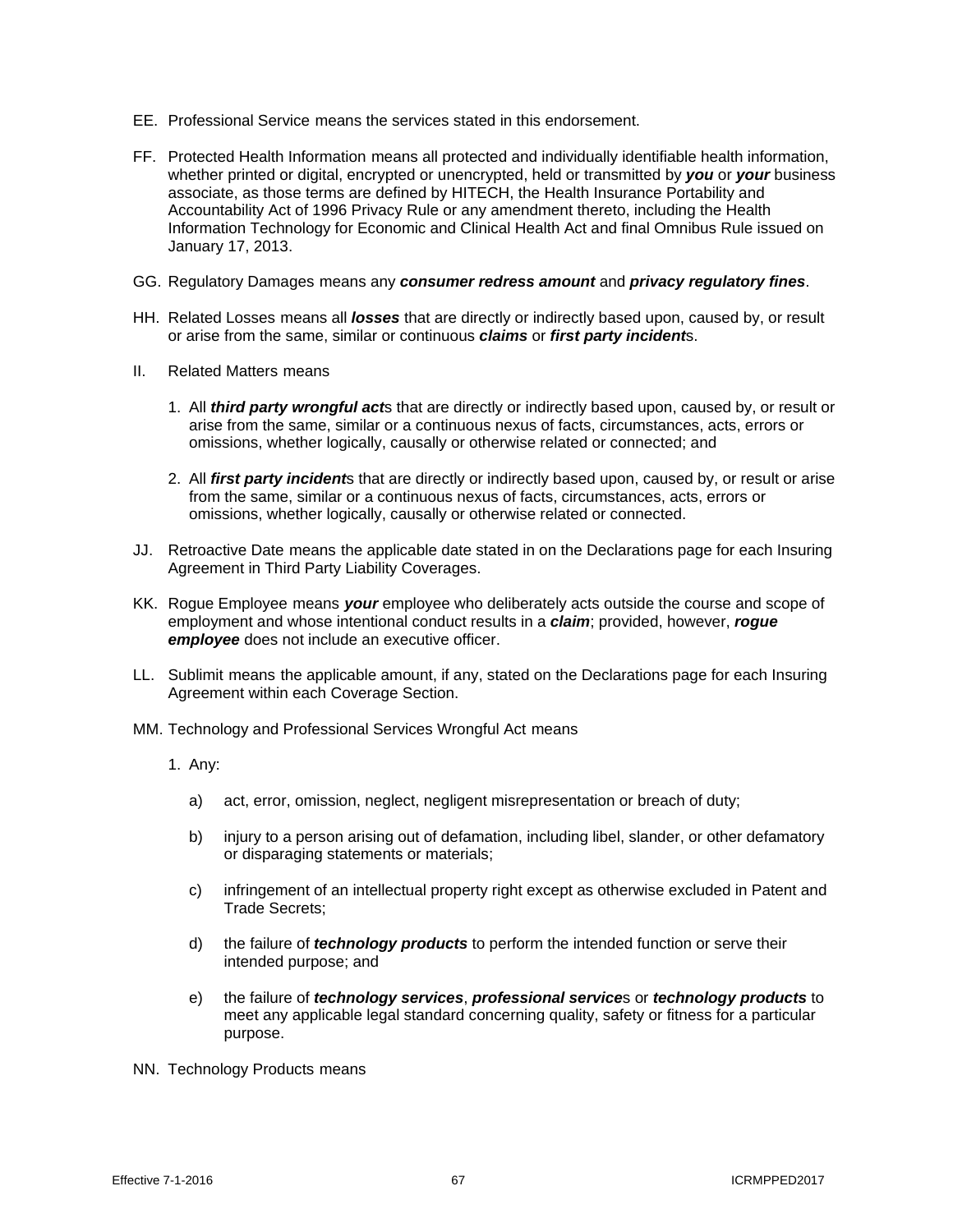- 1. Computer or telecommunications hardware or software products, components or peripherals or electronic products or components:
	- a) created, designed, distributed, manufactured, or sold by or on behalf and for the benefit of an Insured; and
	- b) leased or licensed by *you* to third parties, including software updates, service packs and other maintenance releases provided for such products.
- OO. Technology Services means any computer, cloud computing, information technology, telecommunication, electronic services and any related consulting and staffing services including but not limited to data processing, data and application hosting, the provision of managed services, software as a service (SaaS), platform as a service (PaaS), infrastructure as a service (IaaS), *network* as a service (NaaS), computer systems analysis, computer consulting and training, programming, computer systems installation, management, repair, and maintenance, *network* design and Internet service.
- PP. Third Party Wrongful Act means a *technology and professional services wrongful act*, *media wrongful act* and *privacy and security wrongful act* and *PCI DSS wrongful act*.
- QQ. Waiting Period means the number of hours stated on the Declarations page that must elapse prior to commencement of the *period of restoration*.

# **II. Exclusions**

The Policy does not apply to any *claim* or *first party incident* alleging, arising out of, based upon or attributable to:

- A. Deliberate Acts
	- 1. Dishonest, intentional or knowing wrongful, fraudulent, criminal or malicious:
		- a) acts, errors or omissions; or
		- b) willful violations of law, including privacy laws or regulations, by an Insured, other than a *rogue employee* as applicable; provided, however, *we* will provide *you* with a defense of any otherwise covered *claim* and pay any otherwise covered *claim expenses* until it has been finally determined that such dishonest, intentional or knowing wrongful, fraudulent, criminal or malicious conduct was committed by *you* or by way of a plea by *you* of guilt or no contest, at which time *you* shall reimburse *us* for all *claim expenses*. Notwithstanding the foregoing, criminal proceedings are not covered under the endorsement regardless of the allegations made against *you*. For the purposes of determining the applicability of this exclusion the knowledge of or conduct by:
			- (1) a natural person insured will not be imputed to any other natural person insured; and
			- (2) an executive officer will be imputed to *you*.
- B. Personal Profit
	- 1. The gaining of any profit, remuneration, or financial or non-financial advantage by *you* to which *you* would not be entitled; provided, however, *we* will provide *you* with a defense of any otherwise covered *claim* and pay any otherwise covered *claim expenses* alleging any such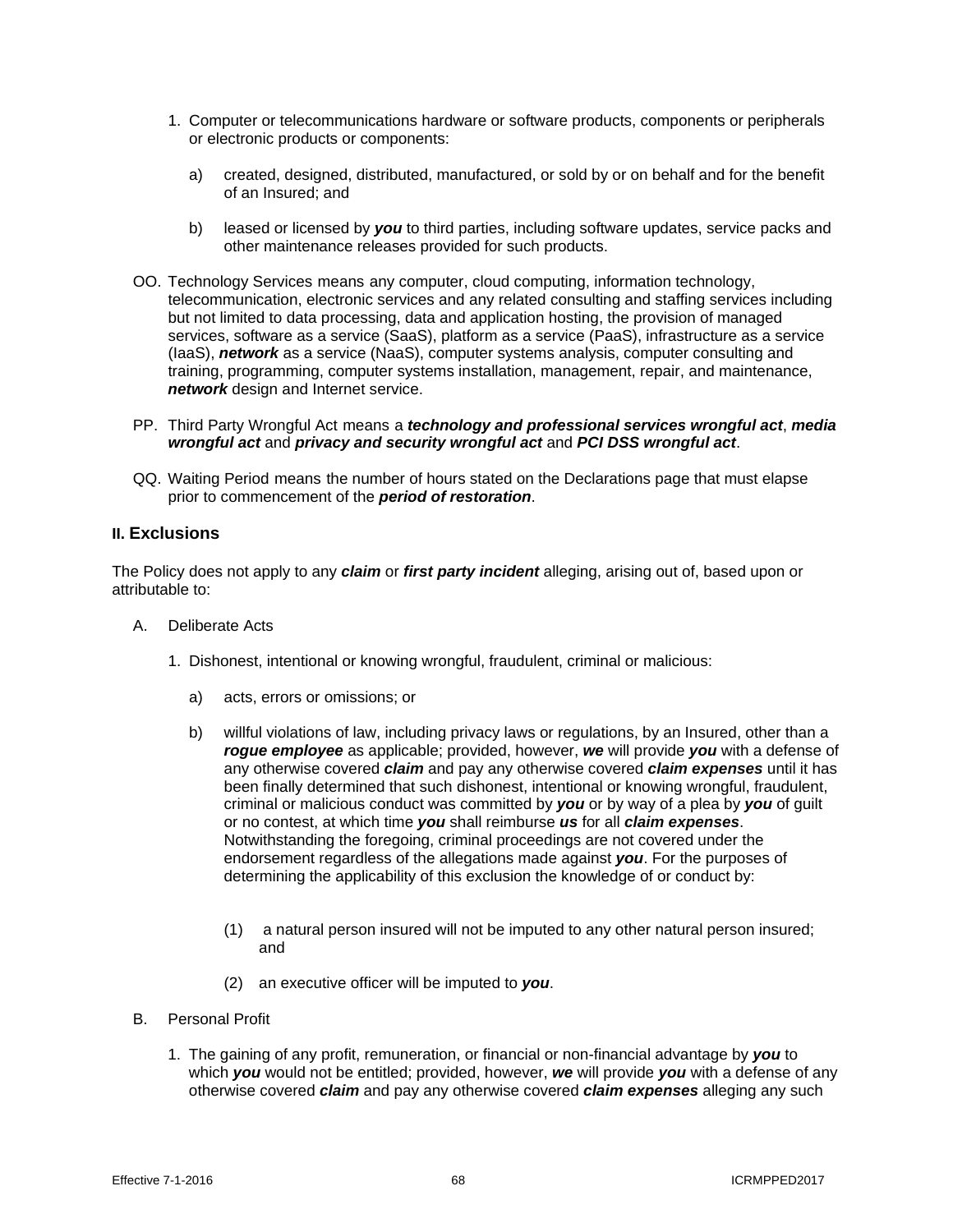gain until it has been finally determined that such gain was improper or illegal, at which time *you* shall reimburse *us* for all *claim expenses*.

- C. Uninsurable Matters
	- 1. *Matters* deemed uninsurable under the law pursuant to which the endorsement is construed.
- D. Prior Acts
	- 1. *Third party wrongful act*s occurring prior to the *retroactive date* and *first party incidents* discovered prior to the effective date.
- E. Bodily Injury and Property Damage
	- 1. Bodily injury, sickness, disease, emotional distress, mental injury, mental tension, mental anguish, pain and suffering, humiliation or shock sustained by any person, including death that results from any of these, or damage to or destruction of any tangible property, including *loss* of use thereof whether or not it is damaged or destroyed; provided, however, this exclusion will not apply to any otherwise covered *claim* for emotional distress, mental injury, mental tension or mental anguish, pain and suffering, humiliation or shock that directly results from a covered *third party wrongful act*.
- F. Employment Practices
	- 1. The following actually or allegedly occurring in connection with a person's employment or application for employment with *you*: discrimination, retaliation, sexual or any other type of harassment, wrongful dismissal, discharge or termination, whether actual or constructive, wrongful discipline, wrongful deprivation of career opportunity, wrongful demotion or change in employment status, wrongful evaluation, negligent hiring, discipline, supervision or retention, failure to promote, failure to grant tenure, employment related misrepresentation, failure to adopt or comply with adequate workplace or employment policies or procedures, failure to train, breach of any oral, written, or implied employment contract; provided, however, this exclusion shall not apply to an otherwise covered *claim* under Privacy and Cyber Security.
- G. Owned Entity
	- 1. *Claims* made against *you* if, at the time the *third party wrongful act* giving rise to such *claim* was committed:
		- a) *you* controlled, owned, operated or managed the claimant; or
		- b) **you** were an owner, partner, director, officer or employee of the claimant.
- H. Insured Versus Insured
	- 1. *Claim* made against *you* and brought by, or on behalf of *you* or parent company, successor or assignee of an Insured; provided, however, this exclusion shall not apply to an otherwise covered *claim* made by any past, present or future officer, director, member, principal, partner, trustee, employee or leased worker or temporary employee of *your*s, only outside of their capacity and pursuant to their authority as such.
- I. ERISA
	- 1. Breach of fiduciary duty, responsibility, or obligation in connection with any employee benefit or pension plan, including violations of the responsibilities, obligations or duties imposed upon fiduciaries by ERISA, the Employee Retirement Income Security Act of 1974, or any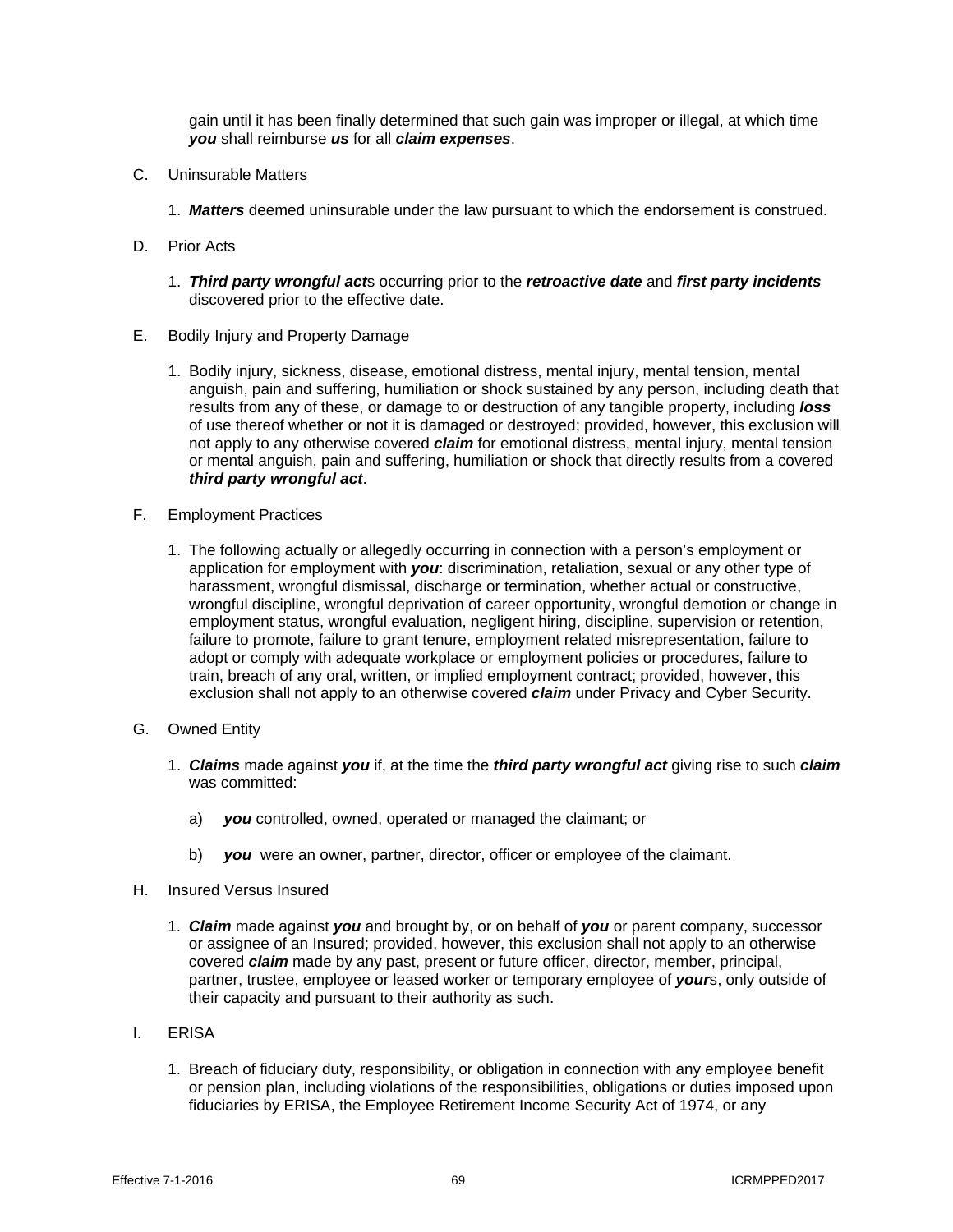analogous federal, state or local statutory or common law; provided, however, this exclusion shall not apply to an otherwise covered *claim* under Privacy and Cyber Security.

- J. Securities
	- 1. The purchase, sale, or offer or solicitation of an offer to purchase, sell or solicit securities or any violation of a securities law, including the Securities Act of 1933, the Securities Exchange Act of 1934, and any regulation promulgated under or pursuant to the foregoing, or any federal, state or local laws analogous to the foregoing (including "Blue Sky" laws), whether such law is statutory, regulatory or common law.

# K. RICO

- 1. Violation of the Organized Crime Control Act of 1970 (commonly known as Racketeer Influenced and Corrupt Organizations Act, or "RICO") and any regulation promulgated under or pursuant to the foregoing or any federal, state or local law analogous to the foregoing, whether such law is statutory, regulatory or common law.
- L. Antitrust and Unfair Competition
	- 1. Unfair methods of competition and unfair or deceptive acts or practices including deceptive advertising and pricing, price fixing, restraint of trade, monopolization or any violation of the Sherman Act, the Clayton Act, the Robinson-Patman Act, the Federal Trade Commission Act, or any other federal, state or local law, whether statutory, regulatory or common law, addressing anti-trust, monopoly, price fixing, price discrimination, predatory pricing or restraint of trade; provided, however, this exclusion shall not apply to an otherwise covered *claim* under Privacy and Cyber Security and an otherwise covered *claim* resulting from *Media wrongful act* under Media.
- M. Unsolicited Communications
	- 1. Unsolicited electronic dissemination of faxes, e-mails or other communications by or on behalf of *you* to actual or prospective customers of *yours* or any other third party, including but not limited to actions brought under the Telephone Consumer Protection Act, the CAN-SPAM Act of 2003 or other analogous federal, state or local statute, law, regulation or common law; provided, however, this exclusion shall not apply to an otherwise covered *claim* directly resulting from a cyber-security breach under Privacy and Cyber Security.
- N. Patent
	- 1. Actual, alleged or attempted infringement, misappropriation, dilution, misuse or inducement to infringe, misappropriate, dilute of misuse any patent or patent right.
- O. Trade Secrets
	- 1. Actual, alleged or attempted or misappropriation of trade secrets; provided, however, this exclusion shall not apply to an otherwise covered *claim* directly resulting from a cyber-security breach under Privacy and Cyber Security.
- P. Contractual
	- 1. Any obligation *you* have under written contract; provided, however, this exclusion shall not apply to liability *you* would have in the absence of a contract or an *your*:
		- a) breach of an exclusivity or confidentiality provision contained in a written agreement;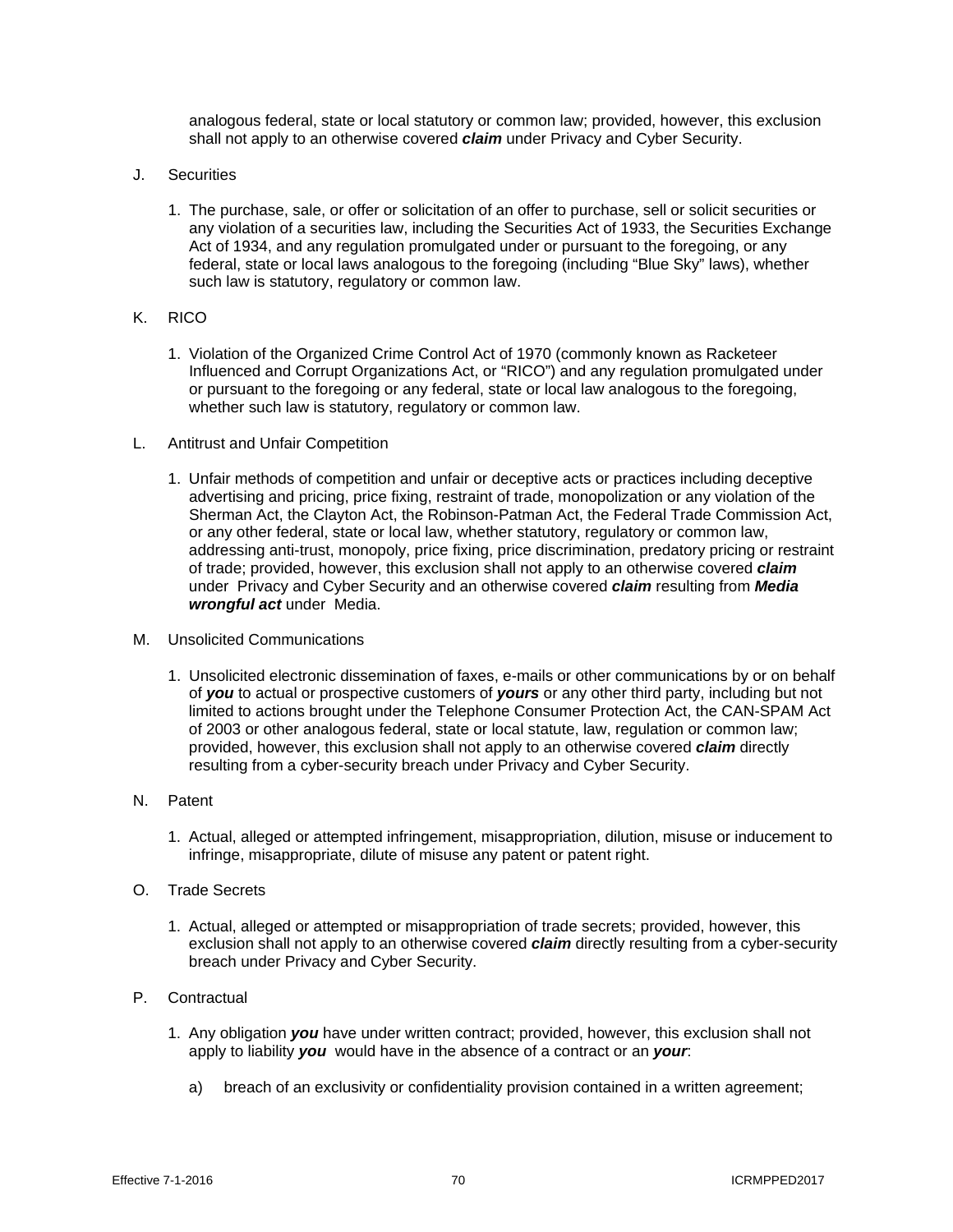- b) violation of an intellectual property right except a violation of a patent right;
- c) negligent performance of *technology services* or *professional service*s for a client or customer; or
- d) provision of *technology products* to a client or customer which contain a material defect.
- e) breach of a *Merchant services agreement*.
- Q. Force Majeure
	- 1. Fire, smoke, explosion, lightning, wind, water, flood, earthquake, volcanic eruption, tidal wave, landslide, hail, or act of God, however caused.
- R. Infrastructure Failure
	- 1. Electrical, mechanical, Internet, telecommunication, cable or satellite failure, fluctuation or outage not under an Insured's operational control, however caused, including but not limited to any electrical power interruption, short-circuit, surge, brownout or blackout.
- S. Governmental Orders
	- 1. Any court order or demand requiring *you* to provide law enforcement, administrative, regulatory or judicial body or other governmental authority access to *Personally Identifiable Information*, *protected health information* or *confidential business information*.
- T. Over-Redemption
	- 1. Price discounts, prizes, awards, coupons or any other valuable consideration given in excess of the contracted or expected amount.
- U. Unauthorized Collection And Use
	- 1. Unauthorized or unlawful collection, acquisition or use of *Personally Identifiable Information* or *protected health information*; provided, however, this exclusion shall not apply to a *claim* directly resulting from the acts of a *rogue employee*.

# **III. Notice**

- A. Notice Of Circumstance
	- 1. Solely with respect to Media, Privacy and Cyber Security and Privacy Regulatory Defense, Awards and Fines, if during the policy period or the extended reporting period (if applicable), *you* first become aware of any circumstance that may reasonably be expected to be the basis of a *claim* against an Insured, and if during the policy period *you* provides *us* written notice of the circumstance along with any *third party wrongful act*, the reasons for anticipating such *claim*, with full particulars as to the dates, persons and entities involved, then any resulting *claim* that is both first made against *you* and reported to *us* during the policy period or the extended reporting period (if applicable) that arises out of such circumstance or *related matter* will be considered made at the time such notice of circumstance was provided.
- B. Notice Of Claim And First Party Incident
	- 1. *You*, as a condition precedent to the obligations of *ours* under the endorsement, must provide to *us* written notice of any *claim* made against *you* and any *first party incident* discovered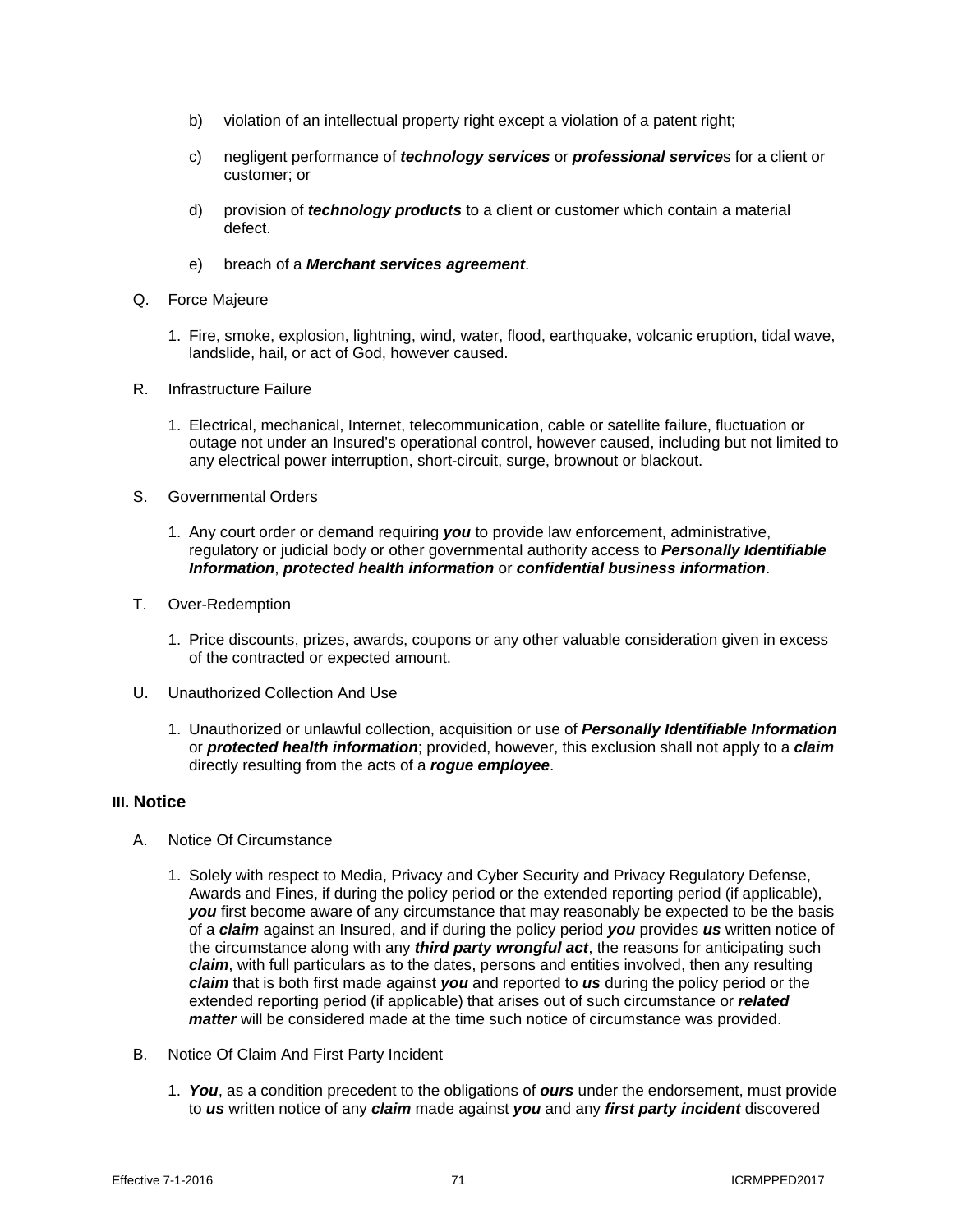as soon as reasonably practicable after an executive officer becomes aware of such *claim* or *first party incident*.

- C. Notice To Whom
	- 1. Notice of a *claim* and/or *first party incident* must be provided to *us* and notice of a *third party wrongful act* or circumstance may be reported to *us* as stated in on the Declarations page.
	- 2. In addition to the notice requirement above, notice of a *first party incident* must also be provided to *us* on the Declarations page.
	- 3. The email/certified post mail defined above shall be deemed effective when received by *us*.
- D. When A Claim Is Deemed Made
	- 1. A *claim* will be deemed made pursuant to definition of *claim* clause:
		- a) on the earliest date an executive officer receives the first written demand;
		- b) on the date of service; and
		- c) on the date an executive officer receives written notice of such action.
- E. Insured's Claim And First Party Incident Obligations
	- 1. In connection with a: *claim*, *you* will, as a condition precedent to the obligations of *us* under the endorsement, provide *us* with all information that we reasonably require, including full particulars as to the dates, persons and entities involved in the claim and the manner in which *you* first became aware of the *claim*;
	- 2. *First party incident*, as a condition precedent to the obligations of *us* under the endorsement, *you* will provide *us* proof of *loss*, duly sworn to, with full particulars, within three (3) months after the first discovery by an executive officer of the *first party incident* (other than a *cyberextortion threat*) or first occurrence of the *cyber-extortion threat*.
- F. Assistance And Cooperation
	- 1. *You* will reasonably cooperate with *us* and upon *our* request: assist *us* in the investigation of any third party wrongful (a) act and *first party incident*:
		- a) attend hearings, depositions and trials;
		- b) assist us in defending and effecting settlements of *claims*;
		- c) secure and provide evidence which includes but not limited to obtain the attendance of witnesses;
		- d) allow us to participate in the handling and management of any suit or proceeding;
		- e) assist us in enforcing any right, contribution or indemnity against a third party which may be liable to you; and
		- f) allow a computer forensics expert access to systems, files and information.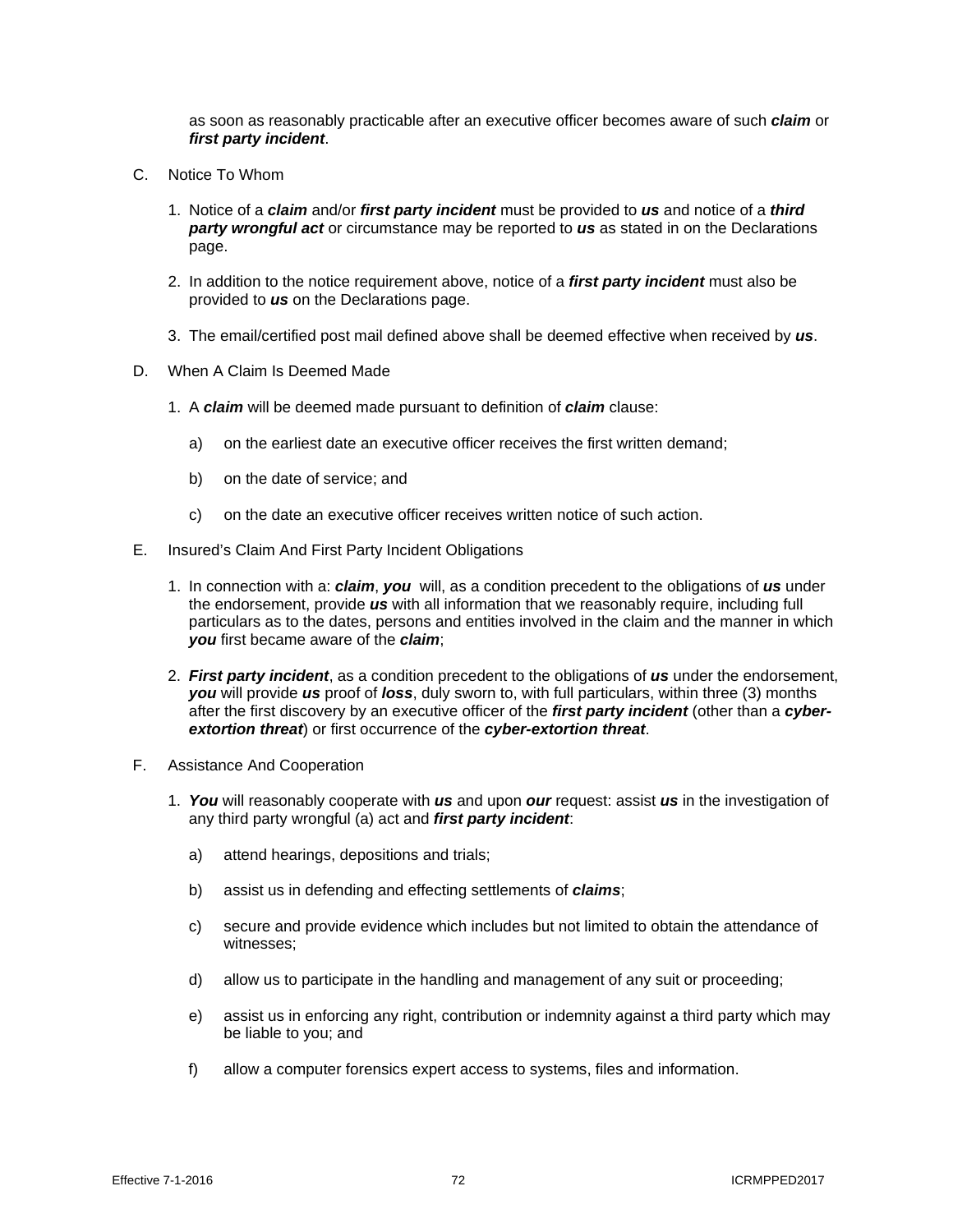2. *You* will take all reasonable steps to limit and mitigate any *loss* arising from any *third party wrongful act* or *first party incident* for which coverage may be or is sought under the endorsement. *You* will do nothing which in any way increases *our* exposure under the endorsement or in any way prejudices *our* potential or actual rights of recovery.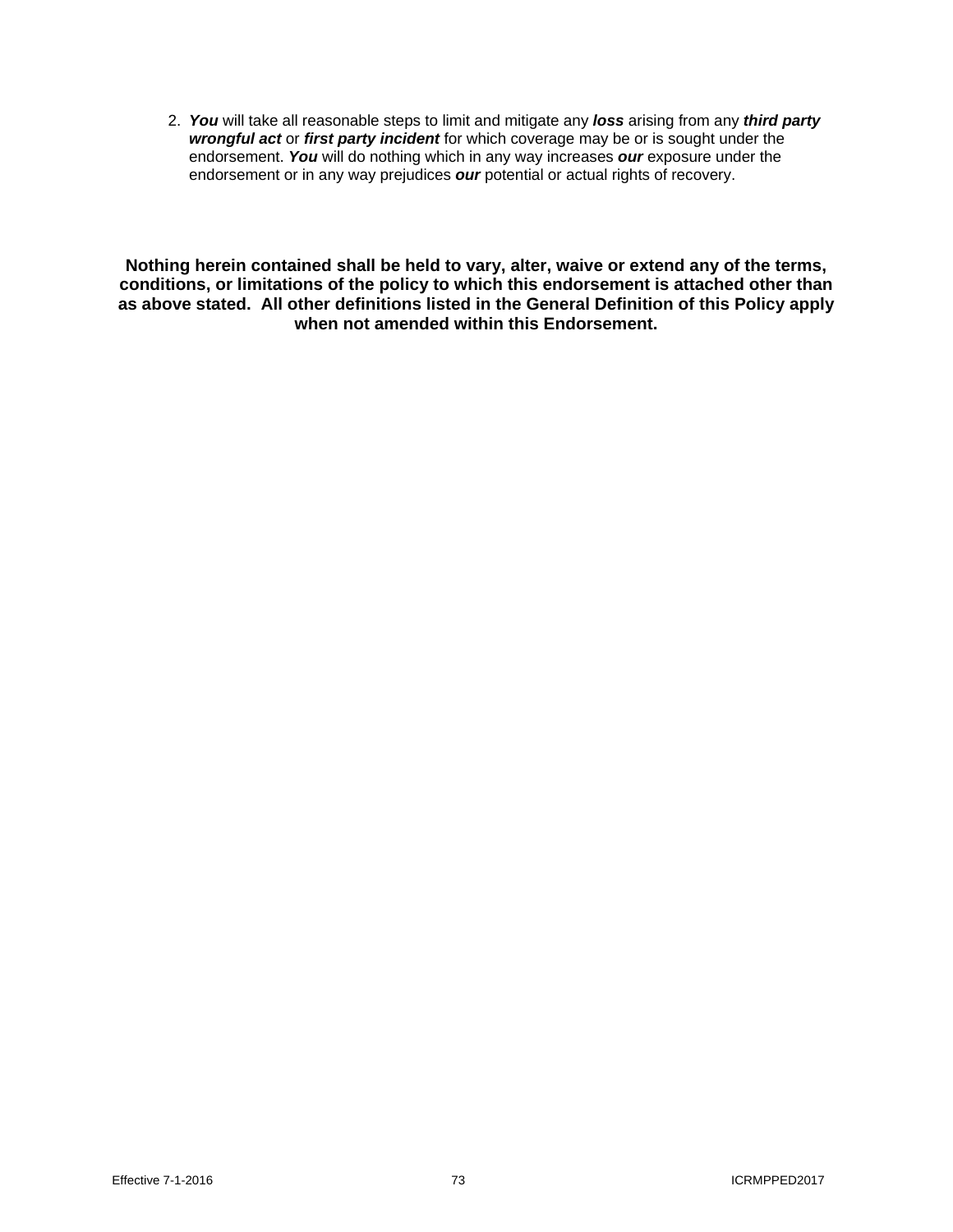# **This endorsement details the contract terms entered into by ICRMP on behalf of all its Public Education members and constitutes the contract document under which we provide coverage to the named insured as listed on the declarations pages of this policy.**

# **CLAIMS MADE COVERAGE Retroactive Date: July 1, 2015**

# **SECTION I – INSURING AGREEMENT, DEFENSE & EXCLUSIONS**

# **A. Insuring Agreement**

- 1. Subject to the applicable **limit(s) of Insurance** of SECTION III LIMITS OF INSURANCE, **we**  agree to indemnify the **Insured** for **ultimate net loss** which the **Insured** becomes legally obligated to pay because of **bodily injury**, **personal injury**, **advertising injury**, or **property damage** which occurs during this policy period and to which this insurance applies. No other obligation or liability to pay sums or perform acts or services is covered. The **Insured's** obligation to pay shall have been determined by judgment against the **Insured** after a contested **suit** or by written agreement, which has received **our** prior approval, between the **Insured(s)** and the claimant(s) or the claimant's legal representative.
- 2. This insurance applies to **bodily injury**, **personal injury**, **advertising injury**, or **property damage**  which occurs during this policy period, provided that prior to this policy period, no **Insured** listed under paragraphs A. or B. 1. or 2., of SECTION II – WHO IS AN INSURED or no person authorized by **you** to give or receive notice of an **occurrence** or claim, knew that the **bodily injury**, **personal injury**, **advertising injury**, or **property damage** had occurred, in whole or part. If such listed **Insured** or authorized person knew, prior to this policy period, that the **bodily injury**, **personal injury**, **advertising injury**, or **property damage** occurred, then any continuation, change or resumption of such **bodily injury**, **personal injury**, **advertising injury**, or **property damage**  during or after this policy period will be deemed to have been known prior to this policy period and will not be covered hereunder.
- 3. **Bodily injury**, **personal injury**, **advertising injury**, or **property damage** which occurs during this policy period and was not, prior to this policy period, known to have occurred by an **Insured** listed under paragraphs A. or B. 1. or 2. of SECTION II – WHO IS AN INSURED or any person authorized by **you** to give or receive notice of an **occurrence** or claim, includes any continuation, change or resumption of that **bodily injury, personal injury, advertising injury,** or **property damage** after the end of this policy period.
- 4. **Bodily injury**, **personal injury**, **advertising injury**, or **property damage** will be deemed to have been known to have occurred at the earliest time when any **Insured** listed under paragraphs A. or B. 1. or 2. of SECTION II – WHO IS AN INSURED or any person authorized by **you** to give or receive notice of an **occurrence** or **claim**:
	- a. Reports all, or any part, of the **bodily injury**, **personal injury**, **advertising injury**, or **property damage** to **us** or any other insurer;
	- b. Receives a written or verbal demand or claim for damages because of **bodily injury**, **personal injury**, **advertising injury**, or **property damage**; or
	- c. Actually or constructively becomes aware by any other means that **bodily injury**, **personal injury**, **advertising injury**, or **property damage** has occurred or had begun to occur.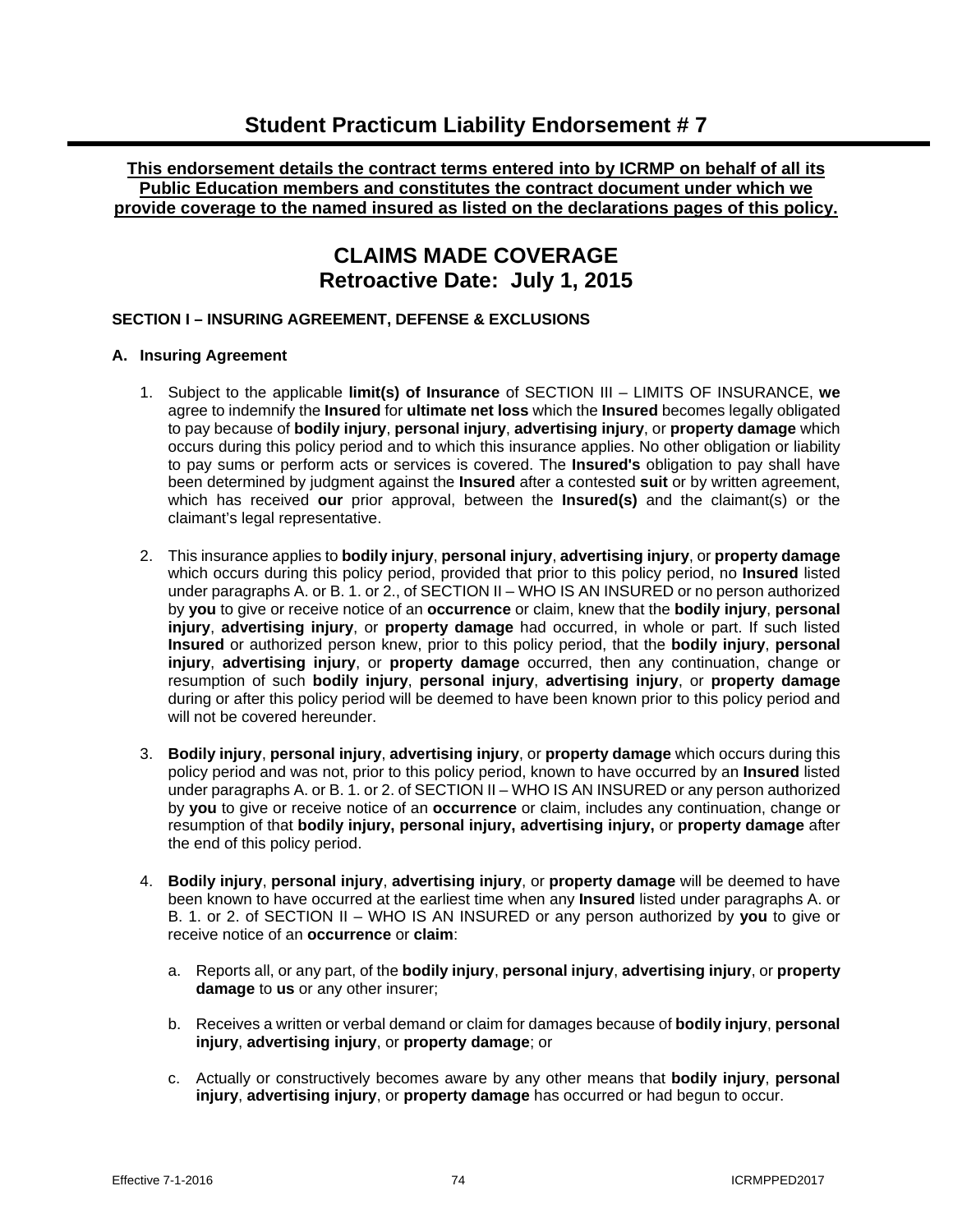- 5. Damages because of **bodily injury** which occurs during this policy period include damages claimed by any person or organization for care, loss of services or death resulting at any time from the **bodily injury**.
- 6. Damages because of **bodily injury** or **personal injury** arising out of the actual or threatened **nonemployment harassment**, including sexual molestation, by anyone of any person while in the care, custody, or control of any **Insured**, or **bodily injury** or **personal injury**, arising out of the negligent:
	- a. Employment;
	- b. Investigation;
	- c. Supervision;
	- d. Reporting to the proper authorities, or failure to so report; or
	- e. Retention;

Of a person for whom any **Insured** is or ever was legally responsible and whose conduct would be excluded by paragraph 6. above.

- 7. It is agreed that the insurance provided by this endorsement, applies only to **ultimate net loss**  which the **Insured** becomes legally obligated to pay because of **bodily injury**, **personal injury**, **advertising injury**, or **property damage** arising out of, caused, in whole or in part, by or contributed to by any acts, errors or omissions of **your** students while serving in a supervised student practicum or job shadowing program approved by **you** in satisfaction of course requirements and while acting under **your** direction and control or under the direction and control of any sponsoring or participating unaffiliated person, entity or organization included as an additional **Insured** to this policy and, when such student practicum or job shadowing program is in connection with medical or other allied health operations or activities, the supervising **Insured** must be a licensed medical professional. No insurance is provided for **bodily injury**, **personal injury** or **advertising injury** to any student of **yours** serving in a supervised student practicum or job shadowing program.
- 8. Garagekeeper's Legal Liability Coverage is Claims-Made basis. **We** agree to indemnify the **Insured** for **ultimate net loss** up to **limit(s) of Insurance** of SECTION III – LIMITS OF INSURANCE for which the **Insured** becomes legally obligated to pay because of **loss** to a **customer's auto** or **customer's auto** equipment left in **your** care while the **customer's auto** is being attended, serviced, repaired, parked or stored in **garage operations** at the covered location(s) shown in the Schedule under:
	- a. **Comprehensive Coverage.** From any cause except:
		- (1) The **customer's auto's** collision with another object; or
		- (2) The **customer's auto's** overturn.
	- b. **Collision Coverage.** Caused by:
		- (1) The **customer's auto's** collision with another object; or
		- (2) The **customer's auto's** overturn.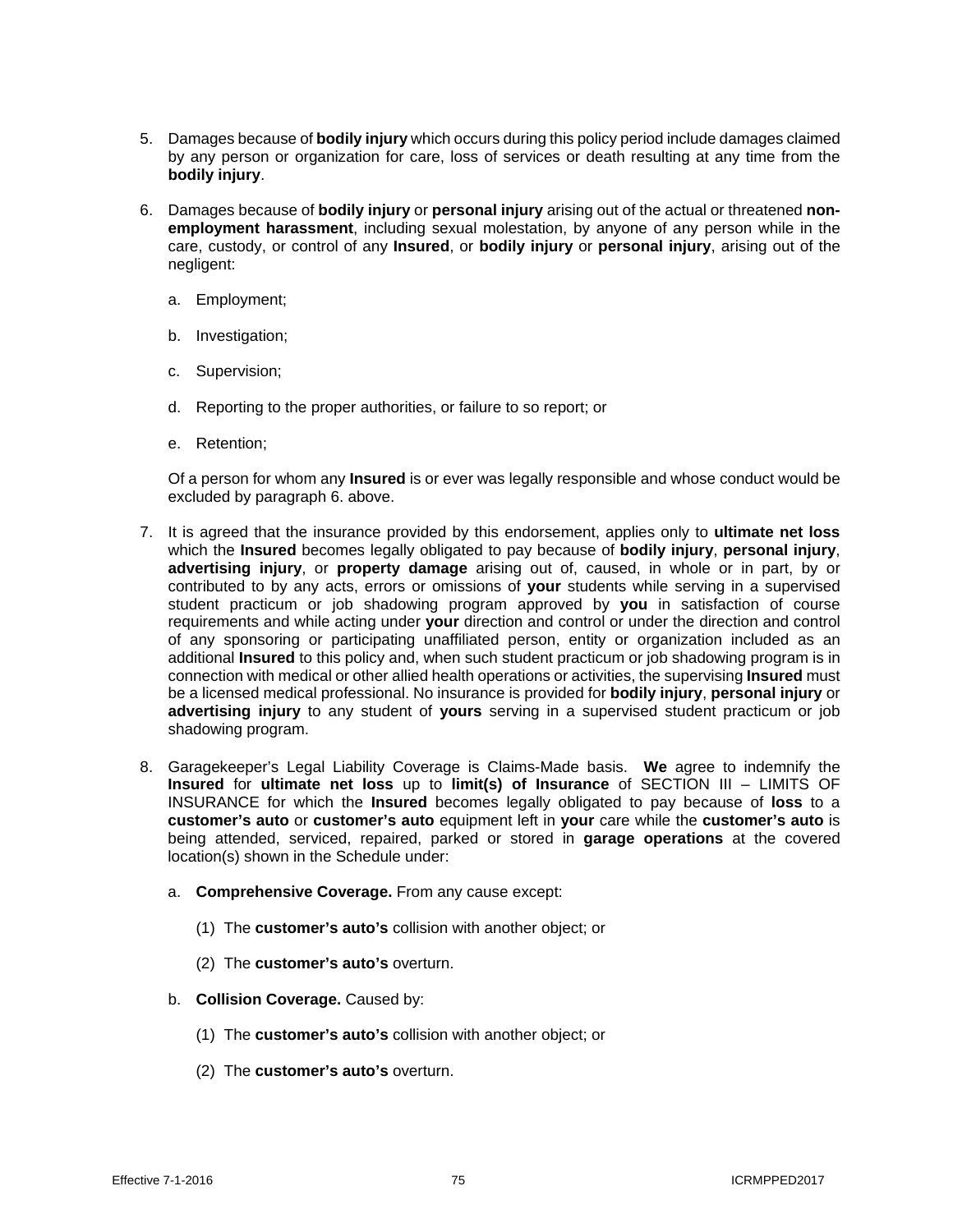Any **Insured** operating a **customer's auto** must be a licensed driver. **We** will cover **loss**  occurring during the policy period shown in on the **Declarations Page**. No other obligation to pay any additional sums or provide services is covered.

- 9. This insurance applies only to **bodily injury**, **personal injury**, or **property damage** for Medical Incident Liability Coverage as follows:
	- a. **We** agree, subject to the limitations, terms and conditions hereinafter mentioned, to indemnify the **Insured** for **ultimate net loss** for which the **Insured** shall be legally obligated to pay because of a **claim(s)** first made against the **Insured** during the policy period, but only if the **bodily injury**, **personal injury**, or **property damage** is caused by a **medical incident**, or a series of **related medical incidents**, that:
		- (1) Takes place in the **coverage territory**; and
		- (2) Did not occur before July 1, 2015 (the Retroactive Date) or after the end of the policy period;

 Provided further that such **claim(s)** is first made against any **Insured** in accordance with paragraph b. below, during the policy period.

- b. A **claim(s)** shall be considered to be first made at the earlier of the following times:
	- (1) When notice of such **claim(s)** is received and recorded by **us**; or
	- (2) When **you** become aware of an injury caused by a **medical incident(s)** situation or circumstances which may subsequently give rise to a **claim(s)** or **suit(s)** being made against any **Insured**, and **you** give written notice to **us**, but not later than the end of this policy's coverage period.
- c. All **claim(s)** based upon or arising out of the same **medical incident(s)**, or a series of **related medical incident(s)**, by one or more **Insureds** shall be considered first made when the first of such **claim(s)** is made and shall be considered a single **claim**. Only one **claim limit(s) of Insurance** shall be applicable to such single **claim**.

#### **B. Defense**

**We** have no duty to defend any claim or **suit** but **we** shall have the right and **you** shall give **us** the opportunity to associate in the defense of any claim or **suit** against the **Insured** seeking damages for **bodily injury**, **personal injury**, **advertising injury**, or **property damage**, which, in **our** sole opinion, may create indemnification obligations for **us** under this endorsement. In addition:

- 1. The **Insured**, or the **Named Insured** on the **Insured's** behalf, has the duty to defend any claim or **suit** seeking damages to which this insurance applies and shall be responsible for paying any **claim expenses.** The **claim expenses** incurred by the **Insured** serve to erode this Endorsements indemnification limit(s).
- 2. **We** shall also have the right, but not the duty, to assume control in the defense of any claim or **suit**  which, in **our** sole opinion, may create indemnification obligations for **us** under this endorsement. This assumption of control shall include, but not be limited to:
	- a. The investigation of any **occurrence**, **offense**, claim or **suit;**
	- b. The selection or retention of defense counsel;
	- c. The appeal of any judgment; or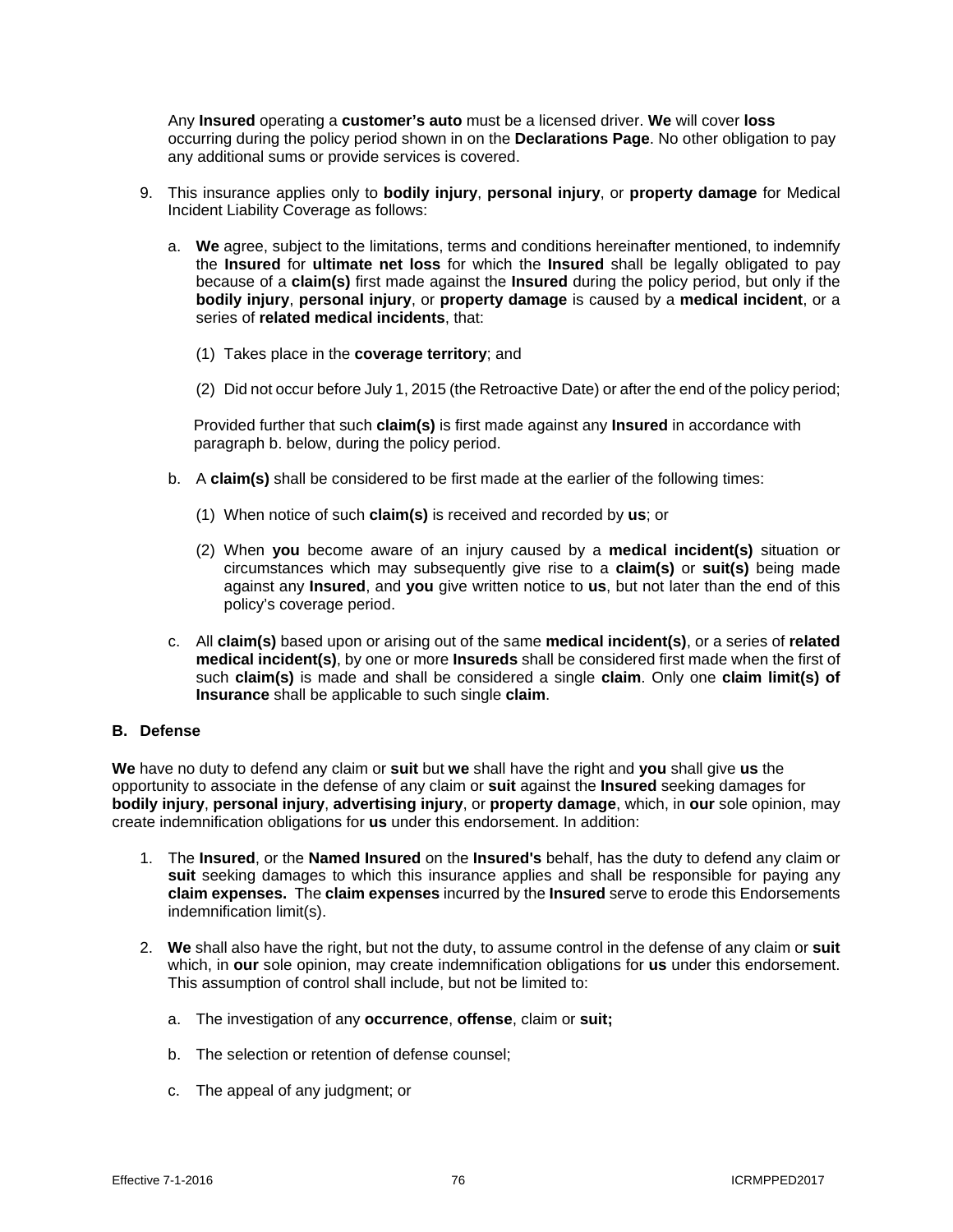d. The settlement of any claim or **suit**.

In the event **we** exercise **our** rights specified in this paragraph, the **limit(s) of Insurance** and the will remain unchanged as stated in this endorsement.

#### **C. Exclusions**

This insurance does not apply to:

- 1. **Bodily injury** or **property damage** either expected or intended from the standpoint of the **Insured**. This exclusion does not apply to **bodily injury** or **property damage** resulting from:
	- a. Any corporal punishment administered to **your** students by or at the direction of **your** current or former faculty members, teaching assistants, student teachers or school administrators. This limited extension of coverage does not apply to:
		- (1) The malicious infliction of corporal punishment; or
		- (2) Corporal punishment administered in violation of law, or the policy or regulations of the **Insured** or its governing body, where applicable.
	- b. The use of reasonable force to protect persons or property (unless deemed to be a criminal act) EXCEPT by any federal, state or local law enforcement department, agency or detention facility, including their law enforcement officials, officers, reserve officers, detention officers, agents, employees or volunteers, or by **your** campus security department, agency or detention facility, including their officers, agents, employees or volunteers.
- 2. **Bodily injury**, **personal injury**, **advertising injury**, or **property damage** that the **Insured** is obligated to pay by reason of the assumption of liability in any contract or agreement. This exclusion does not apply to liability.
- 3. Liability imposed on the **Insured** under any of the following laws:
	- a. Employee Retirement Income Security Act (ERISA) of 1974, including any subsequent amendments or any similar federal, state or local law or regulations;
	- b. Any uninsured motorists, underinsured motorists, or automobile no-fault or first party **bodily injury** or **property damage** law;
	- c. Any workers compensation, unemployment insurance, social security or disability benefits law, or any similar law; or
	- d. Any obligation of the **Insured** under the Jones Act, general maritime law, the Federal Employers Liability Act, Federal Employee Compensation Act, the Defense Base Act or the U.S. Longshoremen and Harbor Workers Compensation Act.
- 4. **Bodily injury**, **personal injury**, **advertising injury**, or **property damage** arising from **employment wrongful act(s)**.
- 5. a. For other than the **automobile hazard**, **bodily injury**, **personal injury**, **advertising injury**, or **property damage** arising directly or indirectly out of the actual, alleged or threatened discharge, dispersal, seepage, migration, release or escape of **pollutants** at any time.
	- b. For the **automobile hazard**, **bodily injury** or **property damage** arising directly or indirectly out of the actual, alleged or threatened discharge, dispersal, seepage, migration, release or escape of **pollutants** at any time: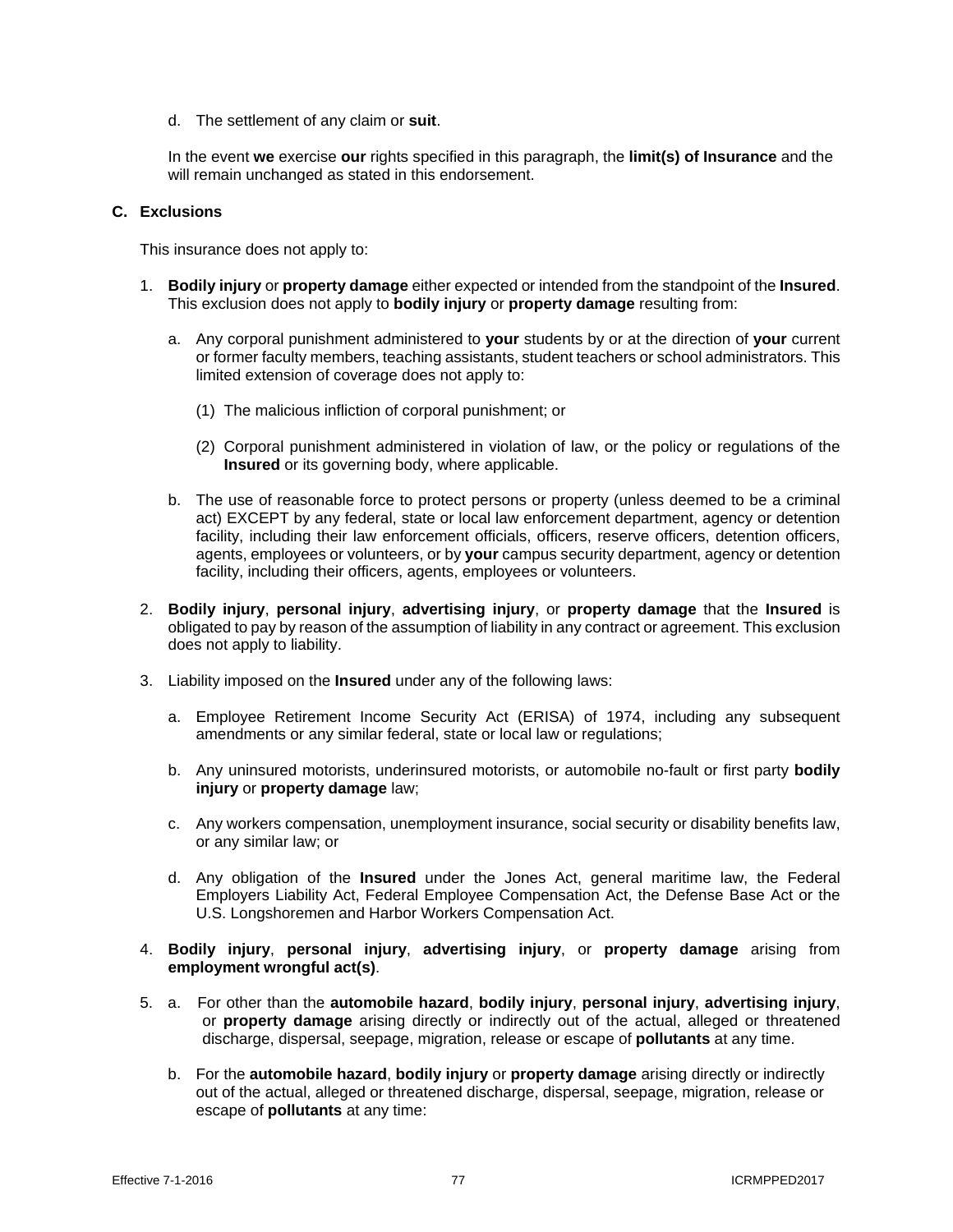- (1) That are, or that are contained in any property that is:
	- (a) Being transported or towed by, handled, or handled for movement into, onto or from the covered **auto**;
	- (b) Otherwise in the course of transit by or on behalf of the **Insured**; or
	- (c) Being stored, disposed of, treated or processed in or upon the covered **auto**;

Paragraph 1. (a) above only applies to liability assumed under a contract or agreement.

- (2) Before the **pollutants** or any property in which the **pollutants** are contained are moved from the place where they are accepted by the **Insured** for movement into or onto the covered **auto**; or
- (3) After the **pollutants** or any property in which the **pollutants** are contained are moved from the covered **auto** to the place where they are finally delivered, disposed of or abandoned by the **Insured**.

Paragraphs (2) and (3) above do not apply to occurrences that occur away from premises owned by or rented to an Insured with respect to pollutants not in or upon a covered auto if:

- (1) The **pollutants** or any property in which the **pollutants** are contained are upset, overturned or damaged as a result of the maintenance or use of a covered **auto**; and
- (2) The discharge, dispersal, seepage, migration, release or escape of the **pollutants** is caused directly by such upset, overturn or damage.

Paragraphs a. and b. of this exclusion do not apply to:

- (1) **Bodily injury** or **property damage** caused by heat, smoke or fumes from a **hostile fire**;
- (2) **Bodily injury** or **property damage** arising out of the unintentional discharge, dispersal, seepage, migration, release or escape of fuels, lubricants, or other operating fluids which are needed to perform the normal electrical, hydraulic or mechanical functions necessary for the operation of a covered **auto** or **mobile equipment** or its parts, if such fuels, lubricants or other operating fluids escape from the **auto** or **mobile equipment** part designed to hold, store or receive them; or
- (3) **Bodily injury** if sustained within a building which is or was at any time owned or occupied by, or rented to or loaned to, any **Insured**, but only so long as the **bodily injury**, was caused by smoke, fumes, vapors or soot from equipment used to heat, cool or dehumidify that building.

#### 6. **Personal injury** or **advertising injury**:

- a. Arising out of electronic or other publication, transmission, dissemination or storage of material, if done by or at the direction of the **Insured** with knowledge of its falsity;
- b. Arising out of electronic or other publication, transmission, dissemination or storage of material whose first publication, transmission, dissemination or storage took place before the beginning of the policy period; or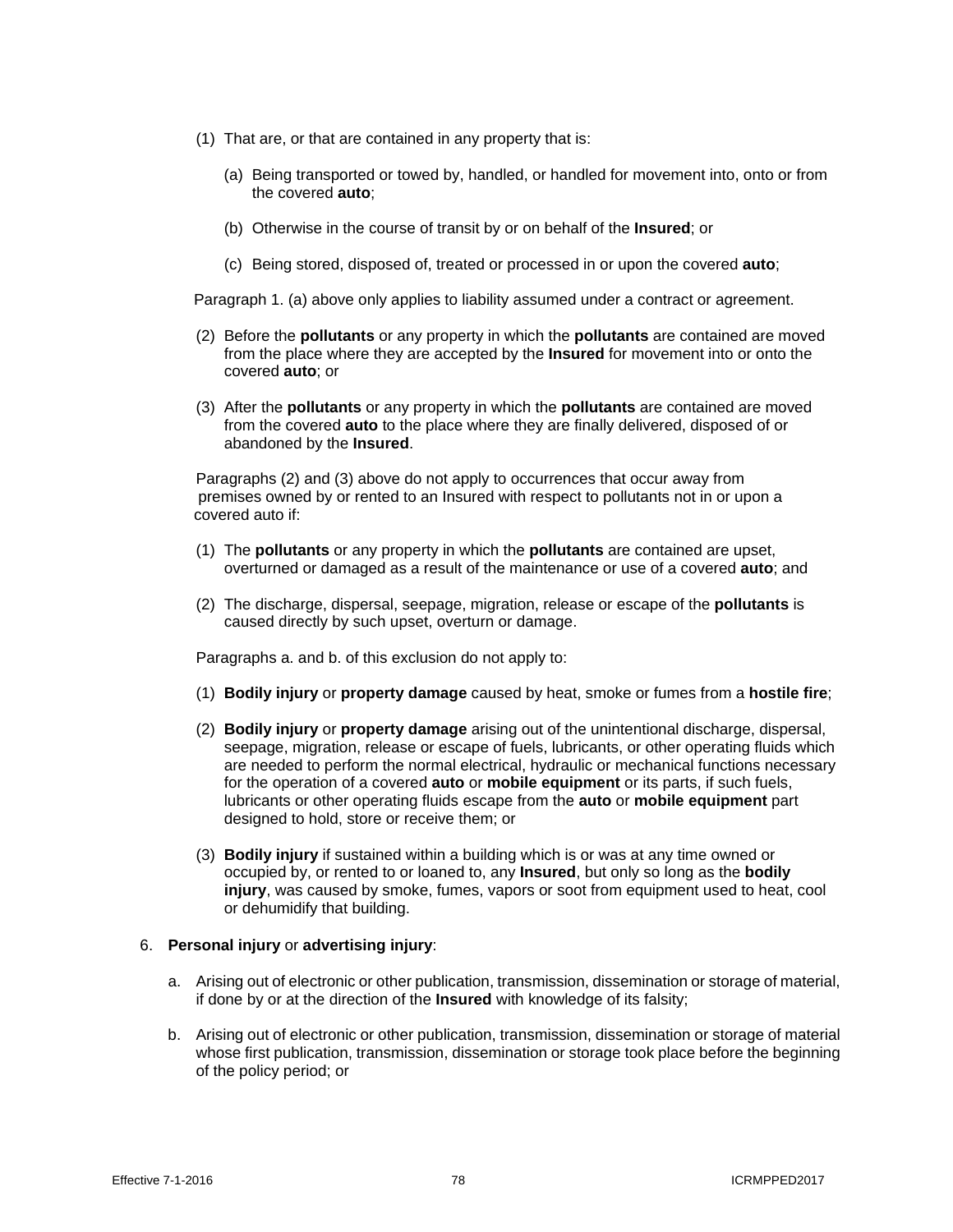- c. Arising out of the willful violation of a penal statute or ordinance committed by or with the consent of the **Insured**; or
- d. Arising out of the infringement of copyright, patent, trademark, trade dress, trade secret, service mark, slogan, or other intellectual property rights.

However, paragraph d. of this exclusion does not apply to infringement, in **your** advertisement, of copyright, trademark, trade dress, service mark or slogan.

# 7. **Property damage** to:

- a. Property owned, rented or occupied by any **Insured**;
- b. Property loaned to any **Insured**;
- c. Premises **you** sell, give away, or abandon, if the **property damage** arises out of any part of those premises or personal property in the care, custody, or control of any **Insured** except property in the possession of persons at time of arrest or incarceration.
- 8. **Property damage** to **your product** arising out of it or any part of it.
- 9. **Property damage** to **your work** arising out of it or any part of it and included in the **products completed operations hazard**.
- 10. **Property damage** to **impaired property** or property not physically injured, arising out of:
	- a. A defect, deficiency, inadequacy or dangerous condition in **your product** or **your work**; or
	- b. A delay or failure by **you** or anyone acting on **your** behalf to perform a contract or agreement in accordance with its terms.

This exclusion does not apply to the loss of use of other property arising out of sudden and accidental physical injury to **your product** or **your work** after it has been put to its intended use.

- 11. **Bodily injury**, **personal injury**, **advertising injury**, or **property damage** arising directly or indirectly out of, resulting from, caused or contributed to by electromagnetic radiation, provided that such loss, cost or expense results from or is contributed to by the hazardous properties of electromagnetic radiation. This includes any costs for the actual or threatened abatement, mitigation, or removal.
- 12. **Bodily injury**, **personal injury**, **advertising injury**, or **property damages** arising from any investigation, claim, **suit** or other proceeding seeking relief or redress in any form other than money damages, including but not limited to, costs, fees, or expenses which the **Insured** may become obligated to pay as a result of a consent decree, settlement or adverse judgment for declaratory relief or injunctive relief.
- 13. Note: The following exclusion does not apply to the extent coverage is provided by the Medical Incident Liability for which coverage is provided on a claims-made basis.
	- a. **Bodily injury**, **personal injury**, **advertising injury**, or **property damages** arising out of the rendering of or failure to render medical or paramedical services to persons:
		- (1) By any physician, physician assistant, dentist, nurse, athletic trainer or coach, emergency medical technician, first aid attendant or paramedic who is employed by **you** to provide such services; or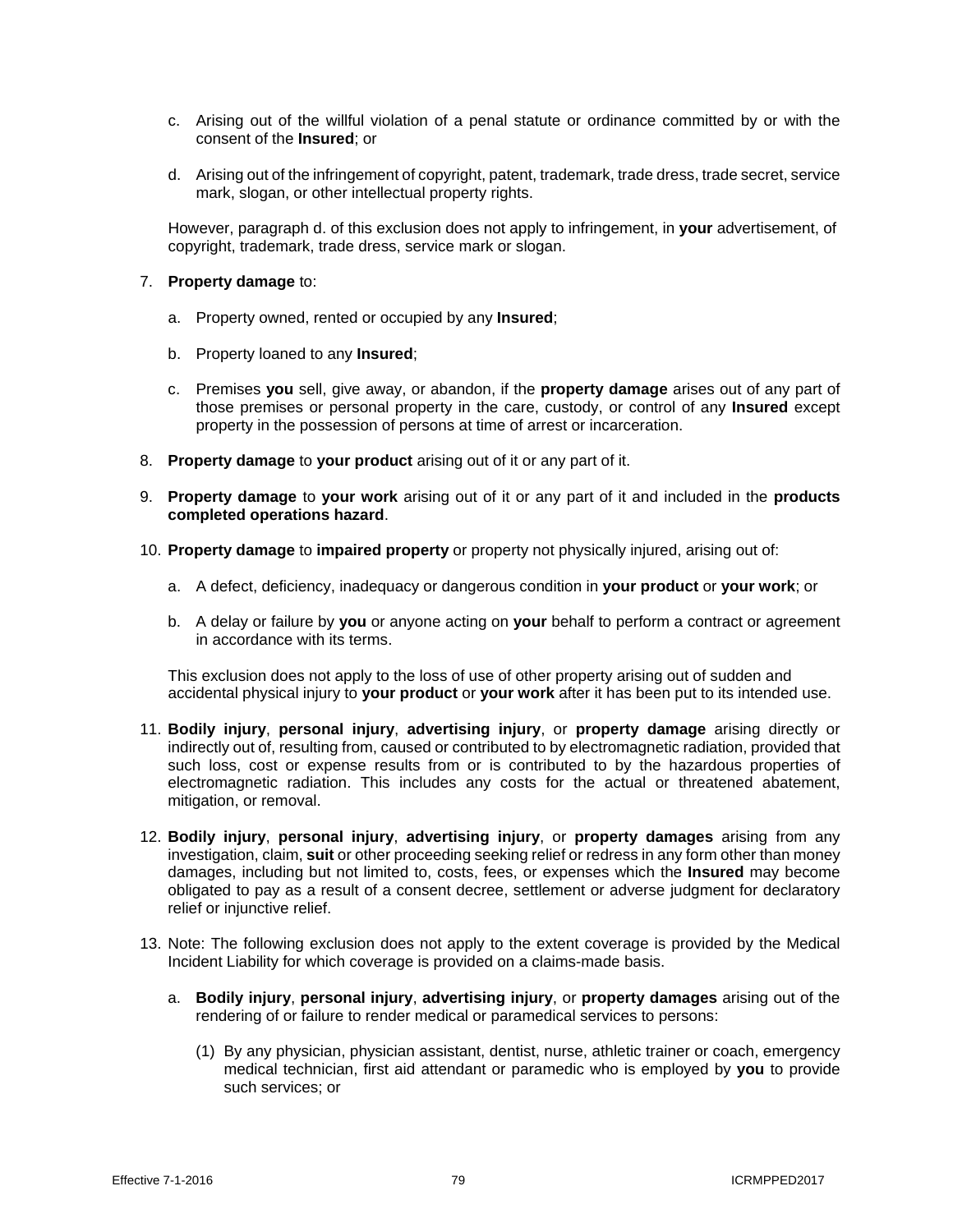(2) By any third party emergency medical technician, first aid attendant or paramedic providing services to **you** under a mutual aid agreement.

This exclusion does not apply to any employee other than those referenced in paragraph (1). above.

- b. For Medical Incident Liability provided as a claim-made coverage, this insurance does not apply to **claims(s)** or **suits**:
	- (1) Based upon or arising out of, any **claim(s)** alleging a **medical incident(s)** which is the subject of any notice given under any policy or policies the term of which has expired prior to the inception date of this Endorsement.
	- (2) Based upon or arising out of any **medical incident(s)** or a series of **related medical incident(s)** that took place prior to the retroactive date, provided that any person specifically referenced knew or reasonably should have foreseen that such **medical incident(s)** or a series of **related medical incident(s)** would give rise to a **claim(s)**.
- 14. **Bodily injury**, **personal injury**, **advertising injury**, or **property damage** arising out of the design, manufacture, assembly, maintenance, sale, service, ownership or operation of any watercraft; however, this exclusion shall not apply to:
	- a. Non-submersible watercraft up to twenty-six (26) feet in length;
	- b. Rowing or sculling shells; or
	- c. Watercraft chartered with crew for recreational purposes for a period of up to twelve (12) hours on a U.S. Coast Guard-approved and commercially-licensed vessel operated in U.S. waters, but this limited grant of coverage does not apply to any claim relating to liability of others:
		- (1) Assumed by an **Insured**; or
		- (2) In any way involving an owner, operator or crewmember of any watercraft or to such person's estate.

This exclusion does not apply to watercraft while ashore on premises **you** own or rent.

- 15. **Bodily injury**, **personal injury**, **advertising injury** or **property damage** arising out of or in connection with the operation of any hospital, nursing home, continuum of care facility or other health care facility in which overnight care is provided or any medical facility which is, in whole or in part, owned, managed or operated by such hospital, nursing home, continuum of care facility or other overnight health care facility. This exclusion applies to liability which the **Insured** has assumed under any contract arising out of or in connection with the operation of any hospital, nursing home, or other overnight health care facility, continuum of care facility or any medical facility which is, in whole or in part, owned, managed or operated by any hospital, nursing home, continuum of care facility or other overnight health care facility. However, this exclusion shall not apply to **your** student health center.
- 16. **Bodily injury, personal injury, advertising injury,** or **property damage** arising out of the ownership, maintenance or use, including all related operations, or property in which **you** are acting in a fiduciary or representative capacity.
- 17. **Bodily injury** or **personal injury** that the **Insured** is obligated to pay, including costs or expenses, arising out of, resulting from, caused by or contributed to by any experiments performed on human beings. This includes but is not limited to clinical trials and or medical studies.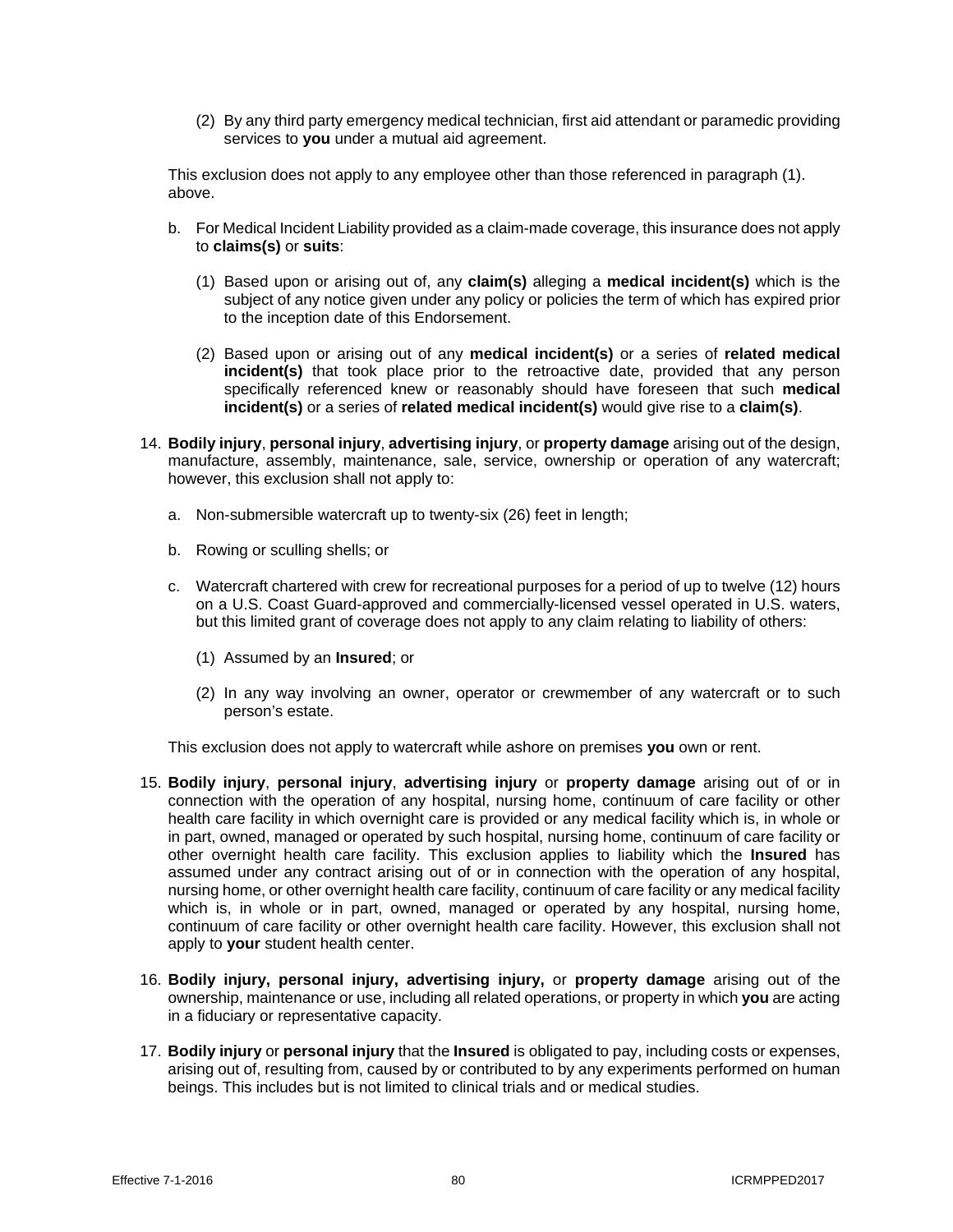#### 18. **Idaho Immunity and Statutory Damages Cap.**

- a. This policy does not provide coverage for any **ultimate net loss** in connection with any claim made or **suit** brought against the **Insured** arising from any **occurrence**, **offense** or **automobile hazard** for which the **Insured** has immunity under Idaho common law or statutory law.
- b. The existence of this policy in no way serves as a waiver by the **Insured** of any full or partial immunity. However, if:
	- (1) A court, which has jurisdiction to enforce a judgment over the **Insured**, determines for any reason, other than the mere existence of this policy, that the **Insured** is not entitled to immunity under Idaho common law or statutory law; or
	- (2) The **Insured'**s counsel determines in a written legal opinion, which must be provided to **us**, that there is no good faith basis to assert an immunity defense to a claim or **suit** and **we** agree to such determination;

**we** agree to indemnify the **Insured** for **ultimate net loss** in accordance with the terms and conditions of this policy and subject to the endorsements **limit(s) of Insurance**. **We** will indemnify the **Insured** for any **claim expenses** incurred in accordance with the terms and conditions of this endorsement.

- c. Costs or expenses because of any **wrongful act(s)** arising directly or indirectly out of:
	- (1) Any access to or disclosure of any person's or organization's confidential or personal information, including patents, trade secrets, processing methods, customer lists, financial information, credit card information, health information or any other type of nonpublic information; or
	- (2) The loss of, loss of use of, damage to, corruption of, inability to access, or inability to manipulate **electronic data**.

This exclusion applies even if damages are claimed for notification costs, credit monitoring expenses, forensic expenses, public relations expenses or any other loss, cost or expense incurred by any **Insured** or others arising out of that which is described in paragraph 1. or 2. above.

- 19. **Bodily injury**, **personal injury**, **advertising injury** or **property damage** arising out of:
	- a. Any act or omission of any federal, state or local law enforcement department, agency or detention facility, including their law enforcement officials, officers, reserve officers, detention officers, agents, employees or volunteers;
	- b. Any act or omission of **your** campus security department, agency or detention facility, including their officers, agents, employees or volunteers; or.
	- c. The ownership, maintenance or use of any part of **your** premises that are dedicated to law enforcement or campus security activities.
- 20. The following exclusions apply specifically to Garagekeeper's Legal Liability Coverage.
	- a. This insurance does not apply to:
		- (1) **Contractual Liability.** Liability arising from any contractual obligation by which the **Insured**  accepts responsibility for **loss**.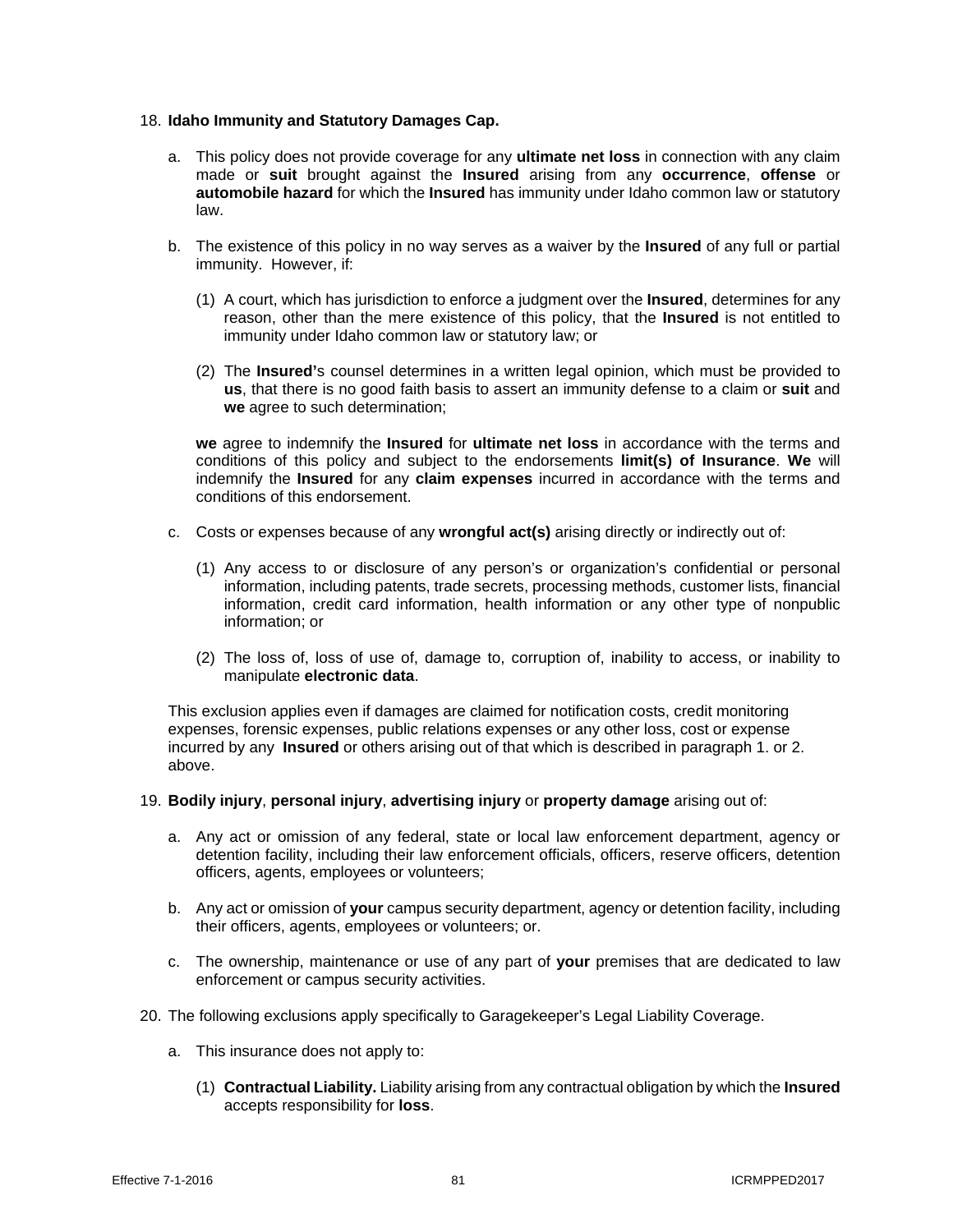- (2) **Theft. Loss** due to theft or conversion caused in any way by **you**, **your** employees or any other **Insured**.
- (3) **Defective Parts.** Defective parts or materials.
- (4) **Faulty Work** Faulty work performed by:
	- (a) **You**;
	- (b) Any other **Insured**; or
	- (c) Any other person or entity on **your** or any other **Insured's** behalf.

Faulty work also includes the providing of or failing to provide warnings or instructions by:

- (d) **You**;
- (e) Any other **Insured**; or
- (f) Any other person or entity on **your** or any other **Insured's** behalf.
- (5) **Loss** to a **customer's auto** or its equipment if such **customer's auto** is not in **your** care for **garage operations**.
- b. **We** will not pay for **loss** to any of the following:
	- (1) Tape decks or other sound-reproducing equipment unless permanently installed in a **customer's auto.**
	- (2) Tapes, records or other sound-reproducing devices designed for use with soundreproducing equipment.
	- (3) Sound-receiving equipment designed for use as a citizen's band radio, two way mobile radio or telephone or scanning monitor receiver, including its antenna and other accessories, unless permanently installed in the dash or console opening normally used by the **customer's auto** manufacturer for the installation of a radio.
	- (4) Any device designed or used to detect speed-measuring equipment, such as radar laser detectors and any jamming apparatus intended to elude or disrupt speed-measuring equipment.
- 21. The following exclusions apply specifically to Employers Liability:
	- a. Bodily injury or personal injury to:
		- (1) An employee of the Insured arising out of an in the course of employment by the Insured; or
		- (2) The spouse, child, parent, brother or sister of that employee as a consequence of paragraph (1) above.
	- b. This exclusion applies:
		- (1) Whether the Insured may be liable as an employer or in any other capacity; and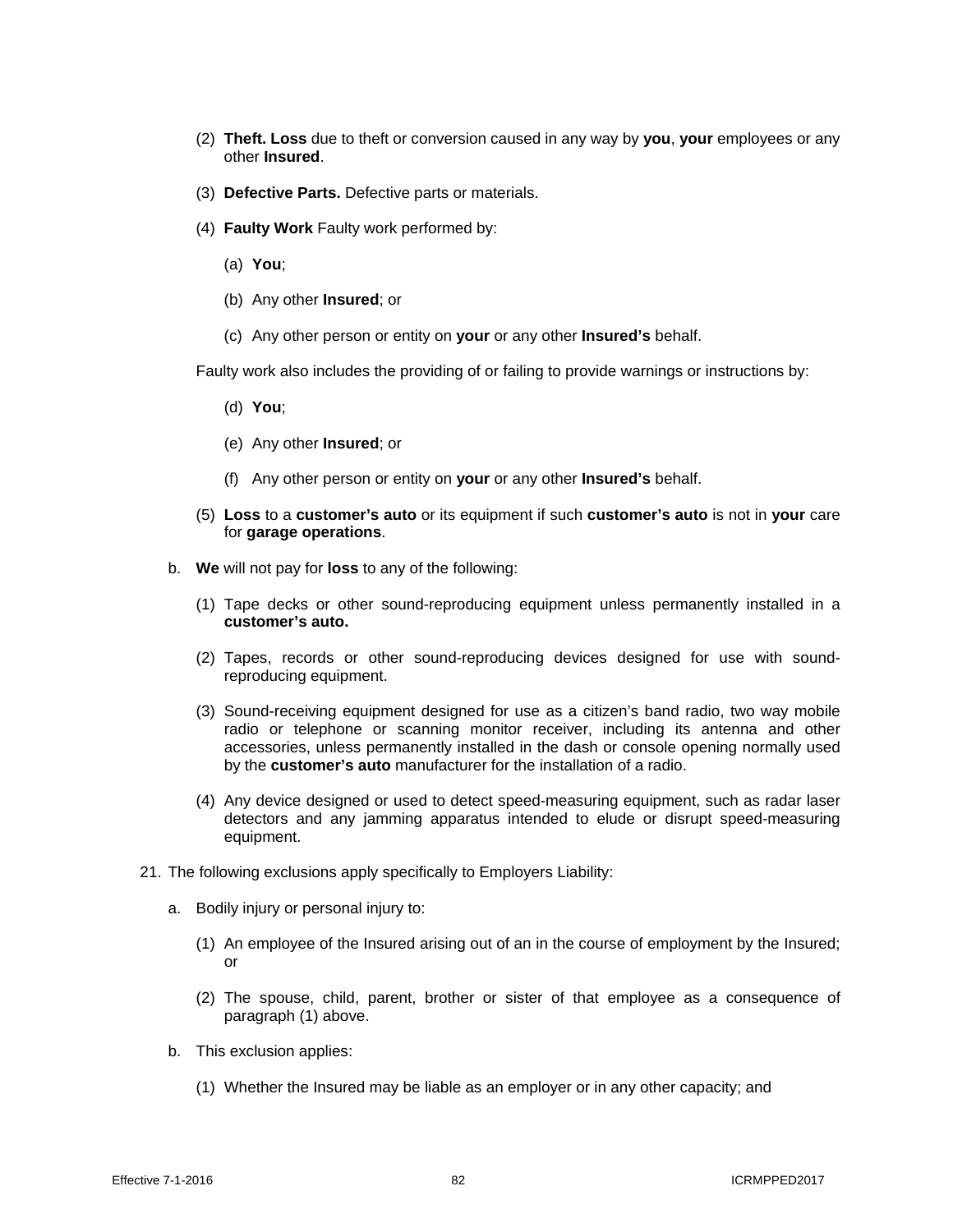- (2) To any obligations to share damages with or repay someone else who must pay damages because of such bodily injury or personal injury.
- 22. It is agreed that this insurance does not apply to **ultimate net loss** for which an **Insured** may become legally obligated to pay because of **bodily injury** or **property damage** arising from the **automobile hazard**.

#### **SECTION II – WHO IS AN INSURED**

- A. **You** are an **Insured**
- B. Each of the following is an **Insured**:
	- 1. All persons who were, are now, or will be **your** Directors, Officers, Trustees, Chancellors, or Provosts, or any equivalent position.
	- 2. All of **your** current, former, or future employees including full and part time faculty members while acting within the scope of their duties as determined by **you** and under **your** direction and control and also while serving as a member of a committee or representative to an education association of which **you** are a member.
	- 3. All persons who perform a service on a volunteer basis for **you**, provided such performance is under **your** direction and control. This does not include any person working on retainer or as an independent contractor.
	- 4. Student Organizations including those involved with radio, television and publishing, but only those organizations formally recognized by the **Named Insured** as student organizations.
	- 5. Students, but only with respect to liability while serving student practicum or job shadowing program approved by you in satisfaction of course requirements and while acting under your direction and control or under the direction and control of any sponsoring or participating unaffiliated person, entity or organization included as an additional Insured to this policy and, when such student practicum or job shadowing program is in connection with medical or other allied health operations or activities, the supervising Insured must be a licensed medical professional.
	- 6. The estate of any person in 1. through 5. above; and the spouse of any person in 1. through 5. above, but only to the extent that the spouse is involved in claims brought under this endorsement solely due to his/her status as a spouse.
- C. Any person legally responsible for the use of an **auto**:
	- 1. Owned by **you**; or
	- 2. Rented, leased, loaned, borrowed, hired, and utilized in furtherance of **your** business with **your**  knowledge and consent.
- D. Any person, entity, or any organization while acting as **your** real estate manager.
- E. With respect to **mobile equipment** or any **auto**, any person is an **Insured** while driving such **auto** or **mobile equipment** with **your** permission. Any person, entity, or organization responsible for the conduct of such person is also an **Insured**, but only with respect to **bodily injury** or **property damage**  arising out of the operation of the **auto** or **mobile equipment**. However, the owner or anyone else from whom **you** hire or borrow an **auto** is an **Insured** only if that **auto** is a trailer connected to an **auto you**  own.

However, no person, entity, or organization is an **Insured** under this paragraph E**.** with respect to: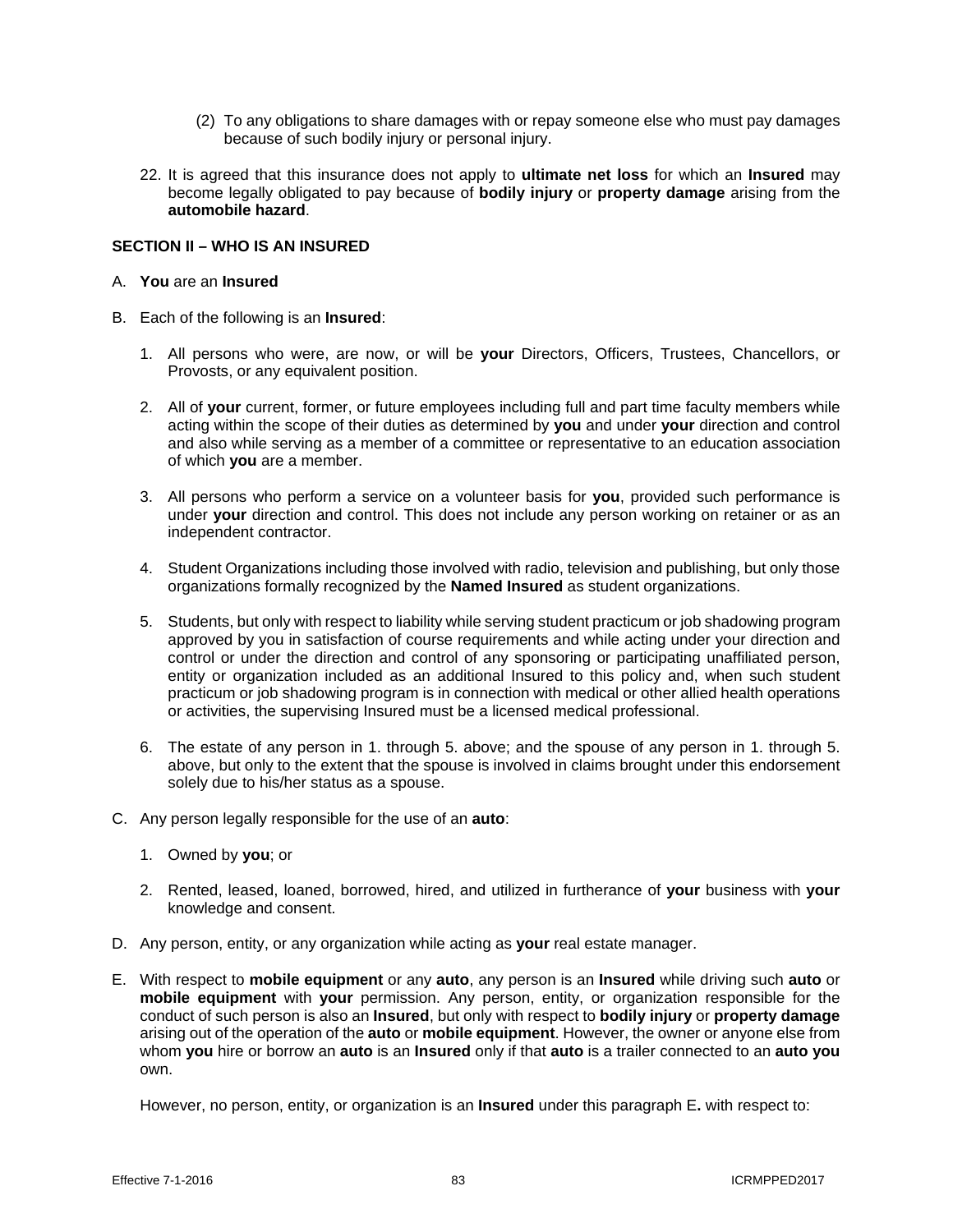- 1. **Property damage** to property owned by **you** or the employer of any person who is an **Insured**  under this provision;
- 2. Any **auto you** hire or borrow from one of **your** employees, volunteers or members of their households, if they are the owner of such **auto**, unless acting within the scope of their duties on **your** behalf;
- 3. Any **auto** being used by a person employed in the business of selling, servicing, repairing, or parking **autos** unless they are **your** employees; or
- 4. The movement of property to or from an **auto** except **you, your** employees, lessees or borrowers of such **auto**, and any employee of the lessees or borrowers.
- F. Additional Insured(s) through written contracts or agreements exclusive to your approved student practicums or job shadowing programs:
	- 1. Any unaffiliated person, entity or organization who is sponsoring or participating in a supervised student practicum or job shadowing program approved by **you** and exclusively involving **your**  students will be included as an additional **Insured(s)** but only where **you** have agreed in a written contract or agreement to include such unaffiliated person, entity or organization as an additional **Insured(s)**. Further, the insurance provided to such additional **Insured(s)** is limited to **bodily injury**, **personal injury**, **advertising injury**, or **property damage** arising out of, caused, in whole or in part, by or contributed to by the acts, errors or omissions of **your** students while serving in a supervised student practicum or job shadowing program approved by **you** and while acting under the direction and control of such sponsoring or participating additional **Insured(s)**. However, this insurance does not apply to **bodily injury**, **personal injury**, **advertising injury** or **property damage** arising out of:
		- a. The sole negligence by the additional **Insured(s)** with respect to a supervised student practicum or job shadowing program, including but not limited to, any licensed medical professional.
		- b. Any **occurrence** which takes place after (i) this policy's cancellation date, *or* (ii) cancellation date of this endorsement, *or* (iii) the date the written contract or agreement is terminated by either party, whichever occurs first.
	- 2. With respect to the insurance provided by Paragraph 1**.** above, this insurance will be limited to the extent of coverage and limits of liability required by the written contract or agreement and will not increase the limit(s) stated in SECTION III - LIMITS OF INSURANCE or alter any of the terms of coverage stated in this endorsement. The written contract or agreement must be effective and executed by **you** prior to a covered **occurrence**.
- G. However, no employee is an **Insured** for **bodily injury** or **personal injury** to **you** or to a co-employee while in the course of his or her employment, or the spouse, child, parent, brother or sister of that coemployee as a consequence of such **bodily injury** or **personal injury** or for any obligation to share damages with or repay someone else who must pay damages because of such **bodily injury** or **personal injury**.

#### **SECTION III – LIMITS OF INSURANCE**

- A. This endorsement limit of insurance is \$1,000,000 for each occurrence or claim except as stated in any sublimit listed within this endorsement.
- B. This endorsement limit is \$2,000,000 for all claims and occurrences combined in the annual aggregate.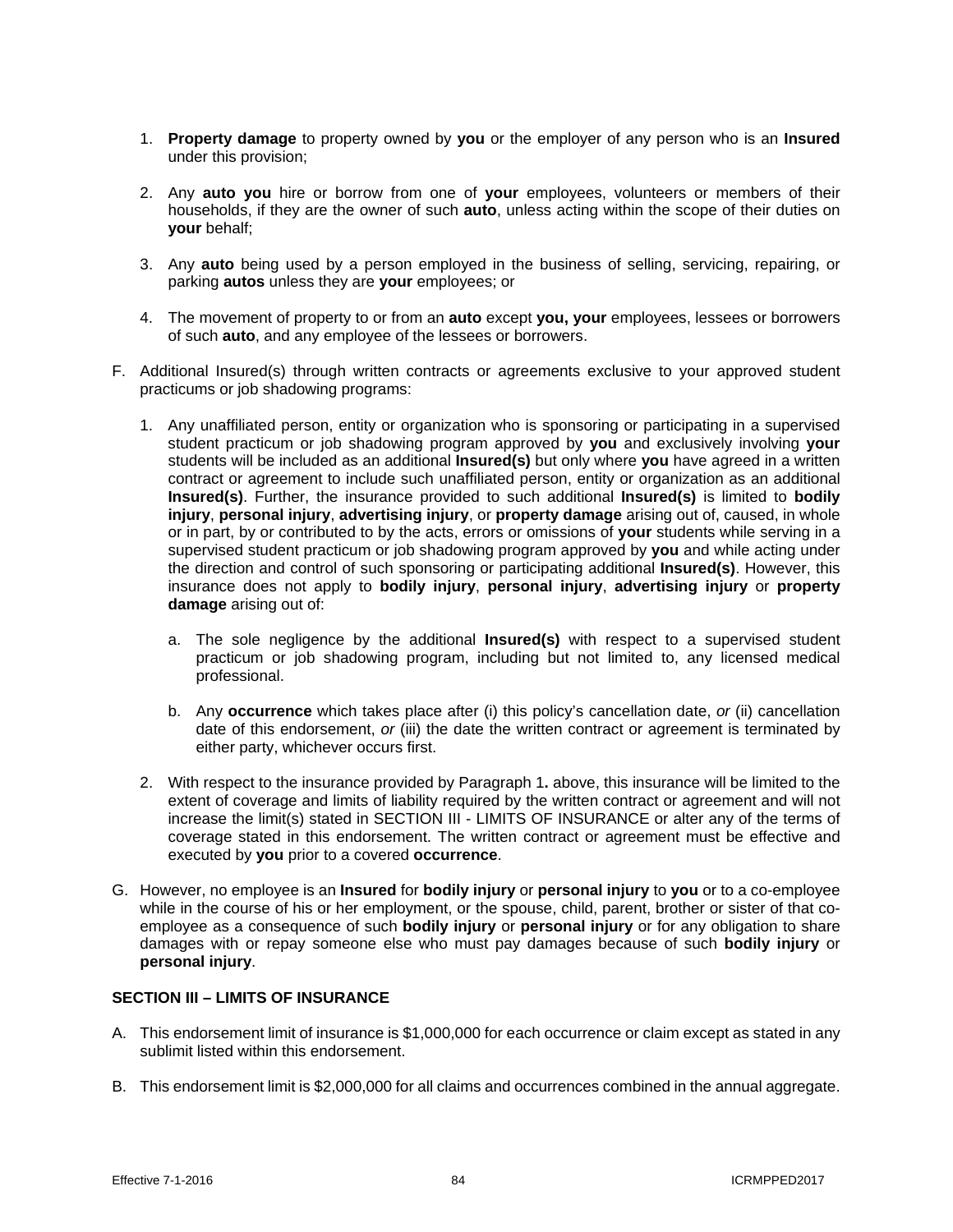- C. Those garage locations approved by you that are used as part of the supervised student practicum or job shadowing programs are covered up to each Customer's automobile limit up to \$25,000 per occurrence and \$1,000,000 in the aggregate limit.
- D. The each **occurrence Limit of Insurance** is the most **we** will indemnify the **Insured** for **ultimate net loss** under this endorsement for any single **occurrence.** Subject to the preceding sentence, the endorsement Aggregate Limit is the most **we** will indemnify the **Insured** for all **ultimate net loss** during the policy period for all covered **occurrences**, except **ultimate net loss** because of **bodily injury** or **property damage** arising from the **automobile hazard.**
- E. The **Limit(s) of Insurance** applies separately to each consecutive annual period, and to any remaining period of less than twelve (12) months, starting with the beginning of the policy period shown, unless the policy period is extended after issuance for an additional period of less than twelve (12) months. In that case, the additional period will be deemed part of the last preceding period for purposes of determining the **Limit(s) of Insurance**.

# **SECTION IV – DEFINITIONS**

- A. **Advertising injury** means injury arising out of one or more of the following **offenses** committed in the course of advertising **your** goods, products or services:
	- 1. Electronic or other publication, transmission, dissemination or storage of material that slanders or libels a person or organization or disparages a person's or organization's goods, products, or services;
	- 2. Electronic or other publication, transmission, dissemination or storage of material that violates a person's right of privacy;
	- 3. Misappropriation of advertising ideas or style of doing business; or
	- 4. Infringement of another's copyright, trademark, trade dress, service mark, or slogan in **your**  advertisement
- B. **Auto** means:
	- 1. A land motor vehicle, trailer or semi-trailer designed for travel on public roads, including any attached machinery or equipment; or
	- 2. Any other land vehicle that is subject to a compulsory or financial responsibility law or other motor vehicle insurance law in the state where it is licensed or principally garaged.

However, an **auto** does not include:

#### a. **Mobile equipment**;

- b. Battery-powered, solar, experimental, or other non-traditionally-powered vehicles developed as part of **your** educational program wherever operated for whatever purpose; or
- c. Motorized land vehicles designed principally for off-road use and which are not subject to a compulsory or financial responsibility law or other motor vehicle insurance law in the state where it is licensed or principally garaged.
- C. **Automobile hazard** means **bodily injury** or **property damage** arising out of the ownership, use (including maintenance or repair), **loading or unloading** of any **auto**.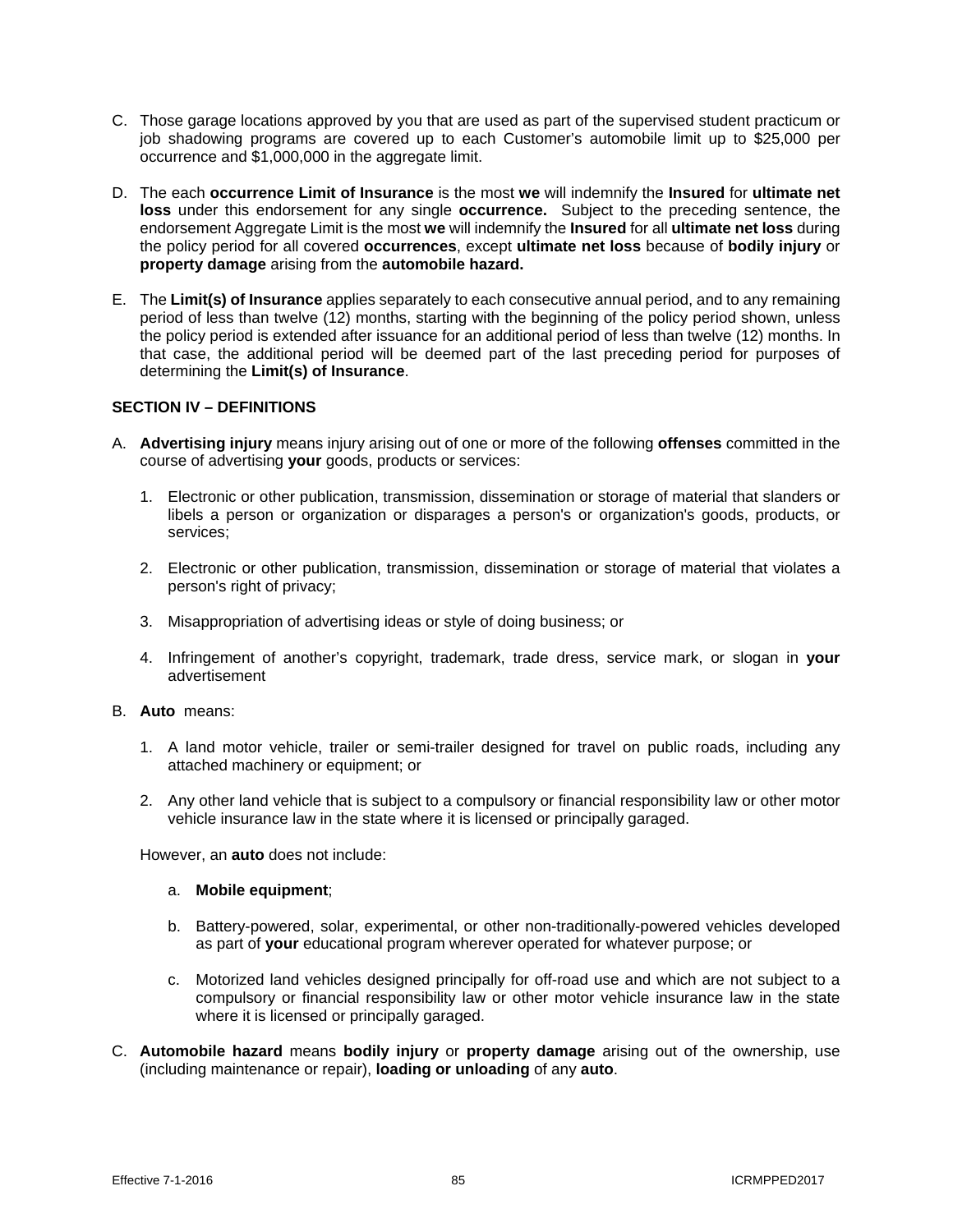D. **Bodily injury** means bodily injury, sickness, disease, shock, fright, mental injury or anguish, emotional distress or disability sustained by a natural person, including death resulting from any of these at any time. It also includes **bodily injury** arising out of the rendering of or failure to render medical or paramedical services to persons by any employee in an occupation other than those referenced in Exclusion 21. a.

#### E. **Claim expenses** mean:

- 1. Claim investigation costs;
- 2. Legal expenses; or
- 3. Litigation costs, including but not limited to **pre-** and post**-judgment interest** as required by law on awards and judgments and the cost of bonds to release attachments or to appeal without any obligation to furnish such bonds which are reasonable in amount and can be directly allocated to the defense of an **Insured** against a specific claim or **suit** to which this endorsement applies.

Claim expenses also includes reasonable attorney fees and necessary litigation expenses incurred which are the **Insured's** obligation under a written contract or agreement in the defense of an indemnitee or incurred by an indemnitee at the **Insured's** request.

Claim expenses do not include salaries and expenses of any **Insured** (including affiliate or subsidiary organizations of any **Insured**), annual retainers, overhead, and any fees paid for claim administration.

- F. **Electronic data** means information, facts or programs stored as or on, created or used on, transmitted to or from computer software, including systems and applications software, hard or floppy disks, CD-ROMS, tapes, drives, cells, data processing devices or any other media which are used with electronically controlled equipment.
- G. **Hostile fire** means one which becomes uncontrollable or breaks out from where it was intended to be.
- H. **Impaired property** means tangible property, other than **your product** or **your work** that cannot be used or is less useful because:
	- 1. It incorporates **your product** or **your work** that is known or thought to be defective, deficient, inadequate or dangerous; or
	- 2. **You** have failed to fulfill the terms of a contract or agreement;

if such property can be restored to use by:

- 1. The repair, replacement, adjustment or removal of **your product** or **your work**; or
- 2. **Your** fulfilling the terms of the contract or agreement.
- I. **Loading or unloading** means the handling of property:
	- 1. After it is moved from the place where it is accepted for movement into or onto an aircraft, watercraft, **auto** or **mobile equipment**;
	- 2. While it is in or on an aircraft, watercraft, **auto** or **mobile equipment**; or
	- 3. While it is being moved from an aircraft, watercraft, **auto** or **mobile equipment** to the place where it is finally delivered; but **loading or unloading** does not include the movement of property by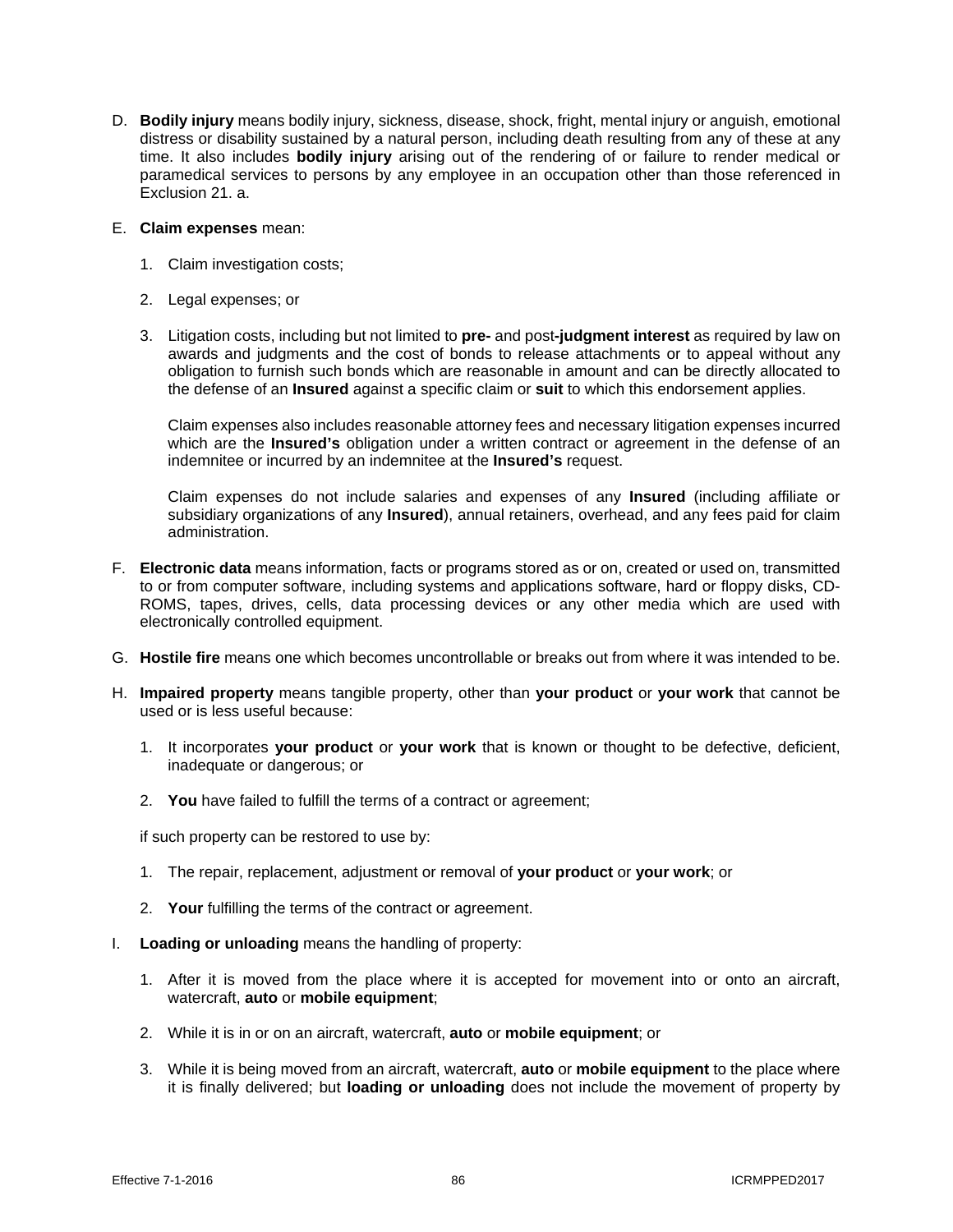means of a mechanical device, other than a hand truck, that is not attached to the aircraft, watercraft, **auto** or **mobile equipment**.

- J. **Mobile equipment** means any of the following types of land vehicles, including any attached machinery or equipment:
	- 1. Bulldozers, farm machinery, forklifts and other vehicles designed for use principally off public roads;
	- 2. Vehicles maintained for use solely on or next to premises **you** own or rent;
	- 3. Vehicles that travel on crawler treads;
	- 4. Vehicles whether self-propelled or not, with permanently mounted:
		- a. Power cranes, shovels, loaders, diggers or drills; or
		- b. Road construction or resurfacing equipment such as graders, scrapers or rollers;
	- 5. Vehicles not described in 1., 2., 3., or 4. immediately preceding that are not self-propelled and are maintained primarily to provide mobility to permanently attached equipment of the following types:
		- a. Air compressors, pumps and generators, including spraying, welding, building cleaning, geophysical exploration, lighting and well servicing equipment; or
		- b. Cherry pickers and similar devices used to raise or lower workers;
	- 6. Vehicles not described in 1., 2., 3., or 4. of this section maintained primarily for purposes other than the transportation of persons or cargo.

However, self-propelled vehicles with the following types of permanently attached equipment are not **mobile equipment** but will be considered **autos**:

- a. Equipment designed primarily for:
	- (1) Snow removal;
	- (2) Road maintenance, but not construction or resurfacing; or
	- (3) Street cleaning;
- b. Cherry pickers and similar devices mounted on automobiles or truck chassis and used to raise or lower workers; and
- c. Air compressors, pumps and generators, including spraying, welding, building cleaning, geophysical exploration, lighting or well servicing equipment.

However, **mobile equipment** does not include any land vehicles that are subject to a compulsory or financial responsibility law or other motor vehicle insurance law in the state where it is licensed or principally garaged. Land vehicles subject to a compulsory or financial responsibility law or other motor vehicle insurance law are considered **autos**.

K. **Non-employment harassment** means actual or alleged unwelcome or offensive verbal or physical conduct, including sexual molestation, against anyone other than a present or former employee of, or an applicant for employment with, the **Named Insured** and shall include any alleged failure to prevent such conduct.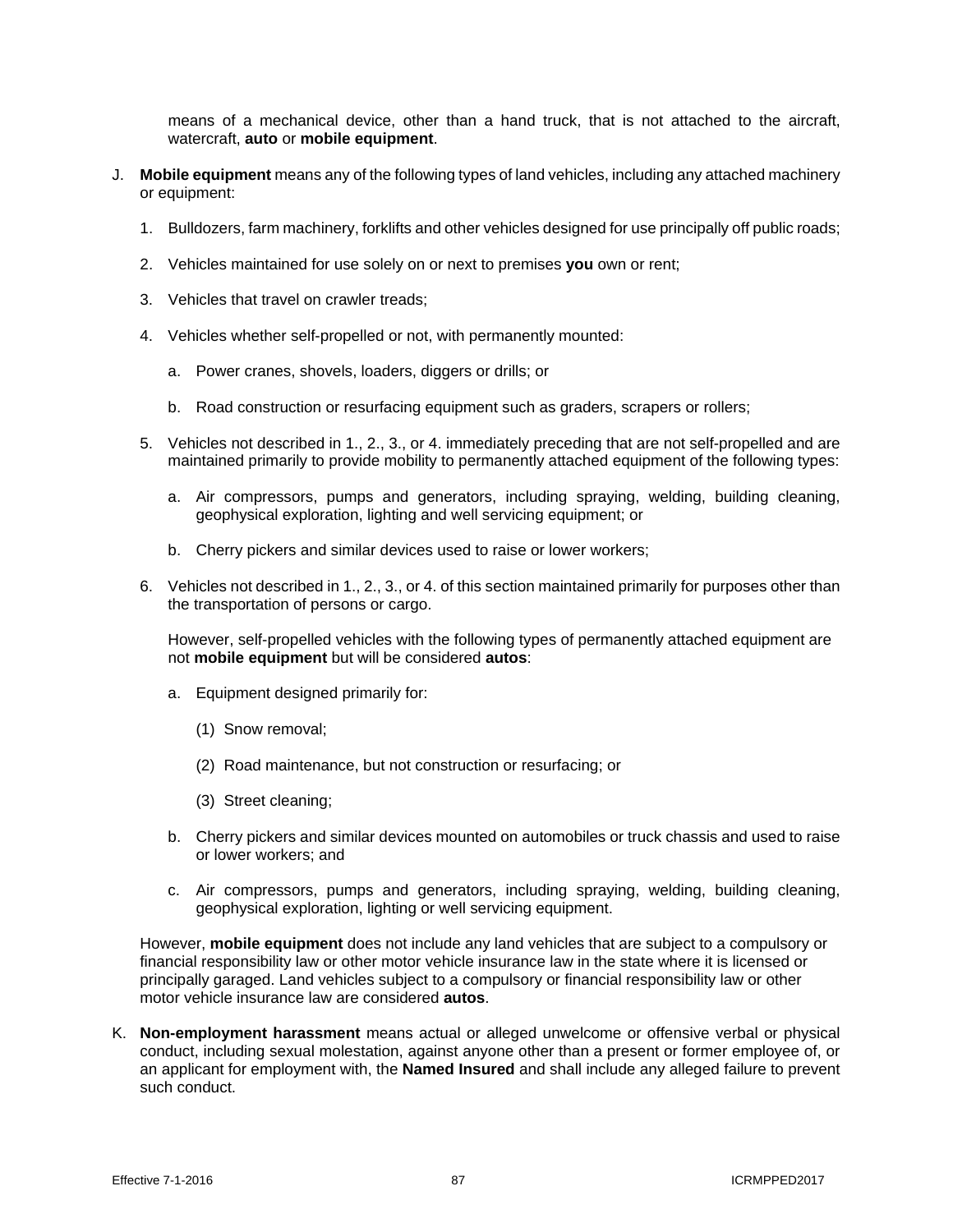- L. **Occurrence** means:
	- 1. With respect to **bodily injury** and **property damage**, an accident, including continuous or repeated exposure to substantially the same general harmful conditions.
	- 2. With respect to **personal injury** and **advertising injury**, an **offense** or series of related **offenses**.
- M. **Offense** means any of the **offenses** included in the definitions of **advertising injury** or **personal injury**.
- N. **Parking lot and parking garage** mean:
	- 1. Those areas **you** own and operate that are used by the general public, including **your** employees or students, to park **autos** or **mobile equipment** whether or not a fee is charged; and
	- 2. Those areas where **you**, or an **Insured** on **your** behalf, are exercising physical control over such **autos** or **mobile equipment** or otherwise where **your** legal liability has been established.
- O. **Personal injury** means injury, other than **bodily injury**, arising out of one or more of the following **offense** committed during the conduct of **your** operations:
	- 1. False arrest, detention or imprisonment;
	- 2. Malicious prosecution;
	- 3. The wrongful eviction from, wrongful entry into, or invasion of the right of private occupancy of a room, dwelling or premises that a person occupies by or on behalf of its owner, landlord or lessor;
	- 4. Electronic or other publication, transmission, dissemination or storage of material that slanders or libels a person or organization or disparages a person's or organization's goods, products, or services; or
	- 5. Electronic or other publication, transmission, dissemination or storage of material that violates a person's right of privacy.
- P. **Pre-judgment interest** means interest added to a settlement, verdict, award or judgment based on the amount of time prior to the settlement, verdict, award or judgment whether or not made part of the settlement, verdict, award or judgment.
- Q. **Post-judgment interest** means interest of the full amount of any settlement, verdict, award or judgment that accrues after entry of the settlement, verdict, award or judgment and before **we** have paid, offered to pay, or deposited in court the part of the settlement, verdict, award or judgment that is within the applicable **Limit(s) of Insurance**.
- R. 1. **Products-completed operations hazard** includes all **bodily injury** and **property damage** occurring away from premises **you** own or rent and arising out of **your product** or **your work** except:
	- a. Products that are still in **your** physical possession; or
	- b. Work that has not yet been completed or abandoned.
	- 2. **Your work** will be deemed completed at the earliest of the following times:
		- a. When all of the work called for in **your** contract has been completed.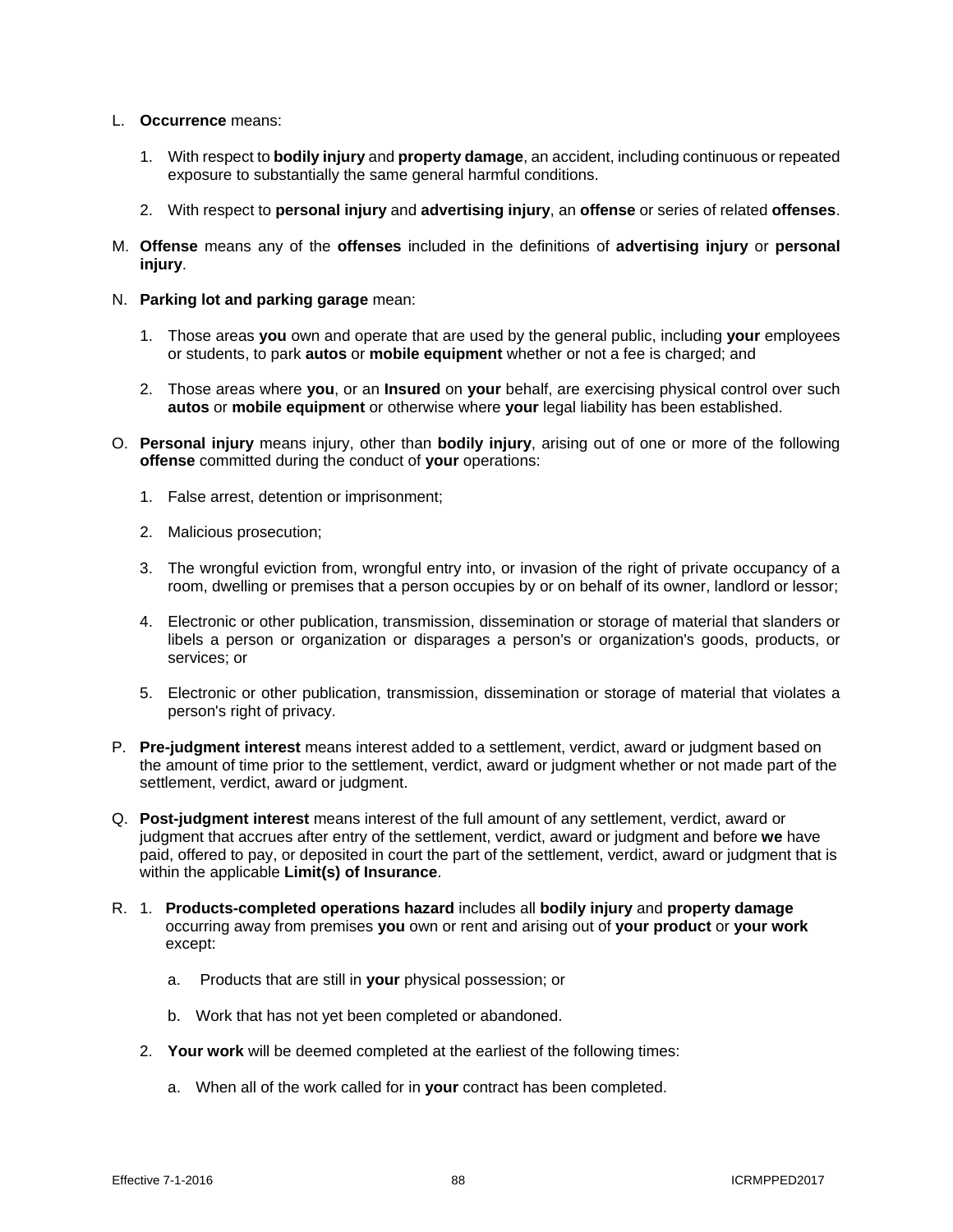- b. When all of the work to be done at the site has been completed if **your** contract calls for work at more than one site.
- c. When that part of the work done at a job site has been put to its intended use by any person or organization other than another contractor or subcontractor working on the same project.

Work that may need service, maintenance, correction, repair or replacement, but which is otherwise complete, will be treated as completed.

- 3. This hazard does not include **bodily injury** or **property damage** arising out of:
	- a. The transportation of property unless the injury or damage arises out of a condition in or on a vehicle created by the **loading or unloading** of it;
	- b. The existence of tools, uninstalled equipment or abandoned or unused materials.

#### S. **Property damage** means:

- 1. Physical injury to tangible property, including all resulting loss of use of that property. All such loss of use will be deemed to occur at the time of the physical injury that caused it; or
- 2. Loss of use of tangible property that has not been physically injured. All such loss of use will be deemed to have occurred at the time of the **occurrence** that caused it.

For the purposes of this insurance, **electronic data** is not tangible property.

- T. **Suit** means a civil proceeding in which damages because of **bodily injury**, **personal injury**, **advertising injury**, or **property damage** to which this Coverage Part applies are alleged. **Suit**  includes:
	- 1. An arbitration proceeding alleging such damages; or
	- 2. Any other alternative dispute resolution proceeding alleging such damages.
- U. **Tort liability** means a liability that would be imposed by law for injury or damage to persons or property in the absence of any contract or agreement.
- V. **Ultimate net loss** means the total amount of damages, including any punitive or exemplary damages when not against public policy and attorney fees awarded in favor of third parties, the **Insured** is legally liable to pay because of **bodily injury**, **personal injury**, **advertising injury**, or **property damage. Ultimate net loss** also includes related **claims expenses**. **Ultimate net loss** shall be established after a contested **suit** or by a compromise settlement to which **we** have previously agreed in writing. **Ultimate net loss** shall be reduced by any recoveries or salvages which have been paid to or collected by **us**.
- W. **Vandalism and/or malicious mischief** means the intentional interference with, damage to or destruction of property by one or more persons or entities not employed by, affiliated with or subject to:
	- 1. **Your** direction or control; or
	- 2. The direction or control of any person or entity for whom **you** may be legally responsible.
- X. **Your product**means:
	- 1. Any goods, or products, other than real property, manufactured, sold, handled, distributed or disposed of by: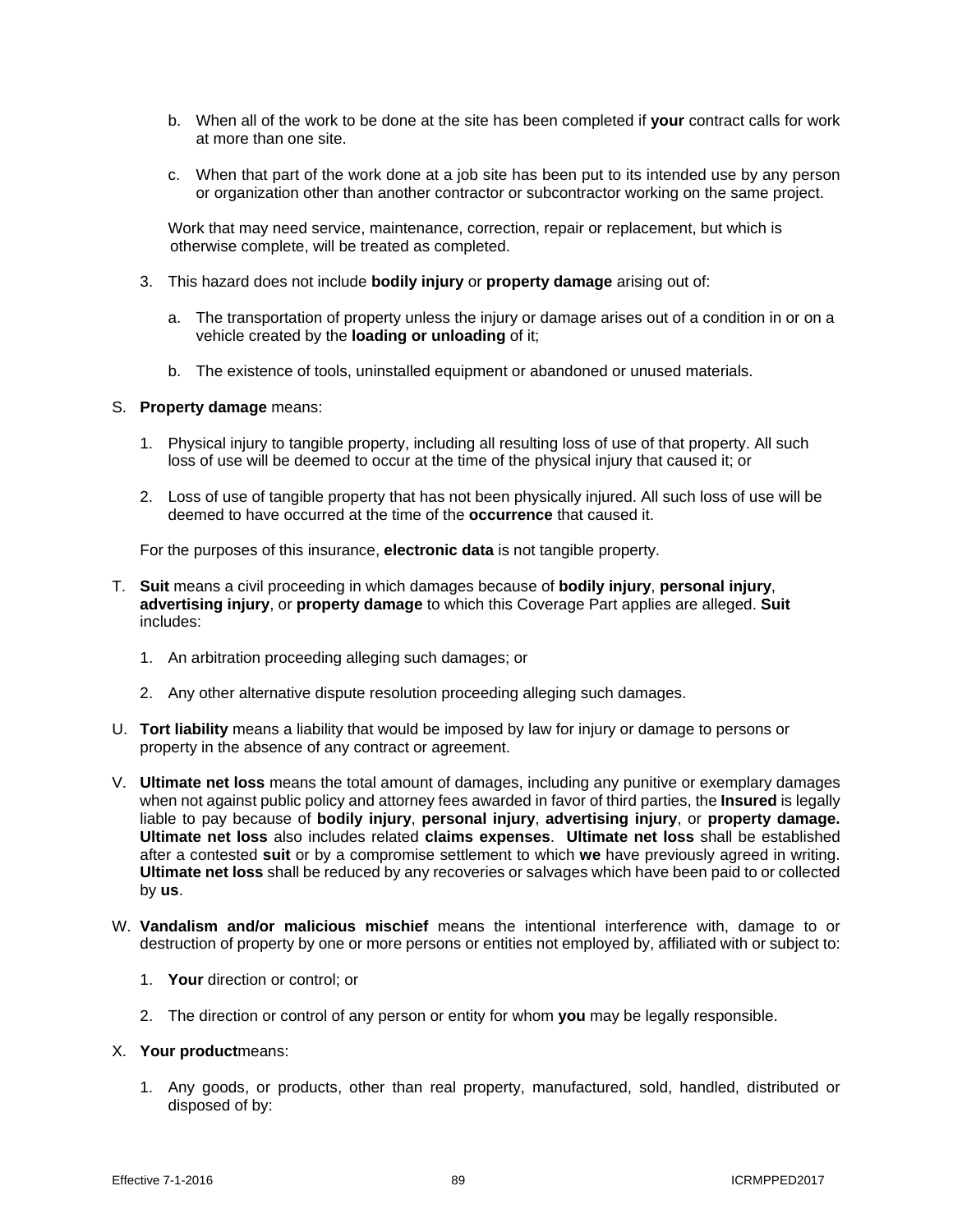- a. **You**;
- b. Others trading under **your** name; or
- c. A person or organization whose business or assets **you** have acquired; and
- 2. Containers (other than vehicles), materials, parts or equipment furnished in connection with such goods or products.

#### Your product includes:

- 1. Its design, formulation, construction or manufacture;
- 2. Warranties or representations made at any time with respect to the fitness, quality, durability, or performance or **your product**; and
- 3. The providing of or failure to provide warnings or instructions.

**Your product** does not include property rented to or located for the use of others but not sold.

# Y. **Your work** means:

- 1. Work or operations performed by **you** or on **your** behalf; and
- 2. Materials, parts or equipment furnished in connection with such work or operations.

# **Your work** includes:

- 1. Its design, formulation or construction;
- 2. Warranties or representations made at any time with respect to the fitness, quality, durability, or performance of **your work**; and
- 3. The providing of or failure to provide warnings or instructions.
- Z. **Customer's auto** means a customer's land motor vehicle or trailer or semi-trailer lawfully within **your**  possession for sale, service, repair, parking, storage or safekeeping, with or without the vehicle owner's knowledge or consent. A **customer's auto** also includes any such vehicle left in **your** care by **your**  employees and members of their households who pay for services performed.
- AA. **Loss** means direct and accidental loss or damage and includes any resulting loss of use.
- BB. **Garage operations** means the ownership, maintenance or use of a location(s) shown in the Schedule for the business purpose of selling, servicing, repairing, parking or storing **customer's autos** and that portion of the roads or other accesses that adjoin the Scheduled location(s). **Garage operations** also include all operations necessary or incidental to the performance of garage operations.
- CC.**Claim(s)** means a suit or demand made by or for the injured person for monetary damages because of alleged injury caused by a medical incident(s) or a series of related medical incident(s).
- DD.**Medical incident(s)** means any act, error or omission in the providing of or failure to provide:
	- 1. **Professional medical services** by the **Insured**; or
	- 2. Medical or allied health services by **your** students, who are **Insureds**, while serving in a supervised student practicum or job shadowing program approved by **you** in satisfaction of course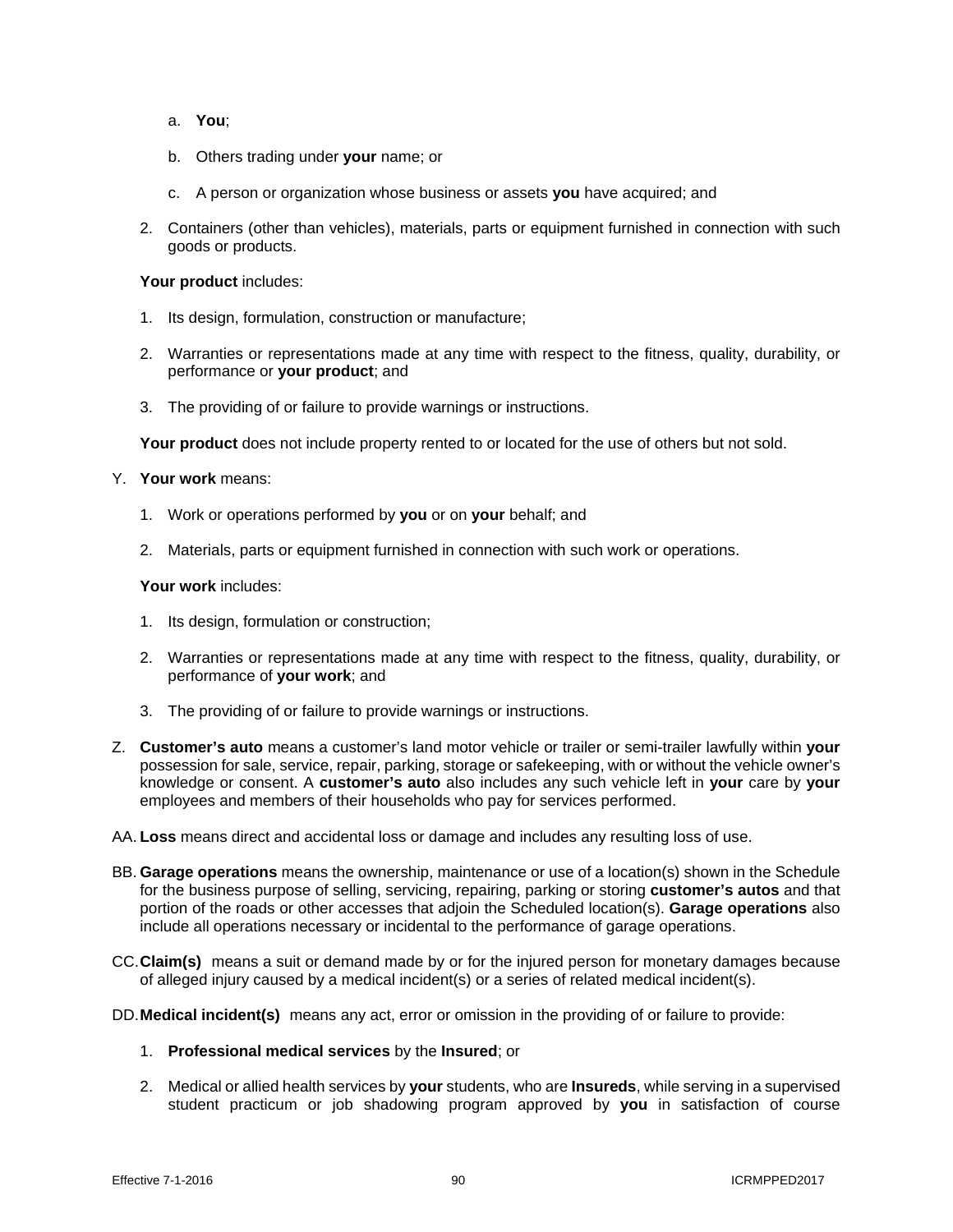requirements and while acting under **your** direction and control or under the direction and control of any sponsoring or participating unaffiliated person, entity or organization included as an additional **Insured** to this policy.

- EE. **Professional medical services** means furnishing medical or paramedical services by any physician, physician assistant, dentist, nurse, athletic trainer or coach, emergency medical technician, first aid attendant or paramedic who is employed by **you** or who qualifies as additional **Insured** under this policy but only in providing educational instruction as part of any student practicum or job shadowing program approved by **you**.
- FF. **Related medical incident(s)** means **medical incident(s)** which have as a common nexus any fact, circumstance, situation, event, transaction or series of facts, circumstances, situations, events or transactions.
- GG. **Indemnify, indemnification,** or **indemnity** of the **Insured for ultimate net loss** in excess of the Insured's retained limit also means: pay on behalf of, payment or pay where applicable.

**Nothing herein contained shall be held to vary, alter, waive or extend any of the terms, conditions, or limitations of the policy to which this endorsement is attached other than as above stated.**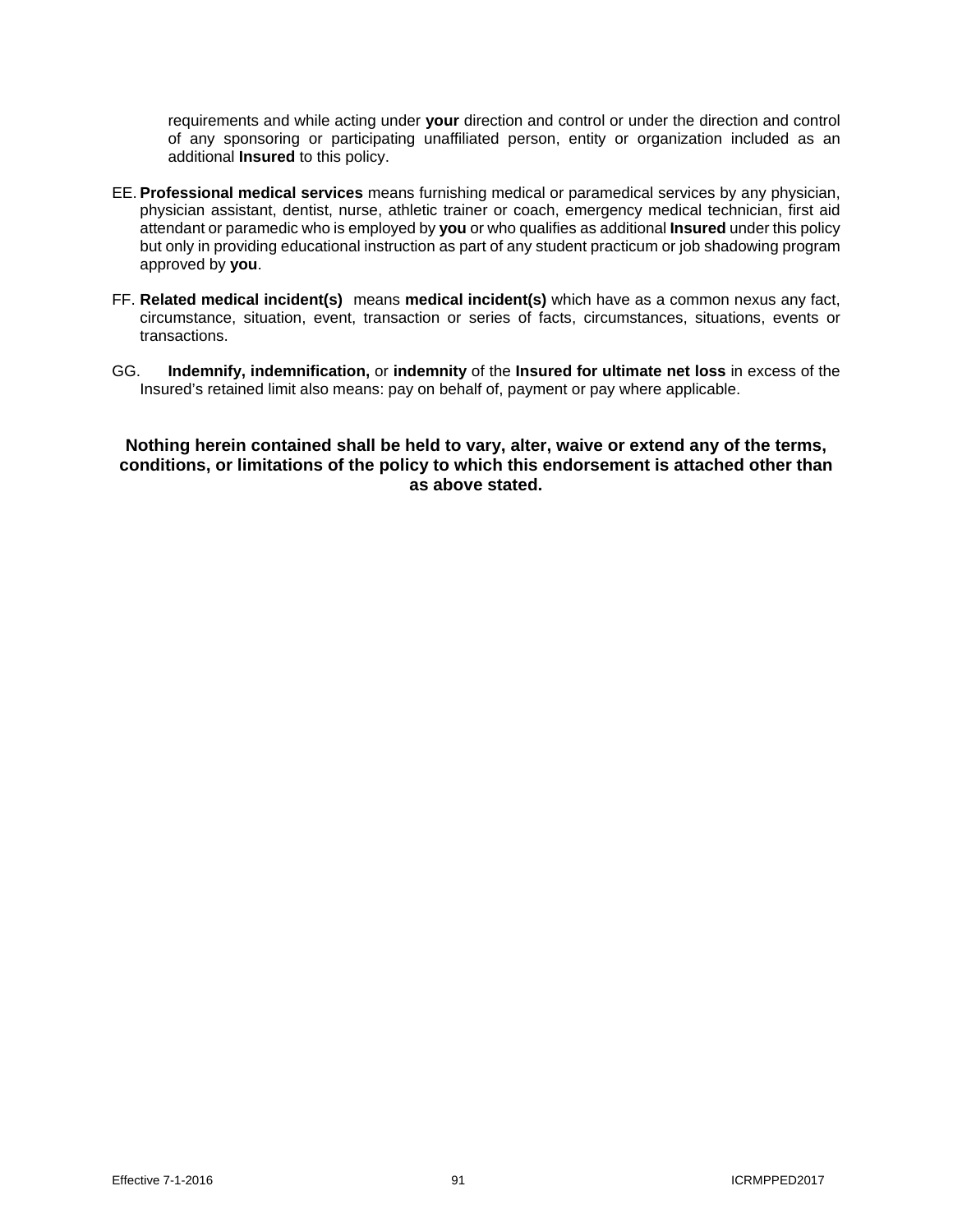# **SECTION V – PARTICIPATING PROVISION ENDORSEMENT ISBA Dividend # 8**

As a member of the Idaho School Boards Association (ISBA) and a member of the Idaho Counties Risk Management Program (ICRMP), *you* are eligible to participate in any program dividend declared by *us* from earnings related to this policy. The extent and conditions of the dividend will be determined by formula negotiated and agreed to by ISBA and *us*. This dividend shall be based upon the combined property *loss* experience of all ISBA members in the Public Education Policy during the policy term. Provided *you* have complied with the terms of the policy with respect to the payment of member contributions, *your* pro rata portion of the dividend shall be based upon the percentage of earned member contribution *you* paid in relationship to the total earned member contribution paid by all ISBA Members in the Public Education Policy program.

*Your* pro rata portion of the dividend shall be paid to *you* by the ISBA, on behalf of ICRMP, beginning no later than 60 days after the expiration of this policy, whether or not *you* remain a member of ICRMP at the time the dividend is paid. The calculation of *your* portion of the dividend is available upon *your* written request to:

Idaho School Boards Association P.O. Box 9797 Boise, 10 83707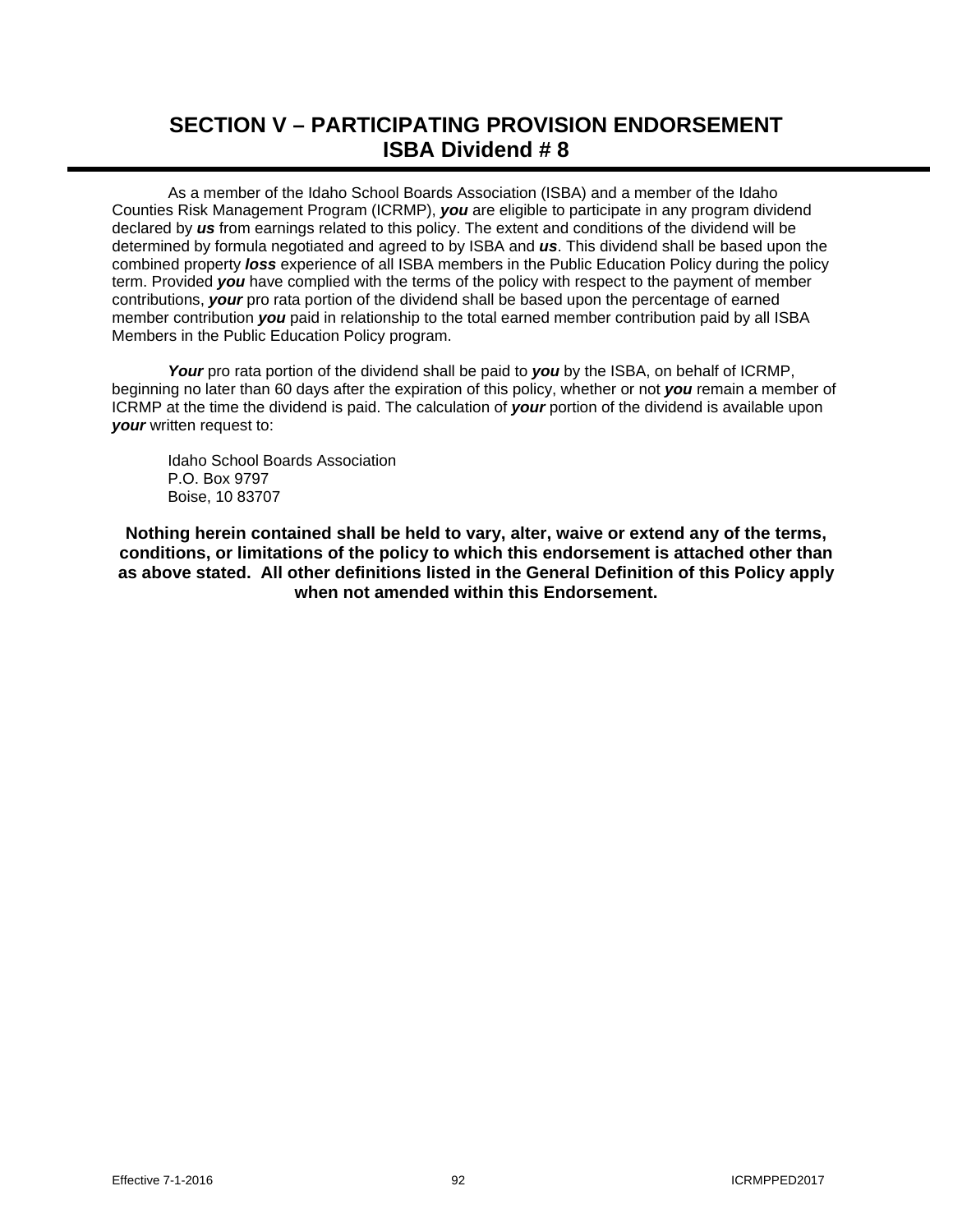# **SECTION VI – GENERAL LIABILITY AMENDATORY ENDORSEMENT Terrorism Liability Coverage # 9**

# *Section VI General Liability is amended by the following:*

# *With respect to Insuring Agreement 1:*

*We* agree to pay on *your* behalf those sums which an *insured* becomes legally obligated to pay as *damages* because of *bodily injury* or *property damage* caused by an act of *terrorism*. This coverage is sublimited to \$500,000 per *occurrence.* The limits of indemnification shall be reduced by all sums paid by worker's compensation benefits or similar disability law if the claimant is *your* employee or volunteer.

For the purpose of this endorsement, *terrorism* means an act or series of acts, including the use of force or violence, of any person or group(s) of persons, whether acting alone or on behalf of or in connection with any organization(s), committed for political, religious or ideological purposes including the intention to influence any government and/or to put the public in fear for such purposes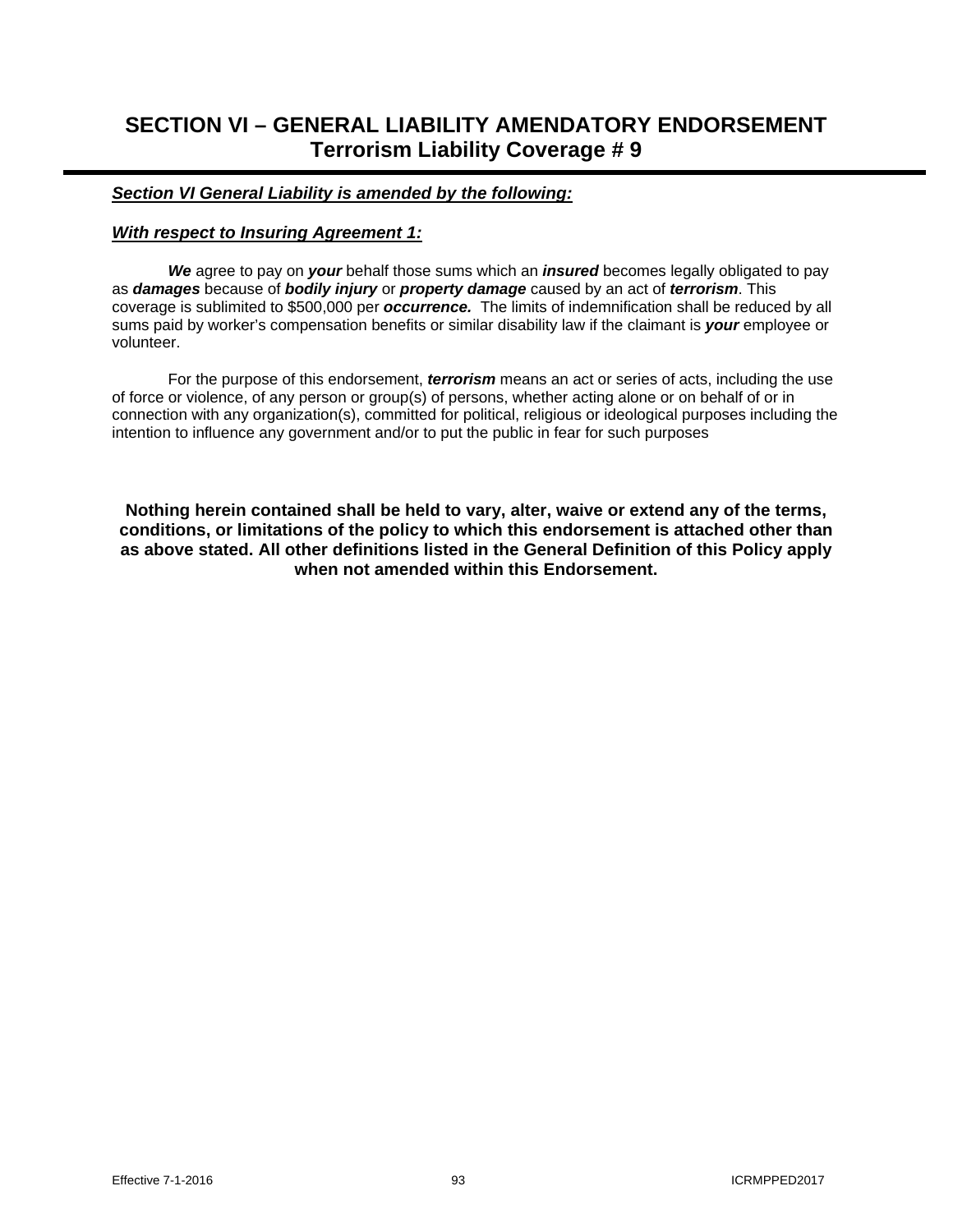# **SECTION V – PROPERTY AMENDATORY ENDORSEMENT Asbestos Remediation Endorsement # 10**

# *Section V – Property is amended by the following:*

#### **Section V does not cover:**

- A. Asbestos removal from any good, product or structure unless the asbestos is itself damaged by fire, lightning, aircraft impact, explosion, riot, civil commotion, smoke, vehicle impact, windstorm or hail, vandalism, malicious mischief, leakage or accidental discharge from automatic fire protective system.
- B. Demolition or increased cost of reconstruction, repair, debris removal or loss of use necessitated by the enforcement of any law or ordinance regulating asbestos;
- C. Any governmental direction or request declaring that asbestos present in or part of or utilized on any undamaged portion of an *insured's* property can no longer be used for the purpose for which it was intended or installed and must be removed or modified.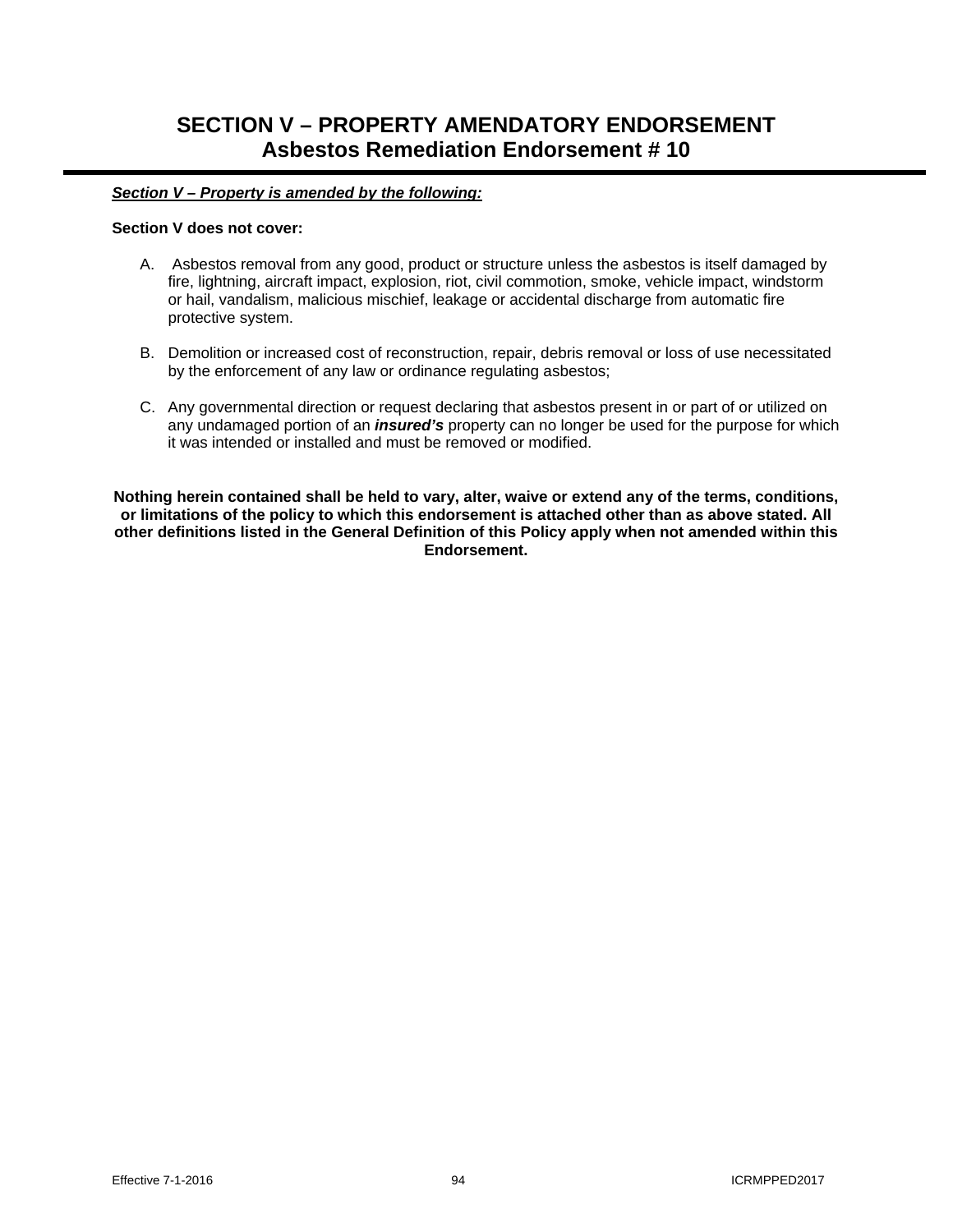# **A. INSURING AGREEMENT**

We will pay any *costs* incurred on behalf of the *named insured* from the use of *crisis management resources* following an *incident*, as defined herein, which first occurred during the policy period.

We will reimburse *costs* incurred by *you*, as covered herein, directly to *you* for *crisis management resources* as defined.

# **B. DEFINITIONS**

- 1. *Crisis management resources* means any public relations firm or crisis management firm used by the named insured during the crisis. This includes:
	- a) Public Relations Firm,
	- b) Crisis Management Firm,
	- c) Incident Response Team,
	- d) Psychological counselling,
	- e) Environmental clean-up team,
	- f) Salvage and recovery clean up team,
	- g) Funeral expenses.
- 2. *Costs* means fees used to hire the services of *crisis management resources.*
- 3. *Incident* can be defined only by the following named event:
	- a) On campus violence resulting from an active shooter causing bodily injury to students, insured's or other persons while on *your* premises.

#### **C. LIMITS OF INSURANCE**

The limit of insurance for reimbursement for specified *costs* related to *crisis management resources* is \$250,000 per incident and in the aggregate in during one policy period.